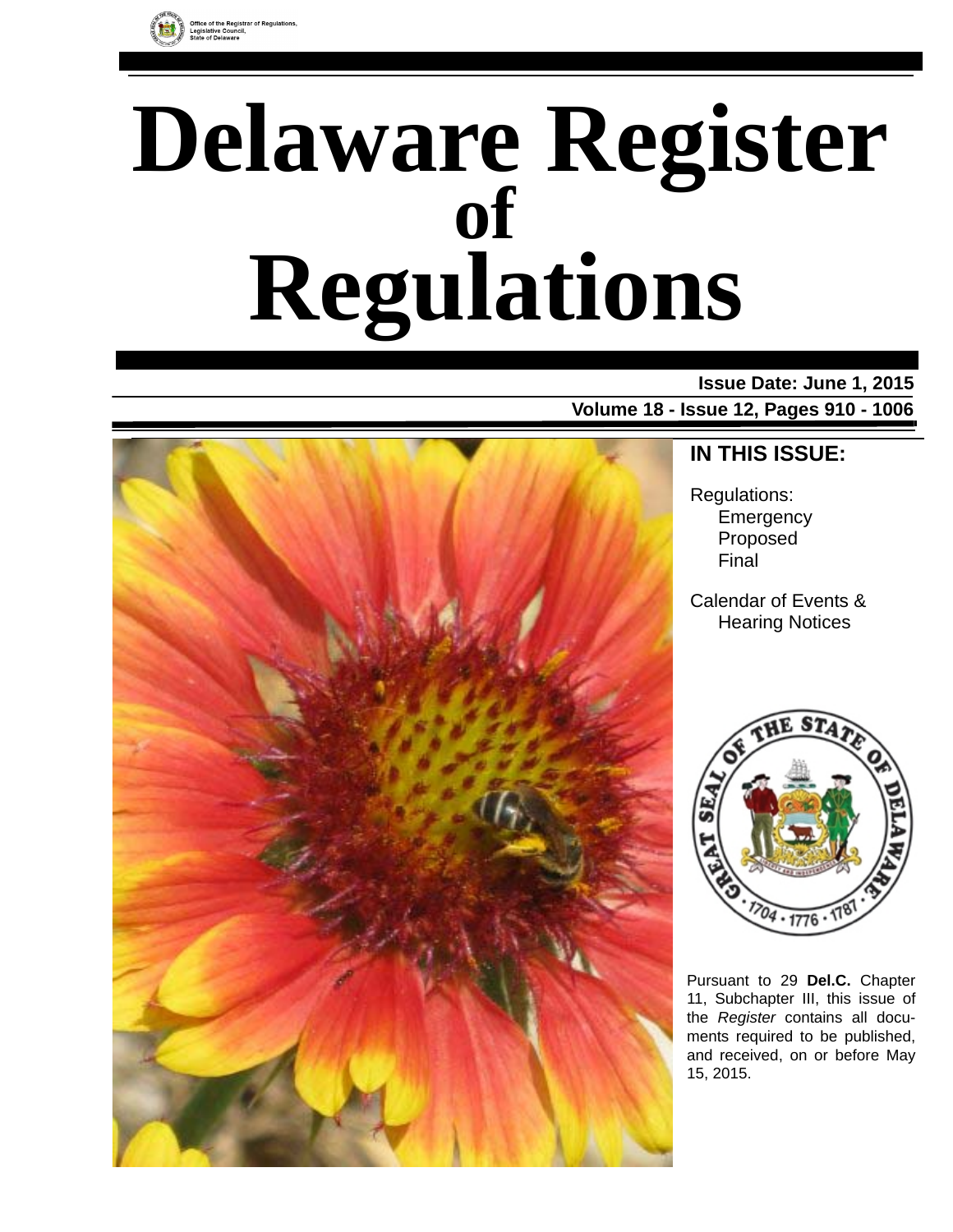# **INFORMATION ABOUT THE DELAWARE REGISTER OF REGULATIONS**

# **DELAWARE REGISTER OF REGULATIONS**

The *Delaware Register of Regulations* is an official State publication established by authority of 69 *Del. Laws*, c. 107 and is published on the first of each month throughout the year.

The *Delaware Register* will publish any regulations that are proposed to be adopted, amended or repealed and any emergency regulations promulgated.

The *Register* will also publish some or all of the following information:

- Governor's Executive Orders
- Governor's Appointments
- Agency Hearing and Meeting Notices
- Other documents considered to be in the public interest.

# **CITATION TO THE DELAWARE REGISTER**

The *Delaware Register of Regulations* is cited by volume, issue, page number and date. An example would be:

16 **DE Reg.** 1227 - 1230 (06/01/13)

Refers to Volume 16, pages 1227 - 1130 of the *Delaware Register* issued on June 1, 2013.

# **SUBSCRIPTION INFORMATION**

The cost of a yearly subscription (12 issues) for the *Delaware Register of Regulations* is \$135.00. Single copies are available at a cost of \$12.00 per issue, including postage. For more information contact the Division of Research at 302-744-4114 or 1-800-282-8545 in Delaware.

# **CITIZEN PARTICIPATION IN THE REGULATORY PROCESS**

Delaware citizens and other interested parties may participate in the process by which administrative regulations are adopted, amended or repealed, and may initiate the process by which the validity and applicability of regulations is determined.

Under 29 **Del.C.** §10115 whenever an agency proposes to formulate, adopt, amend or repeal a regulation, it shall file notice and full text of such proposals, together with copies of the existing regulation being adopted, amended or repealed, with the Registrar for publication in the *Register of Regulations* pursuant to §1134 of this title. The notice shall describe the nature of the proceedings including a brief synopsis of the subject, substance, issues, possible terms of the agency action, a reference to the legal authority of the agency to act, and reference to any other regulations that may be impacted or affected by the proposal, and shall state the manner in which persons may present their views; if in writing, of the place to which and the final date by which such views may be submitted; or if at a public hearing, the date, time and place of the hearing. If a public hearing is to be held, such public hearing shall not be scheduled less than 20 days following publication of notice of the proposal in the *Register of Regulations*. If a public hearing will be held on the proposal, notice of the time, date, place and a summary of the nature of the proposal shall also be published in at least 2 Delaware newspapers of general circulation. The notice shall also be mailed to all persons who have made timely written requests of the agency for advance notice of its regulation-making proceedings.

**DELAWARE REGISTER OF REGULATIONS, VOL. 18, ISSUE 12, MONDAY, JUNE 1, 2015**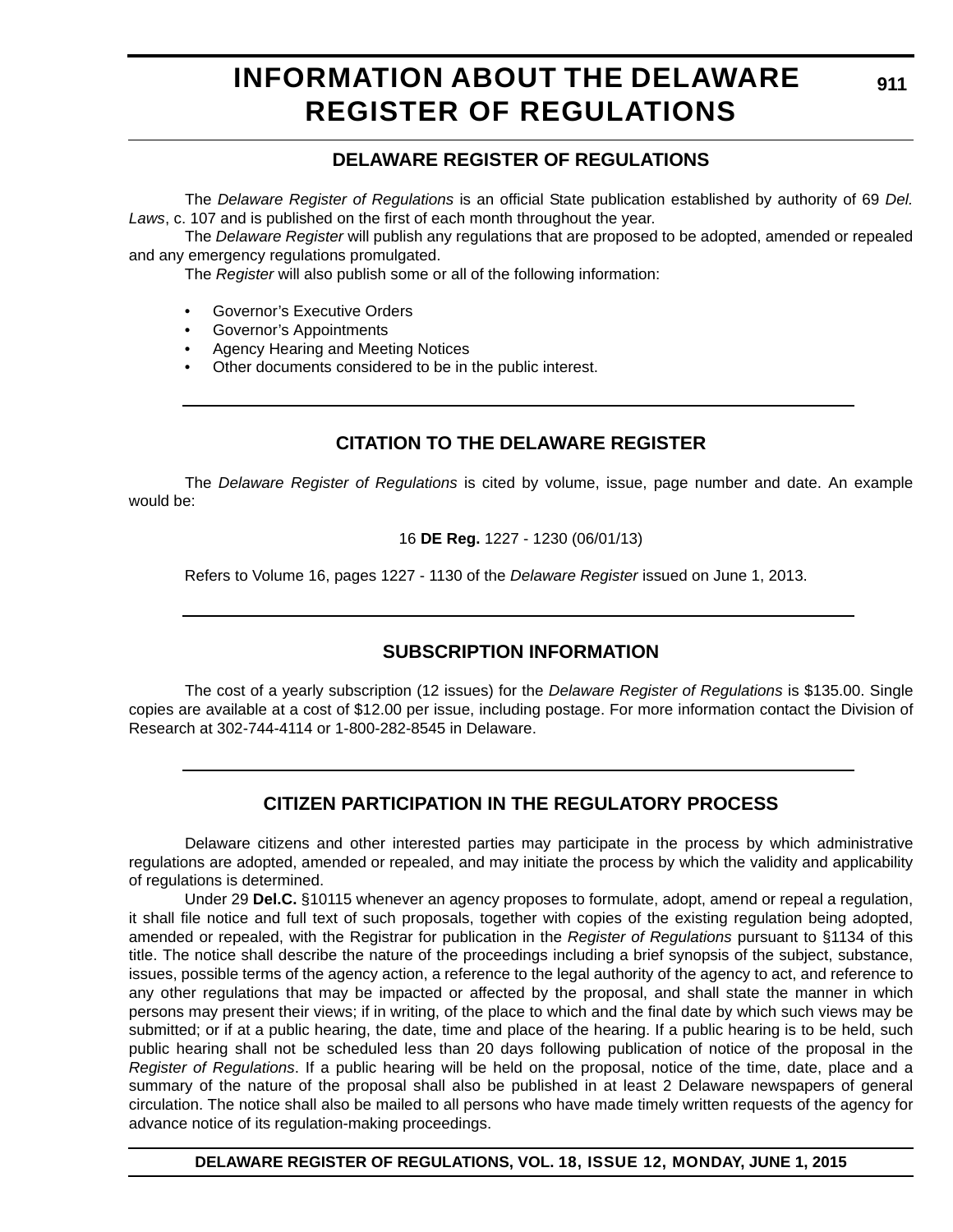**912**

# **INFORMATION ABOUT THE DELAWARE REGISTER OF REGULATIONS**

The opportunity for public comment shall be held open for a minimum of 30 days after the proposal is published in the *Register of Regulations*. At the conclusion of all hearings and after receipt, within the time allowed, of all written materials, upon all the testimonial and written evidence and information submitted, together with summaries of the evidence and information by subordinates, the agency shall determine whether a regulation should be adopted, amended or repealed and shall issue its conclusion in an order which shall include: (1) A brief summary of the evidence and information submitted; (2) A brief summary of its findings of fact with respect to the evidence and information, except where a rule of procedure is being adopted or amended; (3) A decision to adopt, amend or repeal a regulation or to take no action and the decision shall be supported by its findings on the evidence and information received; (4) The exact text and citation of such regulation adopted, amended or repealed; (5) The effective date of the order; (6) Any other findings or conclusions required by the law under which the agency has authority to act; and (7) The signature of at least a quorum of the agency members.

The effective date of an order which adopts, amends or repeals a regulation shall be not less than 10 days from the date the order adopting, amending or repealing a regulation has been published in its final form in the *Register of Regulations*, unless such adoption, amendment or repeal qualifies as an emergency under §10119.

Any person aggrieved by and claiming the unlawfulness of any regulation may bring an action in the Court for declaratory relief.

No action of an agency with respect to the making or consideration of a proposed adoption, amendment or repeal of a regulation shall be subject to review until final agency action on the proposal has been taken.

When any regulation is the subject of an enforcement action in the Court, the lawfulness of such regulation may be reviewed by the Court as a defense in the action.

Except as provided in the preceding section, no judicial review of a regulation is available unless a complaint therefor is filed in the Court within 30 days of the day the agency order with respect to the regulation was published in the *Register of Regulations*.

# **CLOSING DATES AND ISSUE DATES FOR THE DELAWARE REGISTER OF REGULATIONS**

| <b>ISSUE DATE</b>                              | <b>CLOSING DATE</b>                             | <b>CLOSING TIME</b>                              |  |
|------------------------------------------------|-------------------------------------------------|--------------------------------------------------|--|
| July 1<br>August 1<br>September 1<br>October 1 | June 15<br>July 15<br>August 17<br>September 15 | 4:30 p.m.<br>4:30 p.m.<br>4:30 p.m.<br>4:30 p.m. |  |
| November 1                                     | October 15                                      | 4:30 p.m.                                        |  |

# **DIVISION OF RESEARCH STAFF**

**Lori Christiansen,** Director; **Mark J. Cutrona,** Deputy Director; **Tara Donofrio**, Administrative Specialist II; **Robert Lupo**, Printer; **Deborah J. Messina,** Print Shop Supervisor; **Kathleen Morris**, Human Resources/ Financials; **Georgia Roman**, Unit Operations Support Specialist; **Victoria Schultes,** Administrative Specialist II; **Don Sellers,** Printer; **Yvette W. Smallwood**, Registrar of Regulations; **Holly Wagner**, Research Analyst; **Verity Watson**, Joint Sunset Analyst; **Rochelle Yerkes**, Office Manager; **Sara Zimmerman**, Legislative Librarian.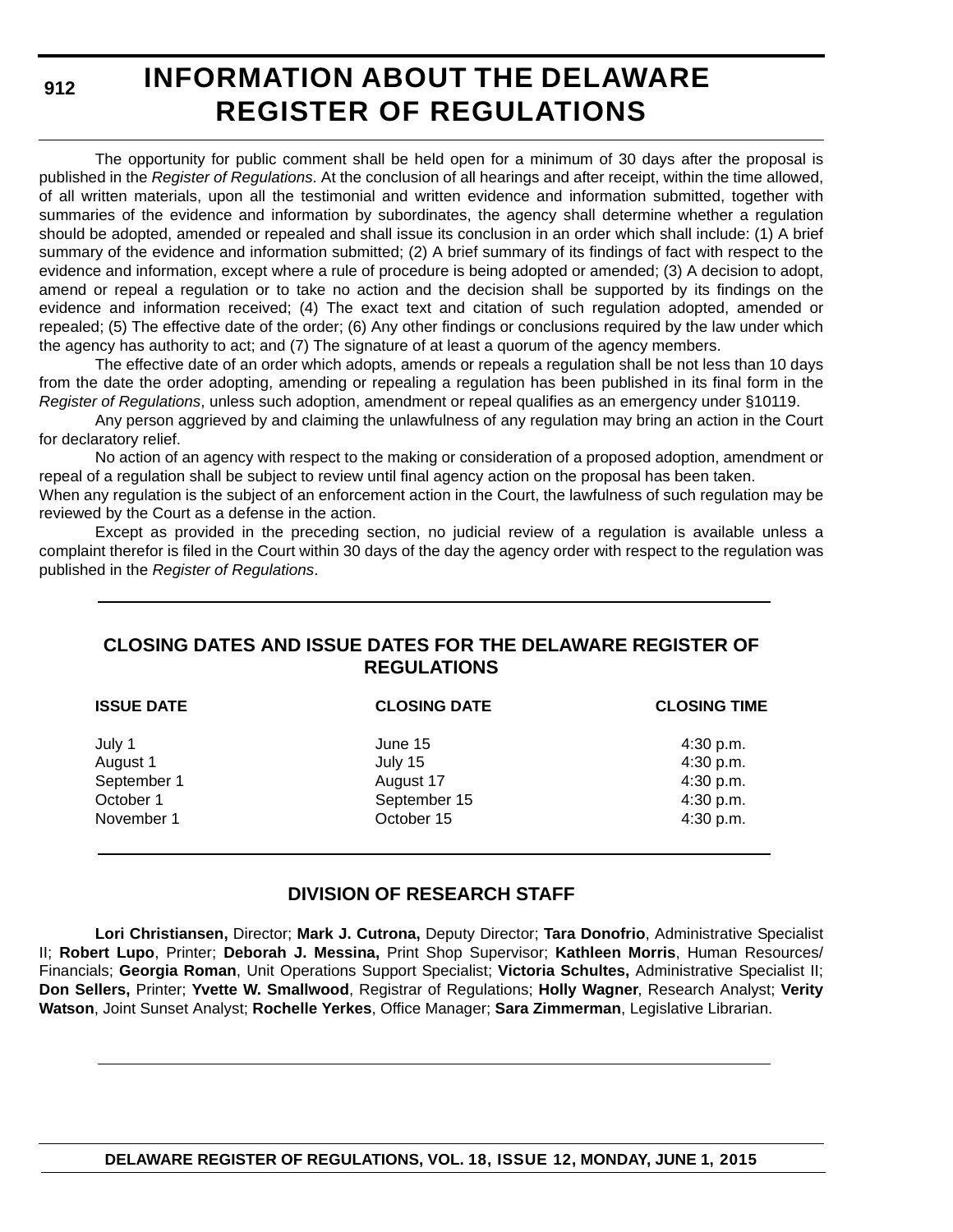# **TABLE OF CONTENTS**

**913**

<span id="page-3-0"></span>

|                                                                            | <b>EMERGENCY</b>                                                                                                                                                                    |
|----------------------------------------------------------------------------|-------------------------------------------------------------------------------------------------------------------------------------------------------------------------------------|
|                                                                            | DEPARTMENT OF NATURAL RESOURCES AND ENVIRONMENTAL CONTROL                                                                                                                           |
| <b>Division of Fish and Wildlife</b>                                       |                                                                                                                                                                                     |
|                                                                            | <b>PROPOSED</b>                                                                                                                                                                     |
|                                                                            |                                                                                                                                                                                     |
|                                                                            |                                                                                                                                                                                     |
|                                                                            | Proposed Amendments to the Rules of Practice and Procedure to Allow Each Signatory Party and the<br>DRBC to Administer a Single Process for the Review and Adjudication of Projects |
| <b>DELAWARE RIVER BASIN COMMISSION</b><br><b>DEPARTMENT OF AGRICULTURE</b> |                                                                                                                                                                                     |

### [4502 Regulations for Certification of Animal Control Officers and Animal Cruelty Agents.... ............ 932](#page-22-0) **[Division of Substance Abuse and Mental Health](http://www.dhss.delaware.gov/dhss/dsamh/index.html)** [6001 Substance Abuse Facility Licensing Standards............................................................ ............ 938](#page-28-0) **[DEPARTMENT OF NATURAL RESOURCES AND ENVIRONMENTAL CONTROL](http://www.dnrec.delaware.gov/Pages/Portal.aspx) [Division of Air Quality](http://www.dnrec.delaware.gov/Air/Pages/Air-Quality.aspx)** [1124 Control of Volatile Organic Compound Emissions........................................................ ............ 939](#page-29-0) **[Division of Fish and Wildlife](http://www.dnrec.delaware.gov/fw/Pages/FWPortal.aspx)**

| <b>PRISTER IST AND THE LIGHT</b>                          |      |
|-----------------------------------------------------------|------|
|                                                           | 951  |
| DEPARTMENT OF SAFETY AND HOMELAND SECURITY                |      |
| <b>Division of State Police</b>                           |      |
| 2400 Board of Evaminara of Canatables, Bulga 2.0 and E.O. | פ בח |

|  | 953 |
|--|-----|
|  | 955 |
|  |     |

### **[DEPARTMENT OF STATE](http://sos.delaware.gov/)**

| ANIMENT OF STATE                           |     |
|--------------------------------------------|-----|
| <b>Division of Professional Regulation</b> |     |
|                                            | 958 |

# **FINAL**

# **[DEPARTMENT OF AGRICULTURE](http://dda.delaware.gov/index.shtml)**

| <b>Pesticides Section</b>             |      |
|---------------------------------------|------|
|                                       | 960. |
| <b>Thoroughbred Racing Commission</b> |      |
|                                       | 961  |
|                                       |      |
| <b>COADTMENT OF FRUGATION</b>         |      |

### **[DEPARTMENT OF EDUCATION](http://www.doe.k12.de.us/site/default.aspx?PageID=1)**

|  | <b>Office of the Secretary</b> |  |
|--|--------------------------------|--|
|  |                                |  |

| . ור<br>. |  |
|-----------|--|
|           |  |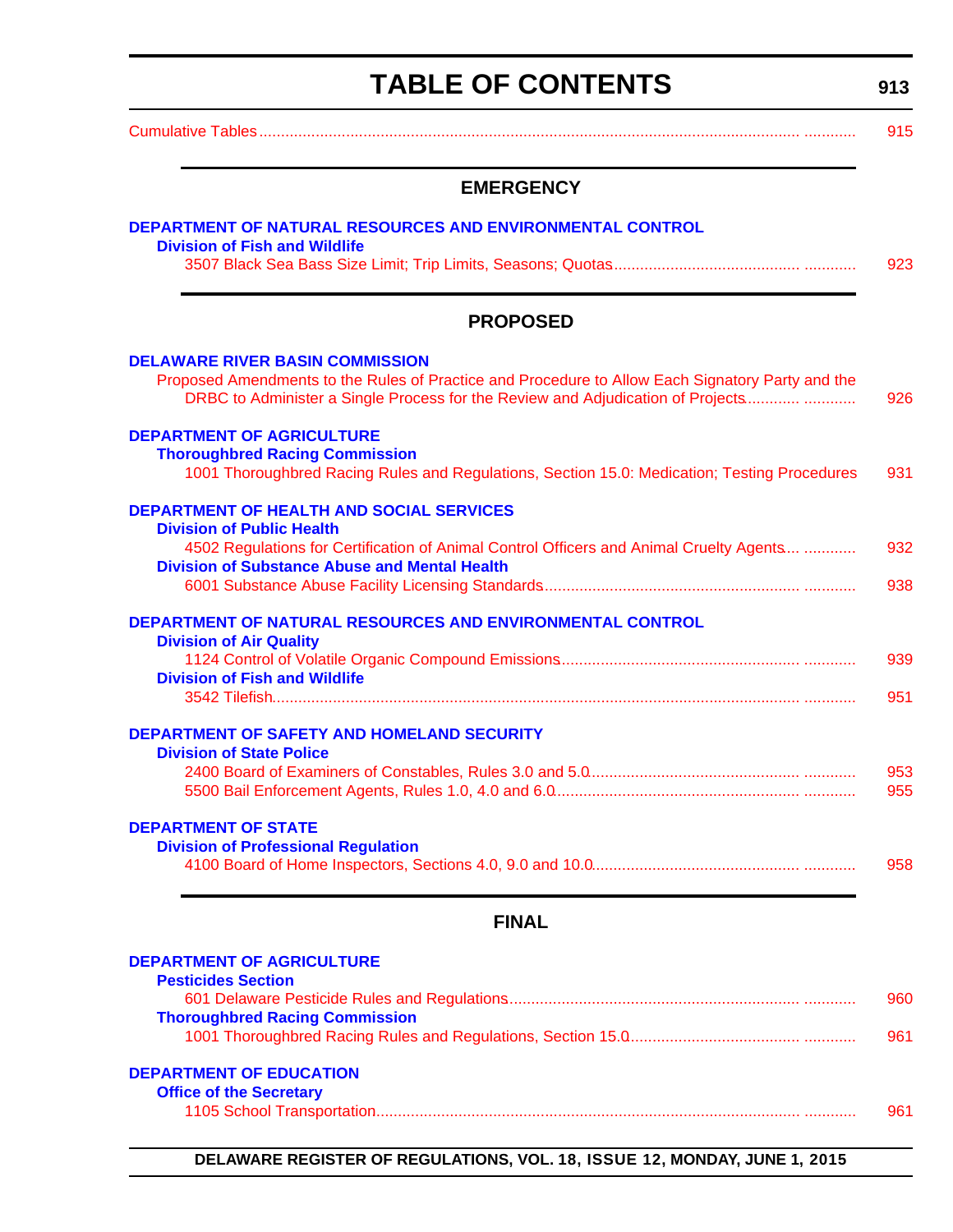**914**

# **TABLE OF CONTENTS**

| <b>DEPARTMENT OF HEALTH AND SOCIAL SERVICES</b>                                                |      |
|------------------------------------------------------------------------------------------------|------|
| <b>Division of Medicaid and Medical Assistance</b>                                             |      |
| Draft 1115 Waiver Medicaid Managed Care Comprehensive Quality Strategy Plan                    | 963  |
| Medicaid 1915 Home & Community-Based Services Waiver Programs-Statewide Transition Plan.       | 966  |
| <b>DEPARTMENT OF SAFETY AND HOMELAND SECURITY</b>                                              |      |
| <b>Division of State Police</b>                                                                |      |
|                                                                                                | 971  |
|                                                                                                | 973  |
| <b>DEPARTMENT OF SERVICES FOR CHILDREN, YOUTH AND THEIR FAMILIES</b>                           |      |
| <b>Division of Family Services</b>                                                             |      |
|                                                                                                | 974  |
| <b>DEPARTMENT OF STATE</b>                                                                     |      |
| <b>Division of Professional Regulation</b>                                                     |      |
| 200 Board of Landscape Architecture, Section 7.0: Continuing Education as a Condition of       | 993  |
| 1800 Board of Plumbing, Heating, Ventilation, Air Conditioning and Refrigeration Examiners     | 994  |
|                                                                                                | 995  |
| 5200 Board of Examiners of Nursing Home Administrators, Section 2.0, Application for Licensure | 996  |
| <b>Public Service Commission</b>                                                               |      |
| 1001 Rules of Practice and Procedure of the Delaware Public Service Commission                 | 997  |
| <b>DEPARTMENT OF TRANSPORTATION</b>                                                            |      |
| <b>Division of Maintenance and Operations</b>                                                  |      |
|                                                                                                | 999  |
| <b>Division of Motor Vehicles</b>                                                              |      |
| 2288 Special Group or Organization Registration Plates for Persons With Disabilities           | 1001 |

# **CALENDAR OF EVENTS/HEARING NOTICES**

| Delaware River Basin Commission, Notices of Public Hearings and Business Meetings                      | 1002 |
|--------------------------------------------------------------------------------------------------------|------|
| Dept. of Agriculture, Thoroughbred Racing Commission, Notice of Public Comment Period                  | 1003 |
|                                                                                                        | 1003 |
| Dept. of Health and Social Services, Div. of Public Health; Div. of Substance Abuse and Mental Health, |      |
| 1003 - 1004                                                                                            |      |
| Dept. of Natural Resources and Environmental Control, Div. of Air Quality; Div. of Fish and Wildlife,  |      |
| 1004 - 1005                                                                                            |      |
| Dept. of Safety and Homeland Security, Div. of State Police, Notices of Public Comment Periods         | 1006 |
| Dept. of State, Div. of Prof. Regulation, Board of Home Inspectors, Notice of Public Hearing           | 1006 |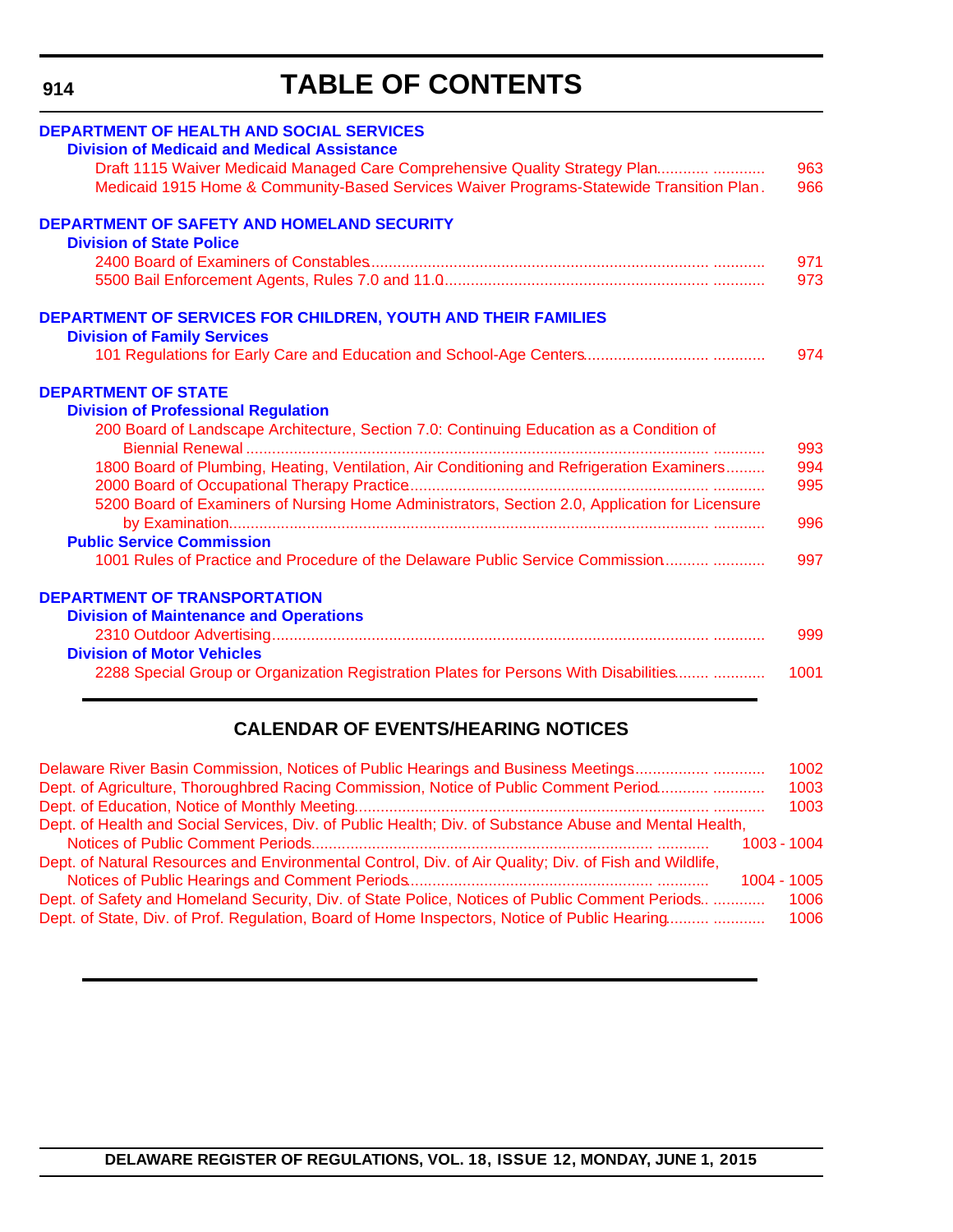<span id="page-5-0"></span>The table printed below lists the regulations that have been proposed, adopted, amended or repealed in the preceding issues of the current volume of the *Delaware Register of Regulations*.

The regulations are listed alphabetically by the promulgating agency, followed by a citation to that issue of the *Register* in which the regulation was published. Proposed regulations are designated with (Prop.); Final regulations are designated with (Final); Emergency regulations are designated with (Emer.); and regulations that have been repealed are designated with (Rep.).

| <b>ADMINISTRATIVE OFFICES OF THE COURTS</b><br><b>Child Placement Review Board</b>                             |                               | 18 DE Reg. 812 (Prop.)        |
|----------------------------------------------------------------------------------------------------------------|-------------------------------|-------------------------------|
|                                                                                                                |                               |                               |
| <b>CASH MANAGEMENT POLICY BOARD</b><br>Objectives and Guidelines for the Investment of State of Delaware Funds |                               | 18 DE Reg. 257 (Prop.)        |
| Objectives and Guidelines for the Investment of State of Delaware Funds                                        |                               | 18 DE Reg. 462 (Final)        |
| Designated as the Delaware Land and Water Conservation Trust Fund                                              | 18 DE Reg. 416 (Prop.)        |                               |
| <b>DELAWARE CRIMINAL JUSTICE INFORMATION SYSTEM</b><br><b>Office of the Director</b>                           |                               |                               |
| Guidelines Governing the Administration of the Neighborhood Building                                           |                               | 18 DE Reg. 273 (Prop.)        |
| 1301 Delaware Criminal Justice Information System Rules and Regulations                                        |                               | 18 DE Reg. 552 (Prop.)        |
| DELAWARE ECONOMIC DEVELOPMENT OFFICE                                                                           |                               |                               |
| Guidelines Governing the Administration of the Neighborhood Building Blocks Fund                               | 18 DE Reg. 273 (Prop.)        | 18 DE Reg. 464 (Final)        |
| <b>DELAWARE MANUFACTURED HOME RELOCATION AUTHORITY</b>                                                         |                               |                               |
|                                                                                                                | 18 DE Reg. 637 (Prop.)        |                               |
| <b>DEPARTMENT OF AGRICULTURE</b>                                                                               |                               |                               |
| <b>Harness Racing Commission</b><br>501 Harness Racing Rules and Regulations, Sections 1.0 and 5.0             |                               | 18 DE Reg. 418 (Prop.)        |
|                                                                                                                | 18 DE Reg. 466 (Final)        |                               |
|                                                                                                                |                               | 18 <b>DE Reg.</b> 6 (Prop.)   |
|                                                                                                                |                               | 18 DE Reg. 490 (Errata)       |
|                                                                                                                |                               | 18 DE Reg. 491 (Prop.)        |
|                                                                                                                | 18 <b>DE Reg.</b> 781 (Final) |                               |
|                                                                                                                | 18 DE Reg. 782 (Final)        | 18 <b>DE Reg.</b> 492 (Prop.) |
| 502 Delaware Standardbred Breeders' Fund Regulations                                                           |                               | 18 DE Reg. 493 (Prop.)        |
|                                                                                                                | 18 DE Reg. 691 (Final)        |                               |
| <b>Thoroughbred Racing Commission</b>                                                                          |                               |                               |
| 1001 Thoroughbred Racing Rules and Regulations, Section 15.0                                                   |                               | 18 DE Reg. 758 (Prop.)        |
|                                                                                                                |                               | 18 DE Reg. 815 (Prop.)        |
| <b>DEPARTMENT OF EDUCATION</b><br><b>Office of the Secretary</b>                                               |                               |                               |
|                                                                                                                | 18 DE Reg. 556 (Final)        | 18 DE Reg. 279 (Prop.)        |
| 106A Teacher Appraisal Process Delaware Performance Appraisal System                                           |                               |                               |
|                                                                                                                | 18 <b>DE Reg.</b> 31 (Final)  |                               |
| 107A Specialist Appraisal Process Delaware Performance Appraisal System                                        |                               | 18 DE Reg. 817 (Prop.)        |
|                                                                                                                | 18 DE Reg.                    | 40 (Final)                    |
|                                                                                                                |                               |                               |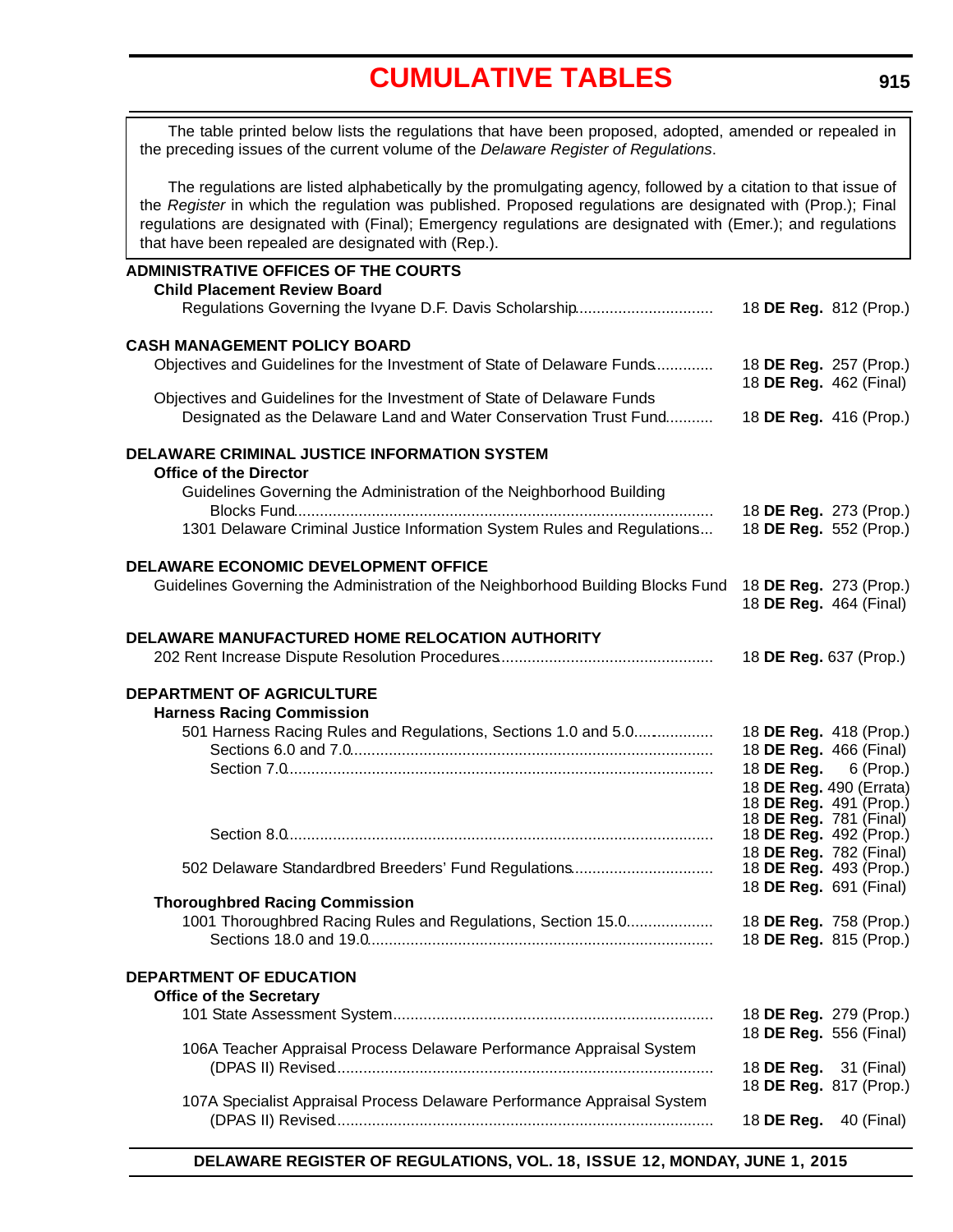| 107A Specialist Appraisal Process Delaware Performance Appraisal System            |                                                         |            |
|------------------------------------------------------------------------------------|---------------------------------------------------------|------------|
|                                                                                    | 18 DE Reg. 823 (Prop.)                                  |            |
| 108A Administrator Appraisal Process Delaware Performance Appraisal                |                                                         |            |
|                                                                                    | 18 <b>DE Reg.</b> 48 (Final)                            |            |
|                                                                                    | 18 DE Reg. 828 (Prop.)                                  |            |
|                                                                                    | 18 DE Reg. 494 (Prop.)                                  |            |
|                                                                                    | 18 DE Reg. 692 (Final)                                  |            |
| 245 Michael C. Ferguson Achievement Awards Scholarship                             | 18 DE Reg. 340 (Prop.)                                  |            |
|                                                                                    | 18 DE Reg. 177 (Prop.)<br>18 DE Reg. 366 (Final)        |            |
|                                                                                    | 18 <b>DE Reg.</b> 57 (Final)                            |            |
|                                                                                    | 18 DE Reg. 95 (Prop.)                                   |            |
|                                                                                    | 18 DE Reg. 300 (Final)                                  |            |
|                                                                                    | 18 DE Reg. 180 (Prop.)                                  |            |
|                                                                                    | 18 DE Reg. 368 (Final)                                  |            |
|                                                                                    | 18 DE Reg. 100 (Prop.)                                  |            |
|                                                                                    | 18 DE Reg. 304 (Final)                                  |            |
| 505 High School Graduation Requirements and Diplomas                               | 18 DE Reg. 127 (Final)                                  |            |
|                                                                                    | 18 DE Reg. 130 (Final)                                  |            |
| 727 Credit for Experience for Educators and for Secretarial Staff                  | 18 DE Reg. 679 (Prop.)                                  |            |
|                                                                                    | 18 DE Reg. 857 (Final)                                  |            |
|                                                                                    | 18 DE Reg. 832 (Prop.)                                  |            |
|                                                                                    | 18 DE Reg. 419 (Prop.)<br>18 DE Reg. 639 (Final)        |            |
|                                                                                    | 18 DE Reg. 104 (Prop.)                                  |            |
|                                                                                    | 18 DE Reg. 369 (Final)                                  |            |
|                                                                                    | 18 DE Reg. 616 (Prop.)                                  |            |
|                                                                                    | 18 DE Reg. 836 (Prop.)                                  |            |
|                                                                                    | 18 <b>DE Reg.</b> 343 (Prop.)                           |            |
|                                                                                    | 18 DE Reg. 561 (Final)                                  |            |
| 923 Children with Disabilities, Subpart B, General Duties and Eligibility of       |                                                         |            |
|                                                                                    | 18 DE Reg. 280 (Prop.)                                  |            |
|                                                                                    | 18 DE Reg. 562 (Final)                                  |            |
|                                                                                    | 18 DE Reg. 618 (Prop.)<br>18 <b>DE Reg.</b> 859 (Final) |            |
| 925 Children with Disabilities, Subpart D, Evaluations, Eligibility Determination, |                                                         |            |
|                                                                                    | 18 DE Reg. 281 (Prop.)                                  |            |
|                                                                                    | 18 DE Reg. 564 (Final)                                  |            |
|                                                                                    | 18 DE Reg. 621 (Prop.)                                  |            |
|                                                                                    | 18 <b>DE Reg.</b> 861 (Final)                           |            |
|                                                                                    | 18 <b>DE Reg.</b> 7 (Prop.)                             |            |
|                                                                                    | 18 DE Reg. 215 (Final)<br>18 <b>DE Reg.</b> 759 (Prop.) |            |
| <b>Professional Standards Board</b>                                                |                                                         |            |
| 1507 Alternative Routes to Teacher Licensure and Certification Program             | 18 DE Reg. 496 (Prop.)                                  |            |
|                                                                                    | 18 DE Reg. 218 (Final)                                  |            |
|                                                                                    | 18 DE Reg. 346 (Prop.)                                  |            |
|                                                                                    | 18 DE Reg. 347 (Prop.)                                  |            |
|                                                                                    | 18 DE Reg. 349 (Prop.)                                  |            |
|                                                                                    | 18 DE Reg. 350 (Prop.)                                  |            |
|                                                                                    | 18 DE Reg. 566 (Final)                                  |            |
|                                                                                    | 18 DE Reg. 224 (Final)                                  |            |
|                                                                                    |                                                         |            |
| <b>DEPARTMENT OF ELECTIONS</b>                                                     |                                                         |            |
| <b>Kent County</b>                                                                 |                                                         |            |
| 1602 Policies and Procedures Regarding FOIA Requests                               | 18 DE Reg.                                              | 58 (Final) |
|                                                                                    |                                                         |            |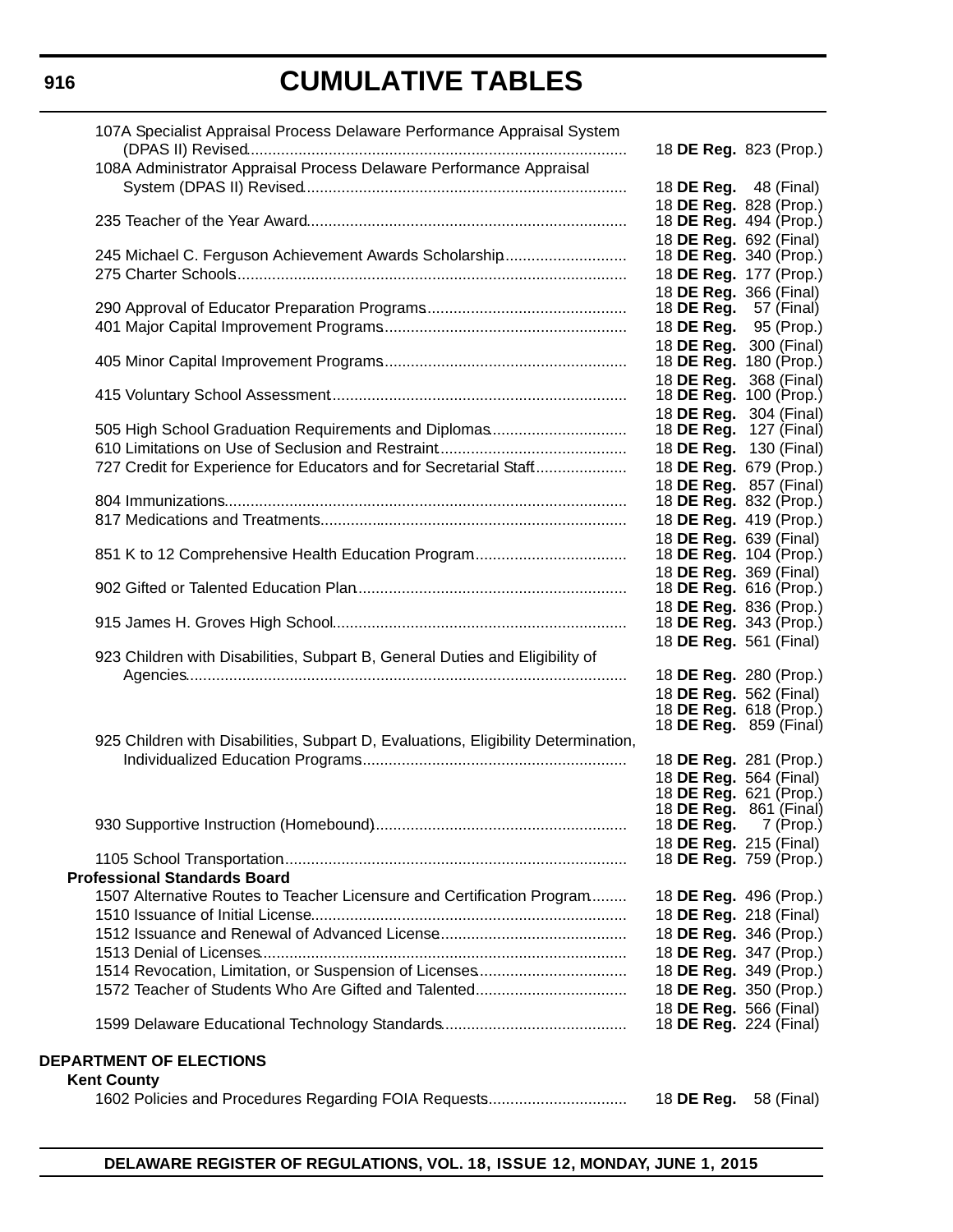| <b>DEPARTMENT OF FINANCE</b>                                                 |                                                  |                        |
|------------------------------------------------------------------------------|--------------------------------------------------|------------------------|
| <b>Office of the State Lottery</b>                                           |                                                  |                        |
|                                                                              | 18 DE Reg. 182 (Prop.)<br>18 DE Reg. 370 (Final) |                        |
| DEPARTMENT OF HEALTH AND SOCIAL SERVICES                                     |                                                  |                        |
| <b>Division of Long Term Care Residents Protection</b>                       |                                                  |                        |
|                                                                              | 18 DE Reg. 282 (Prop.)                           |                        |
|                                                                              | 18 DE Reg. 569 (Final)                           |                        |
|                                                                              | 18 DE Reg. 497 (Prop.)                           |                        |
|                                                                              | 18 DE Reg. 761 (Prop.)                           |                        |
| <b>Division of Medicaid and Medical Assistance</b>                           |                                                  |                        |
| Diamond State Health Plan 1115 Demonstration Waiver Amendment -              |                                                  |                        |
| Promoting Optimal Mental Health for Individuals through Supports and         |                                                  |                        |
|                                                                              | 18 DE Reg. 186 (Prop.)                           |                        |
|                                                                              | 18 DE Reg. 371 (Final)                           |                        |
| Draft 1115 Waiver Medicaid Managed Care Comprehensive Quality                |                                                  |                        |
|                                                                              | 18 DE Reg. 767 (Prop.)                           |                        |
|                                                                              | 18 DE Reg. 509 (Prop.)                           |                        |
|                                                                              | 18 DE Reg. 784 (Final)                           |                        |
| Medicaid 1915(i) Home and Community-Based Services Waiver Programs -         |                                                  |                        |
|                                                                              | 18 DE Reg. 681 (Prop.)                           |                        |
| Nursing Facility Services - Preadmission Screening and Resident Review       | 18 DE Reg. 106 (Prop.)                           |                        |
| Standards for the Coverage of Organ Transplant Services                      | 18 DE Reg. 115 (Prop.)                           |                        |
| Title XIX Medicaid State Plan, Attachment 3.1-A, Introductory Page 2 -       | 18 DE Reg. 310 (Final)                           |                        |
|                                                                              | 18 <b>DE Reg.</b> 9 (Prop.)                      |                        |
|                                                                              | 18 DE Reg. 227 (Final)                           |                        |
| Title XIX Medicaid State Plan, Attachment 4.19B, Introduction - Page 4,      |                                                  |                        |
| Increased Medicaid Payment for Primary Care Services                         | 18 DE Reg. 11 (Prop.)                            |                        |
|                                                                              | 18 DE Reg. 229 (Final)                           |                        |
| Title XIX Medicaid State Plan, Methods and Standards for Establishing        |                                                  |                        |
|                                                                              | 18 DE Reg. 424 (Prop.)                           |                        |
|                                                                              | 18 DE Reg. 642 (Final)                           |                        |
| Title XIX Medicaid State Plan, Multi-State Purchasing Pool Supplemental      |                                                  |                        |
|                                                                              | 18 DE Reg. 838 (Prop.)                           |                        |
| Title XIX Medicaid State Plan, State Plan Rehabilitative Services - Coverage |                                                  |                        |
| and Reimbursement for Community Support Services                             |                                                  | 18 DE Reg. 429 (Prop.) |
| Title XXI Delaware Healthy Children Program State Plan - Cost Sharing and    |                                                  |                        |
|                                                                              | 18 DE Reg. 183 (Prop.)                           |                        |
|                                                                              | 18 DE Reg. 375 (Final)                           |                        |
| 70000 Certification and Regulation of Medicaid Managed Care Organizations    | 18 DE Reg. 504 (Prop.)                           |                        |
| <b>Division of Public Health</b>                                             | 18 DE Reg. 693 (Final)                           |                        |
|                                                                              | 18 DE Reg.                                       | 63 (Final)             |
|                                                                              | 18 DE Reg.                                       | 67 (Final)             |
|                                                                              | 18 DE Reg.                                       | 14 (Prop.)             |
|                                                                              | 18 DE Reg. 378 (Final)                           |                        |
| 4407 Hospital Standards (Construction, Maintenance, and Operation)           | 18 <b>DE Reg.</b> 119 (Prop.)                    |                        |
|                                                                              | 18 DE Reg. 390 (Final)                           |                        |
| 4408 Facilities That Perform Invasive Medical Procedures                     | 18 DE Reg. 613(Emer.)                            |                        |
|                                                                              | 18 DE Reg. 623 (Prop.)                           |                        |
|                                                                              |                                                  | 18 DE Reg. 862 (Final) |
|                                                                              | 18 <b>DE Reg.</b> 133 (Final)                    |                        |
|                                                                              | 18 DE Reg. 352 (Prop.)                           |                        |
|                                                                              |                                                  | 18 DE Reg. 645 (Final) |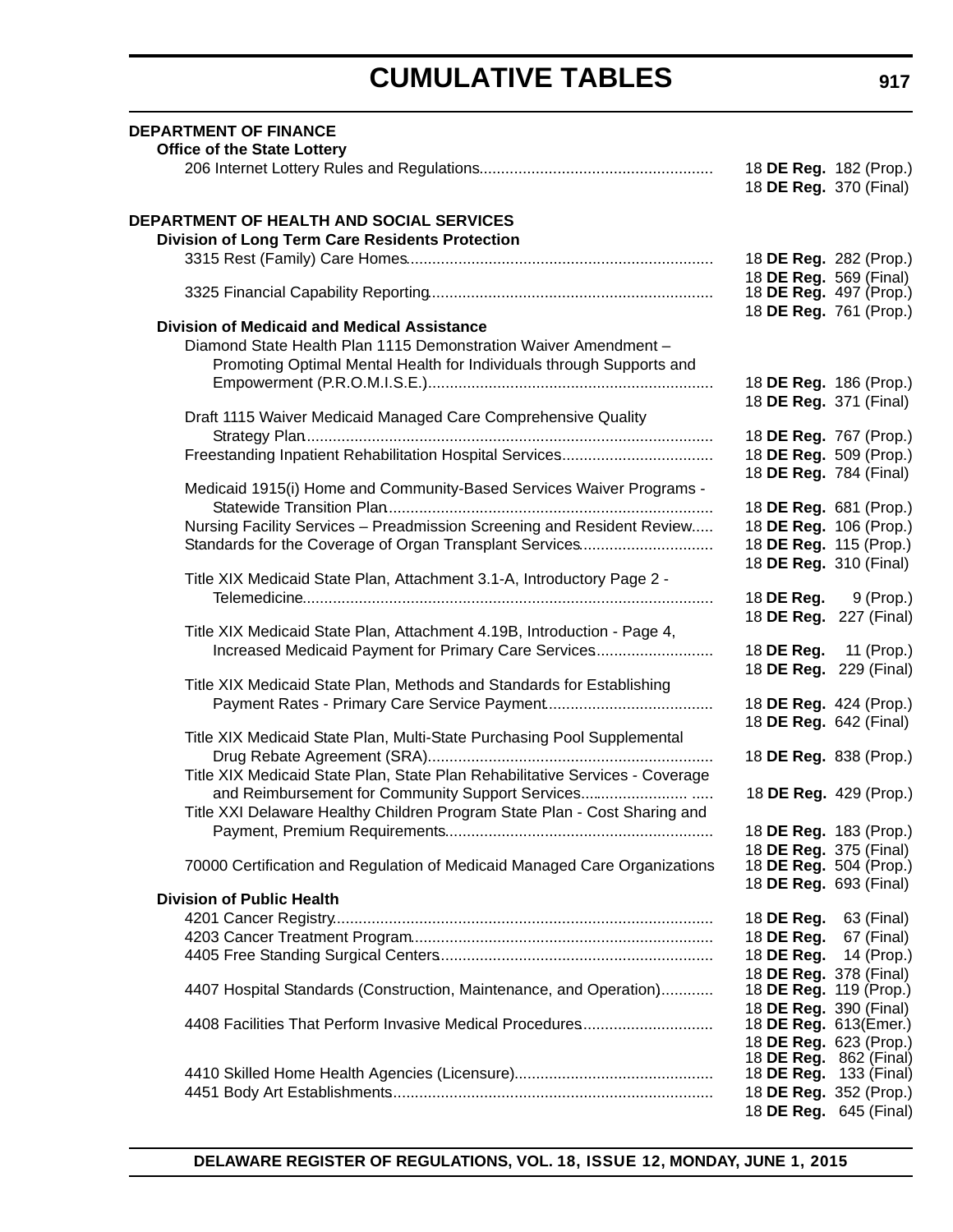|                                                                                                                                             | 18 DE Reg. 512 (Prop.)                             |                               |
|---------------------------------------------------------------------------------------------------------------------------------------------|----------------------------------------------------|-------------------------------|
|                                                                                                                                             | 18 DE Reg. 865 (Final)                             |                               |
|                                                                                                                                             | 18 <b>DE Reg.</b> 191 (Prop.)                      |                               |
|                                                                                                                                             | 18 DE Reg. 392 (Final)                             |                               |
| 4455 Delaware Regulations Governing a Detailed Plumbing Code                                                                                |                                                    | 18 <b>DE Reg.</b> 841 (Prop.) |
| 4465 Delaware Radiation Control Regulations, Part D: Standards for Protection                                                               |                                                    |                               |
| Against Radiation; Part J: Notices, Instructions and Reports to Workers;                                                                    |                                                    |                               |
|                                                                                                                                             |                                                    | 18 DE Reg. 842 (Prop.)        |
|                                                                                                                                             | 18 DE Reg. 135 (Final)                             |                               |
|                                                                                                                                             | 18 DE Reg. 866 (Final)                             |                               |
| <b>Division of Social Services</b>                                                                                                          |                                                    |                               |
| Child Care Subsidy Program, Child Support Policies and Procedures                                                                           | 18 DE Reg. 514 (Prop.)                             |                               |
|                                                                                                                                             | 18 DE Reg. 697 (Final)                             |                               |
| Delaware's Temporary Assistance for Needy Families (TANF) State Plan                                                                        |                                                    |                               |
|                                                                                                                                             | 18 DE Reg. 354 (Prop.)                             |                               |
|                                                                                                                                             | 18 DE Reg. 646 (Final)                             |                               |
|                                                                                                                                             | 18 DE Reg. 139 (Final)                             |                               |
| 2013 & 9037 Food Supplement Program - Income and Eligibility                                                                                |                                                    |                               |
|                                                                                                                                             | 18 DE Reg. 142 (Final)                             |                               |
| 3011 Delaware TANF Employment and Training Program Requirements. 18 DE Reg.                                                                 |                                                    | 143 (Final)                   |
| 9013.1 Food Supplement Program - Household Definition                                                                                       | 18 DE Reg.                                         | 147 (Final)                   |
|                                                                                                                                             | 18 DE Req.                                         | 14 (Prop.)                    |
|                                                                                                                                             | 18 DE Reg.                                         | 231 (Final)                   |
| 11003 Determining Technical Eligibility for Child Care                                                                                      | 18 DE Reg.                                         | 148 (Final)                   |
|                                                                                                                                             | 18 DE Reg.                                         | $9$ (Prop.)                   |
|                                                                                                                                             | 18 DE Reg. 233 (Final)                             |                               |
| <b>DEPARTMENT OF INSURANCE</b><br><b>Office of the Commissioner</b><br>403 Sale and Purchase of Options [Formerly Regulation 28], Repeal of | 18 DE Reg. 283 (Prop.)                             |                               |
|                                                                                                                                             | 18 DE Reg. 467 (Final)                             |                               |
|                                                                                                                                             | 18 <b>DE Reg.</b> 195 (Prop.)                      |                               |
|                                                                                                                                             | 18 DE Reg. 393 (Final)                             |                               |
| 607 Defensive Driving Course Discount (Automobiles and Motorcycles)                                                                         | 18 <b>DE Reg.</b> 519 (Prop.)                      |                               |
|                                                                                                                                             | 18 DE Reg. 700 (Final)                             |                               |
|                                                                                                                                             | 18 DE Reg. 355 (Prop.)                             |                               |
|                                                                                                                                             | 18 DE Reg. 574 (Final)                             |                               |
|                                                                                                                                             |                                                    |                               |
| DEPARTMENT OF JUSTICE                                                                                                                       |                                                    |                               |
| <b>Fraud and Consumer Protection Division</b>                                                                                               |                                                    |                               |
| Rules and Regulations Pursuant to the Delaware Securities Act                                                                               | 18 DE Reg. 202 (Prop.)                             |                               |
|                                                                                                                                             |                                                    | 18 DE Reg. 394 (Final)        |
|                                                                                                                                             |                                                    | 18 <b>DE Reg.</b> 575 (Final) |
| 302 Bylaws Governing the Victims' Compensation Assistance Program                                                                           |                                                    |                               |
|                                                                                                                                             | 18 <b>DE Reg.</b> 885 (Final)                      |                               |
|                                                                                                                                             |                                                    |                               |
| <b>DEPARTMENT OF LABOR</b>                                                                                                                  |                                                    |                               |
| <b>Division of Industrial Affairs</b>                                                                                                       |                                                    |                               |
|                                                                                                                                             | 18 DE Reg. 357 (Prop.)                             |                               |
|                                                                                                                                             | 18 DE Reg. 577 (Final)                             |                               |
|                                                                                                                                             | 18 DE Reg. 609 (Errata)<br>18 DE Reg. 675 (Errata) |                               |
|                                                                                                                                             | 18 DE Reg. 787 (Final)                             |                               |
| <b>Division of Unemployment Insurance</b>                                                                                                   |                                                    |                               |
|                                                                                                                                             | 18 DE Reg. 843 (Prop.)                             |                               |
|                                                                                                                                             |                                                    |                               |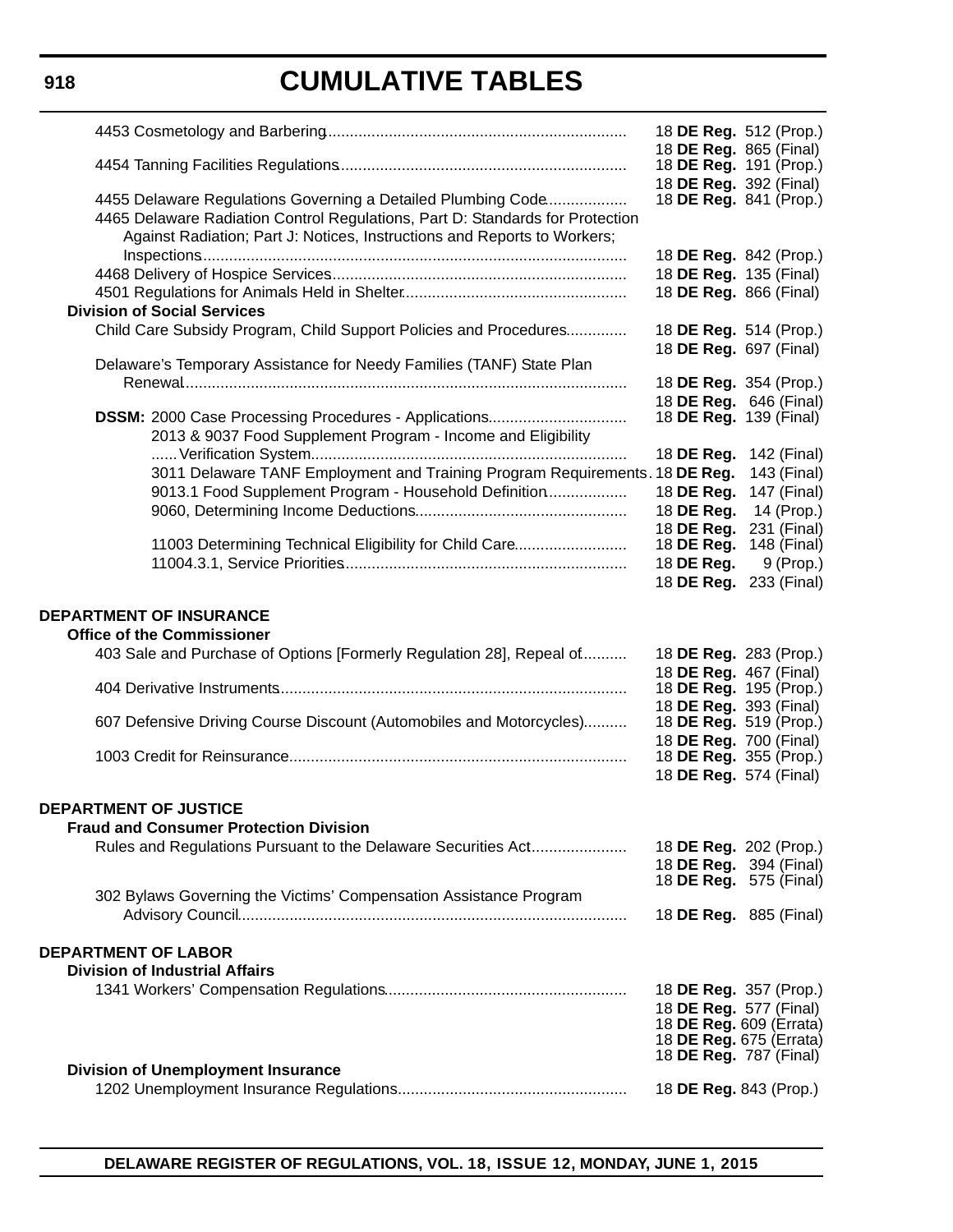| DEPARTMENT OF NATURAL RESOURCES AND ENVIRONMENTAL CONTROL                     |                                                   |  |
|-------------------------------------------------------------------------------|---------------------------------------------------|--|
| <b>Division of Air Quality</b>                                                | 18 DE Reg. 121 (Prop.)                            |  |
| <b>Division of Energy and Climate</b>                                         |                                                   |  |
| 102 Implementation of Renewable Energy Portfolio Standards Cost Cap           |                                                   |  |
|                                                                               | 18 DE Reg. 432 (Prop.)                            |  |
| <b>Division of Fish and Wildlife</b>                                          |                                                   |  |
|                                                                               | 18 DE Reg. 754 (Emer.)                            |  |
| 3502 Striped Bass Spawning Season and Area Restrictions                       | 18 DE Reg. 624 (Prop.)                            |  |
|                                                                               | 18 DE Reg. 889 (Final)                            |  |
| 3503 Striped Bass Recreational Fishing Seasons; Methods of Take; Creel Limit; |                                                   |  |
|                                                                               | 18 DE Reg. 624 (Prop.)                            |  |
|                                                                               | 18 DE Reg. 889 (Final)<br>18 DE Reg. 624 (Prop.)  |  |
|                                                                               | 18 DE Reg. 889 (Final)                            |  |
| 3505 Striped Bass Commercial Fishing Seasons; Quotas; Tagging and             |                                                   |  |
|                                                                               | 18 DE Reg. 624 (Prop.)                            |  |
|                                                                               | 18 DE Reg. 889 (Final)                            |  |
|                                                                               | 18 DE Reg. 624 (Prop.)                            |  |
|                                                                               | 18 DE Reg. 889 (Final)                            |  |
| 3521 Weakfish Size Limits; Possession Limits; Seasons                         | 18 <b>DE Reg.</b> 235 (Final)                     |  |
|                                                                               | 18 DE Reg. 525 (Prop.)                            |  |
|                                                                               | 18 DE Reg. 701 (Final)                            |  |
|                                                                               | 18 DE Reg. 844 (Prop.)<br>18 DE Reg. 844 (Prop.)  |  |
| 3712 Commercial Conch Dredge Licenses [Commercial Conch Season]               | 18 DE Reg. 151 (Final)                            |  |
| <b>Division of Waste and Hazardous Substances</b>                             |                                                   |  |
|                                                                               | 18 DE Reg. 530 (Prop.)                            |  |
|                                                                               | 18 DE Reg. 629 (Prop.)                            |  |
| 1302 Regulations Governing Hazardous Waste (DRGHW)                            | 18 DE Reg. 631 (Prop.)                            |  |
|                                                                               | 18 DE Reg. 896 (Final)                            |  |
| 1375 Regulations Governing Hazardous Substance Cleanup                        | 18 DE Reg. 770 (Prop.)                            |  |
| <b>Division of Watershed Stewardship</b>                                      |                                                   |  |
|                                                                               | 18 DE Reg. 204 (Prop.)                            |  |
|                                                                               | 18 DE Reg. 396 (Final)                            |  |
|                                                                               | 18 <b>DE Reg.</b> 312 (Final)                     |  |
| 7408 TMDLs for Nutrients for the Murderkill River Watershed                   | 18 DE Reg. 316 (Final)                            |  |
| DEPARTMENT OF SAFETY AND HOMELAND SECURITY                                    |                                                   |  |
| <b>Division of State Police</b>                                               |                                                   |  |
| 1300 Board of Examiners of Private Investigators & Private Security Agencies  | 18 <b>DE Reg.</b> 154 (Final)                     |  |
|                                                                               | 18 DE Reg. 211 (Prop.)                            |  |
|                                                                               | 18 <b>DE Reg.</b> 436 (Final)                     |  |
|                                                                               | 18 DE Reg. 468 (Final)                            |  |
|                                                                               | 18 <b>DE Reg.</b> 648 (Final)                     |  |
|                                                                               | 18 DE Reg. 846 (Prop.)<br>18 DE Reg. 675 (Errata) |  |
|                                                                               | 18 DE Reg. 684 (Prop.)                            |  |
|                                                                               | 18 DE Reg. 21 (Prop.)                             |  |
|                                                                               | 18 DE Reg. 318 (Final)                            |  |
|                                                                               | 18 DE Reg. 285 (Prop.)                            |  |
|                                                                               | 18 DE Reg. 578 (Final)                            |  |
|                                                                               | 18 DE Reg. 610 (Errata)<br>18 DE Reg. 776 (Prop.) |  |
| Officer of the Alcoholic Beverage Control Commissioner                        |                                                   |  |
|                                                                               | 18 DE Reg. 208 (Prop.)                            |  |
|                                                                               | 18 DE Reg. 209 (Prop.)                            |  |
|                                                                               |                                                   |  |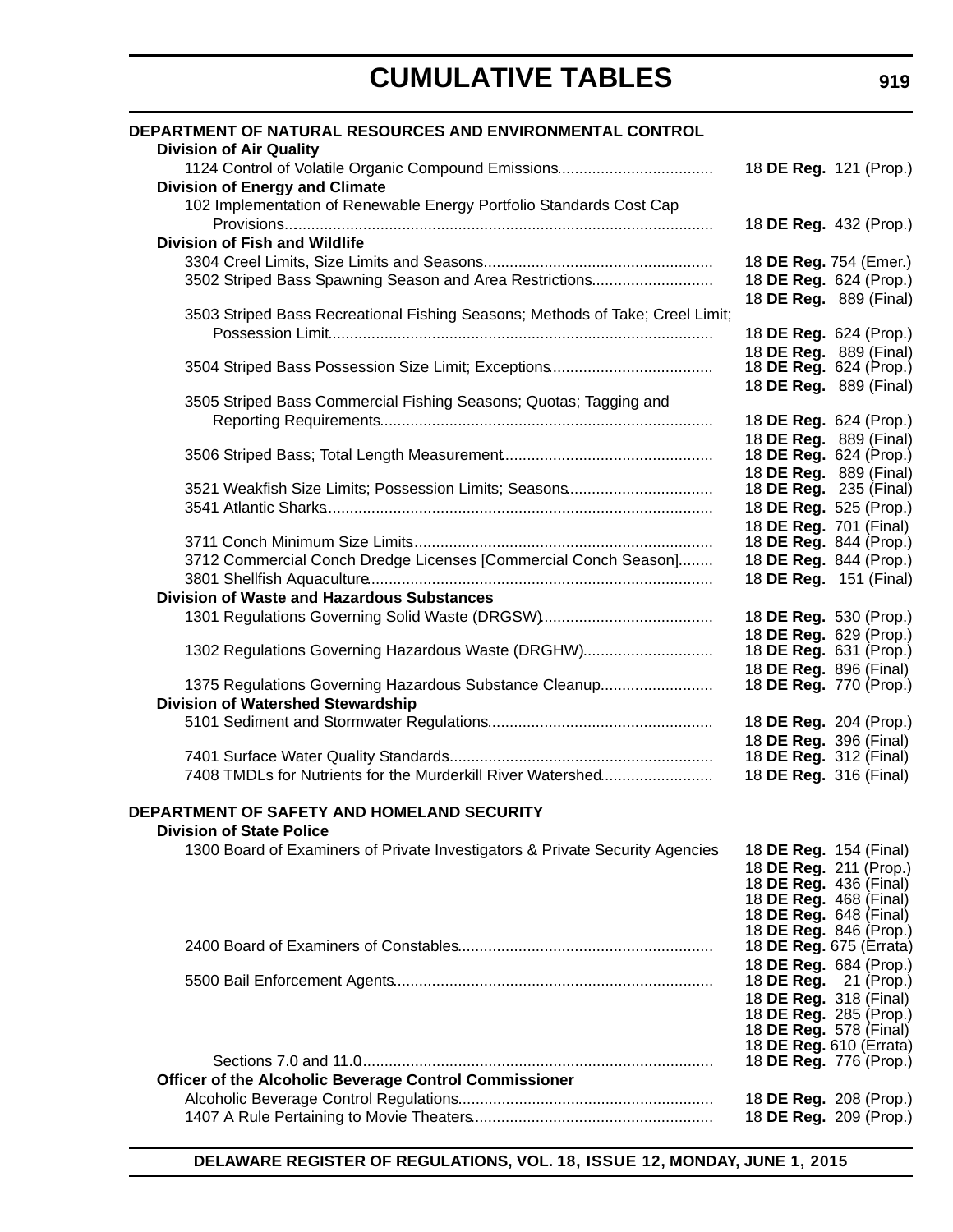# **920**

# **CUMULATIVE TABLES**

| <b>Office of the Secretary</b>                                                                                               | 18 DE Reg. 398 (Final)                                  |  |
|------------------------------------------------------------------------------------------------------------------------------|---------------------------------------------------------|--|
| 101 Regulations Governing the Relief from Disabilities Board                                                                 | 18 DE Reg. 649 (Final)                                  |  |
| DEPARTMENT OF SERVICES FOR CHILDREN, YOUTH AND THEIR FAMILIES<br>Division of Family Services, Office of Child Care Licensing |                                                         |  |
| 101 Rules for Early Care and Education and School-Age Centers                                                                | 18 DE Reg. 438 (Prop.)<br>18 DE Reg. 778 (Prop.)        |  |
| 105 Residential Child Care Facilities and Day Treatment Programs                                                             | 18 <b>DE Reg.</b> 122 (Prop.)                           |  |
| <b>DEPARTMENT OF STATE</b>                                                                                                   |                                                         |  |
| <b>Division of Historical and Cultural Affairs</b>                                                                           |                                                         |  |
|                                                                                                                              | 18 <b>DE Reg.</b> 24 (Prop.)<br>18 DE Reg. 237 (Final)  |  |
| <b>Division of Professional Regulation</b>                                                                                   |                                                         |  |
| <b>Controlled Substance Advisory Committee</b>                                                                               |                                                         |  |
|                                                                                                                              | 18 DE Reg. 92 (Emer.)                                   |  |
|                                                                                                                              | 18 DE Reg. 155 (Final)                                  |  |
|                                                                                                                              | 18 DE Reg. 212 (Prop.)                                  |  |
|                                                                                                                              | 18 <b>DE Reg.</b> 320 (Final)<br>18 DE Reg. 685 (Prop.) |  |
| 103 Regulations Governing Charitable Gambling Other Than Raffles                                                             | 18 <b>DE Reg.</b> 157 (Final)                           |  |
| 200 Board of Landscape Architecture, Section 7.0, Continuing Education as a                                                  |                                                         |  |
|                                                                                                                              | 18 DE Reg. 287 (Prop.)                                  |  |
|                                                                                                                              | 18 DE Reg. 321 (Final)                                  |  |
|                                                                                                                              | 18 DE Reg. 124 (Prop.)                                  |  |
|                                                                                                                              | 18 DE Reg. 213 (Prop.)                                  |  |
|                                                                                                                              | 18 DE Reg. 579 (Final)                                  |  |
|                                                                                                                              | 18 DE Reg. 238 (Final)                                  |  |
| 1100 Board of Dentistry and Dental Hygiene, Section 6.0, Continuing                                                          |                                                         |  |
|                                                                                                                              | 18 DE Reg. 399 (Final)                                  |  |
|                                                                                                                              | 18 DE Reg. 849 (Prop.)                                  |  |
|                                                                                                                              | 18 DE Reg. 439 (Prop.)                                  |  |
|                                                                                                                              | 18 DE Reg. 704 (Final)                                  |  |
|                                                                                                                              | 18 DE Reg. 850 (Prop.)                                  |  |
|                                                                                                                              | 18 DE Reg. 898 (Final)                                  |  |
|                                                                                                                              | 18 DE Reg. 633 (Prop.)                                  |  |
|                                                                                                                              | 18 DE Reg. 444 (Prop.)                                  |  |
|                                                                                                                              | 18 DE Reg. 788 (Final)                                  |  |
| 1800 Board of Plumbing, Heating, Ventilation, Air Conditioning and                                                           |                                                         |  |
|                                                                                                                              | 18 DE Reg. 686 (Prop.)                                  |  |
|                                                                                                                              | 18 DE Reg. 322 (Final)                                  |  |
|                                                                                                                              | 18 DE Reg. 445 (Prop.)                                  |  |
|                                                                                                                              | 18 DE Reg. 705 (Final)                                  |  |
|                                                                                                                              | 18 DE Reg. 532 (Prop.)                                  |  |
|                                                                                                                              | 18 DE Reg. 536 (Prop.)                                  |  |
|                                                                                                                              | 18 DE Reg. 707 (Final)                                  |  |
| 2600 Examining Board of Physical Therapists and Athletic Trainers                                                            | 18 DE Reg. 290 (Prop.)                                  |  |
|                                                                                                                              | 18 DE Reg. 447 (Prop.)                                  |  |
|                                                                                                                              | 18 <b>DE Reg.</b> 469 (Final)                           |  |
|                                                                                                                              | 18 DE Reg. 899 (Final)                                  |  |
|                                                                                                                              | 18 DE Reg. 126 (Prop.)                                  |  |
|                                                                                                                              | 18 DE Reg. 634 (Prop.)                                  |  |
|                                                                                                                              | 18 <b>DE Reg.</b> 651 (Final)                           |  |
|                                                                                                                              | 18 DE Reg. 447 (Prop.)                                  |  |
|                                                                                                                              | 18 DE Reg. 789 (Final)                                  |  |
|                                                                                                                              | 18 DE Reg. 538 (Prop.)                                  |  |
|                                                                                                                              |                                                         |  |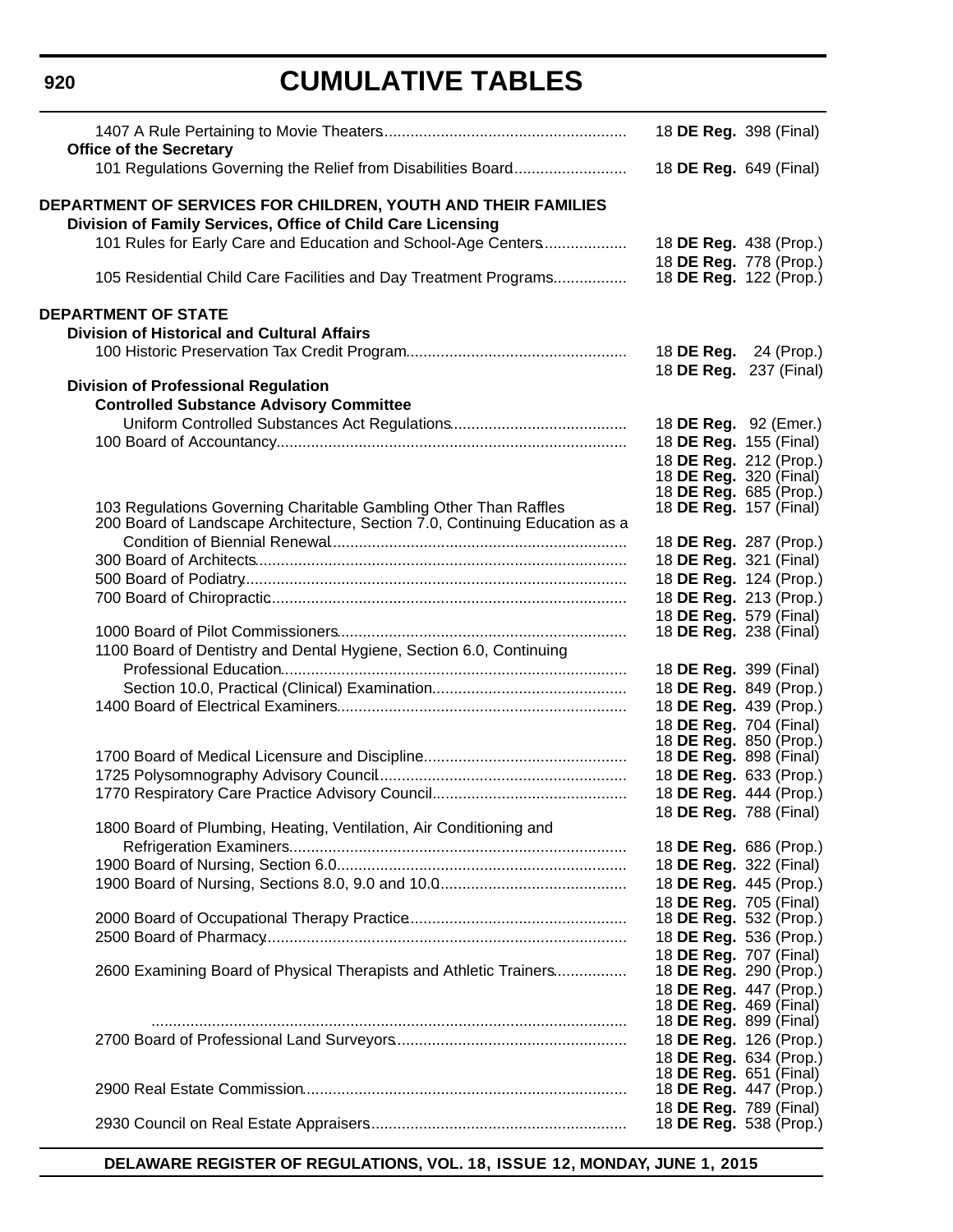| 3000 Board of Professional Counselors of Mental Health and Chemical        |                               |  |
|----------------------------------------------------------------------------|-------------------------------|--|
|                                                                            | 18 DE Reg. 451 (Prop.)        |  |
|                                                                            | 18 DE Reg. 900 (Final)        |  |
|                                                                            | 18 <b>DE Reg.</b> 902 (Final) |  |
|                                                                            | 18 <b>DE Reg.</b> 323 (Final) |  |
|                                                                            | 18 DE Reg. 779 (Prop.)        |  |
|                                                                            | 18 DE Reg. 358 (Prop.)        |  |
|                                                                            | 18 DE Reg. 794 (Final)        |  |
|                                                                            | 18 <b>DE Reg.</b> 158 (Final) |  |
|                                                                            | 18 DE Reg. 400 (Final)        |  |
|                                                                            | 18 DE Reg. 239 (Final)        |  |
| <b>Office of the State Bank Commissioner</b>                               |                               |  |
|                                                                            |                               |  |
|                                                                            | 18 DE Reg. 291 (Prop.)        |  |
|                                                                            | 18 DE Reg. 295 (Prop.)        |  |
|                                                                            | 18 DE Reg. 472 (Final)        |  |
|                                                                            | 18 DE Reg. 295 (Prop.)        |  |
|                                                                            | 18 DE Reg. 472 (Final)        |  |
| 2104 Minimum Disclosure and Agreement Requirements                         | 18 DE Reg. 295 (Prop.)        |  |
|                                                                            | 18 DE Reg. 472 (Final)        |  |
|                                                                            | 18 DE Reg. 295 (Prop.)        |  |
|                                                                            | 18 DE Reg. 472 (Final)        |  |
|                                                                            | 18 DE Reg. 295 (Prop.)        |  |
|                                                                            | 18 DE Reg. 472 (Final)        |  |
|                                                                            | 18 DE Reg. 159 (Final)        |  |
|                                                                            | 18 DE Reg. 159 (Final)        |  |
|                                                                            | 18 DE Reg. 295 (Prop.)        |  |
|                                                                            | 18 DE Reg. 472 (Final)        |  |
|                                                                            | 18 DE Reg. 295 (Prop.)        |  |
|                                                                            | 18 DE Reg. 472 (Final)        |  |
|                                                                            | 18 DE Reg. 295 (Prop.)        |  |
|                                                                            | 18 DE Reg. 472 (Final)        |  |
|                                                                            | 18 <b>DE Reg.</b> 159 (Final) |  |
|                                                                            | 18 DE Reg. 159 (Final)        |  |
| <b>Public Service Commission</b>                                           |                               |  |
| 1001 Rules of Practice and Procedure of the Delaware Public Service        |                               |  |
|                                                                            | 18 DE Reg. 160 (Final)        |  |
| 4001 Rules for the Provision of Telecommunication Services (Docket Nos. 10 |                               |  |
|                                                                            | 18 DE Reg. 296 (Prop.)        |  |
|                                                                            | 18 DE Reg. 653 (Final)        |  |
| 4002 Regulations Governing Payphone Service Providers in Delaware          | 18 DE Reg. 687 (Prop.)        |  |
| 4003 Regulations Governing the Minimum Service Requirements for the        |                               |  |
|                                                                            |                               |  |
| Provision of Telephone Service for Public Use within the State of Delaware |                               |  |
|                                                                            | 18 DE Reg. 296 (Prop.)        |  |
|                                                                            | 18 DE Reg. 653 (Final)        |  |
|                                                                            |                               |  |
| <b>DEPARTMENT OF TRANSPORTATION</b>                                        |                               |  |
| <b>Division of Maintenance and Operations</b>                              |                               |  |
|                                                                            | 18 DE Reg. 690 (Prop.)        |  |
| <b>Division of Motor Vehicles</b>                                          |                               |  |
| 2224 Defensive Driving Course, Providers, and Instructors                  | 18 DE Reg. 540 (Prop.)        |  |
|                                                                            | 18 DE Reg. 708 (Final)        |  |
| 2228 Special Group or Organization Registration Plates for Persons With    |                               |  |
|                                                                            | 18 DE Reg. 635 (Prop.)        |  |
| <b>Division of Planning and Policy</b>                                     |                               |  |
| 2309 Standards and Regulations for Subdivision Streets and State Highway   |                               |  |
|                                                                            | 18 DE Reg. 240 (Final)        |  |
|                                                                            |                               |  |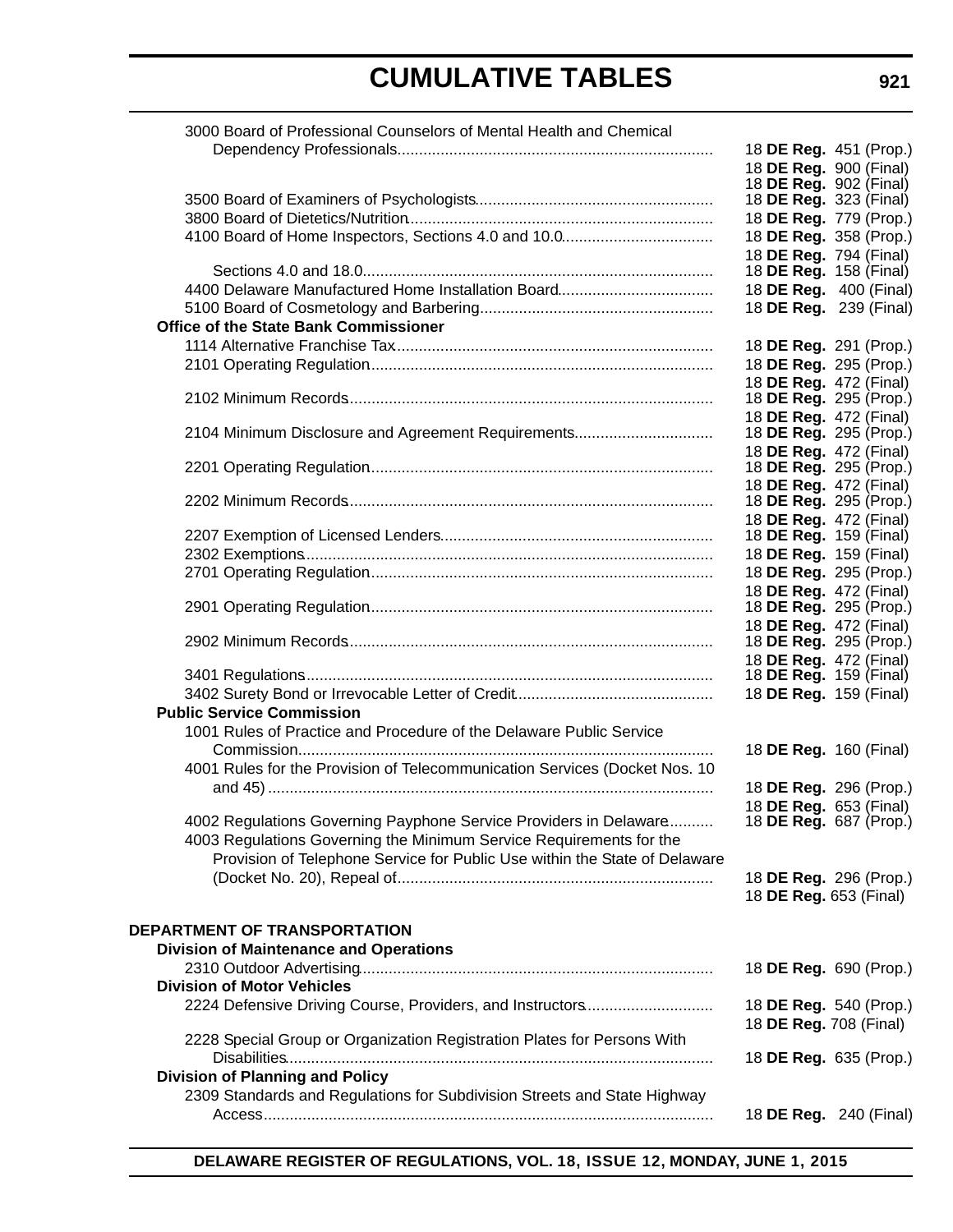# **922**

# **CUMULATIVE TABLES**

| 79 (Final)                                                                                                                                                                                                                                                                                                                                                                                      |
|-------------------------------------------------------------------------------------------------------------------------------------------------------------------------------------------------------------------------------------------------------------------------------------------------------------------------------------------------------------------------------------------------|
|                                                                                                                                                                                                                                                                                                                                                                                                 |
| 79 (Final)                                                                                                                                                                                                                                                                                                                                                                                      |
|                                                                                                                                                                                                                                                                                                                                                                                                 |
|                                                                                                                                                                                                                                                                                                                                                                                                 |
|                                                                                                                                                                                                                                                                                                                                                                                                 |
| 18 DE Reg. 455 (Prop.)<br>18 DE Reg. 709 (Final)<br>18 <b>DE Reg.</b> 853 (Prop.)<br>18 DE Reg. 779 (Prop.)<br>18 DE Reg. 456 (Prop.)<br>18 DE Reg. 733 (Final)<br>18 DE Reg. 545 (Prop.)<br>18 DE Reg. 734 (Final)<br>18 <b>DE Reg.</b> 161 (Final)<br>18 DE Reg. 550 (Prop.)<br>18 DE Reg. 547 (Prop.)<br>18 DE Reg. 736 (Final)<br>18 DE Reg.<br>18 DE Reg.<br>18 <b>DE Reg.</b> 359 (Prop.) |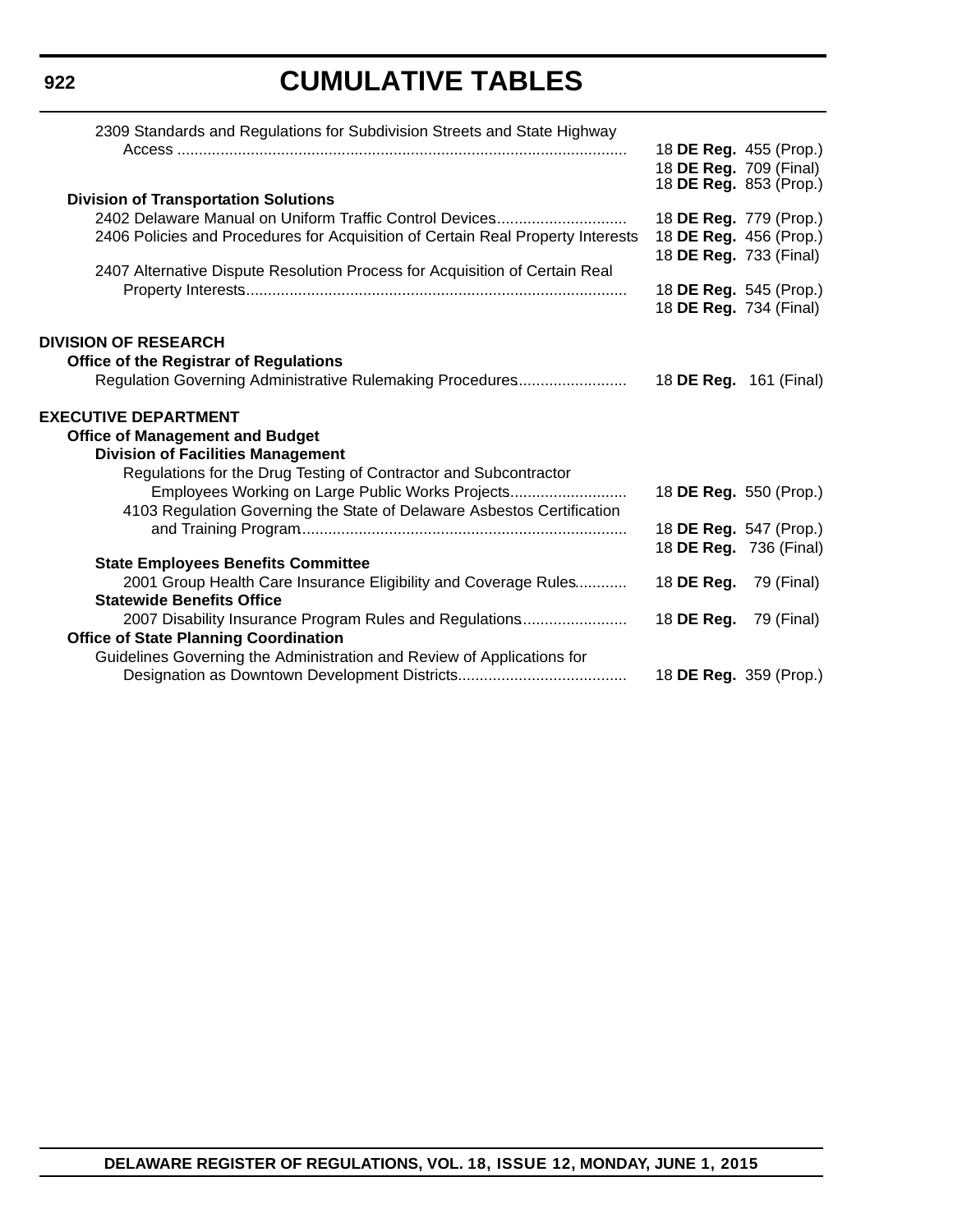# **EMERGENCY REGULATIONS**

### **Symbol Key**

<span id="page-13-0"></span>Arial type indicates the text existing prior to the regulation being promulgated. Underlined text indicates new text. Language which is stricken through indicates text being deleted.

### **Emergency Regulations**

Under 29 **Del.C.** §10119 an agency may promulgate a regulatory change as an Emergency under the following conditions:

#### **§ 10119. Emergency regulations.**

If an agency determines that an imminent peril to the public health, safety or welfare requires the adoption, amendment or repeal of a regulation with less than the notice required by § 10115, the following rules shall apply:

(1) The agency may proceed to act without prior notice or hearing or upon any abbreviated notice and hearing that it finds practicable;

(2) The order adopting, amending or repealing a regulation shall state, in writing, the reasons for the agency's determination that such emergency action is necessary;

(3) The order effecting such action may be effective for a period of not longer than 120 days and may be renewed once for a period not exceeding 60 days;

(4) When such an order is issued without any of the public procedures otherwise required or authorized by this chapter, the agency shall state as part of the order that it will receive, consider and respond to petitions by any interested person for the reconsideration or revision thereof; and

(5) The agency shall submit a copy of the emergency order to the Registrar for publication in the next issue of the *Register of Regulations*. (60 Del. Laws, c. 585, § 1; 62 Del. Laws, c. 301, § 2; 71 Del. Laws, c. 48, § 10.)

# **[DEPARTMENT OF NATURAL RESOURCES AND ENVIRONMENTAL](http://www.delaware.gov/egov/portal.nsf/portal/agencylist_dept)  CONTROL**

### **DIVISION OF FISH [AND WILDLIFE](http://www.dnrec.delaware.gov/fw/Pages/FWPortal.aspx)**

Statutory Authority: 7 Delaware Code, Section 903(h) (7 **Del.C.** §903(h) 7 **DE Admin. Code** 3507

#### **SECRETARY'S ORDER No. 2015-F-0020**

*Pursuant to 29 Del.C. §10119*

#### **[3507 Black Sea Bass Size Limit; Trip Limits, Seasons; Quotas](#page-3-0)**

#### **AUTHORITY:**

Pursuant to 29 **Del.C.** §10119, the Department of Natural Resources and Environmental Control is adopting amendments to Tidal Finfish Regulation 3507 without prior notice or public hearing to assure that Delaware's recreational black sea bass season is consistent with the federal recreational black sea bass season and to avoid the actual and imminent danger to this fishing resource and its associated businesses.7 **Del.C.** §903(h) authorizes the Department to adopt emergency regulations when such regulations are necessary to deal with an actual or imminent public health threat or danger to a fishing resource or habitat involving finfish.

#### **REASON FOR THE EMERGENCY ORDER**

Delaware 's recreational black sea bass fishery is presently closed by regulation from January 1 through May 18 and September 19 through October 17. A federal regulation was published on March 25, 201 5 that will open the black sea bass season on May 15, 201 5. Therefore, if Delaware does not use an emergency order to open its recreational black sea bass season on May 15, 201 5, the date the federal recreational black sea bass season will open, Delaware's recreational black sea bass season will open on May 19, 2015 as previously established through the normal regulatory process. This will prevent Delaware anglers from fishing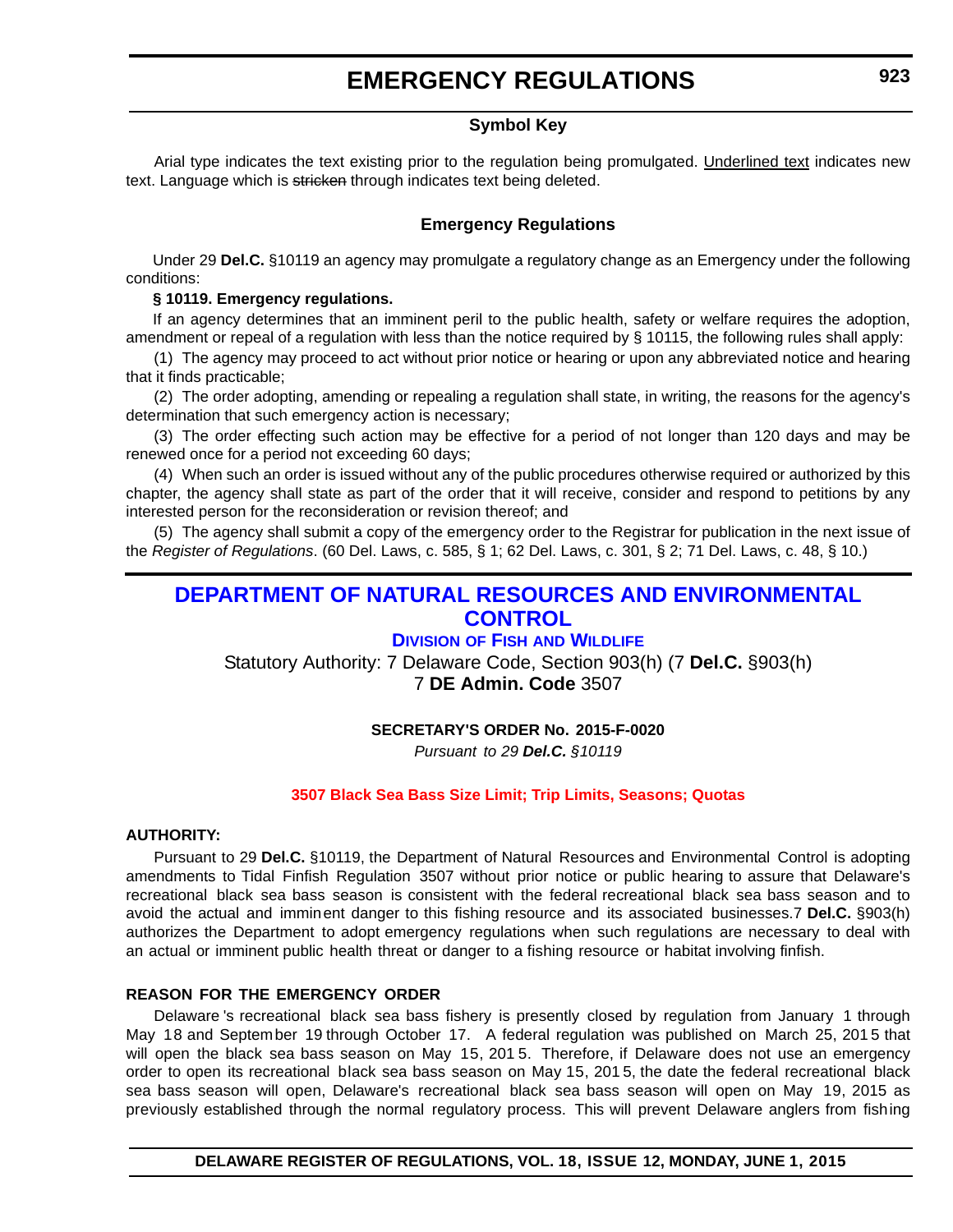# **EMERGENCY REGULATIONS**

the crucial first four days, including the critical first weekend, of the federal black sea bass season, causing an economic danger to our fishing resource businesses, such as charter boats, bait shops and tackle dealers that depend on th is fishery.

A black sea bass management region extending from Delaware through North Carolina is formally recognized by Addendum XXI of the Atlantic States Marine Fisheries Commission 's summer flounder, scup, and black sea bass Interstate Fisheries Management Plan, approved in 2011, and was delineated based on shared biological and fishery characteristics among the states i n this region. Delaware's black sea bass regulations, as per the management plan, are kept consistent with federal regulations. Consequently, Delaware 's rule-making process typically begins when the federal regulations are published. The federal rule opening the recreational black sea bass season in federal waters was published, March 25, 2015 and will open federal waters on May 15, 2015. Delaware's normal regulatory process takes four months, so Delaware will not be able to maintain consistency with federal regulations unless an emergency order is issued to open our black sea bass recreational fishery on May 15, 2015. All other states in our management region have already stated their intent to open their seasons on May 15, 2015, thus Delaware anglers and associated businesses will be denied this angling and economic opportunity if Delaware does not also open its season on May 15 2015.

Therefore, this Emergency Order changes the date in the relevant regulation, 7 **DE Admin. Code** 3507, from a closure period of January 1 through midnight May 18 to a closure period from January 1 through midnight May 14, allowing the season to open on May 15 consistent with the federal regulation.

#### **EFFECTIVE DATE OF ORDER**

This Emergency Order shall take effect at 12:01 a.m. on May 5, 2015 and shall remain in effect for 90 days.

#### **PETITION FOR RECOMMENDATIONS**

The Department will receive, consider and respond to petitions by any interested person for recommendations or revisions of this Order. Petitions should be presented to the Fisheries Section, Division of Fish and Wildlife, 89 Kings Highway, Dover, Delaware, 19901.

#### **ORDER**

It is hereby ordered, the 5<sup>th</sup> day of May 2015 that the above referenced amendment to Tidal Finfish Regulation 3507 (12.0), a copy of which is hereby attached, are adopted pursuant to 7 **Del.C.** §903(h) and supported by the evidence contained herein.

David S. Small, Secretary Department of Natural Resources and Environmental Control May 5, 2015

#### **3507 Black Sea Bass Size Limit; Trip Limits, Seasons; Quotas**

(Penalty Section 7 **Del.C.** §936(b)(2))

- 1.0 It shall be unlawful for any commercial person to have in possession any black sea bass (*Centropristis striata*) that measures less than eleven (11) inches, total length excluding any caudal filament.
- 2.0 It shall be unlawful for any recreational person to have in possession any black sea bass that measures less than twelve and one-half (12.5) inches total length excluding any caudal filament.
- 3.0 It shall be unlawful for any commercial fisherman to land, to sell, trade and or barter any black sea bass in Delaware unless authorized by a black sea bass landing permit issued by the Department. The black sea bass landing permit shall be presumed to transfer with the vessel whenever it is bought, sold, or otherwise transferred to an eligible transferee as defined in 7 **Del.C.** §2903, unless there is a written agreement, signed by the transferor/seller and transferee/buyer, or other credible written evidence, verifying that the transferor/seller is retaining the vessel's fishing and permit history for purposes of replacing the vessel.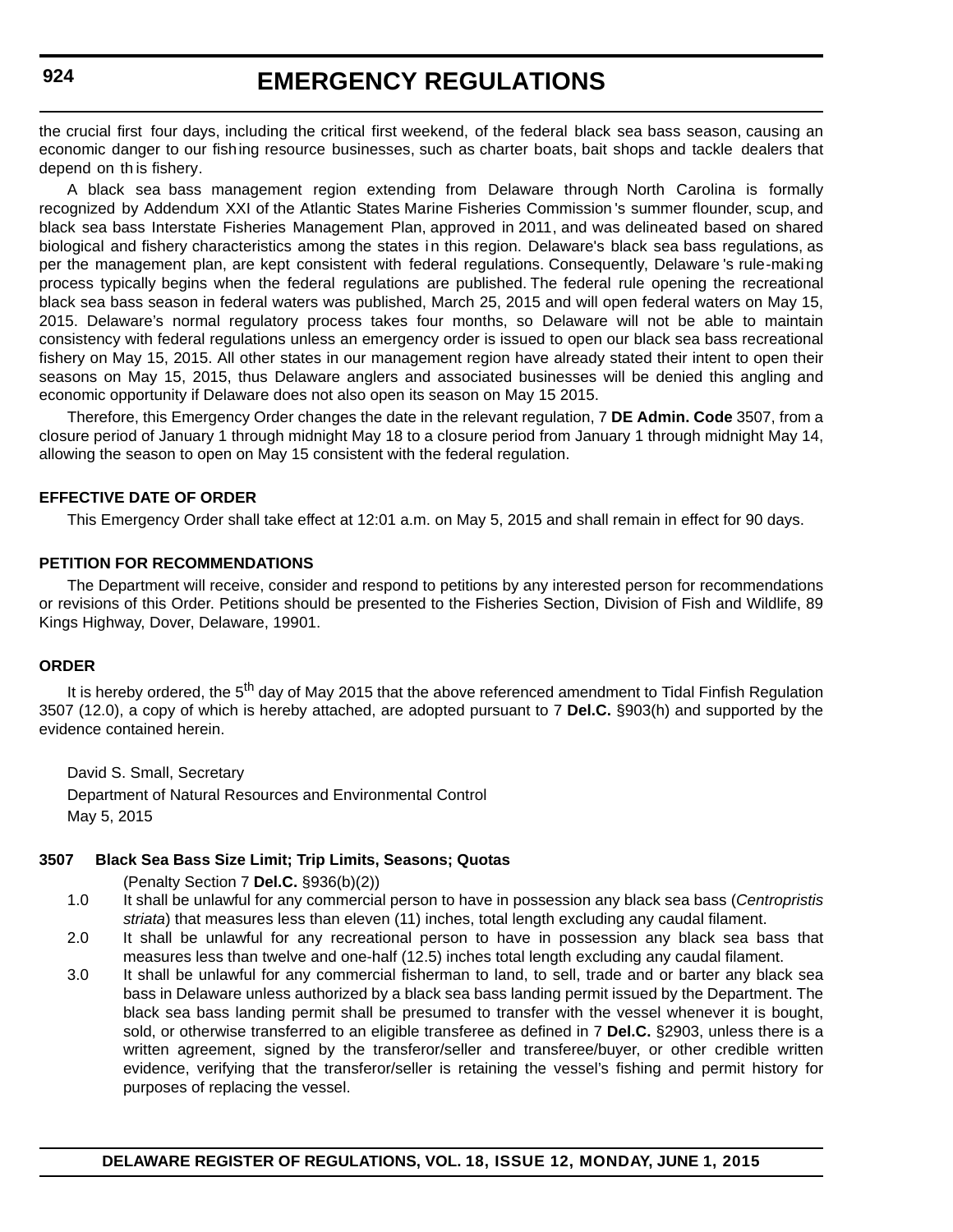# **EMERGENCY REGULATIONS**

- 4.0 The black sea bass pot fishery and the black sea bass commercial hook and line fishery shall be considered separate black sea bass fisheries. The total pounds allocated to each fishery by the Department shall be as follows: 96 percent of the State's commercial quota, as determined by the ASMFC, for the pot fishery; 4 percent for the commercial hook and line fishery.
- 5.0 The Department may only issue a black sea bass landing permit for the pot fishery to a person who is the owner of a vessel permitted by the National Marine Fisheries Service in accordance with 50 CFR §§ 648.4 pertaining to black sea bass and was either issued a black sea bass landing permit by the Department in 2013 or was the transferee of black sea bass landing permit issued by the Department as per 3507 (3.0). The number of black sea bass landings permits issued by the Department for the pot fishery in any year will not exceed six.
- 6.0 The Department may only issue a black sea bass landing permit for the commercial hook and line fishery to a person who has applied for and secured from the Department a commercial food fishing license and a fishing equipment permit for hook and line and was either issued a black sea bass landing permit by the Department in 2013 or was the transferee of black sea bass landing permit issued by the Department as per 3507 (3.0). The number of black sea bass landings permits issued by the Department for the commercial hook and line fishery in any year will not exceed thirteen.
- 7.0 Any overage of the State's commercial quota will be subtracted by the Atlantic States Marine Fisheries Commission from the next year's commercial quota. Any overage of an individual's allocation will be subtracted from that individual's allocation the next year and distributed to those individuals in the appropriate fishery that did not exceed their quota.
- 8.0 Each participant in a black sea bass fishery shall be assigned a equal share of the total pounds of black sea bass allotted by the Department for that particular fishery. A share shall be determined by dividing the number of pre-registered participants in one of the two recognized fisheries into the total pounds of black sea bass allotted to the fishery by the Department. In order to pre-register an individual must indicate their intent in writing to participate in this fishery.
- 9.0 Individual shares of the pot fishery quota may be transferred to another participant in the pot fishery. Any transfer of black sea bass individual pot quota shall be limited by the following conditions:
	- 9.1 A maximum of one transfer per year per person.
	- 9.2 No transfer of shares of the black sea bass pot fishery quota shall be authorized unless such transfer is documented on a form provided by the Department and approved by the Secretary in advance of the actual transfer.
- 10.0 Individual shares of the commercial hook and line fishery quota may be transferred to another participant in the commercial hook and line fishery. Any transfer of black sea bass individual commercial hook and line quota shall be limited by the following conditions:
	- 10.1 A maximum of one transfer per year per person.
	- 10.2 No transfer of shares of the black sea bass commercial hook and line quota shall be authorized unless such transfer is documented on a form provided by the Department and approved by the Secretary in advance of the transfer.
- 11.0 Each commercial food fisherman participating in a black sea bass fishery shall report to the Department, via the interactive voice phone reporting system operated by the Department, each days landings in pounds at least one hour after packing out their harvest.
- 12.0 It shall be unlawful for any recreational fisherman to take and reduce to possession or to land any black sea bass beginning at 12:01 a.m. January 1, and ending midnight May 1814, and beginning at 12:01 a.m. September 19 and ending mid-night October 17.
	- 12.1 It shall be unlawful for any recreational fisherman to have in possession more than 15 black sea bass at or between the place where said black sea bass were caught and said recreational fisherman's personal abode or temporary or transient place of lodging during the period May 1915 through September 18 and during the period October 18 through December 31.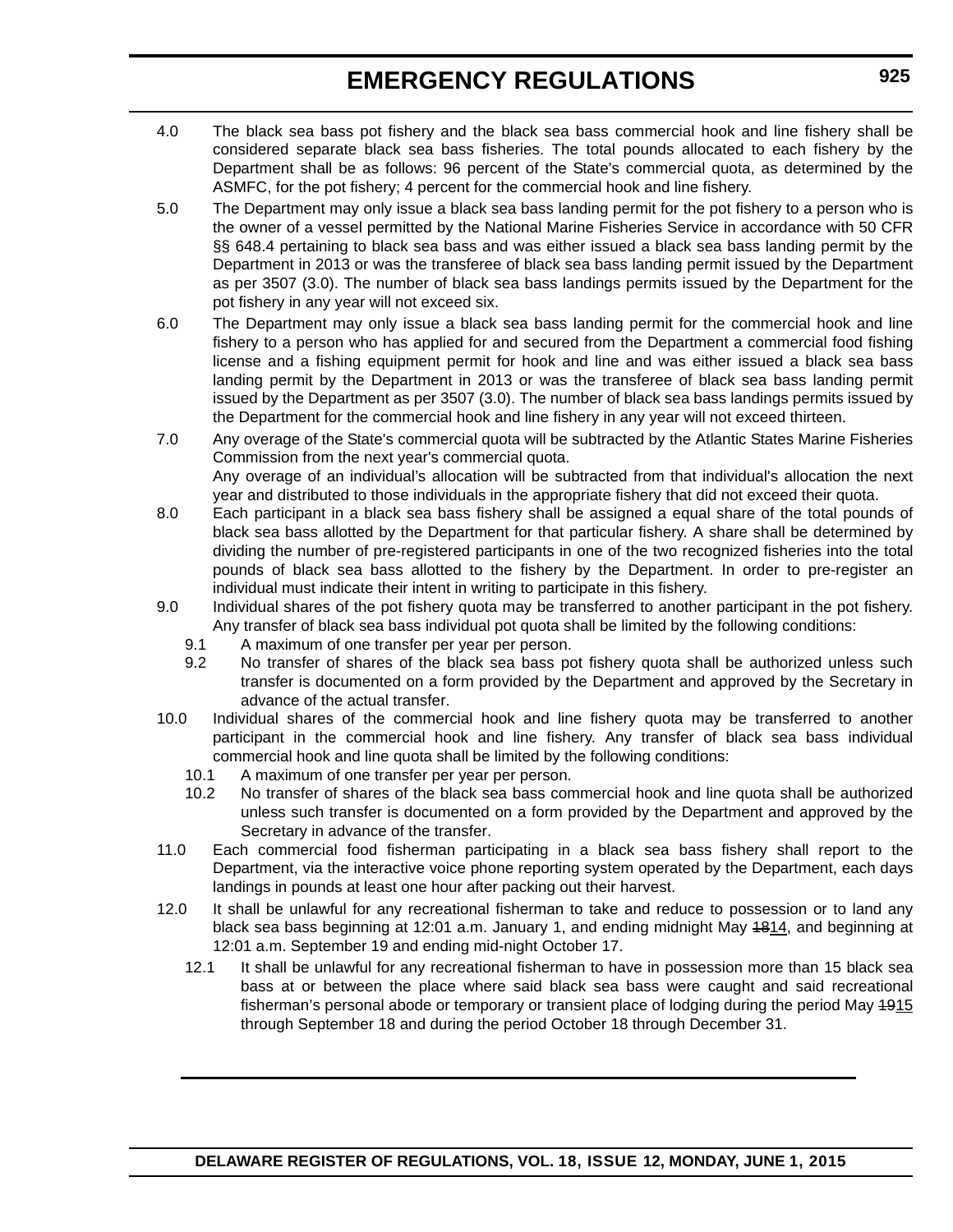# **Symbol Key**

<span id="page-16-0"></span>Arial type indicates the text existing prior to the regulation being promulgated. Underlined text indicates new text. Language which is stricken through indicates text being deleted.

# **Proposed Regulations**

Under 29 **Del.C.** §10115 whenever an agency proposes to formulate, adopt, amend or repeal a regulation, it shall file notice and full text of such proposals, together with copies of the existing regulation being adopted, amended or repealed, with the Registrar for publication in the *Register of Regulations* pursuant to §1134 of this title. The notice shall describe the nature of the proceedings including a brief synopsis of the subject, substance, issues, possible terms of the agency action, a reference to the legal authority of the agency to act, and reference to any other regulations that may be impacted or affected by the proposal, and shall state the manner in which persons may present their views; if in writing, of the place to which and the final date by which such views may be submitted; or if at a public hearing, the date, time and place of the hearing. If a public hearing is to be held, such public hearing shall not be scheduled less than 20 days following publication of notice of the proposal in the *Register of Regulations*. If a public hearing will be held on the proposal, notice of the time, date, place and a summary of the nature of the proposal shall also be published in at least 2 Delaware newspapers of general circulation. The notice shall also be mailed to all persons who have made timely written requests of the agency for advance notice of its regulation-making proceedings.

# **[DELAWARE RIVER BASIN COMMISSION](http://www.state.nj.us/drbc/)**

### **PUBLIC NOTICE**

#### **Proposed Amendments to the** *Rules of Practice and Procedure* **to Allow Each Signatory Party and the [DRBC to Administer a Single Process for the Review and Adjudication of Projects](#page-3-0)**

The Delaware River Basin Commission ("DRBC" or "Commission") is a federal-interstate compact agency charged with managing the water resources of the Delaware River Basin without regard to political boundaries. Its commissioners are the governors of the four basin states – Delaware, New Jersey, New York, and Pennsylvania – and a federal representative, the North Atlantic Division Commander of the U.S. Army Corps of Engineers. The Commission is not subject to the requirements of the Delaware Administrative Procedures Act. This notice is published by the Commission for information purposes.

**Summary**: The Commission will hold a **public hearing** to receive comments on proposed amendments to its *Administrative Manual Part III – Rules of Practice and Procedure* (18 C.F.R. Part 401) to provide for DRBC and each of the parties to the *Delaware River Basin Compact* (United States Public Law 87-328, Approved September 27, 1961, 75 Statutes at Large 688; and 53 Delaware Laws, Chapter 71, Approved May 1, 1961, ("the Compact") – Delaware, New Jersey, New York, Pennsylvania and the federal government ("Signatory Parties") – to coordinate and collaborate in the administration of a single process for the review and adjudication of projects. The program, called "One Process/One Permit," (also herein, "the Program") will allow DRBC and administrative agencies of the Signatory Parties participating in the Program to incorporate the requirements and determinations of both DRBC and the Signatory Party agency into a single permit or other approval instrument.

**Dates:** The **public hearing** will start on or around 2:00 P.M. on Tuesday, June 9, 2015, during the Commission's regularly scheduled public hearing. The hearing will continue until all those wishing to testify have had an opportunity to do so. Depending upon the number of people wishing to speak, the hearing officer may impose time limits on speakers. Written comments will be accepted by any of the means described below and must be received by 5:00 P.M. on Wednesday, July 1, 2015. More information regarding the procedures for the hearing and comments is set forth in the section "Oral Testimony and Written Comments."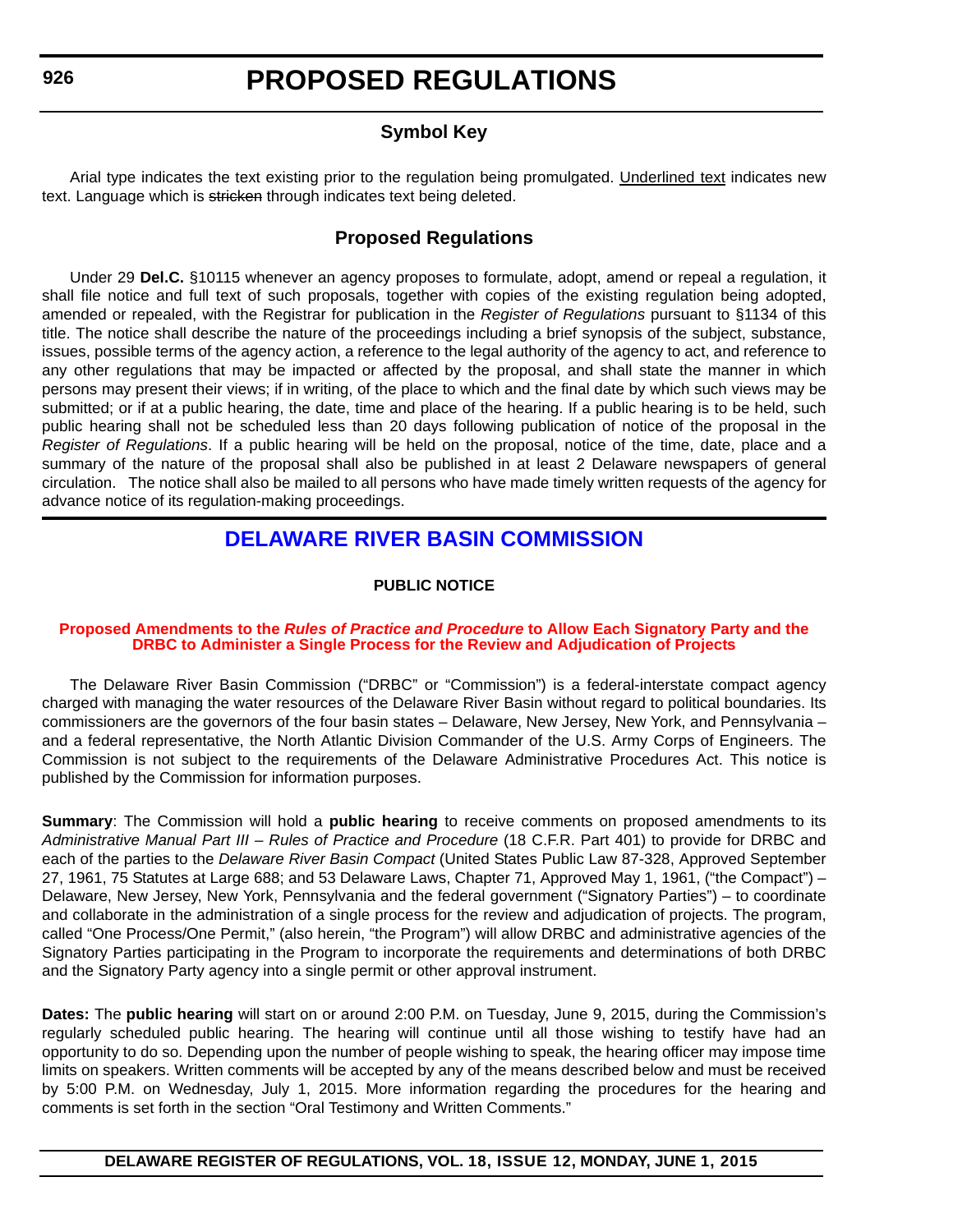**Addresses:** The **public hearing** will be held at the Washington Crossing Historic Park Visitor's Center at 1112 River Road in Washington Crossing, Pennsylvania. Please check washingtoncrossingpark.org/contact/ for directions, as Internet mapping services provide unreliable directions to this location.

**Oral Testimony and Written Comments:** Persons wishing to testify at the hearing are asked to register in advance by contacting Paula Schmitt at 609-883-9500, ext. 224 or paula.schmitt@drbc.state.nj.us. Written comments may be submitted as follows: If by email (preferred), to [paula.schmitt@drbc.state.nj.us](mailto:paula.schmitt@drbc.state.nj.us); by fax, to Commission Secretary at 609-883-9522; by U.S. Mail, to Commission Secretary, DRBC, P.O. Box 7360, West Trenton, NJ 08628-0360; or by overnight mail, to Commission Secretary, DRBC, 25 State Police Drive, West Trenton, NJ 08628-0360. Comments also may be delivered by hand at any time during DRBC's regular office hours (Monday through Friday, 8:30 A.M. through 5:00 P.M. except on national holidays) until the close of the comment period. In all cases, please include the commenter's name, address and affiliation, if any, in the comment document and "One Process/One Permit" or "OPOP" in the subject line.

**For Further Information:** The rule text is available on the DRBC website, DRBC.net. Also posted to the website are an extensive FAQ document; DRBC Resolution No. 2015-4, authorizing the Executive Director to initiate rulemaking and enter into an administrative agreement with the New Jersey Department of Environmental Protection (NJDEP) for demonstration of the Program; and the administrative agreement between DRBC and the NJDEP to provide for the demonstration program, which includes provisions for fully implementing One Process/ One Permit once a final rule has been adopted. Detailed procedures of the DRBC for public hearings, public meetings and "Public Dialogue" are available on the web at: http://www.state.nj.us/drbc/library/documents/ procedures120414.pdf. For further information, please contact Commission Secretary Pamela M. Bush, 609-477- 7203.

#### **Supplementary Information**

*Background.* Because DRBC and its Signatory Parties share common water resource management objectives, sponsors of many water resource-related projects in the Delaware River Basin are currently required to apply to both the DRBC and a state agency, among others, for approvals. The proposed rule provides for DRBC and the administrative agencies of the Signatory Parties to identify regulatory programs that by mutual agreement will be managed through a single process resulting in one decision or approval. Agreements between DRBC and federal agencies are possible under the rule, but none are currently contemplated.

One Process/One Permit is intended to promote interagency cooperation and collaboration on shared mission objectives, achieve regulatory program efficiencies, avoid unnecessary duplication of effort, and reduce the potential for confusion on the part of regulated entities and the public. The regulatory standards and authorities of the DRBC and each of its Signatory Parties are expressly preserved by the Program, including in the proposed rule. The more protective of the applicable DRBC or Signatory Party agency's requirements will be included in each permit or approval issued under the Program.

The proposed rule provides for DRBC and each Signatory Party agency choosing to implement One Process/ One Permit to enter into an administrative agreement that identifies the types of projects and approvals to be covered. Initially, the Program is expected to be implemented for (a) withdrawals of basin waters subject to both DRBC review and state allocation programs; and (b) wastewater discharges subject to DRBC review and the stateadministered National Pollutant Discharge Elimination System (NPDES) program. For water withdrawals, the lead agency under One Process/One Permit may be the state or the DRBC, depending upon current state programs. The delegated state environmental agencies will be lead agencies for the review of wastewater discharges. Other regulatory programs, such as programs relating to floodplain management, could be included in the future. All administrative agreements between DRBC and agencies of the Signatory Parties for implementing One Process/ One Permit will be subject to Commission approval following a public hearing.

*Authority.* Sections 1.5 and 3.9 of the Compact and existing DRBC rules allow and encourage the Commission to use the agencies of the Signatory Parties wherever feasible and advantageous consistent with the Compact. Accordingly, under the proposed rule, permits issued by Signatory Party agencies may include a finding required by Section 3.8 of the Compact. Specifically, after the rule and amended agreements are in place, based on the appropriate level of review and a recommendation by the DRBC staff, approvals issued under the Program may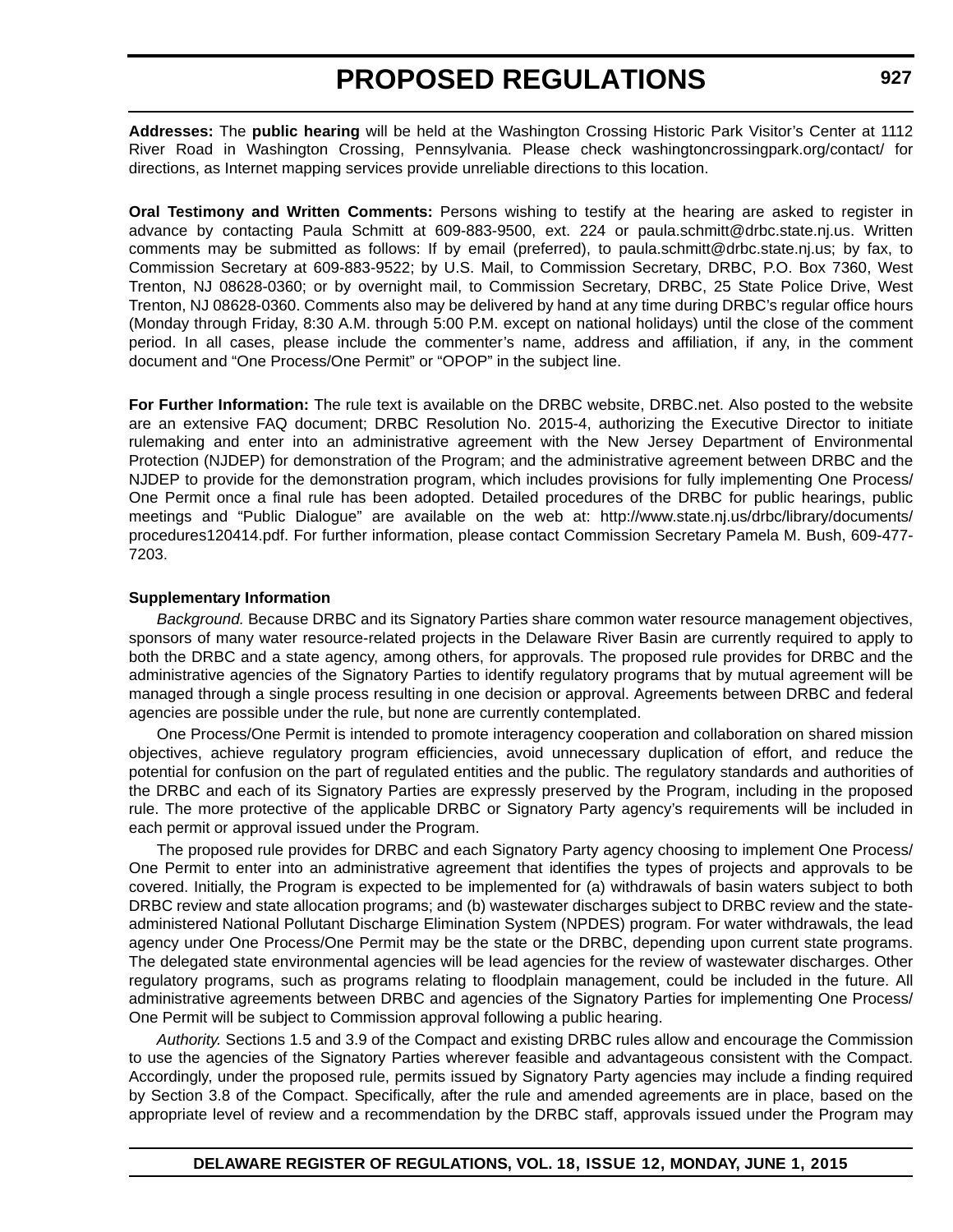include the finding that when operated in accordance with the terms and conditions of the approval, the activities regulated by the approval will not substantially impair or conflict with DRBC's comprehensive plan.

*Operation of the Program.* Under the proposed rule, an application for initial approval, renewal or revision of project activities subject to the One Process/One Permit program will be filed only with the lead agency. This does not mean that the DRBC or others will not be involved in the review of applications for new and renewal water withdrawal and discharge projects. Rather, DRBC and the Signatory Party agency will follow a single process, and reviews will be performed more efficiently and more collaboratively.

Consistent with the proposed rule, the agreements between DRBC and Signatory Party agencies will provide for a level of DRBC review appropriate to the circumstances. Some reviews, such as those for simple and standard renewals of existing permits, may be significantly streamlined or subject to inter-agency notifications only. Others, including to implement standards for which the DRBC staff have special expertise, will involve substantial DRBC staff effort. For example, under the wastewater discharge program, DRBC staff will continue to perform modeling to determine "No Measurable Change" requirements for the Commission's Special Protection Waters program and to calculate an alternative mixing zone for a discharge of treated industrial wastewater to the Delaware Estuary. For certain projects, DRBC staff also will continue to identify conditions of approval to ensure that projects subject to review under the Compact and implementing regulations do not impair or conflict with the Commission's comprehensive plan. The purpose of One Process/One Permit is to eliminate unnecessary effort, not to eliminate effort needed to fully review a project under all applicable standards and rules. Under the Program, each party continues to recognize the authority of the other to promulgate rules, regulations and standards. The rule does not change that authority.

Notably, a separate DRBC review and decision for water withdrawal and discharge activities will still be required in certain cases, such as when a new project must be incorporated into the Commission's comprehensive plan. Both parties also will retain the right to act separately, such as in the instances, anticipated to be rare, where the parties cannot agree on the terms and conditions of approval. Certain categories of projects that are subject to DRBC review will not be covered by the Program, and the Executive Director and Commissioners will have the ability to remove a project from the Program. However, the objective of One Process/One Permit is to encompass most, if not all, elements of the review and approval for covered projects.

The proposed rule does not modify the existing project review fee schedule of the DRBC or that of any Signatory Party agency. Although One Process/One Permit is expected to improve process efficiency, in many instances as described above, the DRBC will devote significant resources and work effort to review projects and support its regulatory programs. Accordingly, the DRBC regulatory program will continue for the present to be supported by its existing regulatory program fees. The Commission's fee schedule set forth in Resolution No. 2009-2 will remain in effect unless and until the Commission amends it through rulemaking or a comparable public process. Under One Process/One Permit, all DRBC fees applicable under current practices will continue to be paid directly to the Commission.

The proposed rule provides that persons aggrieved by the final action of a state agency on behalf of the Commission under One Process/One Permit must exhaust their administrative remedies under the law of the Signatory Party agency that issued the decision.

*New Jersey Demonstration Program.* By Resolution No. 2015-4 approved by the Commission on March 11, 2015, DRBC and NJDEP have agreed to "practice" using new collaborative processes between the two agencies for the review of wastewater discharge applications, pending the adoption of a new rule such as the one proposed today. The agreement between DRBC and NJDEP provides for the demonstration program and sets forth provisions needed to fully implement One Process/One Permit once a final rule has been adopted. In the event that a project reviewed under the New Jersey Demonstration Program reaches the stage where it is ready for final approval before DRBC has adopted a final rule, the application will be acted upon by DRBC and the NJDEP independently. As explained above, additional information about the New Jersey Demonstration Program is available on the Commission's website.

*Preservation of the 1954 Supreme Court Decree.* In accordance with Sections 3.3(a) and 3.5 of the Compact, the proposed rule expressly provides that it does not grant authority to any Signatory Party agency to impair, diminish or otherwise adversely affect the diversions, compensating releases, rights, conditions, obligations and provisions for administration thereof provided in the United States Supreme Court decree in *New Jersey v. New York,* 347 U.S. 995 (1954) ("Decree"). The rule further reiterates that any such action may be taken only by the Commission with the unanimous consent of the parties to the Decree or upon unanimous consent of the members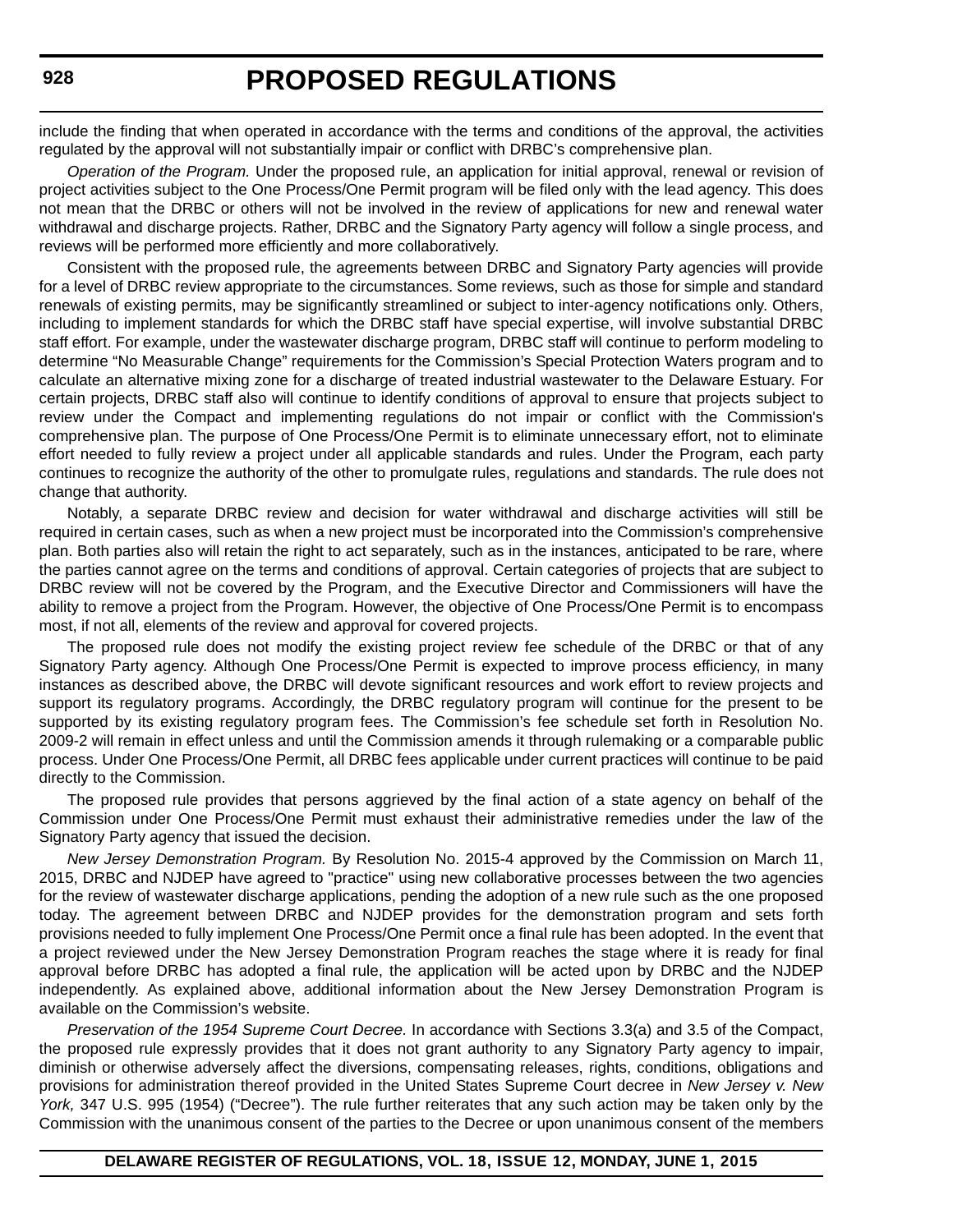of the Commission following a declaration of a state of emergency in accordance with Section 3.3(a) of the Compact.

*No Effect on Section 401 State Water Quality Certification Programs.* The proposed rule also does not affect the authority of Signatory Party states to issue water quality certifications under Section 401 of the Clean Water Act.

Dated: May 14, 2015

PAMELA M. BUSH, ESQ. Commission Secretary

#### **Text of proposed amendments:**

It is proposed to amend Article 3 of the *Administrative Manual – Rules of Practice and Procedure* with the addition of the following section:

#### **2.3.11 One Permit Program**

A. Purpose. The purpose of the One Permit Program set forth in this Section is to provide for the environmental agency and/or other administrative agency of a Signatory Party ("Signatory Party Agency") and the Commission to coordinate and collaborate in the administration of a single process for the review and adjudication of projects. The One Permit Program will incorporate, where appropriate, the Signatory Party Agency and Commission requirements and determinations in a single permit or other approval instrument.

B. Scope. This Section applies to all projects that: are reviewable under the Compact; meet the thresholds for review set forth in Section 2.3.5 of these Rules of Practice and Procedure; are subject to review by a Signatory Party Agency under its own statutory authorities; and are within categories of projects that have been identified in a duly adopted Administrative Agreement between the Commission and a Signatory Party Agency under this Section 2.3.11 of the Rules.

C. Regulatory Programs. A Signatory Party Agency or the Commission may at any time propose to the other that a regulatory program be administered within the Basin under the One Permit Program. Regulatory programs eligible for administration under the One Permit Program include but are not limited to those concerning: basin discharges, basin water withdrawals, and basin flood plain requirements.

D. Procedure. The categories of projects covered and the procedures for processing applications under the One Permit Program shall be set forth in one or more Administrative Agreements between the Commission and the Signatory Party Agency that have been adopted by the Commission following a duly noticed public hearing and are in form and substance acceptable to the Commission and the Signatory Party Agency, consistent with the following:

- 1. Except as provided in subsection 2.3.11.E of these Rules or in an Administrative Agreement that has been duly executed by the Commission and the Signatory Party Agency under this Section, an application for initial approval, renewal or revision of any project subject to the One Permit Program shall be filed only with the Signatory Party Agency.
- 2. Notice that the project sponsor has filed an application with the Signatory Party Agency shall be provided to the Commission in the manner specified in the applicable Administrative Agreement.
- 3. The Signatory Party Agency receiving the application shall for those categories of projects identified in the Administrative Agreement as requiring Commission input, solicit the recommendation of the Commission staff as to any conditions of approval that may be necessary or appropriate to include in the project review determination under § 3.8 of the Compact. The process for solicitation of the recommendation by Commission staff shall be as defined within the applicable Administrative Agreement.
- 4. Unless the Signatory Party Agency disapproves the project or the Administrative Agreement provides for separate Commission action under § 3.8 of the Compact, the Signatory Party Agency shall make the project review determination under § 3.8 of the Compact as to the regulatory program covered by the Signatory Party Agency's approval and include the determination and any associated conditions of approval within the permit or other approval instrument that it issues to the project sponsor.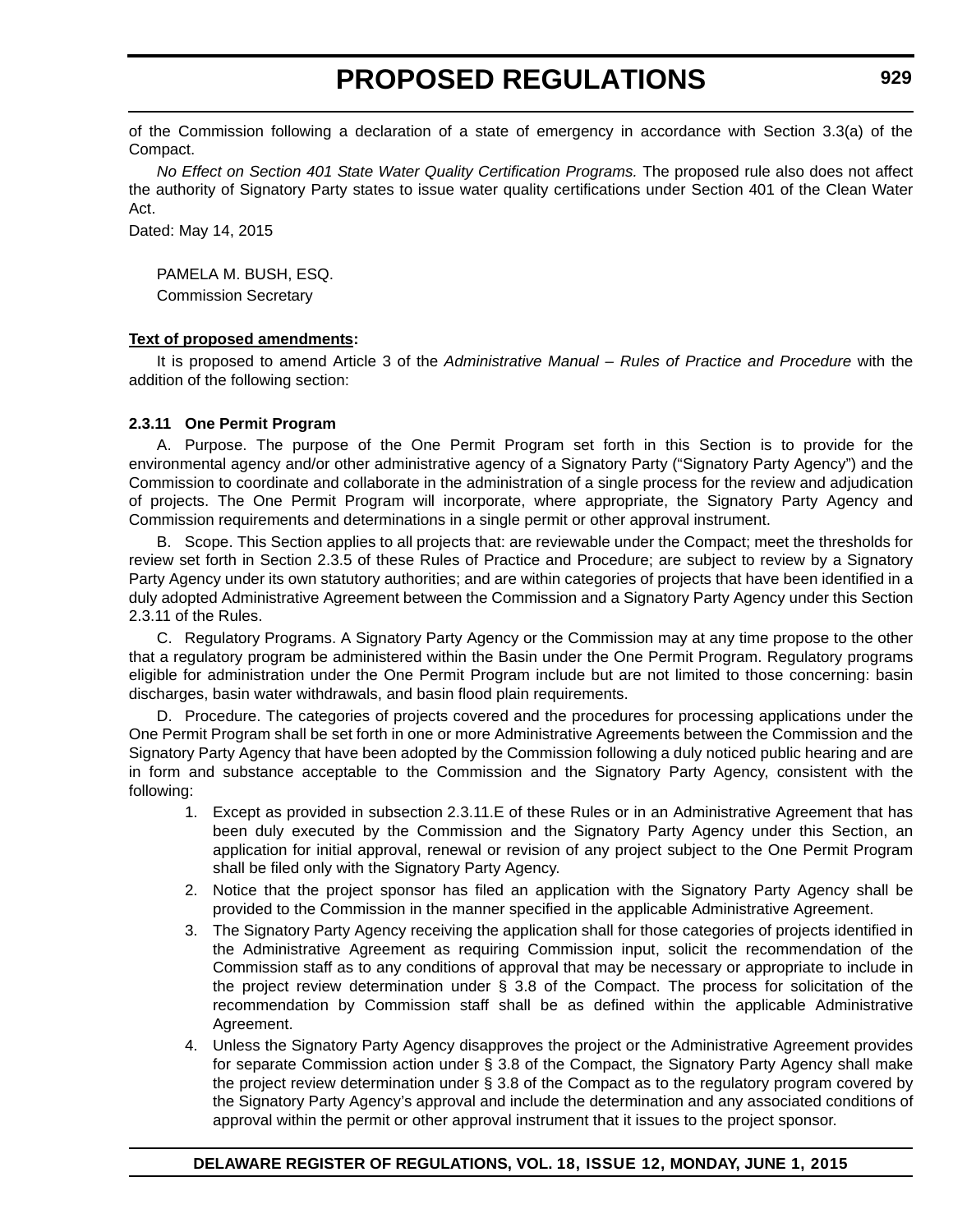5. The Commission will maintain a list of all projects being administered pursuant to the Program.

E. Comprehensive Plan Projects. Articles 11 and 13 of the Compact require certain projects to be included in the Comprehensive Plan. To add a project not yet included in the Comprehensive Plan, the project sponsor shall submit a separate application to the Commission before initiating project design. If following its review and public hearing the Commission approves the addition of the project to the Comprehensive Plan, the Commission's approval will include such project requirements as are necessary under the Compact and Commission regulations. All other project approvals that may be required from the Signatory Party Agency or the Commission under regulatory programs administered pursuant to this Section may be issued through the One Permit Program. An application for renewal of a project in the Comprehensive Plan that does not change the project so substantially as to render it a new and different project may be submitted only to the Signatory Party Agency unless otherwise specified in the Administrative Agreement.

F. Retention of Commission Review and Enforcement Authorities. Notwithstanding any other provision of this Section 2.3.11, any Commissioner or the Executive Director may designate for Commission review any project that is reviewable under the Compact. Nothing in this Section 2.3.11 shall limit the authority of the Commission to exercise its review authority under the Compact and applicable Commission regulations. Similarly, although Administrative Agreements executed pursuant to this Section may include collaborative and cooperative compliance and enforcement procedures, nothing in this Section 2.3.11 shall limit the authority of the Commission to exercise its enforcement authority under the Compact and applicable regulations.

G. Exhaustion of Signatory Party Administrative Remedies Prerequisite to Appeal. Before commencing an action in a court of appropriate jurisdiction challenging any final action taken by a Signatory Party Agency on behalf of the Commission, the appellant must first exhaust its administrative remedies under the law of the Signatory Party whose agency issued the decision at issue.

H. Fees. The Commission shall establish and maintain a schedule of fees for any or all of the services it renders pursuant to this Section 2.3.11. Project sponsors shall pay such fees, if any, directly to the Commission in accordance with such schedule and applicable rules.

I. Termination of existing Commission docket. At such time as the Signatory Party Agency makes the Project Review Determination and issues a permit or other approval instrument to a project sponsor in accordance with this Section 2.3.11, the Executive Director is authorized to terminate in whole or in part any Commission docket then in effect with respect to such project, provided that such termination shall not serve to remove a project from or otherwise modify the Comprehensive Plan.

J. Modification of Rules of Practice and Procedure to Conform to this Section. Any project subject to the One Permit Program shall be governed by this Section 2.3.11 and not Sections 2.1.4, 2.1.5, 2.1.6, 2.1.8, 2.3.4 A, C and E, 2.3.6, 2.3.7 and Article 6 where they are inconsistent with the procedures provided in this Section.

K. No Interference with Supreme Court Decree. In accordance with Sections 3.3(a) and 3.5 of the Compact, nothing in this Section 2.3.11 shall grant the authority to any Signatory Party Agency to impair, diminish or otherwise adversely affect the diversions, compensating releases, rights, conditions, obligations and provisions for administration thereof provided in the United States Supreme Court decree in *New Jersey v. New York,* 347 U.S. 995 (1954) ("Decree"). Any such action shall be taken only by the Commission with the unanimous consent of the parties to the Decree or upon unanimous consent of the members of the Commission following a declaration of a state of emergency in accordance with Section 3.3(a) of the Compact.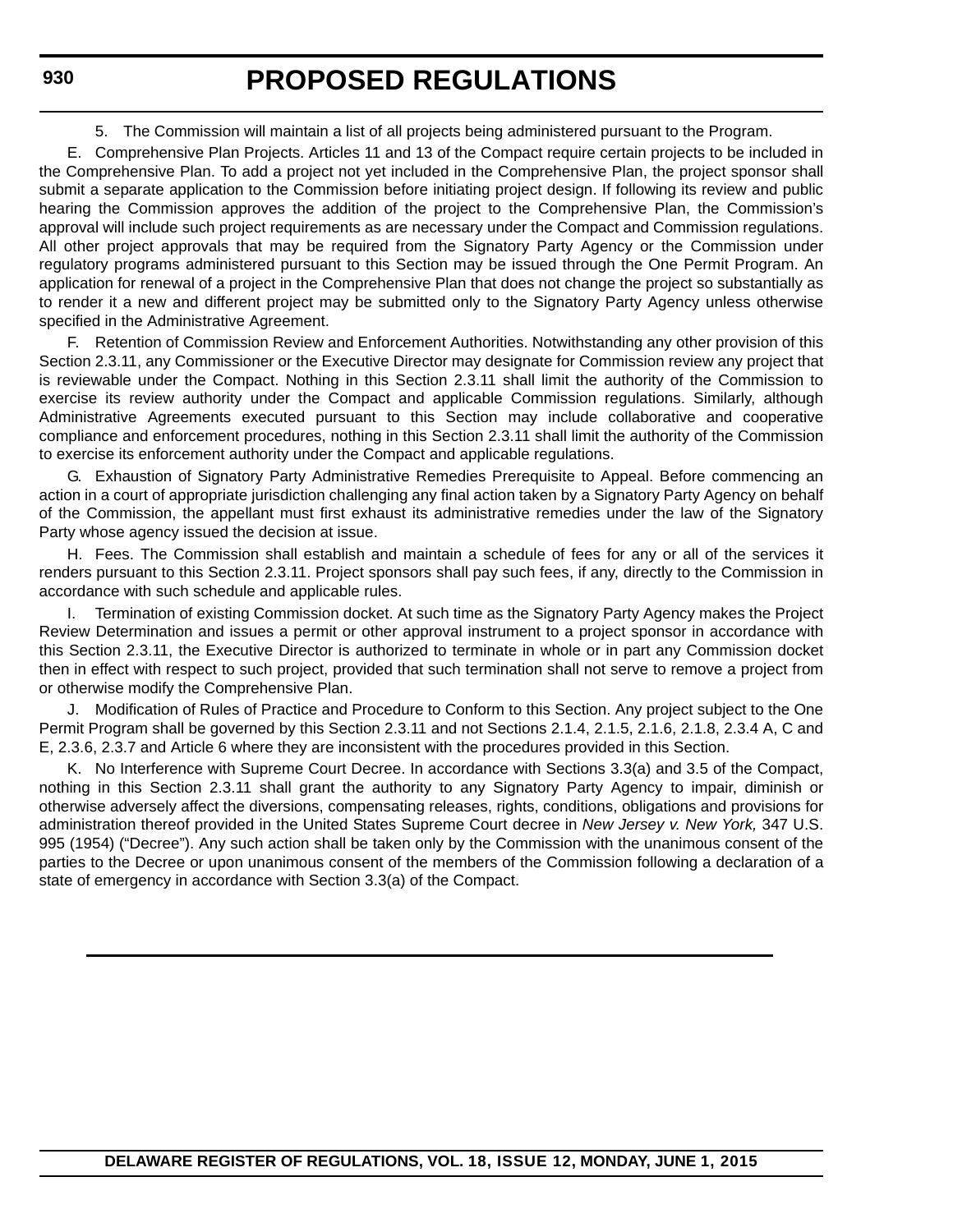# **[DEPARTMENT OF AGRICULTURE](http://dda.delaware.gov/index.shtml) [THOROUGHBRED RACING COMMISSION](http://dda.delaware.gov/thoroughbred/)**

<span id="page-21-0"></span>Statutory Authority: 3 Delaware Code, Section 10103(c) (3 **Del.C.** §10103(c)) 3 **DE Admin. Code** 1001

#### **PUBLIC NOTICE**

#### **[1001 Thoroughbred Racing](#page-3-0) Rules and Regulations**

#### **Summary**

The Thoroughbred Racing Commission proposes to amend its Regulations adopted in accordance with Title 3, Chapter 101. The purpose of the amended regulations is to adopt the ARCI rule relating to cobalt. Other regulations issued by the Thoroughbred Racing Commission are not affected by this proposal. The Thoroughbred Racing Commission is issuing these proposed regulations in accordance with Title 3 of the Delaware Code. This notice is issued pursuant to the requirements of Chapter 101 of Title 29 of the Delaware Code.

#### **Comments**

A copy of the proposed regulations is being published in the June 1, 2015 edition of the Delaware *Register of Regulations*. A copy is also on file in the office of the Thoroughbred Racing Commission, 777 Delaware Park Boulevard, Wilmington, Delaware 19804 and is available for inspection during regular office hours. Copies are also published online at the *Register of Regulations* website: http://regulations.delaware.gov/services/ current\_issue.shtml.

Interested parties may offer written comments on the proposed regulations or submit written suggestions, data, briefs or other materials to the Thoroughbred Racing Commission at the above address as to whether these proposed regulations should be adopted, rejected or modified. Pursuant to 29 **Del.C.** §10118(a), public comments must be received on or before July 1, 2015. Written materials submitted will be available for inspection at the above address.

#### **Adoption of Proposed Regulation**

On or after July 1, 2015, following review of the public comment, the Thoroughbred Racing Commission will determine whether to amend its regulations by adopting the proposed new rule 15.21 relating to adoption of the ARCI cobalt rule or make additional changes because of the public comments received.

#### **1001 Thoroughbred Racing Rules and Regulations** *(Break in Continuity of Sections)*

#### **15.0 Medication; Testing Procedures**

*(Break in Continuity Within Section)*

15.21 ARCI Cobalt Rule.

15.21.1 The Commission hereby adopts by reference the Association of Racing Commissioners International Cobalt rule (ARCI-011-020, Part E.(1)(C)), approved April 24, 2015.

**\*Please Note: As the rest of the sections were not amended they are not being published. A copy of the regulation is available at:**

**[1001 Thoroughbred Racing Rules and Regulations](http://regulations.delaware.gov/register/june2015/proposed/18 DE Reg 931 06-01-15.htm)**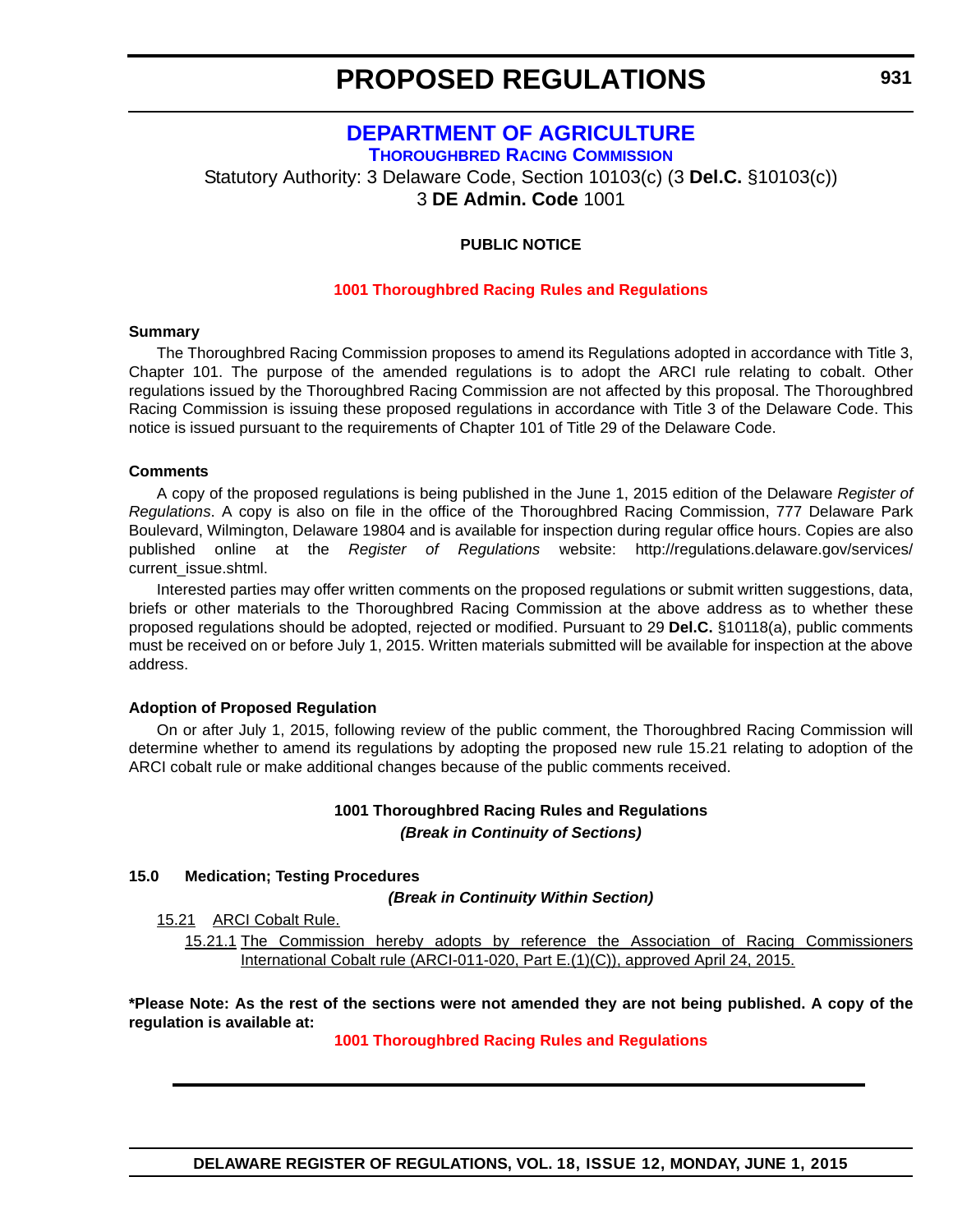# <span id="page-22-0"></span>**[DEPARTMENT OF HEALTH AND SOCIAL SERVICES](http://www.dhss.delaware.gov/dhss/index.html)**

**DIVISION [OF PUBLIC HEALTH](http://www.dhss.delaware.gov/dhss/dph/index.html)**

**OFFICE [OF ANIMAL WELFARE](http://www.dhss.delaware.gov/dhss/dph/oaw/oawhome.html)**

Statutory Authority: 16 Delaware Code, Sections 122(3)bb and 139 (16 **Del.C.** §§122(3)bb & 139)

### **PUBLIC NOTICE**

#### **[4502 Regulations for Certification of Animal Control Officers and Animal Cruelty Agents](#page-3-0)**

On June 1, 2015, the Department of Health and Social Services, Division of Public Health, Office of Animal Welfare, plans to publish proposed regulations for Certification of Animal Control Officers and Animal Cruelty Agents and hold them out for public comment per Delaware law.

The purpose of the regulations is to establish minimum training requirements for the certification of animal control officers and animal cruelty agents working in the State of Delaware. They also establish procedures for documenting all complaints filed against officers/agents, and conducting investigation of complaints concerning violations of this chapter.

The regulation has been established to include:

- training and certification requirements for animal control officers and animal cruelty agents in Delaware;
- procedures for obtaining a certification from the Office of Animal Welfare;
- the training course approval process;
- continued education and recertification obligations;
- disciplinary sanctions; and
- complaint documentation and investigation procedures.

Any person who wishes to make written suggestions, testimony, briefs or other written materials concerning the proposed regulation should submit such comments by Tuesday, June 30, 2015 to:

Christina Motoyoshi, Deputy Director Office of Animal Welfare Delaware Division of Public Health Carvel Building 1901 N. Dupont Hwy New Castle, DE 19720 Email: christina.motoyoshi@state.de.us Fax: (302) 255-4621

#### **4502 Regulations for Certification of Animal Control Officers and Animal Cruelty Agents**

#### **1.0 Authority and Purpose**

- 1.1 These regulations are promulgated by the Delaware Department of Health and Social Services pursuant to 16 **Del.C.** §§122(3)bb and 139 pertaining to training and certification requirements for animal control constables, animal control officers, animal cruelty agents, dog control agents, and dog wardens.
- 1.2 The overall purpose of these regulations is to establish minimum training requirements for the certification of animal control officers and animal cruelty agents working in the State of Delaware. They also establish procedures for documenting all complaints filed against officers/agents, and conducting investigation of complaints concerning violations of this chapter.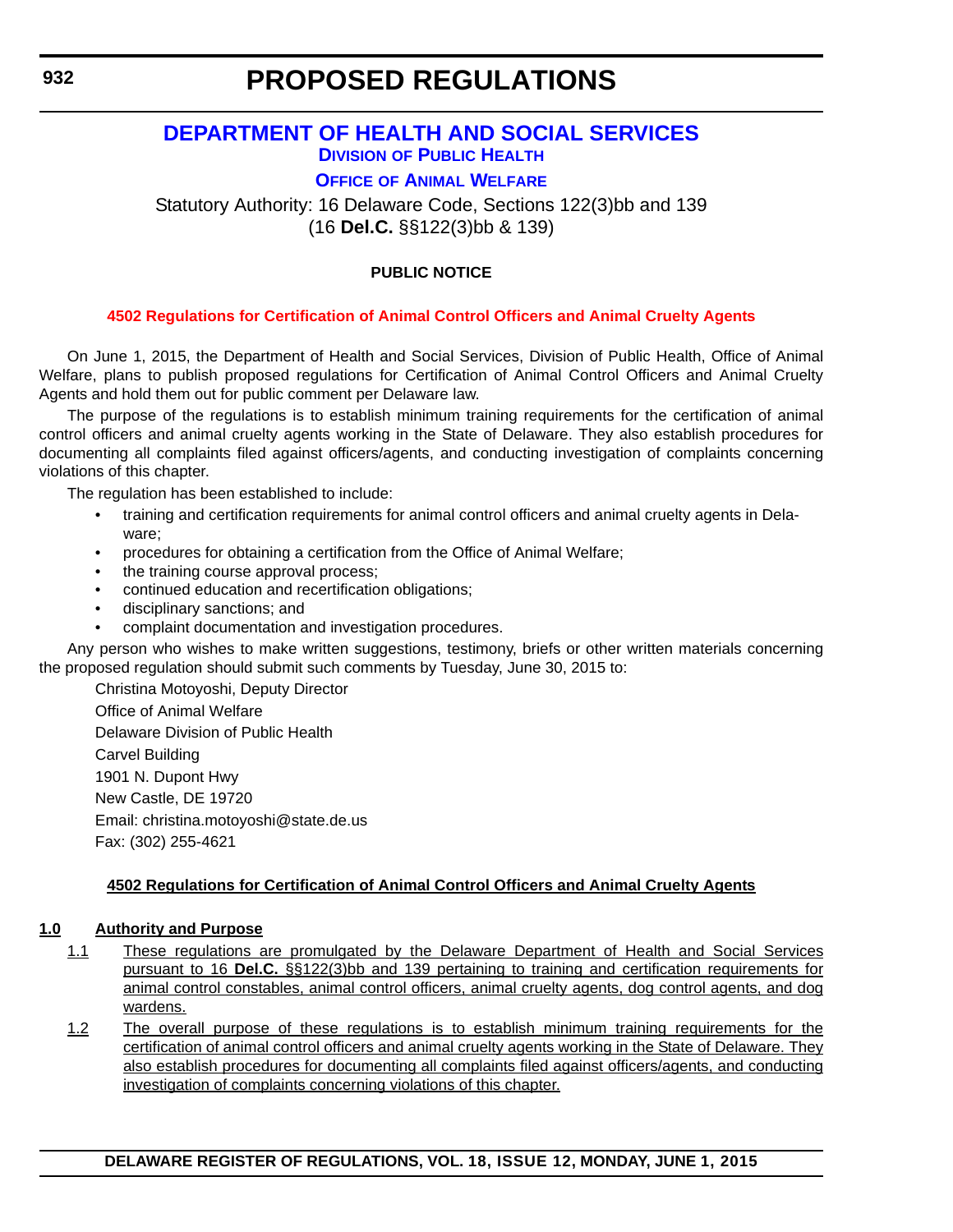1.3 These regulations define: (1) training and certification requirements for animal control officers and animal cruelty agents; (2) procedures for obtaining a certification from the Office of Animal Welfare; (3) training course approval process; (4) continuing education and recertification obligations; (5) disciplinary sanctions, and (6) complaint documentation and investigation procedures.

### **2.0 Definitions**

The following words or terms, when used in these regulations, shall have the meaning indicated, unless the context otherwise requires:

"**Animal Control Officer**" means animal control constable, animal control officer, dog control agents, and dog wardens as defined in 3 **Del.C.**, 9 **Del.C.**, and 10 **Del.C.**

"**Animal Cruelty Agent**" means any person qualified to act pursuant to 11 **Del.C.** §1325.

"**Certified Animal Control Officer**" means an individual who has been certified by the Office to perform animal control pursuant to Section 3.0.

"**Certified Animal Cruelty Agent**" means an individual who has been certified by the Office to enforce animal cruelty laws pursuant to Section 5.0.

"**Department**" means the Department of Health and Social Services or its duly authorized representatives.

"**Office**" means the Division of Public Health Office of Animal Welfare or its duly authorized representatives.

### **3.0 Animal Control Officer Certification**

- 3.1 No person shall serve as a Delaware animal control officer unless such person is trained and certified by the Office as set forth in this section.
- 3.2 A person who acts as a certified animal control officer without certification from the Office is subject to penalties pursuant to 16 **Del.C.** §107(a).
- 3.3 Individuals seeking certification as an animal control officer shall submit a written application documenting their qualifications to the Office of Animal Welfare, Carvel Building, 1901 N. DuPont Highway, New Castle, DE 19720.
- 3.4 In order to qualify for certification as an animal control officer, an applicant shall submit proof of the following requirements:
	- 3.4.1 Is eighteen (18) years of age or older;
	- 3.4.2 Is employed as an animal control officer in Delaware. A letter of intent from an organization hiring the individual as an animal control officer may be accepted;
	- 3.4.3 A criminal background check performed within 6 months of application showing the individual has not been convicted of any of the following:
		- 3.4.3.1 a felony offense.
		- 3.4.3.2 a crime or infraction involving animal abuse or neglect.
		- 3.4.3.3 a crime against person or property.
	- 3.4.4 Has a valid Delaware driver license;
	- 3.4.5 Has successfully completed an animal control training course that has been approved by the Office of Animal Welfare ("Office");
	- 3.4.6 Has passed an examination given by or approved by the Office; and
	- 3.4.7 Has completed a minimum of 20 hours of infield training under the direction of one or more senior Certified Animal Control Officers currently working in that capacity. The infield training shall commence upon successful completion of the animal control training course and exam.
- 3.5 The Office will receive and review all applications for animal control certification and determine eligibility within 14 business days.
- 3.6 The Office may, by endorsement, without written examination, certify an animal control officer who has completed a training program that meets the educational requirements for certification defined in 4.0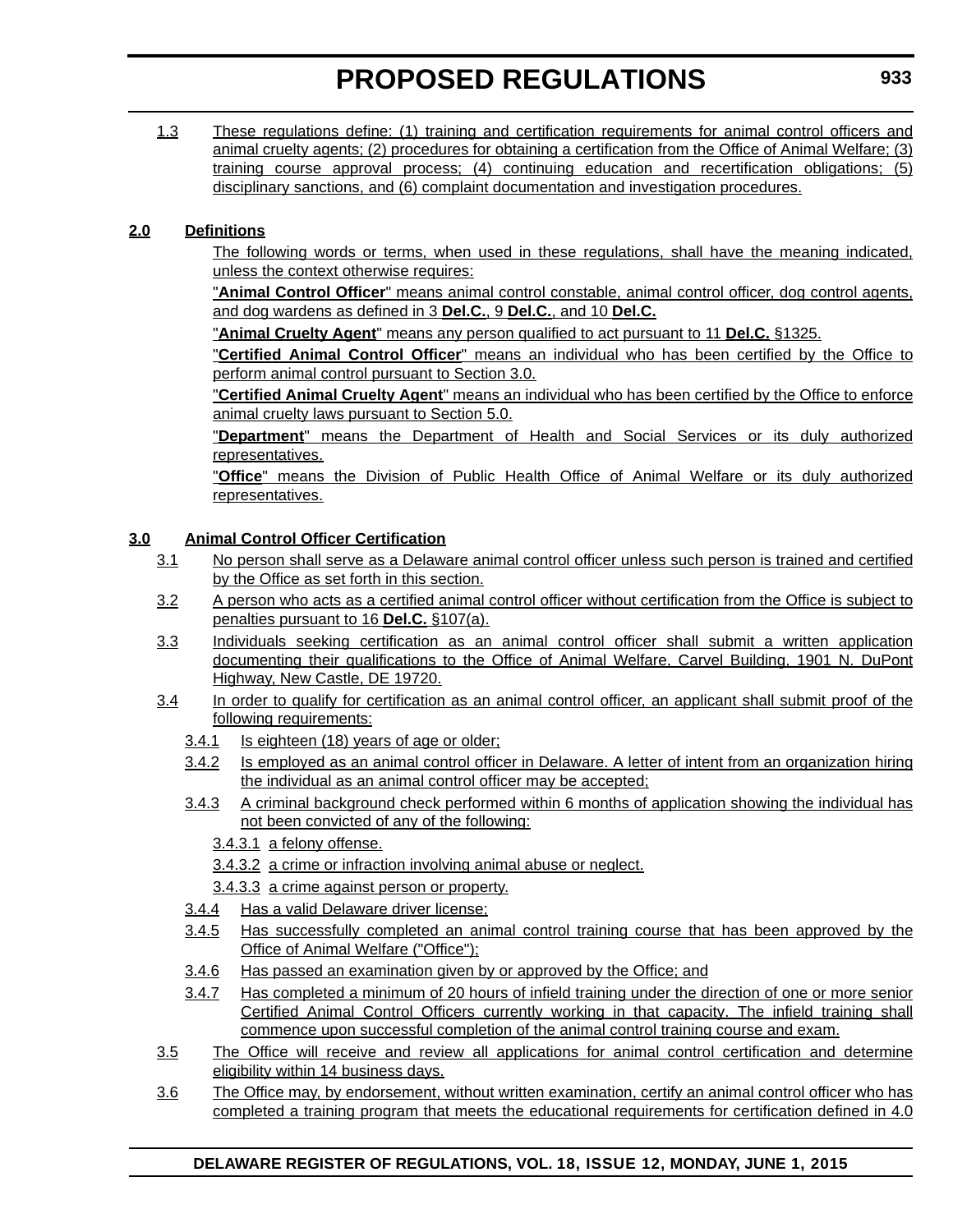and who, in the opinion of the Office, meets the qualifications specified by these regulations for an animal control officer.

### **4.0 Training of Certified Animal Control Officers**

- 4.1 An animal control officer training course shall provide at least forty (40) hours of instruction.
- 4.2 The course must be administered by or approved by the Office and minimum curriculum requirements shall include:
	- 4.2.1 Role and authority of an animal control officer;
	- 4.2.2 Delaware laws governing rabies control, animal control and protection, dangerous dogs, animal cruelty, and enforcement powers;
	- 4.2.3 Animal health and disease recognition, control, and prevention;
	- 4.2.4 First aid for injured animals;
	- 4.2.5 Principles and procedures for capturing and handling stray domestic animals, wildlife and livestock;
	- 4.2.6 Criminal justice system, investigative techniques, rules of evidence, and report writing;
	- 4.2.7 Principles of courtroom testimony and prosecution;
	- 4.2.8 Communications, conflict resolution, and officer safety; and
	- 4.2.9 Emergency management.
- 4.3 Following the training detailed in 4.2 of these regulations, the applicant shall take an examination provided by or approved by the Office. Applicants who fail to obtain a passing score after testing two times must repeat the training course before additional testing is permitted.
- 4.4 Upon completion of an examination outlined in 4.3 of these regulations, the applicant shall complete a minimum of 20 hours of infield training under the direction of one or more senior Certified Animal Control Officers currently working in that capacity.
- 4.5 The Office may waive the completion of all or part of the curriculum required upon presentation of documentary evidence that the individual has satisfactorily completed equivalent training or experience.
- 4.6 An animal control officer, if serving as such on the effective date of this Rule shall, within 6 months after the effective date of this Rule, complete the certification requirements outlined in 3.0 of these regulations. Persons who fail to complete the certification requirement within 6 months after the effective date of this Rule will not be authorized to act as an animal control officer in the State of Delaware and shall be subject to penalties pursuant to 16 **Del.C.** §107(a).
- 4.7 An animal control officer hired on or after the effective date of this Rule shall, within 60 days after the date of hire, complete the certification requirements outlined in 3.0 of these regulations. Officers that have not completed the certification requirement within 60 days after the date of hire will not be authorized to act as an animal control officer in the State of Delaware.

### **5.0 Animal Cruelty Agent Certification**

- 5.1 No person shall serve as a Delaware animal cruelty agent unless such person is trained and certified as set forth in this Section.
- 5.2 A person who acts as a certified animal cruelty agent without certification from the Office is subject to penalties pursuant to 16 **Del.C.** §107(a).
- 5.3 Individuals seeking certification as an animal cruelty agent shall submit a written application documenting their qualifications to the Office of Animal Welfare, Carvel Building, 1901 N. DuPont Highway, New Castle, DE 19720.
- 5.4 In order to qualify for certification as an animal cruelty agent, an applicant shall submit proof of the following requirements:
	- 5.4.1 Is eighteen (18) years of age or older;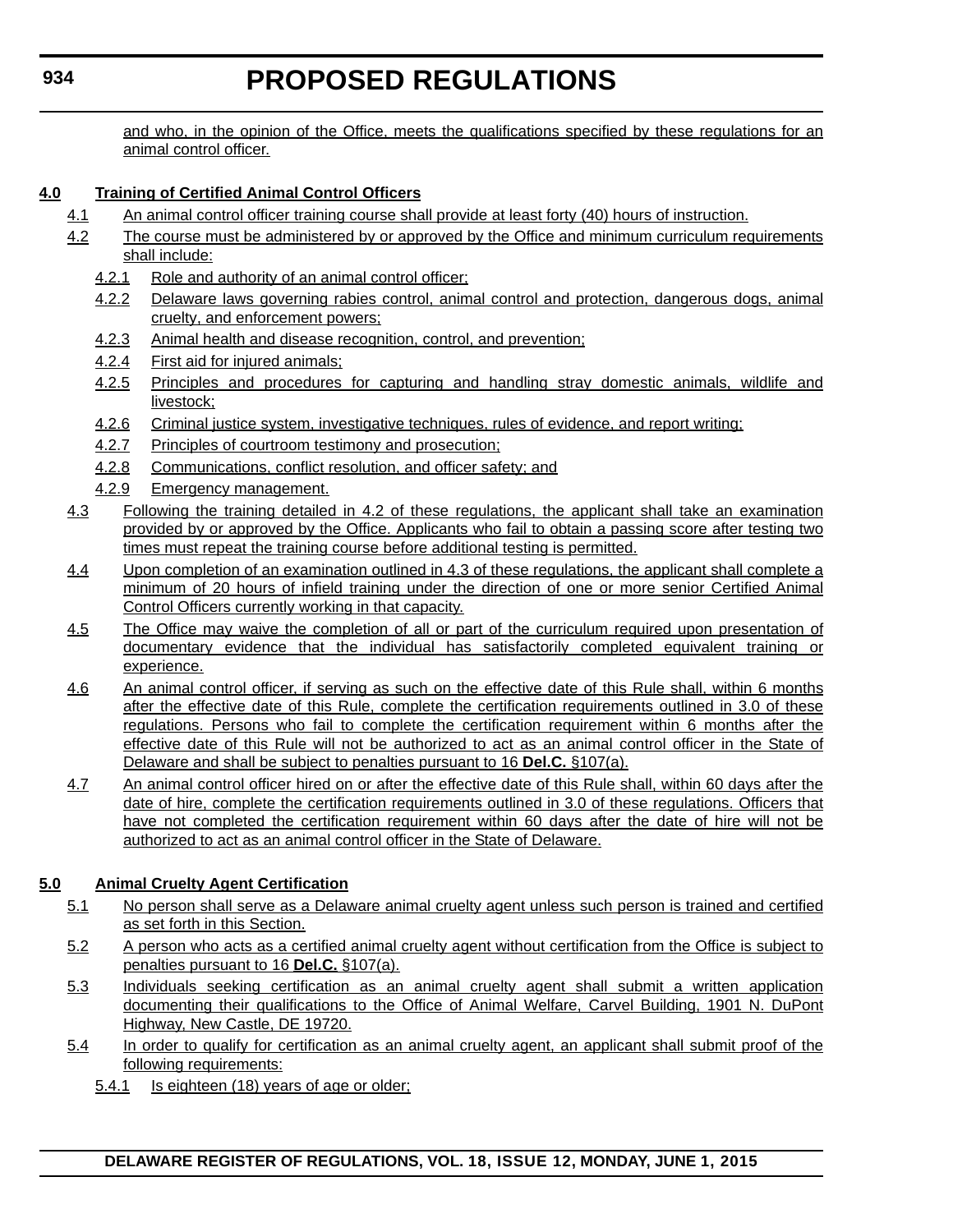- 5.4.2 Is employed as an animal cruelty agent in Delaware or authorized to enforce animal cruelty laws in Delaware. A letter of intent from an organization hiring the individual as an animal cruelty agent may be accepted;
- 5.4.3 A criminal background check within 6 months of application showing the individual has not been convicted of any of the following:
	- 5.4.3.1 a felony offense.
	- 5.4.3.2 a crime or infraction involving animal abuse or neglect.
	- 5.4.3.3 a crime against person or property.
- 5.4.4 Has a valid Delaware driver license;
- 5.4.5 Has successfully completed an animal cruelty agent course that has been approved by the Office of Animal Welfare ("Office"); and
- 5.4.6 Has passed an examination given by or approved by the Office.
- 5.5 The Office will receive and review all applications for animal cruelty agent certification and determine eligibility within 14 business days.
- 5.6 The Office may, by endorsement, without written examination, certify an animal cruelty agent who has completed a training program that meets the educational requirements for certification defined in 6.0 and who, in the opinion of the Office, meets the qualifications specified by these regulations for an animal cruelty agent.

### **6.0 Training of Certified Animal Cruelty Agent**

- 6.1 An animal cruelty agent training course shall include training outlined in section 4.2 of these regulations and supplemental training of at least fourteen (14) additional hours of instruction specific to animal cruelty agents.
- 6.2 The supplemental training for animal cruelty agents must be administered by or approved by the Office and minimum curriculum requirements shall include:
	- 6.2.1 Advanced investigative techniques;
	- 6.2.2 Delaware animal cruelty statutes and animal cruelty agent authority;
	- 6.2.3 Arrest, search and seizure, use of force;
	- 6.2.4 Blood sports, animal hoarding, and other crimes against animals;
	- 6.2.5 Interview and interrogation techniques; and
	- 6.2.6 Crime scene processing;
- 6.3 Following the training detailed in 6.2 of these regulations, the applicant shall take an examination provided by or approved by the Office of Animal Welfare. Applicants who fail to obtain a passing score after testing two times must repeat the training course before additional testing is permitted.
- 6.4 The Office may waive the completion of all or part of the curriculum required upon presentation of documentary evidence that the individual has satisfactorily completed equivalent training or experience.
- 6.5 An animal cruelty agent, if serving as such on the effective date of this Rule shall, within 6 months after the effective date of this Rule, complete the certification requirement outlined in 5.0 of these regulations. A person who fails to complete the certification requirement within 6 months after the effective date of this Rule will not be authorized to act as an animal cruelty agent in the State of Delaware and shall be subject to penalties pursuant to 16 **Del.C.** §107(a).
- 6.6 An animal cruelty agent hired on or after the effective date of this Rule shall, within 60 days after the date of hire, complete the certification requirement outlined 5.0 of these regulations. Agents that do not complete the certification requirement within 60 days after the date of hire will not be authorized to act as an animal cruelty agent in the State of Delaware.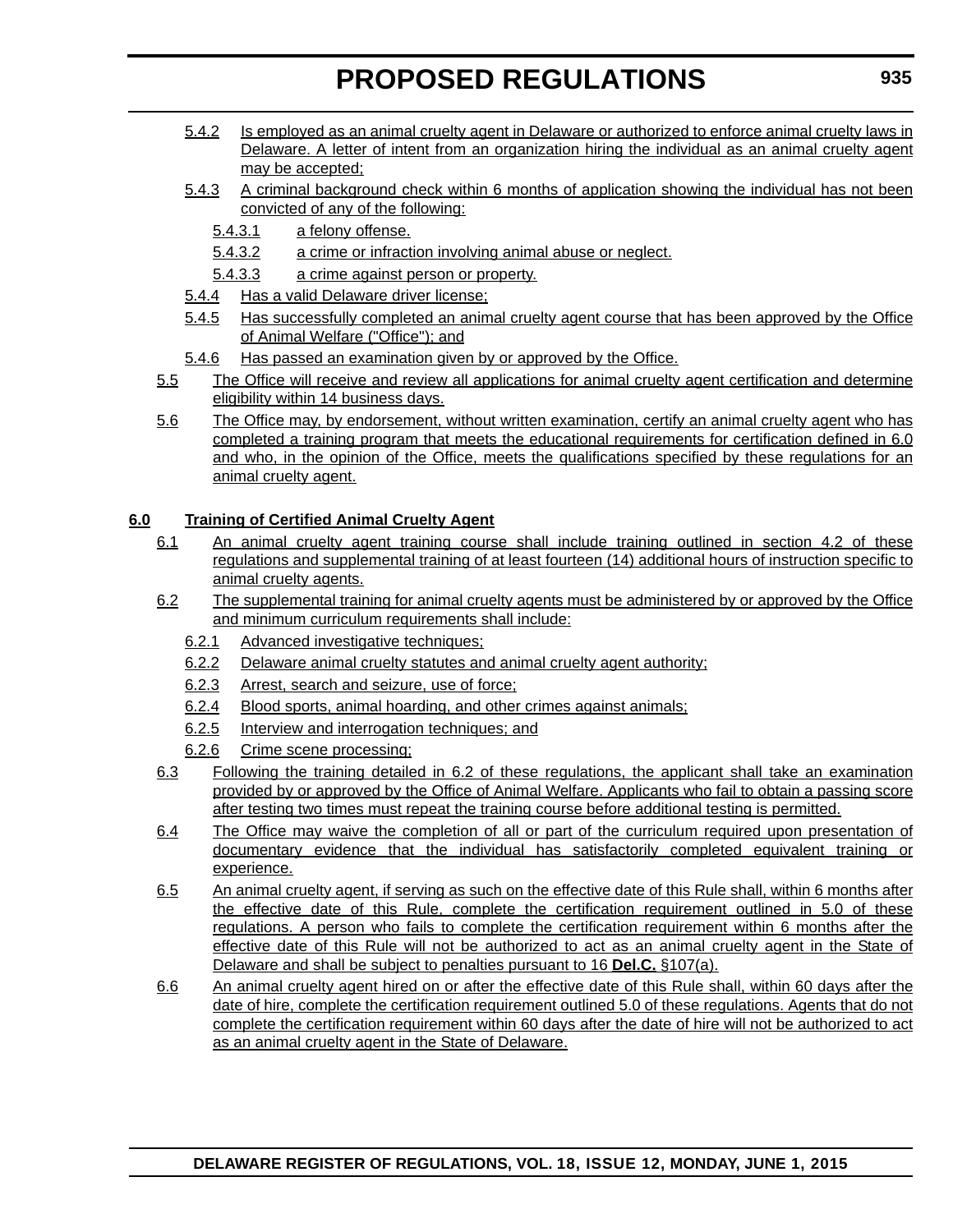### **7.0 Approval of Training Course**

- 7.1 Any organization or institution desiring to conduct an animal control officer or animal cruelty agent education program shall apply to the Office and submit satisfactory evidence that it is ready and qualified to instruct students in the prescribed basic curriculum for certifying animal control officers and animal cruelty agents, and that it is prepared to meet other standards which may be established by the Office.
- 7.2 If the Office determines that any approved educational program is not maintaining the standards required by these regulations and by the Office, written notice thereof, specifying the deficiency and the time within which the same shall be corrected, shall immediately be issued to the program. The Office shall withdraw such program's approval if it fails to correct the deficiency within the time prescribed. The organization or institution may reapply for approval to the Office once the program meets standards established by the Office.

### **8.0 Issuance of Certification**

- 8.1 The Office shall issue a certificate to each qualified applicant who has successfully met the requirements under subsections 3.4 and 5.4.
- 8.2 A copy of the certificate shall be kept on file at the animal control officer's or animal cruelty agent's place of employment.
- 8.3 The employer shall notify the Office in writing, no later than 10 days from the date of termination or resignation, of an animal control officer's or animal cruelty agent's employment. The employer shall state the reason for termination in the notification.
- 8.4 The Office shall maintain a current registry of all persons certified as animal control officers and animal cruelty agents in the state. The Office will post the registry on their Web site.
- 8.5 If a certified animal control officer or certified animal cruelty agent resigns or leaves the employment of an animal control/cruelty agency in good standing and is no longer working in the role of animal control officer or animal cruelty agent, the officer's/agent's certification shall become inactive. If the officer/ agent is rehired as an animal control officer or animal cruelty agent within 6 months, the certification will be reinstated to active. If the officer/agent is not rehired within 6 months, the certification shall be revoked. The officer/agent can apply for recertification once they become employed as an animal control officer or animal cruelty agent.

### **9.0 Continuing Education and Recertification**

- 9.1 A certified animal control officer or certified animal cruelty agent shall complete 8 hours of continued education and training every 12 months in order to maintain certification unless the Office, for good cause, grants an officer/agent additional time, not to exceed one year, to complete the training.
- 9.2 The Office may mandate additional training to ensure compliance with new laws, address emerging critical issues and trends, or to correct demonstrated performance deficiencies.
- 9.3 The officer or their employer shall submit the course description for training outlined in 9.1 and 9.2 to the Office for approval prior to taking a course. Evidence of completion of the training shall be submitted to the Office to satisfy the continuing education requirement in 9.1.
- 9.4 The certification of an animal control officer or animal cruelty agent shall be revoked if the officer/agent fails to satisfactorily complete the training in accordance with 9.1 through 9.3 of this regulation.

### **10.0 Denial, Revocation and Disciplinary Sanctions**

- 10.1 The Office shall impose sanctions, including denying or revoking a certificate, on a certificate holder based upon any of the following:
	- 10.1.1 Certificate was obtained through misrepresentation or fraud;
	- 10.1.2 Found guilty of a crime against person or property;
	- 10.1.3 Found by an employer or contracting entity to be unfit or incompetent;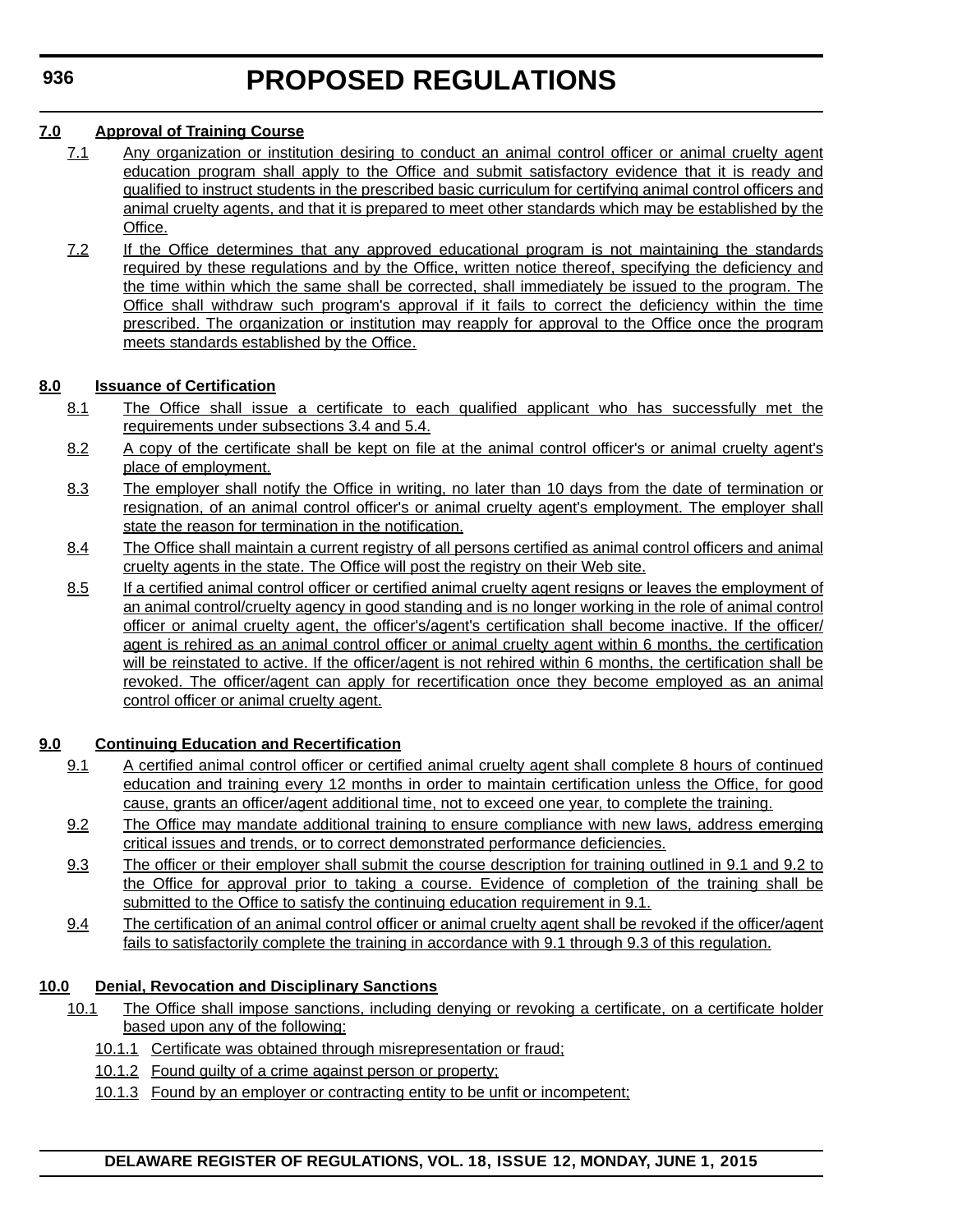- 10.1.4 Has had a certification or license to serve as an animal control officer or animal cruelty agent suspended or revoked in another jurisdiction;
- 10.1.5 Willfully or negligently violated this chapter;
- 10.1.6 No longer has a valid Delaware driver license; or
- 10.1.7 Has been terminated from employment as an animal control officer or animal cruelty agent.
- 10.2 The Office shall impose any of the following disciplinary sanctions singly or in combination when it finds a certified or former certified animal control officer or animal cruelty agent has violated any of the provisions of subsection 10.1:
	- 10.2.1 Permanently revoke a certification.
	- 10.2.2 Refuse a certification or certification renewal.
	- 10.2.3 Suspend a certification.
	- 10.2.4 Issue a letter of reprimand.
	- 10.2.5 Require additional training.
	- 10.2.6 Place a certification on probationary status and require the individual to:
		- 10.2.6.1 Report regularly to the Office upon the matters which are the basis of probation;
		- 10.2.6.2 Limit practice to those areas prescribed by the Office; or
		- 10.2.6.3 Continue or renew professional education until satisfactory degree of skill has been attained in those areas which are the basis of the probation.
- 10.3 An animal control officer or cruelty agent may request an administrative hearing if they wish to contest the disciplinary sanctions.
	- 10.3.1 The request shall be made in writing to the Secretary of the Department within 20 calendar days after issuance of the final written report and associated sanctions.
	- 10.3.2 As soon as possible, but not later than 30 calendar days of receipt of the request for an administrative hearing, the Department shall set a time and place to conduct a hearing.
	- 10.3.3 Notice of the hearing shall be given and the hearing conducted in accordance with the Administrative Procedures Act, Chapter 101 of Title 29, and the Freedom of Information Act, Chapter 100 of Title 29.
	- 10.3.4 The Department shall make a determination based upon the evidence presented.
	- 10.3.5 A written copy of the determination and the reasons upon which it is based shall be sent to the officer within 30 calendar days.
- 10.4 During an administrative hearing:
	- 10.4.1 The animal control officer/animal cruelty agent has the right to be represented by counsel.
	- 10.4.2 All statements made shall be under oath.
	- 10.4.3 The animal control officer/animal cruelty agent has the right to examine and cross-examine witnesses.
	- 10.4.4 A stenographer recording will be made by a qualified court reporter. At the request and expense of any party, such record shall be transcribed with a copy to the other party.
- 10.5 The decision of the Department shall be based upon sufficient legal evidence. The Department may continue, modify or revoke the disciplinary sanctions.
- 10.6 All decisions of the Department shall be final and conclusive. Where the officer is in disagreement with the action of the Department, the officer may appeal the Department's decision to the Superior Court within 30 days of service or of the postmarked date of the copy of the decision mailed to the officer. The appeal shall be on the record to the Superior Court and shall be as provided in §§10142-10145 of Title 29.

### **11.0 Documenting and Investigating Complaints**

11.1 The Office shall document all complaints filed directly with the Office, the employer, or with a contracting government entity against certified animal control officers and certified animal cruelty agents of alleged violations of 16 **Del.C.** §139.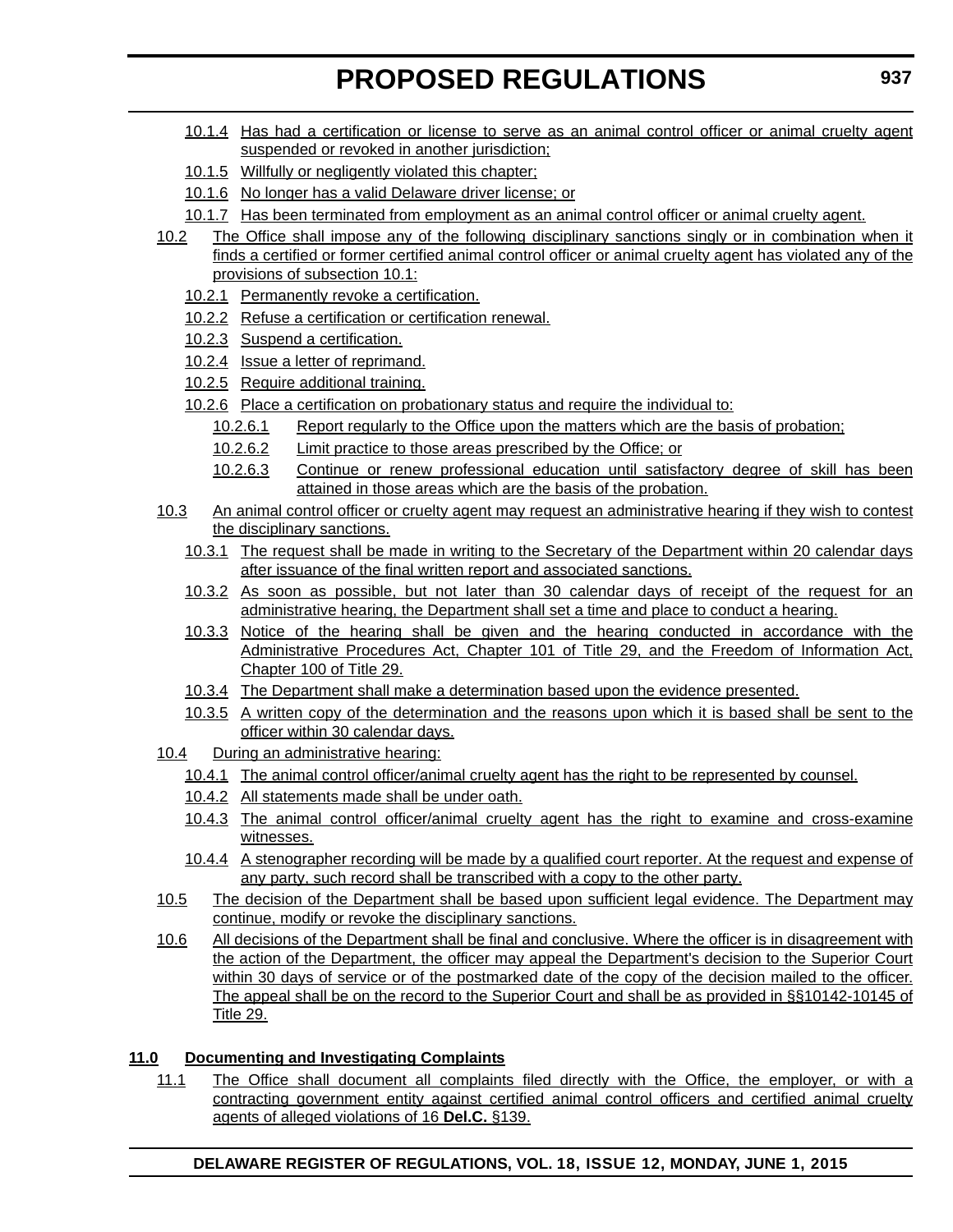#### <span id="page-28-0"></span>**938**

# **PROPOSED REGULATIONS**

- 11.2 All complaints must be received in writing and shall be reviewed and complaints concerning violations of this chapter will be investigated by the Office.
- 11.3 The Office shall notify the animal control officer or animal cruelty agent and the officer's/agent's employer and contracting entity of the complaint investigation within 30 days of receipt of said complaint.
- 11.4 The Office may refer the complaint to another agency or entity as appropriate.
- 11.5 The Office shall issue a final written report of the complaint investigation findings and any associated disciplinary sanctions outlined in 10.2 to the animal control officer or animal cruelty agent, the officer's/ agent's employer, and the contracting entity sent by Certified Mail or hand delivered.

#### **DIVISION [OF SUBSTANCE ABUSE](http://www.dhss.delaware.gov/dhss/dsamh/index.html) AND MENTAL HEALTH**

Statutory Authority: 16 Delaware Code, §§2205(10), 2207(a) and 2208(b) (16 **Del.C.** §§2205(10), 2207(a) & 2208(b))

#### **PUBLIC NOTICE**

#### **[6001 Substance Abuse Facility Licensing Standards](#page-3-0)**

In accordance and compliance with the procedures set forth at 29 **Del.C.** §1131, *et seq.* and 29 **Del.C.** §10101, *et seq.*, the Delaware Department Health and Social Services (DHSS) / Division of Substance Abuse and Mental Health (DSAMH) is proposing to repeal the current Substance Use Treatment Program Licensure Standards, located at 16 **DE Admin. Code** 6001, and replace them in their entirety with the following proposed regulation. Copies of the proposed regulations are available in the June *Register of Regulations* or by contacting DSAMH as provided below.

Any person who wishes to make written suggestions, compilations of data, testimony, briefs or other written materials concerning the proposed new standards must submit same to Bryan Gordon, Provider Relations Unit, Division of Substance Abuse and Mental Health, 1901 North DuPont Highway, New Castle, Delaware 19720 or by fax to 302-255-4427 no later than 4:30 p.m. on June 30, 2015.

The action concerning the determination of whether to adopt the proposed regulation will be based upon the results of Department and Division staff analysis and the consideration of the comments and written materials filed by other interested persons.

#### **SUMMARY OF PROPOSAL**

The purpose of this notice is to advise the public that DHSS/DSAMH is proposing to adopt revised Substance Use Treatment Standards under its authority as defined in Delaware Code, Title 16, Chapter 22.

#### **I. Statutory Authority.**

16 **Del.C.** §2205(10); 16 **Del.C.** §2207(a); 16 **Del.C.** §2208(b)

#### **II. Brief Synopsis of the Subject, Substances, and Issues.**

The current Substance Use Treatment Standards were adopted in 2010. Since that time there have been some pertinent changes in the treatment of drug and alcohol use disorders; and there has been an adoption of the American Society of Addiction Medicine (ASAM) Level of Care Criteria by DSAMH. The proposed regulations make changes to all parts of the Substance Use Treatment Licensure Standards, including definitions, licensure criteria, suspension and revocation of licenses, and integration of ASAM criteria into program standards.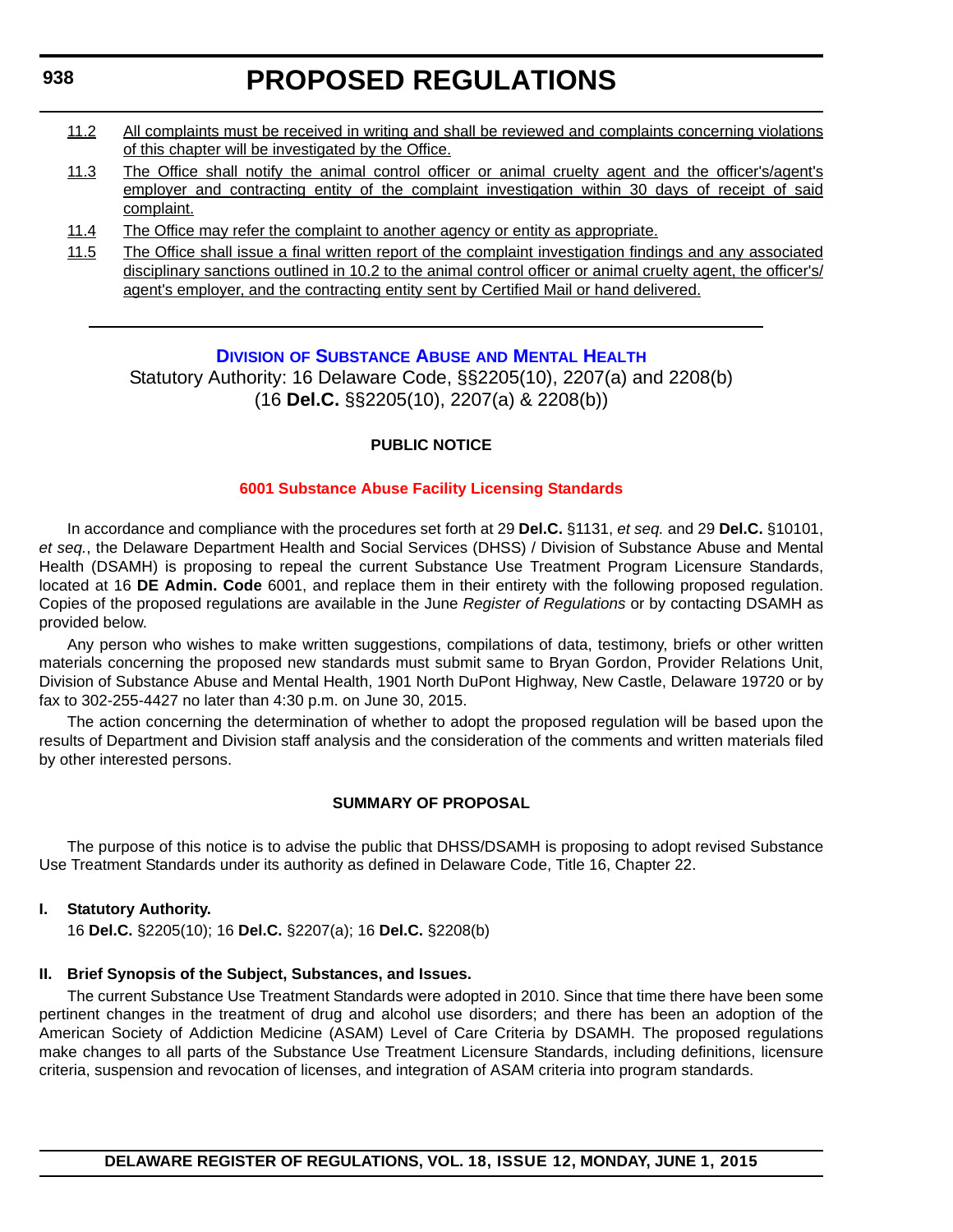#### <span id="page-29-0"></span>**III. Possible Terms of Agency Action.**

There is not a sunset date for this regulation.

### **IV. Other Regulations that May Be Affected by the Proposal.**

None known.

#### **V. Notice of Public Comment.**

Under the provisions of Title 29, Chapter 101 of the Delaware Code, DHSS/DSAMH gives notice and provides an open comment period for thirty (30) days to allow all stakeholders an opportunity for public input regarding any proposed change in its standards for establishing Substance Use Treatment Licensure Standards. Comments must be submitted to:

Bryan Gordon

Provider Relations Unit, Division of Substance Abuse and Mental Health

1901 North DuPont Highway

New Castle, Delaware 19720

or by fax to 302-255-4427

All comments must be received no later than 4:30 p.m. on June 30, 2015.

Upon final adoption of these Standards by DHSS/DSAMH, they will be posted on the DSAMH web site and all current licensed programs will be notified via email of their adoption.

**\*Please Note: Due to the size of the proposed regulation, it is not being published here. A copy of the regulation is available at:**

**[6001 Substance Abuse Facility Licensing Standards](http://regulations.delaware.gov/register/june2015/proposed/18 DE Reg 938 06-01-15.htm)**

# **[DEPARTMENT OF NATURAL RESOURCES AND ENVIRONMENTAL](http://www.dnrec.delaware.gov/Pages/Portal.aspx)  CONTROL**

### **DIVISION [OF AIR QUALITY](http://www.dnrec.delaware.gov/Air/Pages/Air-Quality.aspx)**

Statutory Authority: 7 Delaware Code, Chapter 60; (7 **Del.C.**, Ch. 60) 7 **DE Admin. Code** 1124

**[REGISTER NOTICE](#page-3-0)**

**SAN #2013-31**

### **1. TITLE OF THE REGULATIONS:**

Revision to Section 36 "Stage II Vapor Recovery" of 7 **DE Admin. Code** 1124 "Control of Volatile Organic Compound Emissions."

### **2. BRIEF SYNOPSIS OF THE SUBJECT, SUBSTANCE AND ISSUES:**

Gasoline vapors contribute to the formation of ground-level ozone pollution, and include hazardous air pollutants. Delaware has implemented, since 1993, Stage II vapor recovery requirements to control gasoline vapor emissions from motor vehicle fueling at gasoline dispensing facilities. In addition, since 1998, automobile manufacturers have been required by the federal clean air act to install on-board refueling vapor recovery (ORVR) systems on new motor vehicles. Now that a large percentage of vehicles on Delaware roads are equipped with ORVR systems DNREC is proposing a regulation revision to begin the phase out of Stage II vapor recovery in Delaware.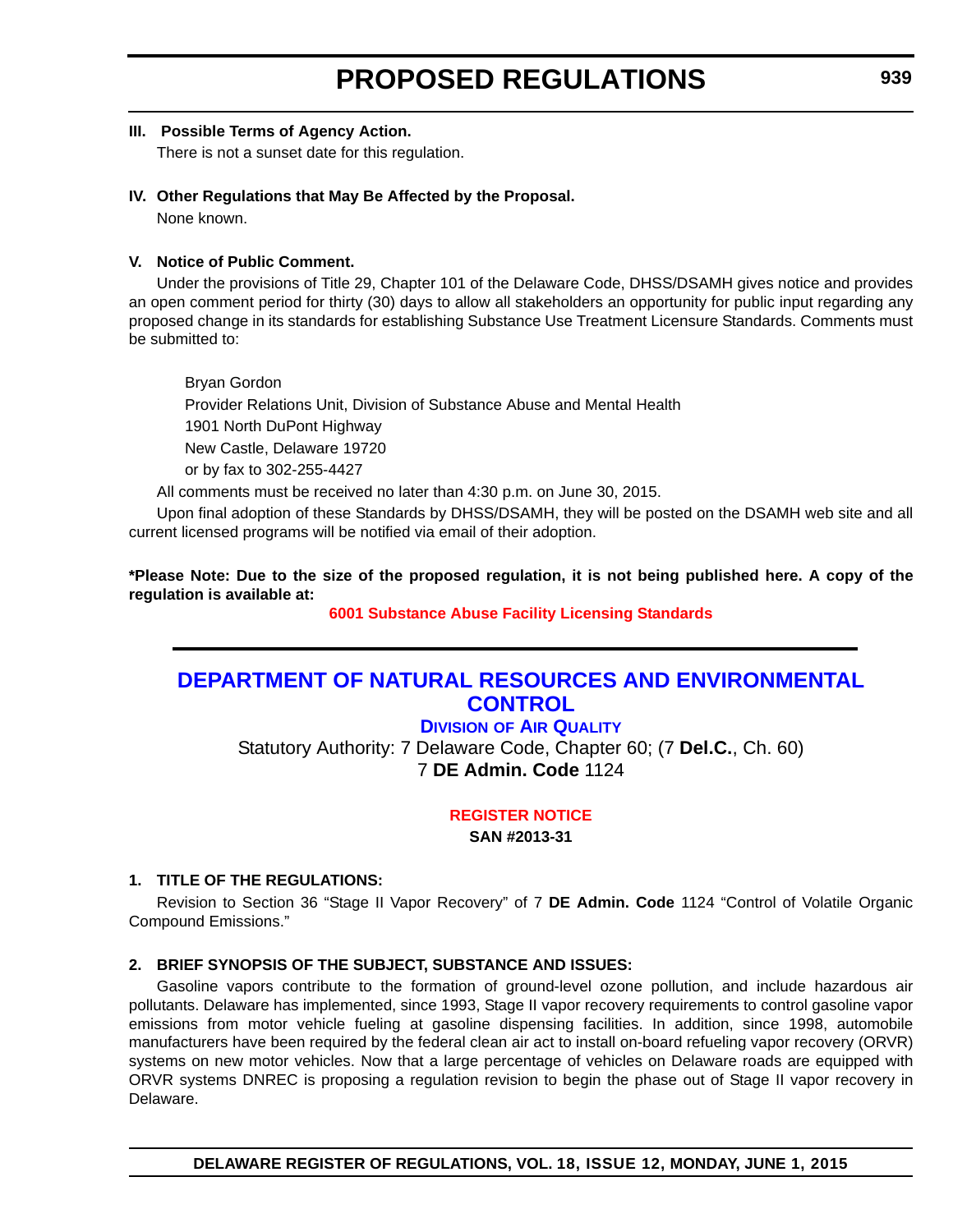#### **940**

# **PROPOSED REGULATIONS**

DNREC is proposing to revise Section 36 of 7 **DE Admin. Code** 1124 to allow new or modified gasoline stations the option to not install Stage II vapor recovery systems, and to instead install an enhanced Stage I vapor recovery system, and to either 1) conduct enhanced monthly inspections and pressure decay leak testing or, 2) participate in a 1-year trial to demonstrate whether or not a continuous pressure monitoring (CPM) system is able to accurately identify system leaks and times when emissions are being vented from the pressure/vacuum valve. DNREC plans to revise this regulation again in the future based on the data obtained from the trial tests. DNREC hereby withdraws the proposed regulation that was published in the August 2014 Delaware *Register*.

### **3. POSSIBLE TERMS OF THE AGENCY ACTION:**

None.

### **4. STATUTORY BASIS OR LEGAL AUTHORITY TO ACT:**

7 **Del.C.**, Chapter 60, Environmental Control

### **5. OTHER REGULATIONS THAT MAY BE AFFECTED BY THE PROPOSAL:** None

### **6. NOTICE OF PUBLIC COMMENT:**

A public hearing will be held on June 25, 2015, beginning at 6:00 pm, in DNREC Auditorium, 89 Kings Highway, Dover, DE 19901.

#### **7. PREPARED BY:**

Ron Amirikian Phone: (302) 739-9402 Date: May 14, 2015 E-Mail: ronald.amirikian@state.de.us

#### **1124 Control of Volatile Organic Compound Emissions** *(Break in Continuity of Sections)*

### **36.0 Stage II Vapor Recovery Vapor Emission Control at Gasoline Dispensing Facilities**

### 01/11/2002 xx/11/2015

- 36.1 Applicability
	- 36.1.1 The provisions of 36.0 of this regulation applies apply to any gasoline dispensing facility located in the State of Delaware, except:
		- 36.1.1.1 Any gasoline dispensing facility, which never has a monthly throughput of greater than 10,000 gallons of gasoline, shall be subject only to the requirements of 36.5.2 36.7.2 of this regulation. Any gasoline dispensing facility that ever exceeds this throughput shall be subject to all of the requirements of 36.0 of this regulation, and shall remain subject to these requirements even if its throughput later falls below the exemption throughput.
		- 36.1.1.2 Any gasoline dispensing facility that is used exclusively for refueling marine vehicles, aircraft, farm equipment, or emergency vehicles.
	- 36.1.2 On and after May 1, 2003, the The requirements of 36.68 of this regulation apply to any owner or operator of any company that performs compliance testing of Stage II Systems at gasoline dispensing facilities within the State of Delaware.
	- 36.1.3 The requirements of 36.0 of this regulation are in addition to all other State and Federal requirements, to include the Clean Air Act requirements in 40 CFR 80.22(j) and the permitting requirements of 7 **DE Admin. Code** 1102. Any gasoline dispensing facility that is currently subject to any state or federal rule promulgated pursuant to the Clean Air Act Amendments of 1977 by exceeding an applicability threshold is and shall remain subject to those provisions.
	- 36.1.4 Compliance Schedule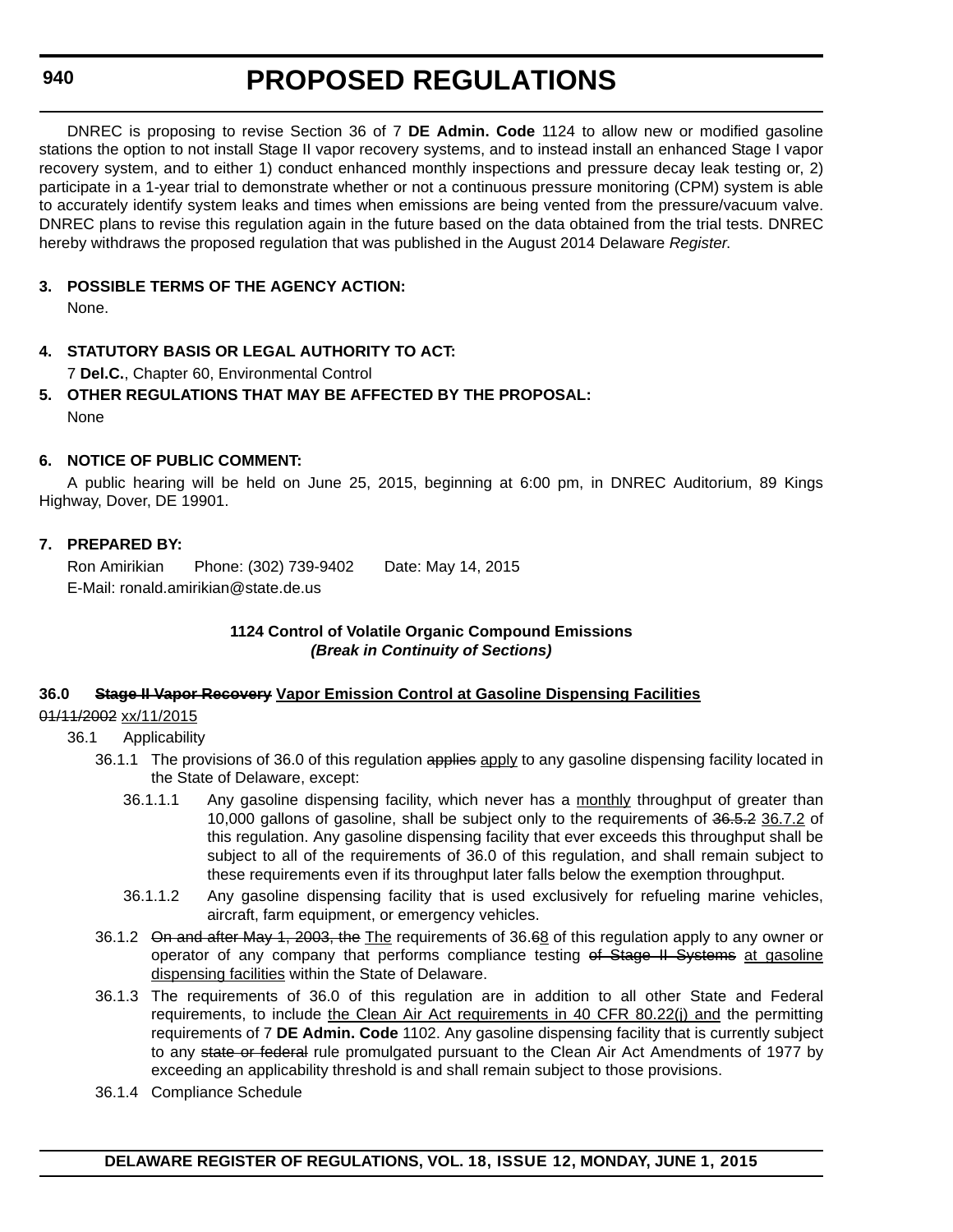Any gasoline dispensing facility subject to the requirements of 36.0 of this regulation shall be in compliance as follows: Any facility that first commences operations:

- 36.1.4.1 Before November 15, 1990 and that has any throughput of greater than 10,000 gallons but less than 100,000 gallons: by November 15, 1994 for facilities located in New Castle and Kent Counties, and by November 15, 1996 for facilities located in Sussex County. Any new facility that first commences construction on or after the effective date of this revision of 36.0 of this regulation, or any facility that decommissions its Stage II vapor recovery system, shall do one of the following:
	- 36.1.4.1.1 Comply with 36.4.2 and all other applicable requirements of 36.0 of this regulation, or
	- 36.1.4.1.2 Participate in a trial to demonstrate whether or not a continuous pressure monitoring (CPM) system is able to accurately identify system leaks and times when emissions are being vented from the pressure/vacuum valve, by complying with 36.4.3 and all other applicable requirements of this regulation. Failure to demonstrate compliance with any of the requirements of this regulation due to fault or failure of the CPM system shall not constitute a violation of this regulation. The trial period is for a minimum period of one year. Upon completion of the trial period any participating station has the option to either continue to comply with 36.4.3 or to comply with 36.4.2 of this regulation.
- 36.1.4.2 Before November 15, 1990 and that has any throughput of at least 100,000 gallons: by November 15, 1993 for facilities located in New Castle and Kent Counties, and by November 15, 1995 for facilities located in Sussex County. An owner or operator of any modified facility may decommission its Stage II vapor recovery system pursuant to the procedures in 36.9 of this regulation on or after the effective date of this revision of 36.0 of this regulation.
- 36.1.4.3 On or after November 15, 1990 and before January 11, 1993: by May 15, 1993 for facilities located in New Castle and Kent Counties, and by May 15, 1995 for facilities located in Sussex County. Any facility not identified in 36.1.4.1 of this regulation shall comply with 36.3 and all other applicable requirements of 36.0 of this regulation.
- 36.1.4.4 On or after January 11, 1993: upon commencement of operations.
- 36.1.5 Any Stage II vapor recovery system installed prior to November 15, 1992, and using dual vapor recovery hoses (not coaxial) shall be retrofitted with coaxial hoses no later than January 1, 1994, or upon any vapor system modification, whichever is first. Any system installed after November 15, 1992 shall be equipped with coaxial hoses.
- 36.1.6 Remote vapor check valves in balance type systems installed prior to November 15, 1992, shall be retrofitted with check valves located in the nozzle no later than January 1, 1994, or upon any vapor system modification, whichever is first. Any system installed after November 15, 1992 shall be equipped with remote check valves located in the nozzle.

#### 36.2 Definitions

Terms being defined in 36.2 of this regulation are used exclusively for 36.0 of this regulation. Other terms not defined herein shall have meanings defined in the Clean Air Act Amendments of 1990 (CAA), 7 **DE Admin. Code** 1101, or 2.0 of this regulation.

"**Assist System**" means a system that creates a vacuum to assist the movement of vapors back into the storage tank.

"**Balance System**" means a system where pressure develops in the vehicle tank during fueling operations, and vacuum in the storage tank created when the fuel is removed, forces displaced vapors out the vehicle tank and back into the storage tank.

"**Modified Facility**" means a facility that: (1) excavates below a shear valve or tank pad in order to repair or replace its Stage II system or an underground storage tank; or (2) undergoes a major system modification consisting of the replacement, repair or upgrade of at least 50% of a facility's Stage II vapor recovery system which includes dispensers, vapor return piping, and product piping.

**"New Facility"** means a facility that begins dispensing fuel for the first time.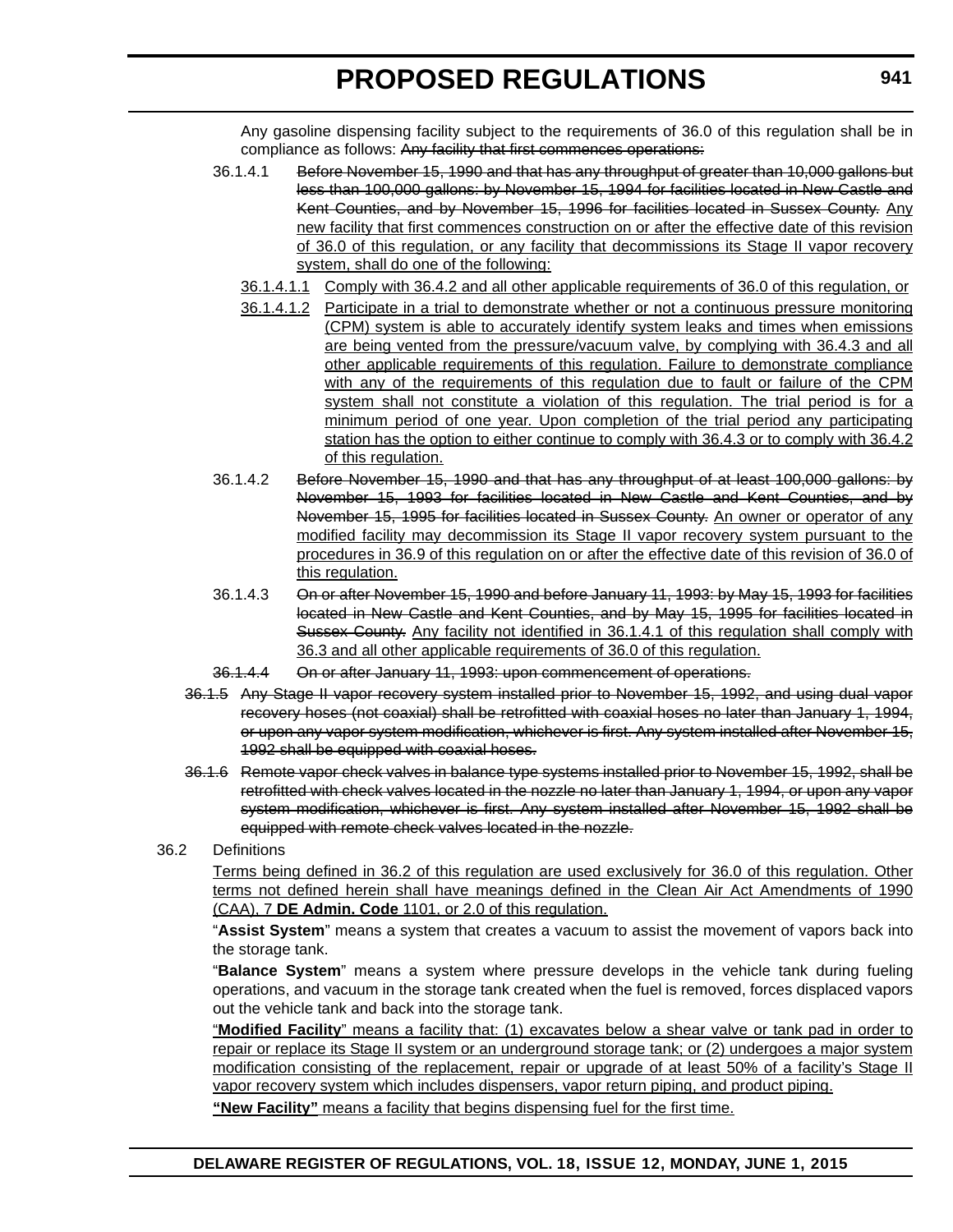**"Pressure/Vacuum Valve"** or **"P/V Valve"** means a relief valve installed on the vent stack of a tank system that is designed to open at specific pressure and vacuum settings to protect the system from excessive pressure or vacuum.

**"Tank System"** means a storage tank or a set of manifolded storage tanks containing gasoline.

**"Ullage"** means the empty volume of a gasoline storage tank system that contains liquid gasoline. Ullage is expressed as accumulated gallons of empty volume for all of the gasoline storage tanks in a manifolded system.

#### 36.3 Standards for Facilities with Stage II Vapor Recovery Systems

- 36.3.1 The owner or operator of any gasoline dispensing facility subject to the requirements of 36.0 identified in 36.1.4.3 of this regulation shall:
	- 36.3.1.1 Design, install, operate, and maintain one of the Stage II Vapor Recovery Systems identified in 36.7 36.10.1 of this regulation.
	- 36.3.1.2 For systems with manifolded vapor lines, the liquid shall return into the lowest octane tank. For non-manifolded systems with separate vapor lines, the liquid shall return to the tank that has the same product as is dispensed at the nozzle where the liquid was introduced into the vapor lines.
	- 36.3.1.3 On and after May 1, 2003, ilnstall and maintain a vapor shear valve that functions similarly to the product shear valve.
	- 36.3.1.4 Conspicuously post "Operating Instructions" on both sides of each gasoline dispenser. Such instructions shall include:
		- 36.3.1.4.1 A clear description of how to correctly dispense gasoline.
		- 36.3.1.4.2 A warning that repeated attempts to continue dispensing gasoline, after the system has indicated that the vehicle fuel tank is full (by automatically shutting off), may result in spillage or recirculation of gasoline.
		- 36.3.1.4.3 A toll-free telephone number to report problems experienced with the vapor recovery system to the Department.
- 36.3.2 At least one representative (an owner, facility manager, or designated employee) from each facility, or facilities under common ownership, shall attend a training program on the operation and maintenance requirements of the Stage II equipment that is selected for installation or installed on their facility premises. Acceptable forms of training include equipment manufacturer's seminars, classes or workshops, or any other training approved by the Department.
	- 36.3.2.1 Verification, such as a certificate of attendance from the training program, shall be obtained by the attendee within three months of the installation of the Stage II system. The certificate shall display the name of the person who completed the training program.
	- 36.3.2.2 The representative that completed the training program is then responsible for informing all facility employees about conducting routine maintenance pursuant to 36.3.3 of this regulation and about the operation and maintenance of the Stage II system. The representative shall maintain proof of training for all employees who will be conducting daily inspections. If such representative leaves that facility, or the company owning several facilities, another representative shall take and successfully complete the training within three months.
	- 36.3.2.3 Training shall include, but not be limited to, the following subjects:
		- 36.3.2.3.1 Purposes and effects of the Stage II Vapor Control Program.
		- 36.3.2.3.2 Equipment operation and function specific to their facility's equipment.
		- 36.3.2.3.3 Maintenance schedules and requirements for the facility's equipment.
		- 36.3.2.3.4 Equipment warranties.
		- 36.3.2.3.5 Equipment manufacturer contracts (names, addresses, and phone numbers) for parts and service.
- 36.3.3 Each day personnel trained pursuant to 36.3.2 of this regulation shall perform routine maintenance inspections and record the inspection results.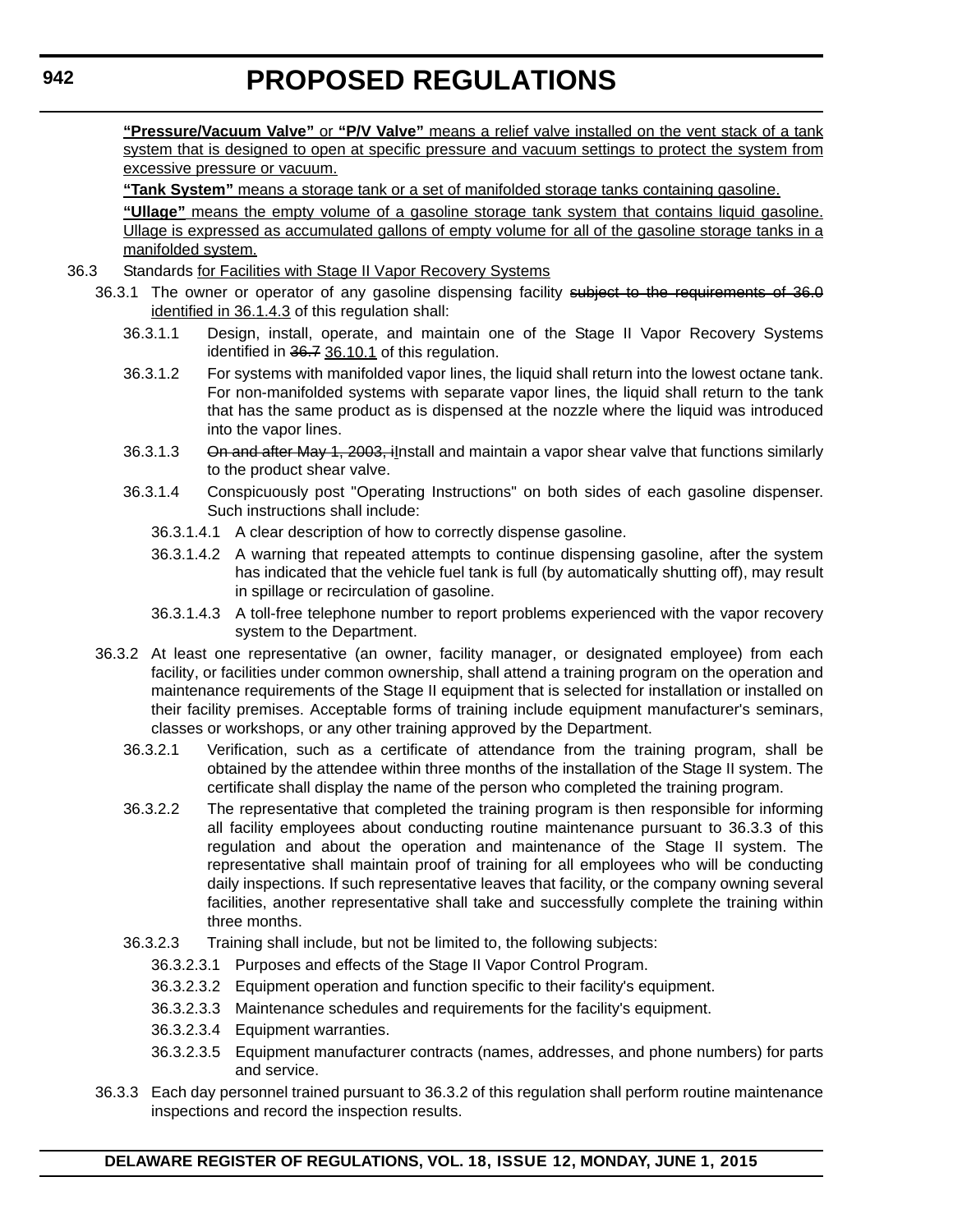- 36.3.3.1 Such inspections shall consist of, but not limited to, inspection of the Stage II system for the following defects:
	- 36.3.3.1.1 A faceplate or face cone of a balance or assist system nozzle that does not make a good seal with a vehicle fill tube, or the accumulated damage to the faceplate or face cone is over 25% of its' surface.
	- 36.3.3.1.2 A vapor assist system nozzle fitted with an efficiency compliance device that is damaged over 25% of its' surface.
	- 36.3.3.1.3 A nozzle bellows with a triangular tear measuring  $\frac{1}{2}$  inch or more to a side, a hole measuring ½ inch or more in diameter, or a slit or tear measuring one inch or more in length.
	- 36.3.3.1.4 A nozzle bellows or efficiency compliance device that is loosely attached to the nozzle body, not attached by a manufacturer approved method, or a vapor check valve frozen in the open position.
	- 36.3.3.1.5 A nozzle liquid shutoff mechanism that malfunctions in any manner, where the spring or latching knurl is damaged or missing.
	- 36.3.3.1.6 A nozzle with a vapor check valve that is defective, or a hose with a disconnected or damaged breakaway.
	- 36.3.3.1.7 A vapor assist system nozzle spout that is damaged and the vapor collection holes are obstructed.
	- 36.3.3.1.8 A dispenser mounted vacuum pump that is not functioning.
	- 36.3.3.1.9 A vacuum assist system with a central vacuum unit or vapor processing unit that is inoperative.
	- 36.3.3.1.10 A hose retractor that does not fully retract.
	- 36.3.3.1.11 Any other component required by the Department for use in the system that is missing, disconnected, or malfunctioning.
- 36.3.3.2 The owner or operator shall post "Out of Order" signs and "Bag-out" the nozzle associated with any part of the defective vapor recovery system until said system has been repaired or replaced.
- 36.4 Standards for Facilities without Stage II Vapor Recovery Systems
	- 36.4.1 The owner or operator of any gasoline dispensing facility identified in 36.1.4.1 of this regulation shall design, install, operate, and maintain one of the Stage I vapor recovery systems identified in 36.10.2 of this regulation.
	- 36.4.2 Requirements for facilities not participating in the CPM trial.
		- 36.4.2.1 The owner or operator of any gasoline dispensing facility identified in 36.1.4.1.1 of this regulation shall conduct a monthly inspection of the Stage I EVR systems to monitor the condition of all Stage I components. The inspection shall include at a minimum the following:
			- 36.4.2.1.1 Check fill and Stage I swivel adapters to be sure they are tightly sealed.
			- 36.4.2.1.2 Visually inspect Stage I dry breaks to be sure they are tightly sealed.
			- 36.4.2.1.3 Check ATG caps to be sure they are tightly sealed and that the associated electrical grommets and vent extractor caps are in good working order.
			- 36.4.2.1.4 Visually inspect the Riser and P/V valve and cap for damage visible from the ground level.
		- 36.4.2.2 Any components found to be in need of repair shall be repaired as soon as possible but before the next scheduled inspection.
	- 36.4.3 Requirements for facilities participating in the CPM trial.
		- 36.4.3.1 The owner or operator of any gasoline dispensing facility identified in 36.1.4.1.2 of this regulation shall maintain the tank system at a vapor leak rate less than two times the rate allowed in accordance with California Air Resources Board (CARB) Vapor Recovery Test Procedure TP-201.3, "Determination of 2 Inch WC Static Pressure Performance of Vapor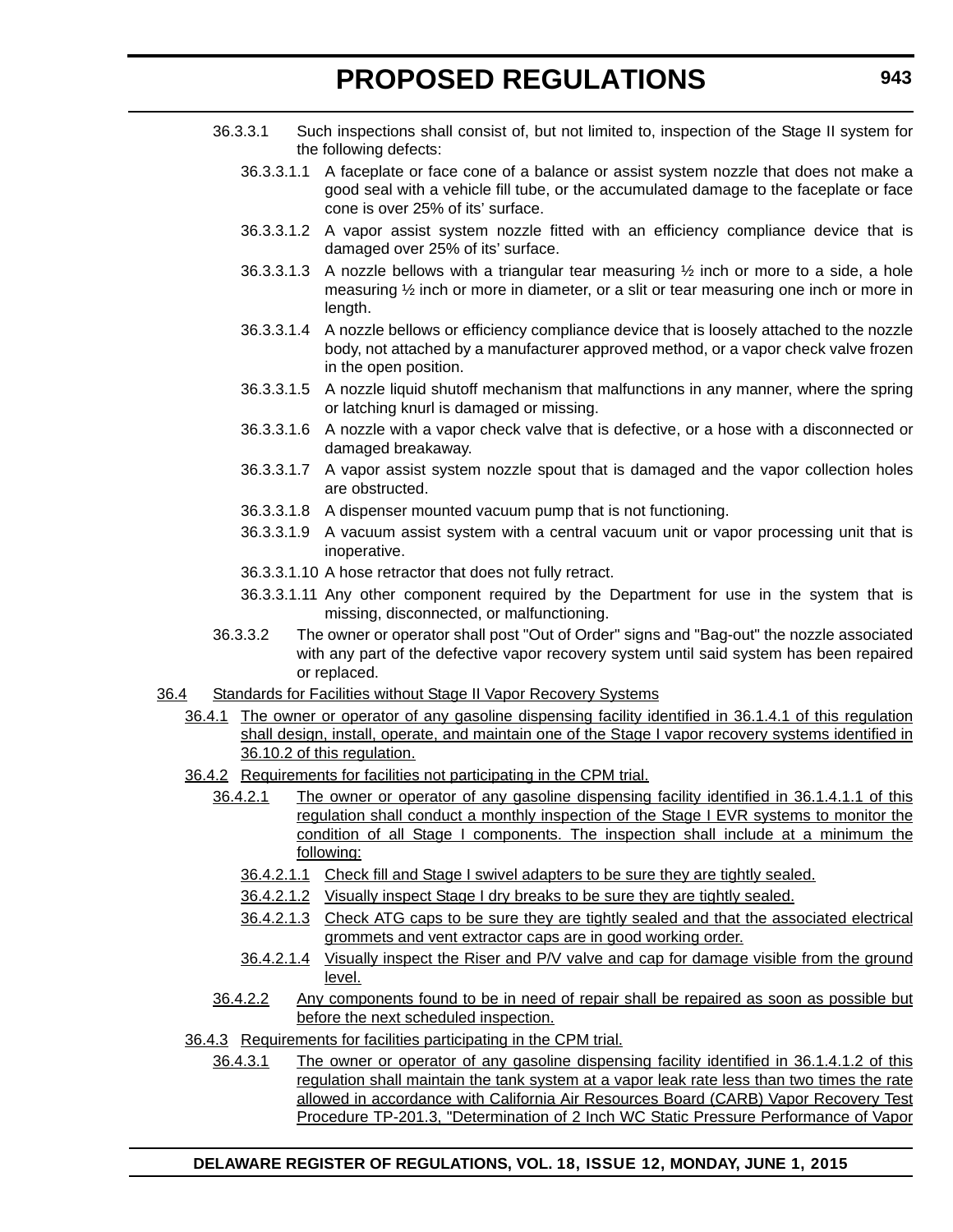Recovery Systems of Dispensing Facilities", dated July 26, 2012, hereby incorporated by reference, and demonstrated in accordance with monitoring requirements in 36.5 of this regulation. Equation 9-2 with N=1-6 from TP-201.3 shall be used for the determination.

- 36.4.3.2 The owner or operator of any gasoline dispensing facility identified in 36.1.4.1.2 of this regulation shall identify the percentage of time the tank system pressure is greater than 0.5 inches water column below the positive cracking pressure of the P/V valve, on a weekly basis, demonstrated in accordance with monitoring requirements in 36.5 of this regulation. The P/V valve positive cracking pressure shall be determined by the testing requirement in 36.6.2.1.3 of this regulation.
- 36.4.4 Enhanced conventional nozzles: Reserved.
- 36.4.5 Dispensing hose requirements: Reserved.
- 36.4.6 Any facility subject to 36.4 of this regulation shall meet the following posting and maintenance inspecting requirements.
	- 36.4.6.1 Posting. Conspicuously post "Operating Instructions" on both sides of each gasoline dispenser. Such instructions shall include:
		- 36.4.6.1.1 A clear description of how to correctly dispense gasoline.
		- 36.4.6.1.2 A warning that repeated attempts to continue dispensing gasoline, after the system has indicated that the vehicle fuel tank is full (by automatically shutting off), may result in spillage.
		- 36.4.6.1.3 A toll-free telephone number to report problems experienced with the gasoline dispensing system to the Department.
		- 36.4.6.1.4 The owner or operator shall post "Out of Order" signs and "bag-out" the nozzle associated with any part of the defective gasoline dispensing system until said system has been repaired or replaced.
	- 36.4.6.2 Each day personnel shall perform daily routine maintenance inspections and record the inspection results. Such inspections shall consist of, but not limited to, inspection of the dispensing systems for the following defects:
		- 36.4.6.2.1 A nozzle liquid shutoff mechanism that malfunctions in any manner, where the spring or latching knurl is damaged or missing.
		- 36.4.6.2.2 A hose with a disconnected or damaged breakaway.
		- 36.4.6.2.3 A hose retractor that does not fully retract.
		- 36.4.6.2.4 Any other component required by the Department for use in the dispensing system that is missing, disconnected, or malfunctioning.
- 36.5 Monitoring Requirements and Corrective Action
	- 36.5.1 The owner or operator of any gasoline dispensing facility identified in 36.1.4.1.2 of this regulation shall design, install, operate, and maintain a continuous pressure monitoring (CPM) system as identified in Exhibit 1 Section II, Exhibit 2 Section II, and Exhibit 3 Section II of CARB Executive Order VR-202-R, dated December 8, 2014, hereby incorporated by reference, to include a console, leak detection software, a vapor pressure sensor, and an automatic tank gauge, in accordance with the following. A vapor flow meter for each dispenser is not required. The owner or operator of any gasoline dispensing facility may petition the Department to allow the use of any other CPM system that has been certified by CARB as being equivalent to the systems identified in CARB Executive Order VR-202-R, and the Department may allow such system on a case-bycase basis.
		- 36.5.1.1 The CPM system shall be operational a minimum of 95% of the time on a monthly basis and shall calculate and record the percentage of CPM operational time.
		- 36.5.1.2 The CPM system shall be capable of assessing the vapor leak rate from the tank system at any working ullage pressure, both positive and negative.
	- 36.5.2 The CPM system shall assess, on a weekly basis, the tank system vapor leak rate and pressure.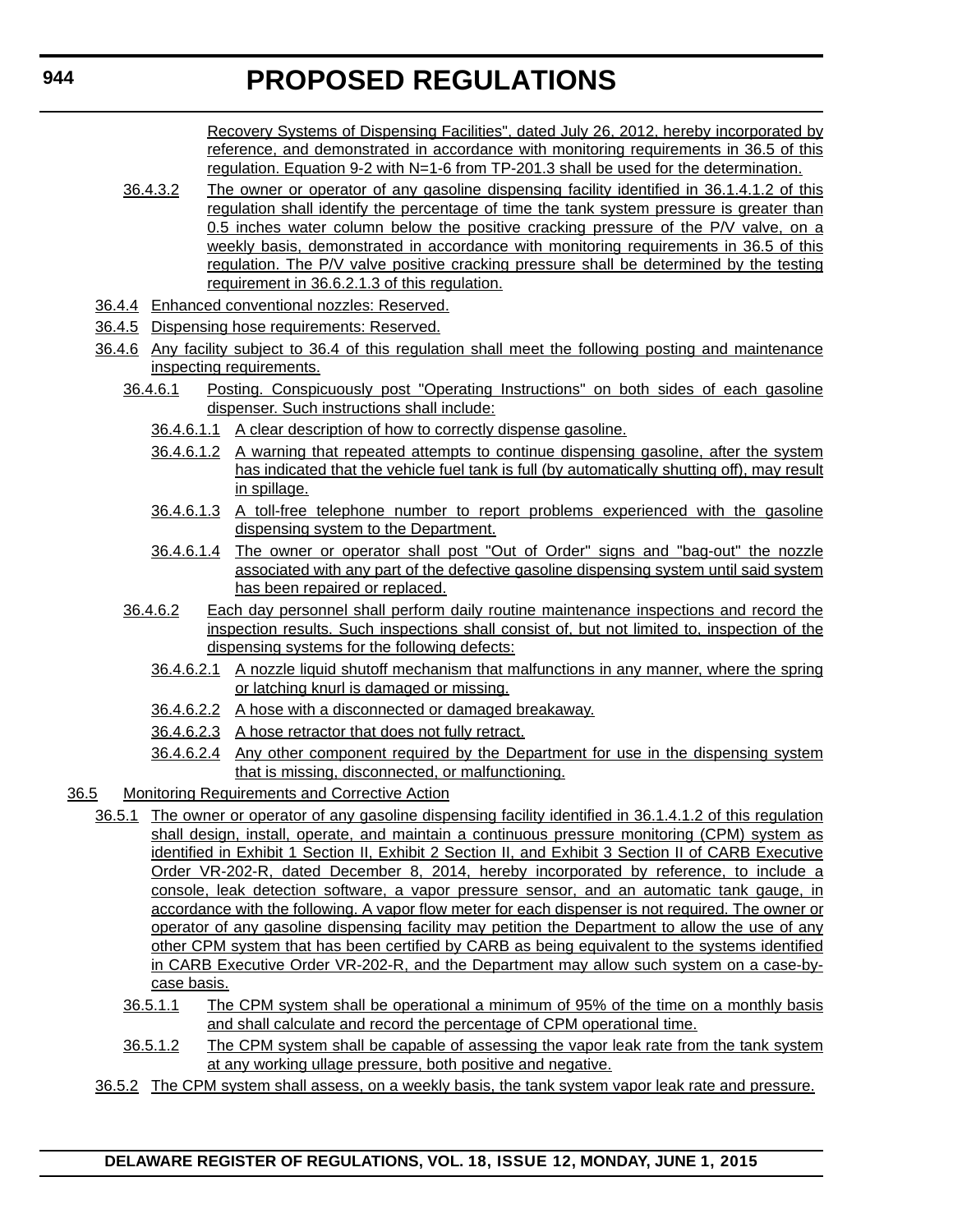- 36.5.3 When the tank system vapor leak rate fails the requirement specified in 36.4.3.1 of this regulation, then:
	- 36.5.3.1 The CPM system shall activate a warning alarm, and record the event. The owner or operator shall correct the excessive vapor leak rate within one week of the alarm, and reset the CPM system once the correction has been made.
	- 36.5.3.2 Following a corrective action pursuant to 36.5.3.1 of this regulation, the CPM system shall recommence monitoring the tank system. If within one week the tank system again fails to meet the requirements of 36.4.3.1 of this regulation the CPM shall activate a second warning alarm and record the event. Following the second warning alarm, the owner or operator shall use a certified compliance testing company or a certified underground storage tank retrofit/installation company to correct the excessive vapor leak.
- 36.46 Testing Requirements
	- 36.46.1 Any gasoline dispensing facility subject to the requirements of 36.3.4.4 of this regulation shall perform and pass the following tests in accordance with the test methods and procedures stated, or as otherwise approved by the Department and the Administrator of the EPA. Where any of the following test methods and procedures, in the opinion of the Department, conflict or are redundant with those specified in any CARB Executive Order adopted by reference in 36.710 of this regulation, the following test methods and procedures shall apply.
		- 36.46.1.1 The following tests shall be performed and passed within 10 days of installation of the Stage II vapor recovery system:
			- 36.46.1.1.1 A Pressure Decay/Leak Test, conducted in accordance with Test Procedure TP-96-1 of the San Diego Protocol, Revision III dated 3-1-96. This test procedure is hereby incorporated by reference.
			- 36.46.1.1.2 A Dynamic Backpressure and Liquid Blockage Test, conducted in accordance with the procedures in "Recommended Practices for Installation and Testing of Vapor Recovery Systems at Vehicle Fueling Sites, PEI/RP300-97", Chapter 8. This test procedure is hereby incorporated by reference.
			- 36.46.1.1.3 For assist systems, an Air to Liquid Volume Ratio Test conducted in accordance with the procedures in "Recommended Practices for Installation and Testing of Vapor Recovery Systems at Vehicle Fueling Sites, PEI/RP300-97", Chapter 9. This test procedure is hereby incorporated by reference.
			- 36.46.1.1.4 A Vapor Tie Test, conducted in accordance with Test Procedure TP-96-1 of the San Diego Protocol, Revision III dated 3-1-96. This test procedure is hereby incorporated by reference.
		- 36.46.1.2 The following tests shall be performed and passed annually for each Stage II vapor recovery system according to the test procedures stated in 36.46.1.1 of this regulation:
			- 36.46.1.2.1 A Pressure Decay/Leak Test, as specified in 36.6.1.1.1 of this regulation.
			- 36.46.1.2.2 For Balance Systems, A Dynamic Backpressure and Liquid Blockage Test as specified in 36.1.1.2 of this regulation.
			- 36.46.1.2.3 For Assist Systems, An Air to Liquid Volume Ratio Test as specified in 36.1.1.3 of this regulation.
		- 36.46.1.3 Any additional testing or testings required by the Department or the manufacturer shall be carried out according to the schedule stated in any permit issued pursuant to 7 **DE Admin. Code** 1102.
	- 36.6.2 Any gasoline dispensing facility subject to the requirements of 36.4 of this regulation shall perform and pass the following tests in accordance with the test methods and procedures stated, or as otherwise approved by the Department and EPA.
		- 36.6.2.1 The following tests shall be performed and passed within 10 days of installation of the Stage I EVR system: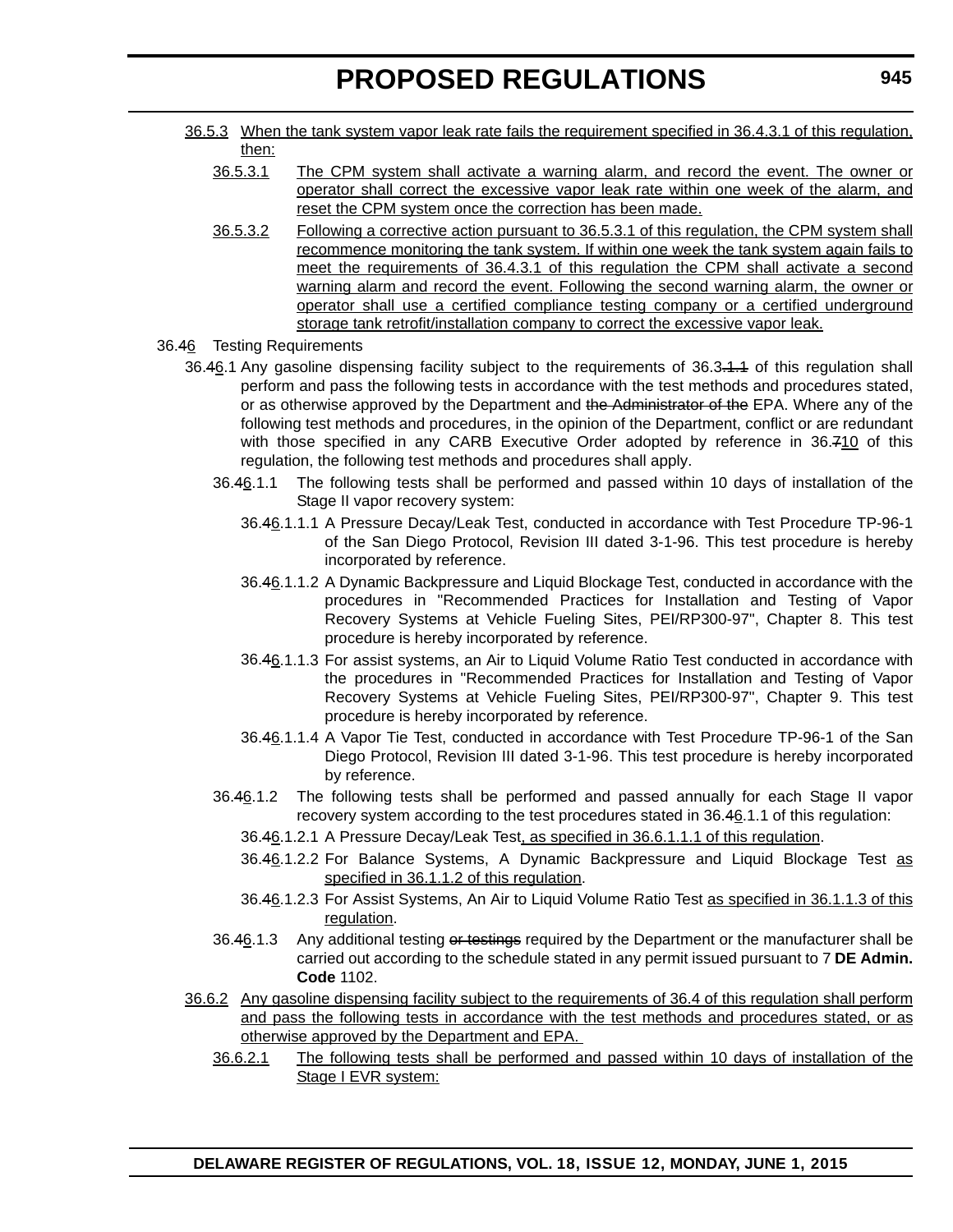- 36.6.2.1.1 A Pressure Decay/Leak Test, conducted in accordance with Test Procedure TP-96-1 of the San Diego Protocol, Revision III dated 3-1-96. This test procedure is hereby incorporated by reference.
- 36.6.2.1.2 A Vapor Tie Test, conducted in accordance with Test Procedure TP-96-1 of the San Diego Protocol, Revision III dated 3-1-96. This test procedure is hereby incorporated by reference.
- 36.6.2.1.3 A P/V Valve Leak Rate and Cracking Pressure Test, conducted in accordance with CARB Test Procedure TP-201.1E dated October 8, 2003. This test procedure is hereby incorporated by reference.
- 36.6.2.1.4 For facilities subject to 46.4.3, an operability test of the CPM system in accordance with Exhibit 9 or Exhibit 10, as applicable, of CARB Executive Order VR-202-R, dated December 8, 2014, hereby incorporated by reference.
- 36.6.2.2 The CPM system operability test, as specified in 36.6.2.1.4 of this regulation, shall be performed and passed every three years after the CPM system is installed.
- 36.6.2.3 Owners and Operators subject to 36.4.2 shall conduct an annual pressure decay test (without any corrective action taken before or during the test on the day of the test) and a P/V valve test, as specified in 36.6.2.1.1 and 36.6.2.1.3 of this regulation, respectively. If the annual test is failed (meaning corrective action was needed on the day of the test), quarterly testing shall be required, and annual testing shall resume upon the passing of four consecutive quarterly tests.
- 36.4.26.3 The Department may require the performance of any of the tests identified in 36.46.1 or 36.6.2 of this regulation at anytime at the owner's expense.
- 36.4.36.4 Written notification shall be submitted to the Department not less than 10 working days prior to the performance of any compliance test, unless approval by the Department is granted to the contrary.
- 36.4.46.5 The owner or operator or both and test contractor shall report all test failures to the Department within 24 hours of the failure.
- 36.4.56.6 The owner or operator shall submit the following to the Department within 30 days of the test date:
	- 36.4.5.6.6.1 the actual test date; and
	- 36.4.5.6.6.2 the installing or testing companies' company's name or names, address or addresses, and phone number or numbers; and
	- 36.4.5.6.6.3 if any corrective action was performed pursuant to 36.6.48.4.2 of this regulation then submit all information specified in 36.6.48.4 of this regulation.
- 36.57 Recordkeeping and Reporting
	- 36.57.1 The owner or operator of a gasoline dispensing facility subject to the requirements of 36.0 of this regulation shall keep on the facility premises and in a form acceptable to the Department, all of the following information. This information shall be retained for at least three years from the date of record and shall be made immediately available to the Department upon request.
		- 36.57.1.1 Permits and Applications. Copies of the Stage I and Stage II System permit applications and the current Construction/Operation Permits shall be permanently maintained.
		- 36.57.1.2 Installation and Testing Results. The test results shall be dated, and shall note the installing and test companies' names, addresses, and phone numbers. These records shall be kept on file until they are replaced with new test results verifying proper functioning of the **Stage I and Stage II systems**, as applicable.
		- 36.57.1.3 Maintenance Records. Any maintenance conducted on any part of the Stage I or Stage II vapor recovery system shall be logged on a maintenance record. This maintenance record shall include a general part description, the date repaired or replaced, the replacement part manufacturer's information, and a description of the problem and solution.

**DELAWARE REGISTER OF REGULATIONS, VOL. 18, ISSUE 12, MONDAY, JUNE 1, 2015**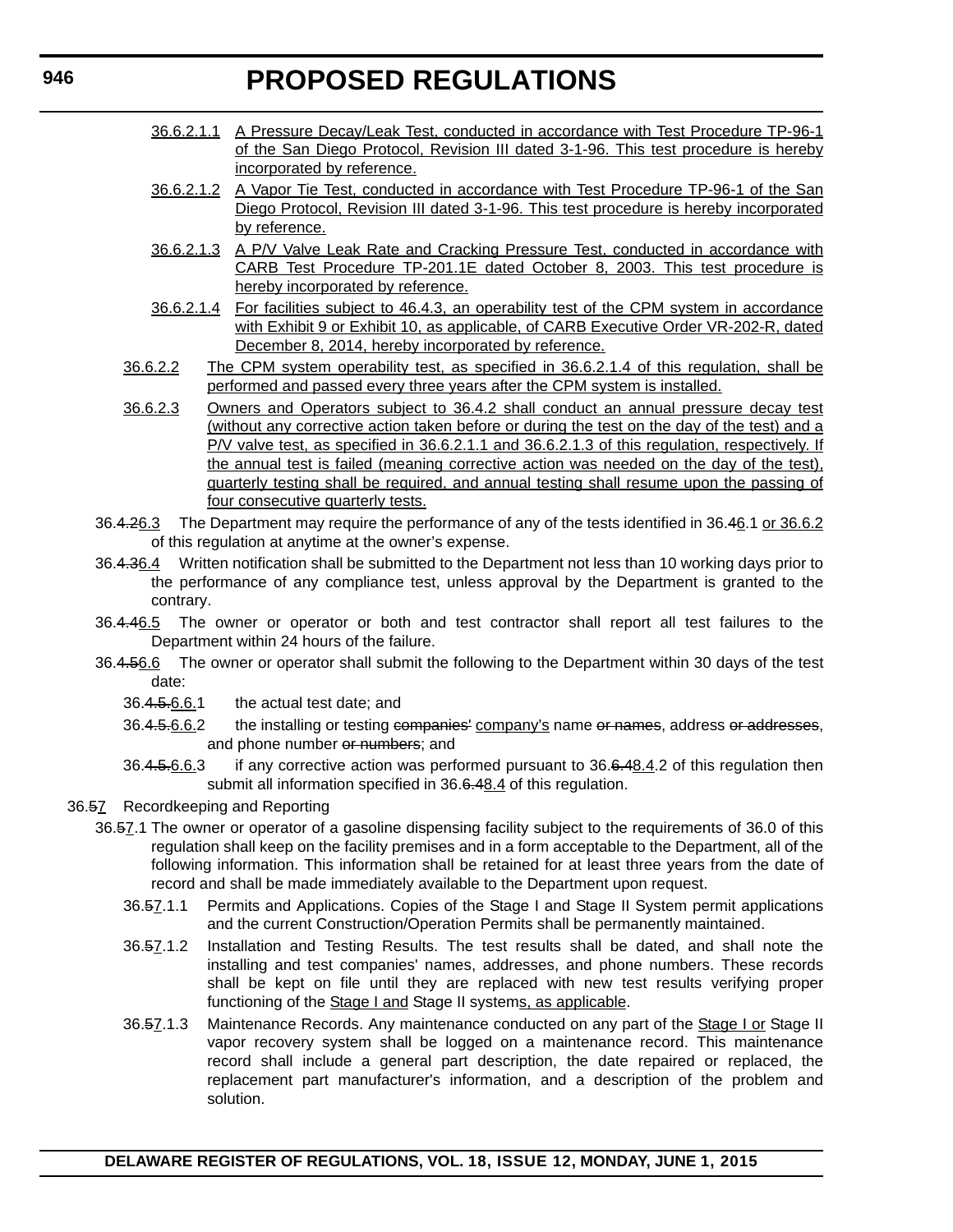- 36.57.1.4 Inspection Records. A file shall be maintained of all daily inspection reports including records of daily self-inspections, and any third party inspection records.
- 36.7.1.5 The CPM system shall generate a daily report which includes the following:
	- 36.7.1.5.1 CPM system operational time as a percentage;
	- 36.7.1.5.2 Percentage of time the tank system pressure is above atmospheric pressure;
	- 36.7.1.5.3 Percentage of time the tank system pressure is at or above 0.5 inches water column below the positive cracking pressure of the P/V valve.
- 36.7.1.6 The CPM system shall generate a monthly report which includes the following:
	- 36.7.1.6.1 CPM system operational time as a percentage;
	- 36.7.1.6.2 Percentage of time the tank system pressure is above atmospheric pressure;
	- 36.7.1.6.3 Percentage of time the tank system pressure is at or above 0.5 inches water column below the positive cracking pressure of the P/V valve; and
	- 36.7.1.6.4 Warnings, including the date and time of each warning.
- 36.57.1.57 Compliance Records. A file shall be maintained of all compliance records. This record shall include:
	- 36.57.1.57.1 Any warning letters and notices of violations issued by the Department to the facility, the facility's responses and actions to the Department's warning or notice of violation, the facility's report of compliance to the Department after the facility's. actions, and the Department's approval of compliance.
	- 36.7.1.7.2 Daily and monthly CPM reports shall be available for printing and electronic download at the facility, and be made available to the Department upon request. Daily reports shall be available for the previous 12 months. Monthly reports shall be available for the previous 36 months.
	- 36.7.1.7.3 The CPM system shall store the electronic records of the daily and monthly reports, such that the records are maintained despite loss of power to the CPM system.
	- 36.5.1.5.27.1.7.4 Proof of attendance and completion of a training program for each person trained in accordance with 36.3.2.2 of this regulation. This does not apply to the records of an employee who is no longer in service for at least one year.
- 36.57.2 Any gasoline dispensing facility exempted from the requirements of 36.0 of this regulation pursuant to 36.1.1.1 of this regulation shall maintain records of monthly throughput, and shall furnish these records to the Department upon request. These records shall be maintained on file for a minimum of three years from the date of record.
- 36.57.3 The owner or operator, or both, of any facility containing sources subject to 36.0 of this regulation shall comply with the requirements of 5.0 of this regulation.
- 36.68 Compliance Testing Company Requirements
	- 36.68.1 Any owner or operator, or both, of any company that performs Stage II compliance testing pursuant to 36.6.1 or 36.6.2 of this regulation within the State of Delaware shall submit all of the following information to the Department, prior to performing any Stage II compliance testing within the State of Delaware:
		- 36.68.1.1 The name and business mailing address of the Stage II compliance testing company owner or operator;
		- 36.68.1.2 The address and telephone number of the facility or facilities from which the daily compliance testing activities of the compliance testing company originate;
		- 36.68.1.3 A written description of the employee training systems in place at the compliance testing company to ensure required compliance tests are performed in accordance with applicable protocols and procedures.
		- 36.68.1.4 Certification by an individual who is a responsible and trained representative of the compliance testing company containing the following language verbatim:
			- 36.68.1.4.1 I certify that I personally examined and am familiar with the information contained in this document and all the attachments and that, based on my inquiry of those persons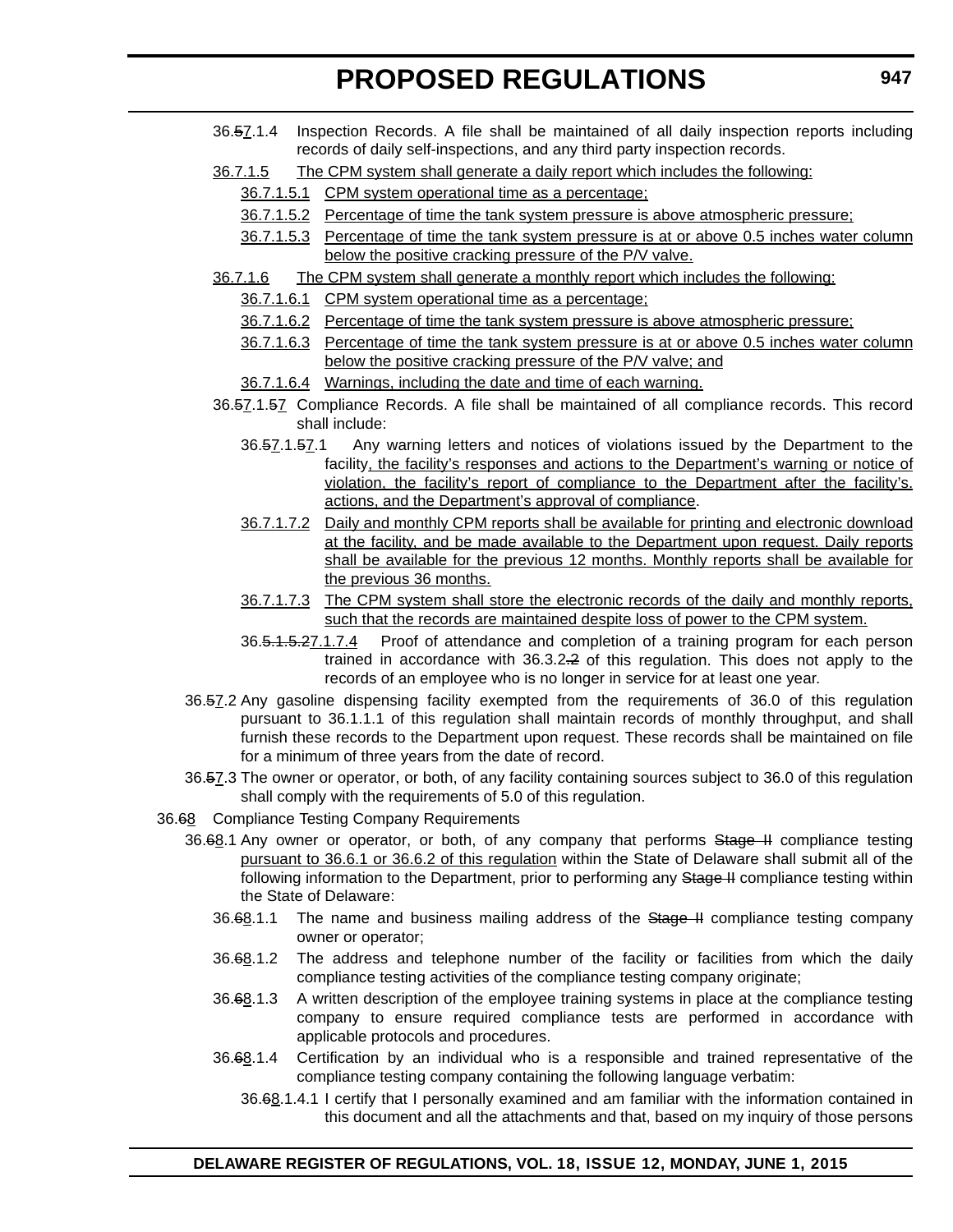immediately responsible for obtaining the information, I believe that the information is true, accurate and complete. I am aware that there are significant penalties for submitting false information, including possible fines and imprisonment; and

- 36.68.1.4.2 Employee training systems are in place at the company to ensure Stage H compliance tests are performed in accordance with all applicable protocols and procedures; and
- 36.68.1.4.3 I am fully authorized to make this attestation on behalf of this Stage II Compliance Testing Company.
- 36.68.2 Any company subject to the requirements of 36.68 of this regulation shall notify the Department in writing of any change to any information submitted to the Department within 14 days of the effective date of such change.
- 36.68.3 No person subject to the requirements of 36.68 of this regulation shall perform any Stage II compliance test unless said person has first been trained in accordance to applicable compliance test protocols and procedures.
- 36.68.4 Any person subject to 36.68 of this regulation shall certify to the owner or operator of the gasoline dispensing facility that each compliance test performed to meet the requirements of 36.0 36.3 and 36.4 of this regulation was performed in accordance with 36.46 of this regulation. Certification shall include:
	- 36.68.4.1 The date each compliance test was first performed and the test results; and
	- 36.68.4.2 An itemized list of all corrective action performed on the Stage II system. This list shall include, but not be limited to, component re-installation, tightening, repair or replacement, as necessary, for the system to pass the applicable test or tests; and
	- 36.68.4.3 The date each compliance test was performed and passed; and
	- 36.68.4.4 Certification by a responsible and trained representative or representatives of the compliance testing company containing the following language verbatim:
		- 36.68.4.4.1 I certify that I personally examined and am familiar with the information contained in this document and all the attachments and that, based on my inquiry of those persons immediately responsible for obtaining the information, I believe that the information is true, accurate and complete. I am aware that there are significant penalties for submitting false information, including possible fines and imprisonment; and
		- 36.6.68.4.4.2I am fully authorized to make this attestation on behalf of this Stage II Compliance Testing Company.
- 36.9 Stage II Decommissioning Procedures
	- 36.9.1 The owner or operator of a gasoline dispensing facility shall decommission the Stage II vapor recovery system in accordance with all of the procedures specified in Chapter 14, except Section 14.6.14, of the Petroleum Equipment Institute's (PEI) "Recommended Practices for Installation and Testing of Vapor-Recovery Systems at Vehicle-Fueling Sites", PEI/RP300-09, which is hereby incorporated by reference.
	- 36.9.2 On or after the effective date of this regulation, any site that has decommissioned a Stage II Vapor Recovery System shall cap the vapor return line at the tank top if accessible at the time of decommissioning, per PEI RP300-09. If not accessible at the time of decommissioning, the vapor return line shall be capped when a replacement or repair of the underground storage tank system or associated piping/components involves breaking concrete on top of the tank where the vapor return line terminates or when a pressure decay test indicates a problem with the vapor return line. As part of the decommissioning process additional UST system testing may be required such as performing hydrostatic testing of sumps and line tightness testing of product lines, and ensuring non-vapor recovery nozzles have a flow rate of less than 10 GPM pursuant to Part B, Section 1.28 of the Delaware Regulations Governing Underground Storage Tanks, governing repair, upgrade, and retrofit requirements.
	- 36.9.3 Decommissioning procedures shall be performed only by Stage II vapor recovery system installers certified in the State of Delaware.
- 36.710 Approved Stage II Vapor Recovery Systems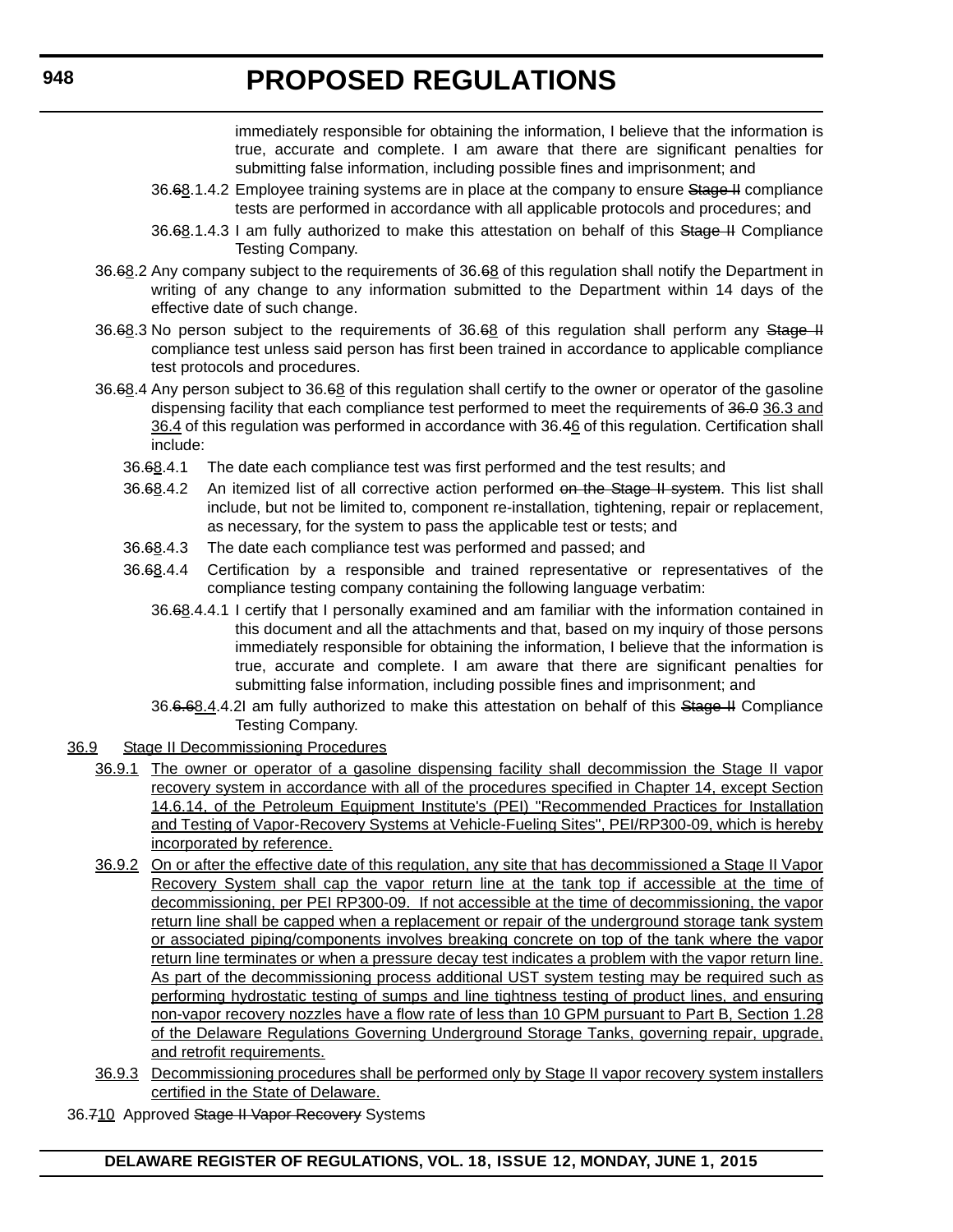| The following California Air Resources Board (CARB) executive orders are hereby adopted by<br>reference |                                                                                                                                               |  |  |
|---------------------------------------------------------------------------------------------------------|-----------------------------------------------------------------------------------------------------------------------------------------------|--|--|
| 36.10.1                                                                                                 | Stage II Vapor Recovery Systems.                                                                                                              |  |  |
| Number &                                                                                                |                                                                                                                                               |  |  |
| <b>Date</b>                                                                                             | <b>Description</b>                                                                                                                            |  |  |
| G-70-7-AD                                                                                               | Certification of the Hasstech Model VCP-2 and VCP 2A Phase II Vapor                                                                           |  |  |
| (03/22/93)                                                                                              | Recovery System.                                                                                                                              |  |  |
| G-70-14-AA                                                                                              | Recertification of Red Jacket Aspirator Assist Phase II Vapor Recovery System.                                                                |  |  |
| (02/08/83)                                                                                              |                                                                                                                                               |  |  |
| G-70-17-AD                                                                                              | Modification of Certification of the Emco Wheaton Balance Phase II Vapor                                                                      |  |  |
| (05/06/93)                                                                                              | Recovery System.                                                                                                                              |  |  |
| G-70-18-C                                                                                               | Modification of Certification of the Shell Model 75B1 and 75B1-R3 Service                                                                     |  |  |
| (08/28/79)                                                                                              | Station Phase II Vapor Recovery System.                                                                                                       |  |  |
| G-70-23-AC                                                                                              | Recertification of the Exxon Balance Phase II Vapor Recovery System.                                                                          |  |  |
| (04/29/96)                                                                                              |                                                                                                                                               |  |  |
| G-70-25-AA                                                                                              | Recertification of the Atlantic Richfield Balance Phase II Vapor Recovery<br>System.                                                          |  |  |
| (02/08/83)                                                                                              | Certification of the Modified Hirt VCS-200 Vacuum Assist Phase II Vapor                                                                       |  |  |
| G-70-33-AB<br>(03/09/84)                                                                                | Recovery System.                                                                                                                              |  |  |
| G-70-36-AD                                                                                              | Modification of Certification of the OPW Balance Phase II Vapor Recovery                                                                      |  |  |
| (09/18/92)                                                                                              | System.                                                                                                                                       |  |  |
| G-70-37-B                                                                                               | Modification of the Certification of the Chevron Balance Phase II Vapor                                                                       |  |  |
| (01/22/80)                                                                                              | Recovery System with OPW nozzles for Service.                                                                                                 |  |  |
| G-70-38-AB                                                                                              | Recertification of the Texaco Balance Phase II Vapor Recovery System.                                                                         |  |  |
| (12/19/90)                                                                                              |                                                                                                                                               |  |  |
| G-70-48-AA                                                                                              | Recertification of the Mobil Oil Balance Phase II Vapor Recovery System.                                                                      |  |  |
| (02/08/83)                                                                                              |                                                                                                                                               |  |  |
| G-70-49-AA                                                                                              | Recertification of the Union Balance Phase II Vapor Recovery System.                                                                          |  |  |
| (02/08/83)                                                                                              |                                                                                                                                               |  |  |
| G-70-52-AM                                                                                              | Certification of Components for Red Jacket, Hirt and Balance Phase II Vapor                                                                   |  |  |
| (10/04/91)                                                                                              | Recovery System.                                                                                                                              |  |  |
| G-70-53-AA                                                                                              | Recertification of the Chevron Balance Phase II Vapor Recovery System.                                                                        |  |  |
| (02/08/83)                                                                                              |                                                                                                                                               |  |  |
| G-70-70-AC                                                                                              | Certification of the Healy Phase II Vapor Recovery System of Service Stations.                                                                |  |  |
| (06/23/92)                                                                                              |                                                                                                                                               |  |  |
| G-70-77                                                                                                 | Certification of the OPW Repair/Replacement Parts and Modification of the<br>Certification of the OPW Balance Phase II Vapor Recovery System. |  |  |
| (09/15/82)                                                                                              |                                                                                                                                               |  |  |
| G-70-78<br>(05/20/83)                                                                                   | Certification of the E-Z Flo Nozzle Company Rebuilt Vapor Recovery Nozzles<br>and Vapor Recovery Components.                                  |  |  |
| G-70-101-B                                                                                              | Certification of the E-Z Flo Model 3006 and 3007 Vapor Recovery Nozzles and                                                                   |  |  |
| (11/15/85)                                                                                              | Use of E-Z Flo Components with OPW Models 11 VC and 11 VE Vapor<br>Recovery Nozzles.                                                          |  |  |
| G-70-107                                                                                                | Certification of Rainbow Petroleum Products Model RA3003, RA3005, RA3006                                                                      |  |  |
| (05/15/86)                                                                                              | and RA3007 Vapor Recovery Nozzles and Vapor Recovery Components.                                                                              |  |  |
| G-70-110                                                                                                | Certification of Stage I and II Vapor Recovery Systems for Methanol Fueling                                                                   |  |  |
| (01/20/87)                                                                                              | Facilities.                                                                                                                                   |  |  |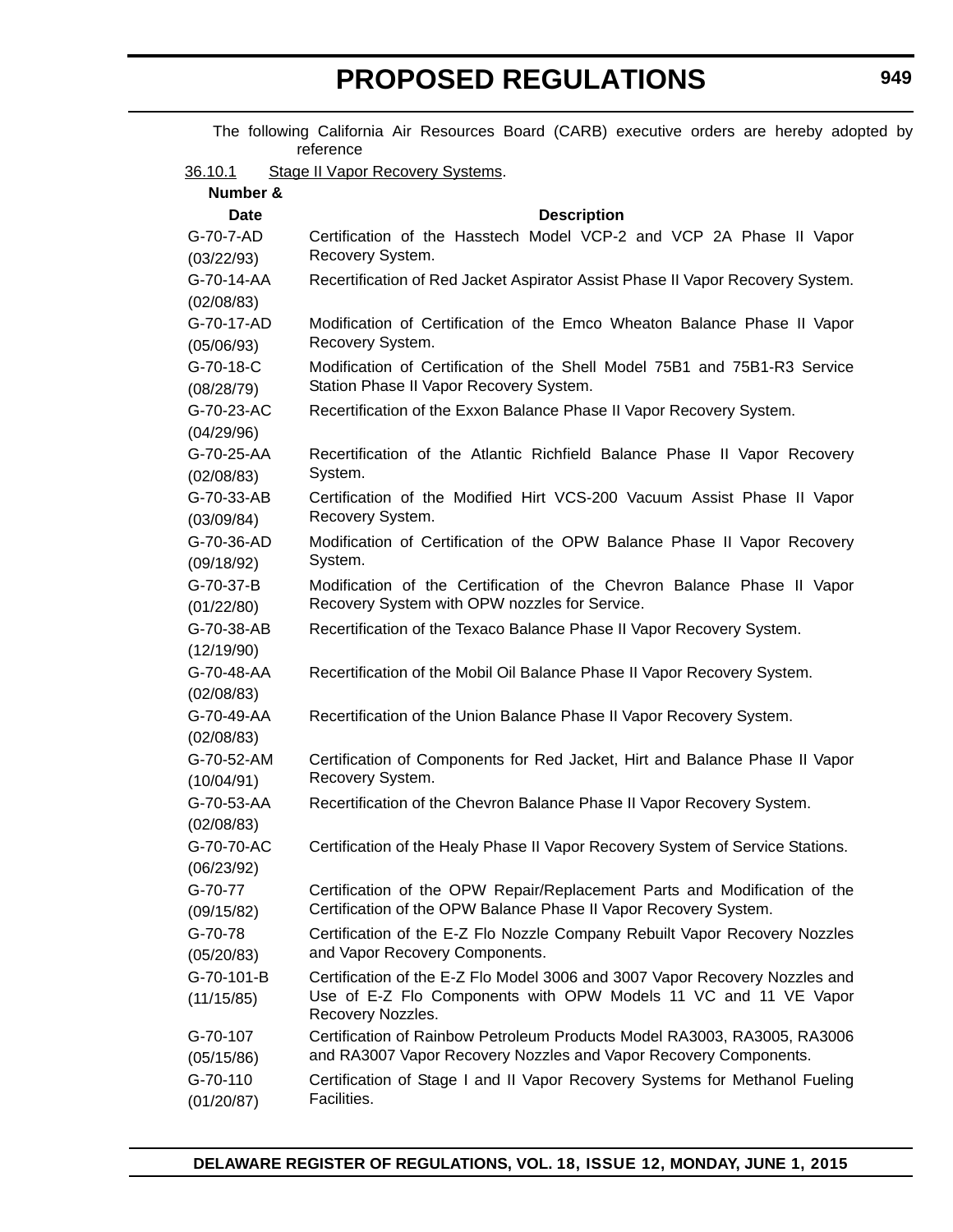| G-70-118-AB               | Certification of Amoco V-1 Vapor Recovery System.                                                  |  |  |
|---------------------------|----------------------------------------------------------------------------------------------------|--|--|
| (03/31/95)<br>G-70-125-AA |                                                                                                    |  |  |
| (03/16/93)                | Modification of the Certification of the Husky Model V Phase II Balance Vapor<br>Recovery Nozzle.  |  |  |
| G-70-127                  | Certification of the OPW Model 111-V Phase Vapor Recovery Nozzle.                                  |  |  |
| (08/16/90)                |                                                                                                    |  |  |
| G-70-134                  | Certification of the EZ Flo Rebuilt A-4000 Series and 11V-Series Vapor                             |  |  |
| (12/21/90)                | Recovery System.                                                                                   |  |  |
| G-70-139                  | Addition to the Certification of the Hirt Model VCS-200 Phase II Vapor Recovery                    |  |  |
| (03/17/92)                | System.                                                                                            |  |  |
| G-70-150-AE               | Modification of the Certification of the Gilbarco Vapor Vac Phase II Vapor                         |  |  |
| (07/12/00)                | Recovery System.                                                                                   |  |  |
| G-70-153-AD<br>(04/03/00) | Modification to the Certification of the Dresser/Wayne WayneVac Phase II<br>Vapor Recovery System. |  |  |
| G-70-154-AA               | Modification to the Certification of the Tokheim MaxVac Phase II Vapor                             |  |  |
| (06/10/97)                | Recovery System.                                                                                   |  |  |
| G-70-159-AB               | Modification of the Certification of the Saber Nozzle for Use with the Gilbarco                    |  |  |
| (07/17/95)                | VaporVac Phase II Vapor Recovery System.                                                           |  |  |
| G-70-163-AA               | Certification of the OPW VaporEZ Phase II Vapor Recovery System.                                   |  |  |
| (09/04/96)                |                                                                                                    |  |  |
| G-70-164-AA               | Modification to the Certification of the Hasstech VCP-3A Vacuum Assist Phase                       |  |  |
| (12/10/96)                | II Vapor Recovery System.                                                                          |  |  |
| G-70-165                  | Healy Vacuum Assist Phase II Vapor Recovery System.                                                |  |  |
| (04/20/95)                |                                                                                                    |  |  |
| G-70-169-AA               | Modification to the Certification of the Franklin Electric INTELLIVAC Phase II                     |  |  |
| (08/11/97)                | Vapor Recovery System.                                                                             |  |  |
| G-70-170                  | Certification of the EZ-flo Rebuilt 5005 and 5015 for use with the Balance                         |  |  |
| (02/22/96)                | Phase II Vapor Recovery System.                                                                    |  |  |
| G-70-177-AA               | Certification of the VCS400-7 Vacuum Assist Phase II Vapor Recovery System.                        |  |  |
| (06/22/00)                |                                                                                                    |  |  |
| G-70-179                  | Certification of the Catlow ICVN-V1 Vacuum Assist Phase II Vapor Recovery                          |  |  |
| (07/02/97)                | System.                                                                                            |  |  |
| G-70-180                  | Order Revoking Certification of the Healy Phase II Vapor Recovery Systems for                      |  |  |
| (04/17/97)                | Gasoline Dispensing Systems.                                                                       |  |  |
| G-70-183                  | Certification of the Healy/Franklin Vacuum Assist Phase II Vapor Recovery                          |  |  |
| (03/04/98)                | System.                                                                                            |  |  |
| G-70-186                  | Certification of the Healy Model 400 ORVR Vapor Recovery System.                                   |  |  |
| (10/26/98)                |                                                                                                    |  |  |
| G-70-188                  | Certification of the Catlow ICVN Vapor Recovery Nozzle System for use with                         |  |  |
| (05/18/99)                | the Gilbarco VaporVac Vapor Recovery System.                                                       |  |  |
| G-70-191                  | Healy/Franklin VP-1000 Vapor Pump Phase II Vapor Recovery System (Healy                            |  |  |
| (08/08/99)                | ORVR Phase II Vapor Recovery System).                                                              |  |  |
| G-70-196                  | Certification of the Saber Technologies, LLC SaberVac VR Phase II Vapor                            |  |  |
| (12/30/00)                | Recovery System.                                                                                   |  |  |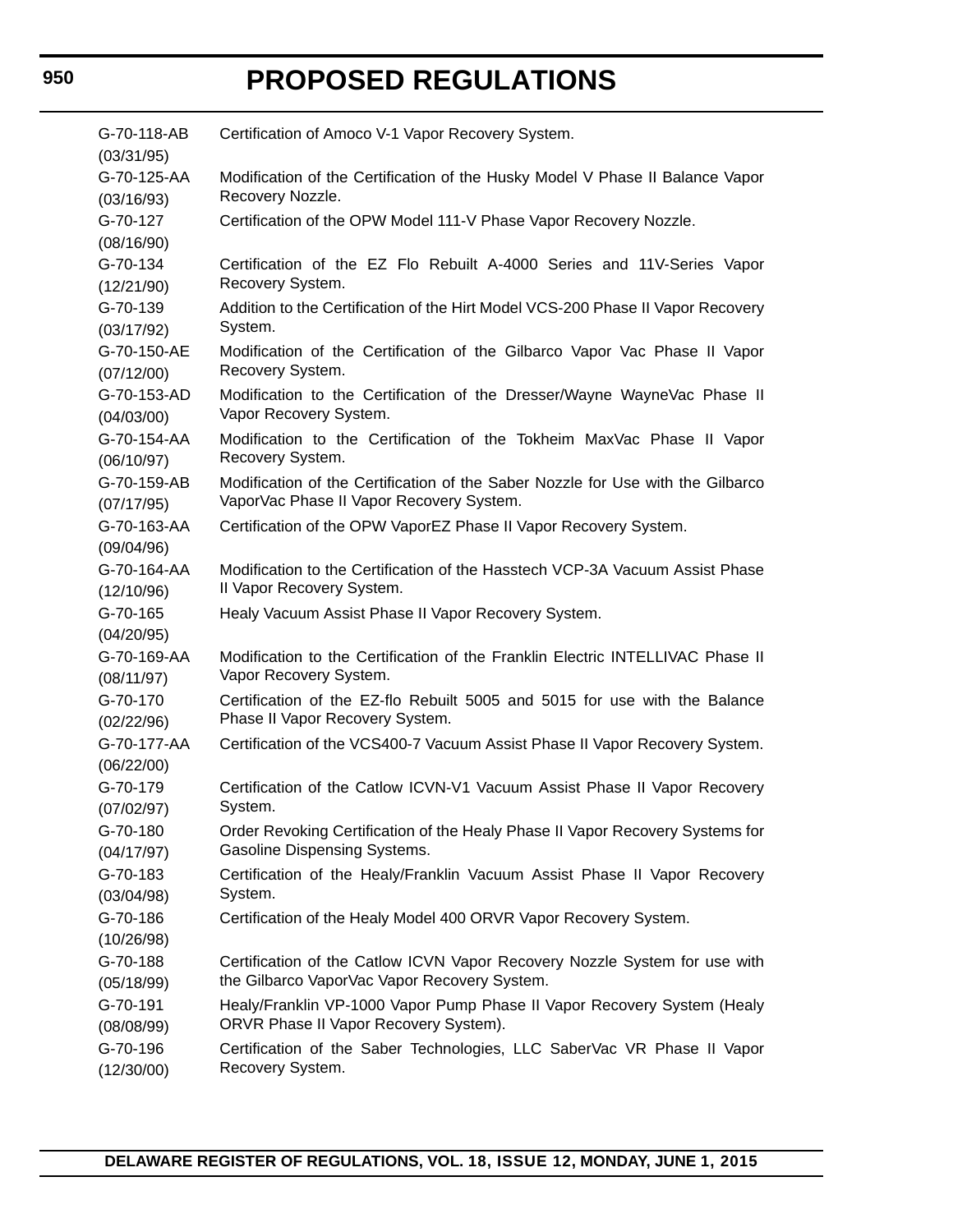| <b>Number</b>   | <b>Description</b>                                     | <b>Date</b>            |
|-----------------|--------------------------------------------------------|------------------------|
| $NR-101-N$      | <b>Phil-Tite Phase I Vapor Recovery System</b>         | June 8. 2013           |
| VR-102-O        | OPW Phase I Vapor Recovery System                      | October 3, 2014        |
| <b>VR-103-G</b> | <b>EBW Phase I Vapor Recovery System</b>               | June 3. 2013           |
| VR-104-G        | <b>CNI Manufacturing Phase I Vapor Recovery System</b> | June 8, 2013           |
| <b>VR-105-D</b> | <b>EMCO Wheaton Retail Phase I Vapor Recovery</b>      | <b>August 27, 2014</b> |
| VR-401-D        | <b>OPW Phase I EVR System for ASTs</b>                 | May 12, 2014           |
| <b>VR-402-B</b> | Morrison Brothers Phase I EVR System for ASTs          | April 15, 2013         |

36.10.2 Stage I Vapor Recovery Systems

**\*Please Note: As the rest of the sections were not amended they are not being published. A copy of the regulation is available at:**

**[1124 Control of Volatile Organic Compound Emissions](http://regulations.delaware.gov/register/june2015/proposed/18 DE Reg 939 06-01-15.htm)**

### **DIVISION OF FISH [AND WILDLIFE](http://www.dnrec.delaware.gov/fw/Pages/FWPortal.aspx)**

Statutory Authority: 7 Delaware Code, Sections 901(c & d) and 903(e)(3) (7 **Del.C.** §§901(c & d) and 903(e)(3)

> **REGISTER NOTICE #2015 - 03 3500 Tidal Finfish [3542 Tilefish](#page-3-0)**

### **1. TITLE OF THE REGULATION:** 3542 Tilefish

### **2. BRIEF SYNOPSIS OF THE SUBJECT, SUBSTANCE AND ISSUE:**

Blueline tilefish (*Caulolatilus microps*) is an ocean dwelling, deep water species that is susceptible to overexploitation due to its long-lived, sedentary nature. The species is federally managed from North Carolina through Florida by the South Atlantic Fishery Management Council (SAFMC) through the amended Fishery Management Plan for the Snapper-Grouper Fishery of the South Atlantic (1983).

The SAFMC sharply reduced the Annual Catch Limits in 2014 based on results from the 2013 coastwide stock assessment, which indicated the blueline tilefish was overfished and overfishing was occurring. The harvest reductions in the South Atlantic resulted in the commercial sector targeting blueline tilefish in unregulated Mid-Atlantic States, primarily New Jersey. Reported landings from Virginia and northward increased from approximately 11,000 pounds annually (average 2005-2013) to about 217,000 pounds in 2014. Most of these fish were caught in federal waters off the coast of Delmarva. Additionally, Northeast vessel trip reports from the recreational for-hire sector indicated that blueline tilefish landings significantly increased in the areas from approximately Cape Hatteras to mid-New Jersey (Federal Statistical Areas 616 - 636). Virginia and Maryland, although not SAFMC member states, enacted the SAFMC blueline tilefish regulations this year in response to the 2014 landings. The Mid-Atlantic Fishery Management Council (MAFMC) then formally requested that all member states consider adopting incidental commercial trip limits and recreational bag limits that mirror current Virginia and Maryland state regulations. This request was followed by an emergency meeting of the MAFMC in which the council voted to request that the National Marine Fisheries Service (NMFS) implement emergency rules to restrict commercial and recreational landings of blueline tilefish in the Mid-Atlantic.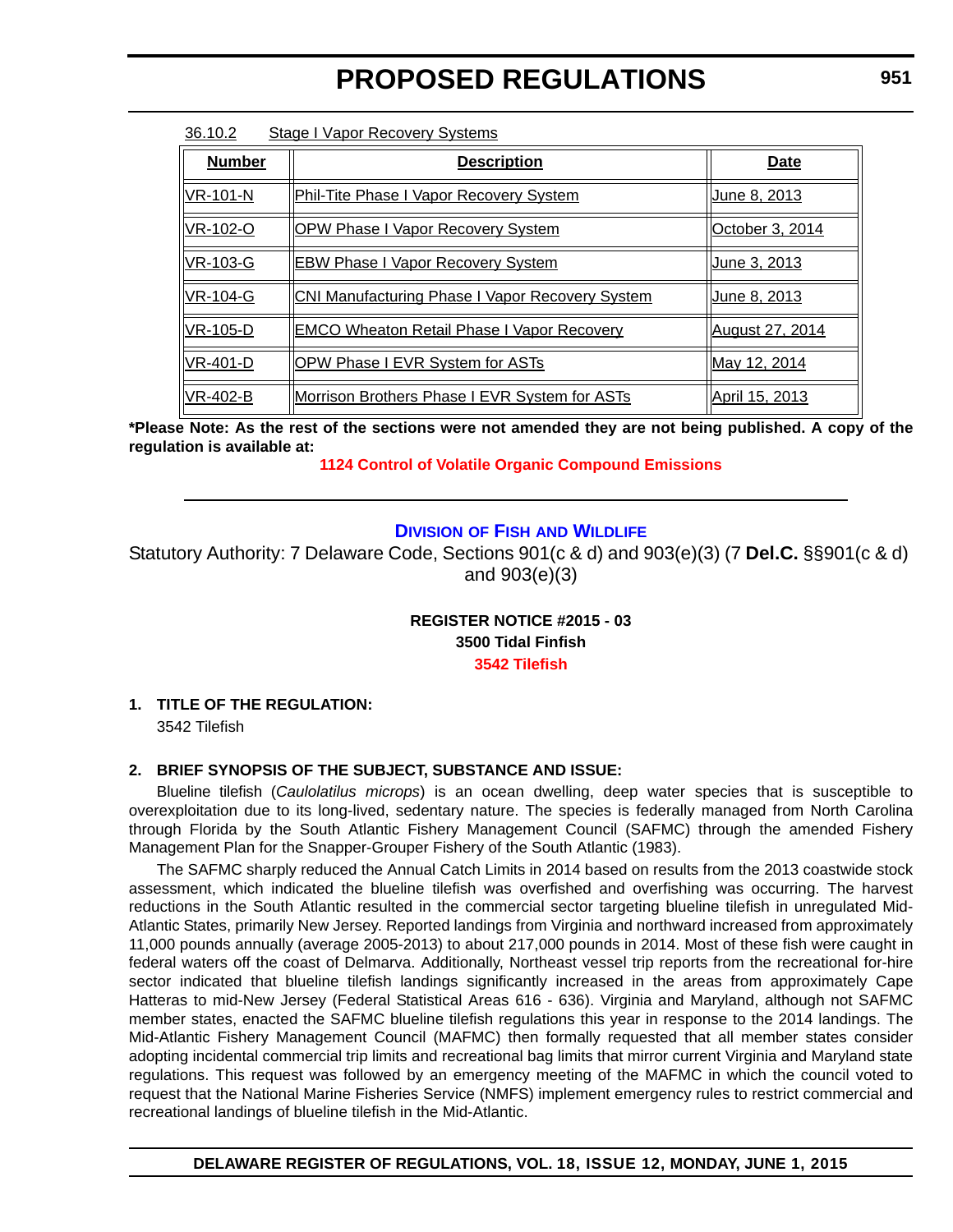### **952**

## **PROPOSED REGULATIONS**

Consistent with the MAFMC's request and input from Delaware's Advisory Council on Tidal Finfisheries, this action proposes two options for a new tilefish regulation. Both options include a commercial trip limit of 300 pounds and a recreational possession limit of no more than seven fish per person; however, one option limits the new regulation to blueline tilefish and one option applies the regulation more broadly (as in Maryland and Virginia) to include both blueline and golden tilefish (*Lopholatilus chamaelonticeps)*.

### **3. POSSIBLE TERMS OF THE AGENCY ACTION:**

None.

**4. STATUTORY BASIS OR LEGAL AUTHORITY TO ACT:**  §901(c & d), §903(e)(3), Title 7 **Delaware Code**

### **5. LIST OF OTHER REGULATIONS THAT MAY BE IMPACTED OR AFFECTED BY THE PROPOSAL:** N/A

### **6. NOTICE OF PUBLIC COMMENT:**

The hearing record on the proposed addition of a new 7 **DE Admin Code** §3542 Tilefish will be open June 1, 2015. Individuals may submit written comments regarding the proposed changes via e-mail to Lisa.Vest@state.de.us or via the USPS to Lisa Vest, Hearing Officer, DNREC, 89 Kings Highway, Dover, DE 19901 (302) 739-9042. A public hearing on the proposed amendment will be held on June 24, 2015 beginning at 6:00 PM in the DNREC Auditorium, located at the Richardson & Robbins Building, 89 Kings Highway, Dover, DE 19901.

### **7. PREPARED BY:**

Stewart Michels Stewart.Michels@state.de.us (302) 739-9914

David E. Saveikis, Director

### **3542 Tilefish**

### **OPTION 1**

### **1.0 Blueline tilefish possession limits**

- 1.1 It is unlawful for a recreational finfisherman to possess more than seven (7) blueline tilefish (*Caulolatilus microps*), unless otherwise authorized by the Department.
- 1.2 Notwithstanding the provisions of subsection 1.1, a person issued a valid commercial food fishing license may possess up to 300 pounds of blueline tilefish in any number, provided said tilefish were taken using gear for which said person was lawfully permitted under 7 **Del.C.** §915.
- 1.3 It is unlawful for a person issued a valid commercial food fishing license to possess more than 300 pounds of blueline tilefish.

**OR**

### **OPTION 2**

### **1.0 Tilefish possession limits**

1.1 It is unlawful for a recreational finfisherman to possess more than seven (7) tilefish in aggregate to include blueline tilefish (*Caulolatilus microps*) or golden tilefish (*Lopholatilus chamaelonticeps*), unless otherwise authorized by the Department.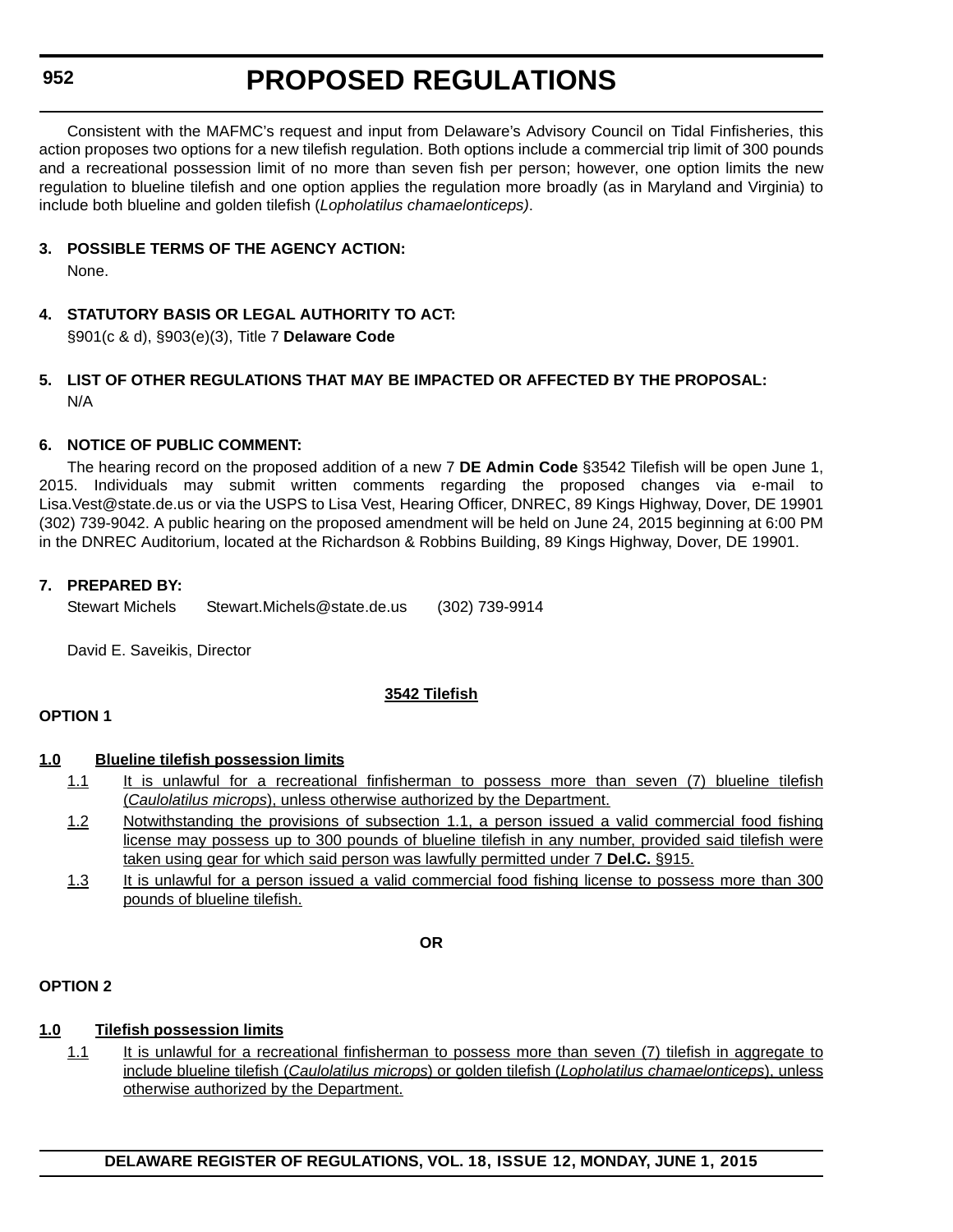- 1.2 Notwithstanding the provisions of subsection 1.1, a person issued a valid commercial food fishing license may possess up to 300 pounds of tilefish in aggregate to include blueline tilefish (*Caulolatilus microps*) or golden tilefish (*Lopholatilus chamaelonticeps*) in any number, provided said tilefish were taken using gear for which said person is lawfully permitted under 7 **Del.C.** §915.
- 1.3 It is unlawful for a person issued a valid commercial food fishing license to possess more than 300 pounds of tilefish in aggregate to include blueline tilefish (*Caulolatilus microps*) or golden tilefish (*Lopholatilus chamaelonticeps*).

## **[DEPARTMENT OF SAFETY AND HOMELAND SECURITY](http://dshs.delaware.gov/) DIVISION [OF STATE POLICE](http://dsp.delaware.gov/)**

### **2400 BOARD OF EXAMINERS OF CONSTABLES**

Statutory Authority: 10 Delaware Code, Chapter 27 (10 **Del.C.** Ch. 27) 24 **DE Admin. Code** 2400

### **PUBLIC NOTICE**

### **[2400 Board of Examiners of Constables](#page-3-0)**

Notice is hereby given that the Board of Examiners of Constables, in accordance with 10 **Del. C.** Ch. 27 proposes to amend/adopt Rules: 3.0 – Criminal Offenses – defines moral turpitude, and 5.0 – Firearms Policy – clarifies the 40 hour course shoot requirements, disqualifications, when qualification shoot sheets are due and the instructor certification requirements. If you wish to view these amendments/adoptions, contact Ms. Peggy Anderson at 302-672-5304. Any persons wishing to present views may submit them in writing, by June 30, 2015, to Delaware State Police, Professional Licensing, P.O. Box 430, Dover, DE 19903. The Board will hold a special meeting on a date to be determined after June 30, 2015, Room 112, Tatnall Building, 150 Martin L. King Jr. Boulevard, South, Dover, DE.

### **2400 Board of Examiners of Constables** *(Break in Continuity of Sections)*

### **3.0 Reserved Criminal Offenses**

- 3.1 For the purposes of 10 **Del.C.** Ch. 27, the Director of the Professional Licensing Section may deny an application, suspend or revoke a commission if the applicant or commissioned individual has been convicted of a misdemeanor crime involving moral turpitude. A misdemeanor crime involving moral turpitude includes, but is not limited to, the following crimes in the Delaware Code (or similar crimes under the laws of other jurisdictions):
	- 3.1.1 Title 11 Crimes and Criminal Procedures Ch. 5 Specific Offenses:
		- 3.1.1.1 §763 Sexual Harassment;
		- 3.1.1.2 §764 Indecent Exposure 2<sup>nd</sup> Degree;
		- 3.1.1.3 §765 Indecent Exposure 1<sup>st</sup> Degree;
		- 3.1.1.4 §766 Incest;
		- 3.1.1.5 §767 Unlawful Sexual Contact 3<sup>rd</sup> Degree;
		- 3.1.1.6 §781 Unlawful Imprisonment 2<sup>nd</sup>;
		- 3.1.1.7 §840 Shoplifting;
		- 3.1.1.8 §861 Forgery;
		- 3.1.1.9 §871 Falsifying Business Records;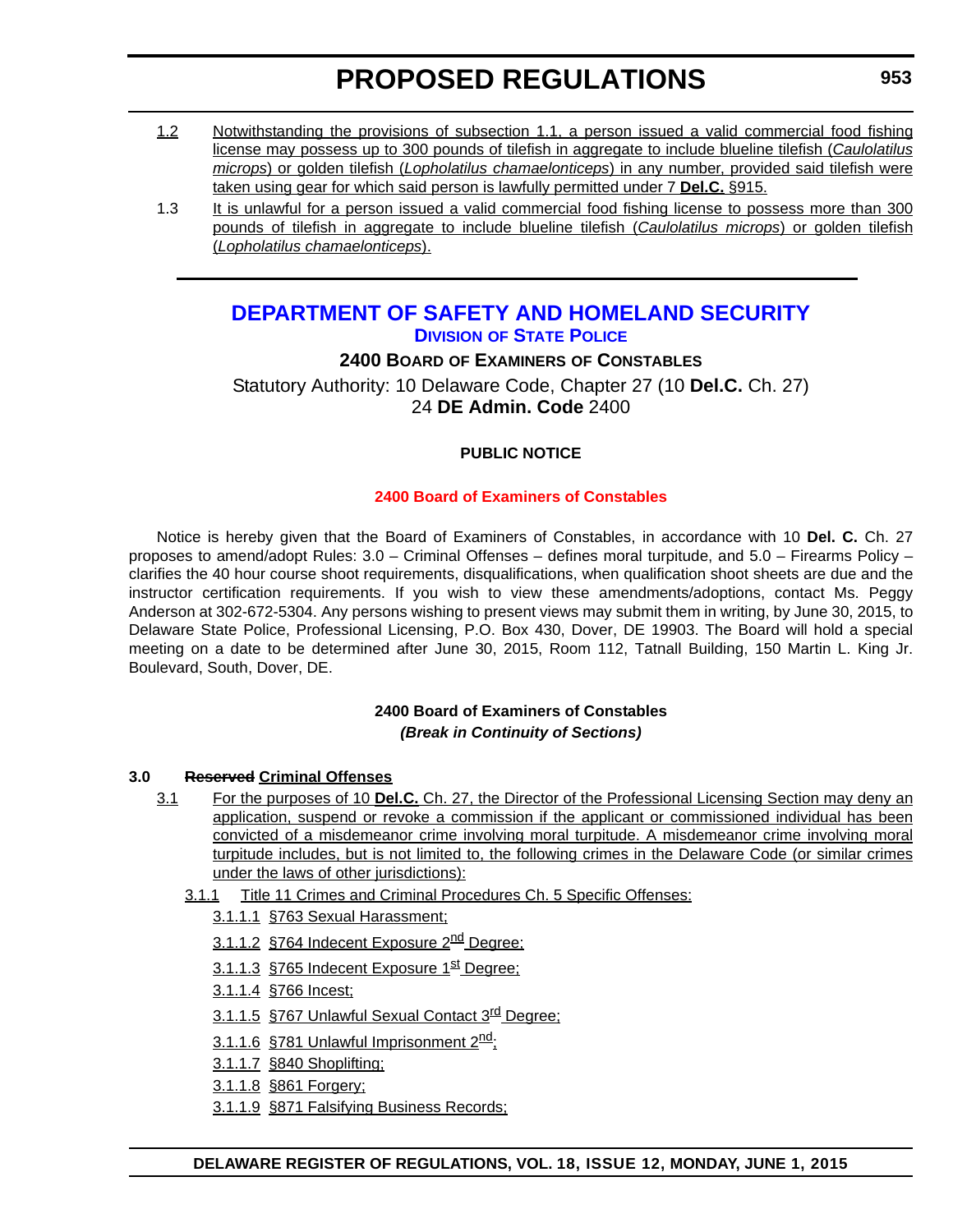- 3.1.1.10§881 Bribery;
- 3.1.1.11§907 Criminal Impersonation;
- 3.1.1.12§1101 Abandonment of a Child;
- 3.1.1.13§1102 Endangering the Welfare of a Child;
- 3.1.1.14§1105 Crime Against a Vulnerable Adult;
- 3.1.1.15§1106 Unlawfully Dealing with a Child;
- 3.1.1.16§1107 Endangering Children;
- 3.1.1.17§1245 Falsely Reporting an Incident;
- 3.1.1.18§1341 Lewdness;
- 3.1.1.19§1342 Prostitution;
- 3.1.1.20§1343 Patronizing a Prostitute; and
- 3.1.1.21§1355 Permitting Prostitution.
- 3.1.2 Title 16 Health and Safety Ch. 11 Nursing Facilities and Similar Facilities:
	- 3.1.2.1 §1136 Violations.
- 3.1.3 Title 31 Welfare Ch. 39 Adult Protective Services:
	- 3.1.3.1 §3913 Violations.
- 3.2 Anyone applying for commission under 10 **Del.C.** Ch. 27 shall not be issued a commission if they have any pending criminal charge(s) for any crimes listed in this Chapter.
- 3.3 The Director of the Professional Licensing Section may suspend anyone commissioned under 10 **Del.C.** Ch. 27 who has been arrested and that arrest could result in the conviction of any misdemeanor or felony as described in this Chapter.

### *(Break in Continuity of Sections)*

### **5.0 Firearm's Policy**

- 5.1 Section 5.0 shall apply only to individuals licensed under 10 **Del.C.** Ch. 27, while such individuals are acting in the performance of their duties as a constable.
- 5.12 No person individual licensed under 10 **Del.C.** §2703 Ch. 27 shall carry a firearm unless that person the individual has first passed an approved firearms course of instruction and an initial qualification administered by a Board an approved certified firearms instructor. The course of instruction shall include a minimum 40 hours of training. The Professional Licensing Section may waive the 40 hour training requirement depending upon the applicant's professional credentials, training and/or work experience (i.e. prior law enforcement). The initial qualification course may be used to fulfill one day and one low light requirement during the first year; however an additional day shoot must be completed at least 90 days after the date of initial certification, within the calendar year.
- 5.23 In order to carry a firearm, Iindividuals licensed to carry a firearm under 10 **Del.C.** Ch. 27 must shoot a minimum of three  $(3)$  qualifying shoots per constable calendar year, scheduled on at least two  $(2)$ separate days, with a minimum 90 days between scheduled shoots. Of these three  $(3)$ , there will be one (4) mandatory "low light" shoot and may be combined with a day shoot. Two day shoots shall not be completed on the same date. Simulation is permitted and it may be combined with a daylight shoot. The initial qualification shot may be used to fulfill one day and one low light requirement during the first year.
	- 5.2.1 A constable year shall be June 1st to May 31st.
	- 5.2.25.3.1 An individual not meeting the minimum qualifications set forth in 5.2 subsection 5.3 may have their firearms license be suspended from carrying a firearm while acting in the performance of their duties as a constable until such time that they meet the minimum three  $(3)$  qualifying shoots within the constable calendar year.
- 5.34 Firearms approved caliber of weapons Only the handguns with the following calibers are permitted:

5.34.1 9mm;

5.34.2 .357;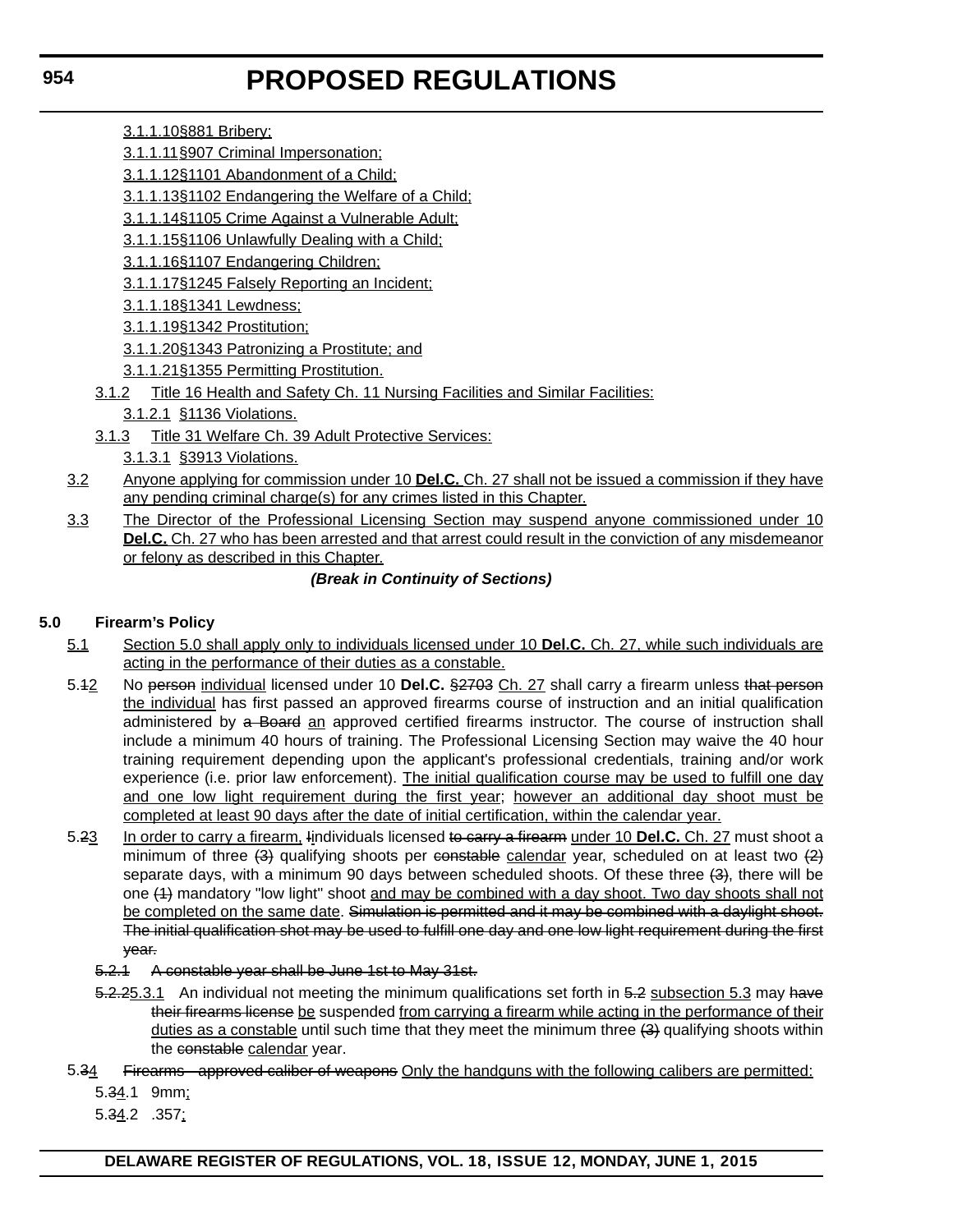- 5.34.3 .38;
- 5.34.4 .40;
- 5.4.5 .45; or
- 5.4.6 .357 SIG.
- 5.45 All weapons must be either a revolver or semi-automatic and must be double-action or double-action only and must be maintained to factory specifications.
- 5.56 Under no circumstances will anyone under this Rule be allowed to carry any type of shotgun or rifle or any type of weapon that is not described herein.
- 5.67 All individuals must qualify meet the minimum qualifications set forth in 5.3 with the same make/model/ caliber of weapon that he/she will carry.
- 5.78 All ammunition will must be factory fresh (no re-loads).
- 5.89 The minimum passing score is 80%.
- 5.910 All licenses/commissions are valid for a period of one (1) constable year two years, subject to proof of compliance of Section 5.0 by submission of shoot certification or re-certification forms to the Professional Licensing Section, by January 15th of each year for the previous calendar year.
- 5.101 Firearms Instructors providing instruction under Section 5.0:
	- 5.101.1 Firearms instructors must be certified by the National Rifle Association, a law enforcement training and standards commission (i.e. C.O.P.T.), and/or another professional firearms training institution as a "certified firearms instructor".
	- 5.101.2 Firearms instructors are restricted to teaching and qualifying individuals according to the type of firearm matching their certification. (For example, a certified shotgun handgun instructor may only instruct and qualify individuals with the shotgun handgun.)
	- 5.101.3 All firearms instructors must be approved by the Board Professional Licensing Section before they are authorized to instruct or qualify licensed/commissioned individuals licensed under 10 **Del.C.** Ch. 27.

**\*Please Note: As the rest of the sections were not amended they are not being published. A copy of the regulation is available at:**

**[2400 Board of Examiners of Constables](http://regulations.delaware.gov/register/june2015/proposed/18 DE Reg 953 06-01-15.htm)**

### **DIVISION [OF STATE POLICE](http://dsp.delaware.gov/)**

**5500 BAIL ENFORCEMENT AGENTS**

Statutory Authority: 24 Delaware Code, Section 5504(a) (24 **Del.C.** §5504(a)) 24 **DE Admin. Code** 5500

### **PUBLIC NOTICE**

### **[5500 Bail Enforcement Agents](#page-3-0)**

Notice is hereby given that the Board of Examiners of Bail Enforcement Agents, in accordance with 24 **Del.C.** Ch. 55 proposes to amend the following adopted rules: Rule 1.0 – Licensing, clarifies penalties for not returning credentials and the training requirements for re-licensure; Rule 4.0 – Firearms Policy, clarifies the qualifications to obtain and maintain a firearm while working; Rule 6.0 – Training Requirements for Issuance of a License, mandates the initial classroom training and procedures and removes the field training and the internship requirement. If you wish to view the complete Rules, contact Ms. Peggy Anderson at (302) 672-5304. Any persons wishing to present views may submit them in writing, by June 30, 2015, to Delaware State Police, Professional Licensing Section, P. O. Box 430, Dover, DE 19903. The Board will hold its quarterly meeting Friday, August 28, 2015, 10:00am, at the Tatnall Building, 150 Martin Luther King, Jr. Boulevard South, Room 112, Dover, DE.

**DELAWARE REGISTER OF REGULATIONS, VOL. 18, ISSUE 12, MONDAY, JUNE 1, 2015**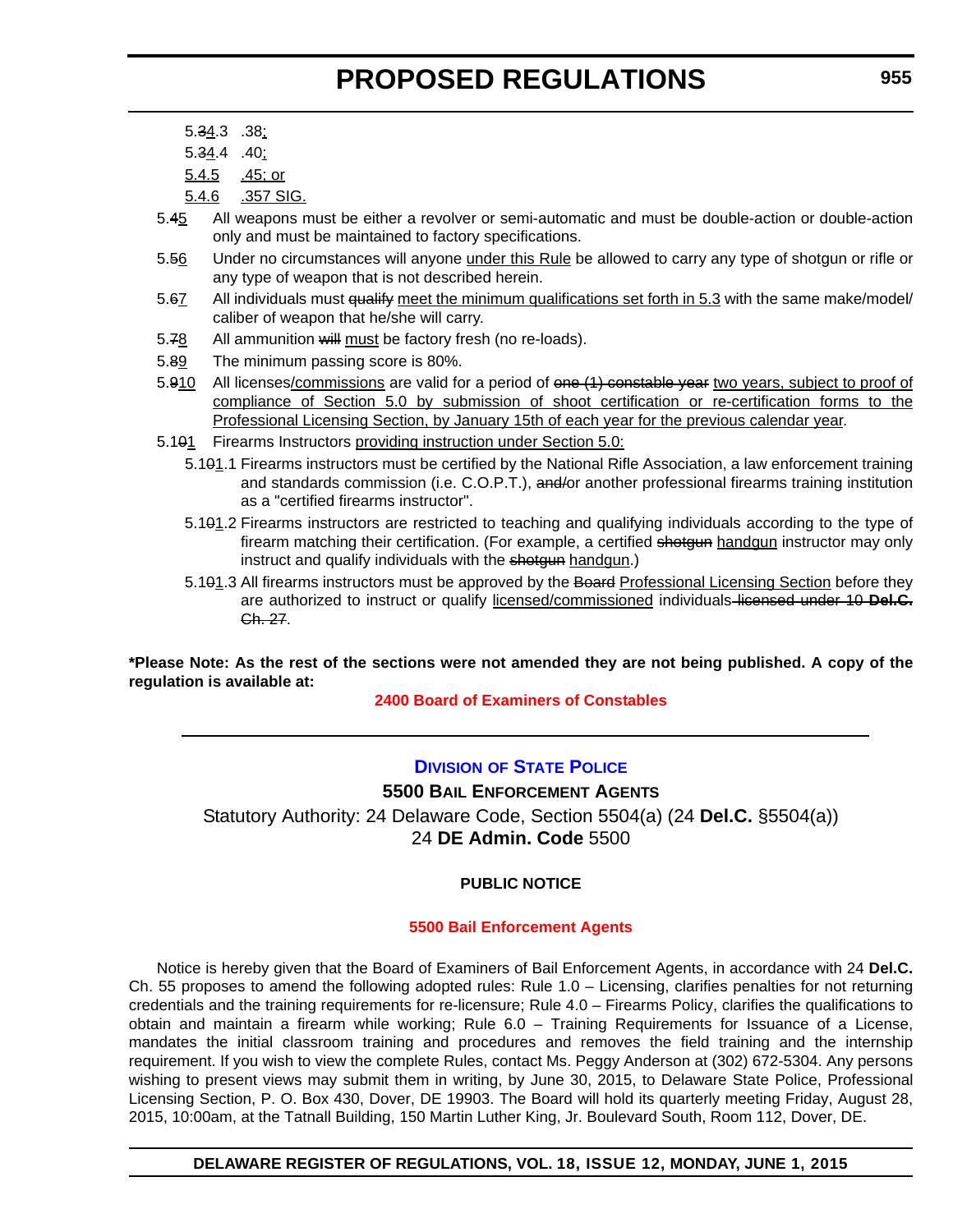### **5500 Bail Enforcement Agents**

### **1.0 Licensing**

- 1.1 A bail enforcement agent (BEA) ID identification card, license and badge shall not be issued if the applicant has not complied with the provisions set forth in 24 **Del.C.** Ch. 55 and the regulations set forth herein. Moreover, no identification card, license and badge shall be issued if charges are pending under 24 **Del.C.** §5507.
- 1.2 The individual bail enforcement agent **BEA** applying for an ID identification card, license and badge under 24 **Del.C.** Ch. 55 must also meet the following qualifications:
	- 1.2.1 Must complete the training qualifications set forth in Section 6.0; and
	- 1.2.2 If carrying a weapon, must meet and maintain the qualifications set forth in Sections 4.0 and 5.0.
- 1.3 The individual bail enforcement agent BEA applying for licensure under 24 **Del.C.** Ch. 55 must submit the following for approval:
	- 1.3.1 A fee of \$75 for a four (4) year ID card license and badge; and
	- 1.3.2 Any and all applications required by the Professional Licensing Section.
- 1.4 The ID identification cards, licenses and badges are the property of the Delaware State Police.
	- 1.4.1 Any BEA that has been issued an identification card, license and badge and does not return the items to the Professional Licensing Section within 30 days of expiration, termination, suspension or revocation may be subject to penalties under 24 **Del.C.** Ch. 55.
- 1.5 There shall be no reciprocity with any other state regarding the issuing of an ID identification card, license and badge to a bail enforcement agent BEA.
- 1.6 The individual BEA re-applying for an identification card, license and badge under 24 **Del.C.** Ch. 55 must submit the following for approval:
	- 1.6.1 A fee of \$50 shall be for the re-application of the ID card, license and badge, which shall be valid for another four (4) years.; and
	- 1.6.2 Proof of completion of the continuing education set forth in Section 7.0; and
	- 1.6.3 Any and all applications required by the Professional Licensing Section.
- 1.7 Any person wishing to be licensed as a bail enforcement agent must show proof of current and valid sponsorship from a licensed bail enforcement agent that has been licensed, through 24 **Del.C.** Ch. 55, for at least five (5) consecutive years. Any individual seeking re-licensure within three (3) years after their expiration shall be required to take the current continuing education class before they can be reinstated. Any individual seeking re-licensure after three (3) years of their expiration shall be required to take the initial classroom training again.

## *(Break in Continuity of Sections)*

## **4.0 Firearms Policy**

- 4.1 Section 4.0 shall apply only to individuals licensed under 24 **Del.C.** Ch. 55, while such individuals are acting in the performance of their duties as a BEA.
- 4.12 No individual licensed under 24 **Del.C.** Ch. 55 shall carry a firearm unless the individual has first passed an approved firearms course of instruction and an initial qualification administered by an approved certified firearms instructor. The course of instruction shall include a minimum 40 hours of training. The Professional Licensing Section may waive the 40 hour training requirement depending upon the applicant's professional credentials, training and/or work experience (i.e. prior law enforcement). The initial qualification course may be used to fulfill one day and one low light requirement during the first year; however an additional day shoot must be completed at least 90 days after the date of initial certification, within the calendar year.
- 4.23 All In order to carry a firearm, individuals licensed to carry a firearm under 24 **Del.C.** Ch. 55 must shoot a minimum of three  $(3)$  qualifying shoots per calendar year, scheduled on at least two  $(2)$  separate days, with a minimum 90 days between scheduled shoots. Of these three  $(3)$ , there will be one  $(1)$ mandatory "low light" shoot and may be combined with a day shoot. Two day shoots may shall not be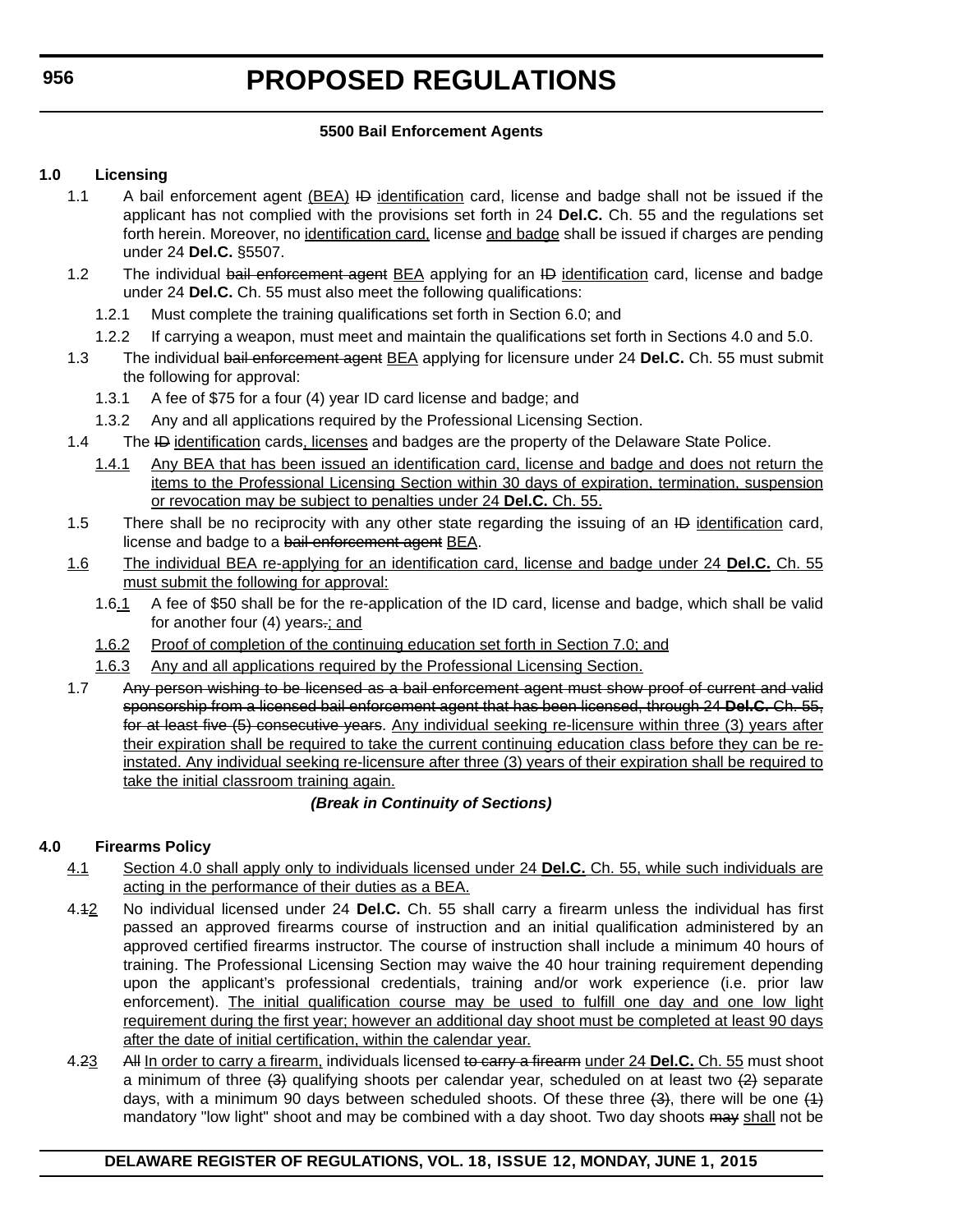completed on the same day date. Simulation is permitted. The initial qualification shoot may be used to fulfill one day and one low light requirement during the first year.

- 4.2.1 All renewal shoot sheets must be submitted to the Professional Licensing Section by January 31<sup>st</sup> of each year for the previous calendar year.
- 4.2.23.1 An individual not meeting the minimum qualifications set forth in 4.2 subsection 4.3 may have their firearms license suspended be suspended from carrying a firearm while acting in the performance of their duties as a BEA until such time that they meet the minimum three  $(3)$ qualifying shoots within the calendar year.
- 4.34 Only the handguns with the following calibers are permitted:
	- 4.34.1 9mm;
	- 4.34.2 .357;
	- 4.34.3 .38;
	- 4.34.4 .40; or
	- 4.34.5 .45; or
	- 4.4.6 .357 SIG.
- 4.45 All weapons must be either a revolver or semi-automatic and must be double-action or double-action only and must be maintained to factory specifications.
- 4.56 Under no circumstances will anyone under this Rule be allowed to carry any type of shotgun or rifle or any type of weapon that is not described herein.
- 4.67 All individuals must qualify meet the minimum qualifications set forth in subsection 4.3 with the same make/model/caliber of weapon that he/she will carry.
- 4.78 All ammunition will must be factory fresh (no re-loads).
- 4.89 The minimum passing score is 80%.
- 4.10 All licenses are valid for a period of four years, subject to proof of compliance of Section 4.0 by submission of shoot certification or re-certification forms to the Professional Licensing Section, by January 15th of each year for the previous calendar year.
- 4.911 Firearms instructors providing instruction under Section 4.0:
	- 4.911.1 Firearms instructors must be certified by the National Rifle Association, a law enforcement training and standards commission (i.e. C.O.P.T.), and/or another professional firearms training institution as a "certified firearms instructor".
	- 4.911.2 Firearms instructors are restricted to teaching and qualifying individuals according to the type of firearm matching their certification. (For example, a certified handgun instructor may only instruct and qualify individuals with the handgun.)
	- 4.911.3 All firearms instructors must be approved by the Professional Licensing Section before they are authorized to instruct or qualify licensed individuals-issued an ID card, license and badge under 24 **Del.C.** Ch. 55.

### *(Break in Continuity of Sections)*

### **6.0 Training Requirements For Issuance of a License**

- 6.1 All individuals applying for licensure under 24 **Del.C.** Ch. 55 must complete a minimum of eight hours of training in the following 6.1.1 prior to the issuance of an identification card, license: and badge. This initial eight hours will fulfill the first year of the required continuing education. Must pass the test with a minimum score of 75%. Any failed test may be taken again within two weeks of the class. A second failed test will require the individual to take the classroom training again at the next scheduled class.
	- 6.1.1 Courses in Constitution/Bill of Rights, Laws of Arrest, Laws of Search & Seizure of Persons Wanted, Police Jurisdiction, Use of Deadly Force, and the Rules & Regulations of Bail Enforcement Agents; and any other training as deemed pertinent by the Board.
	- 6.1.2 Mandatory training in the field by a bail enforcement instructor approved by the Board.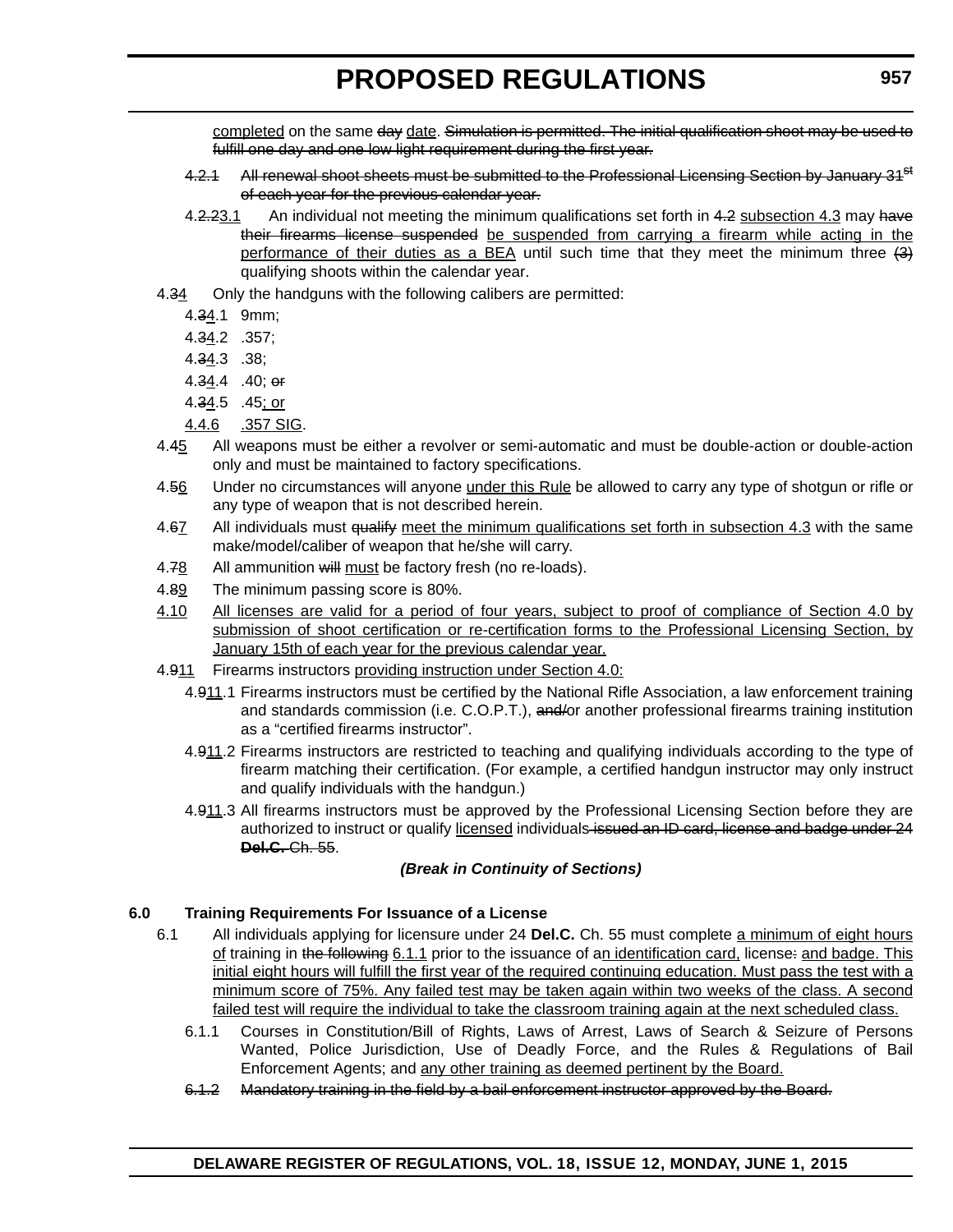6.1.3 A bail enforcement agent shall go through a minimum one year internship with an approved licensed bail enforcement agent.

**\*Please Note: As the rest of the sections were not amended they are not being published. A copy of the regulation is available at:**

**[5500 Bail Enforcement Agents](http://regulations.delaware.gov/register/june2015/proposed/18 DE Reg 955 06-01-15.htm)**

## **[DEPARTMENT OF STATE](http://sos.delaware.gov/)**

## **DIVISION [OF PROFESSIONAL REGULATION](http://dpr.delaware.gov/)**

## **4100 BOARD [OF HOME INSPECTORS](http://dpr.delaware.gov/boards/homeinspector/index.shtml)**

Statutory Authority: 24 Delaware Code, Section 4106(a)(1) (24 **Del.C.** §4106(a)(1)) 24 **DE Admin. Code** 4100

### **PUBLIC NOTICE**

### **[4100 Board of Home Inspectors](#page-3-0)**

The Delaware Board of Home Inspectors, pursuant to 24 **Del.C.** §4106(a)(1), proposes to amend its rules and regulations*.* The proposed regulation changes reiterate that a trainee home inspector must obtain his/her trainee registration prior to performing any supervised home inspections. The Home Inspector Practice Act mandates that anyone who performs inspections, even if supervised by a Delaware licensed home inspector, must first obtain a trainee registration. Board Regulation 10.1 requires trainees to complete 75 supervised home inspections before becoming eligible for full licensure, and, under 24 **Del.C.** §4107(c) a trainee can only begin to accumulate such inspections after his/her application for registration as a trainee is approved and granted by the Board.

The Board will hold a public hearing on the proposed regulation change on July 14, 2015 at 9:00 a.m., Second Floor Conference Room B, Cannon Building, 861 Silver Lake Blvd., Dover, DE 19904. Written comments should be sent to Amanda McAtee, Administrative Specialist of the Delaware Board of Home Inspectors, Cannon Building, 861 Silver Lake Blvd., Dover, DE 19904. Written comments will be accepted until July 29, 2015 pursuant to 29 **Del.C.** §10118(a).

### **4100 Board of Home Inspectors** *(Break in Continuity of Sections)*

### **4.0 Licensure Requirements**

### *(Break in Continuity Within Section)*

- 4.4 For trainee applicants:
	- 4.4.1 Evidence in a form satisfactory to the Board that the applicant has completed the trainee requirements. The applicant shall submit a log on a Board-approved form documenting the experience. The applicant will not receive credit for supervised home inspections performed prior to the date the trainee registration was granted. The Board retains the discretion to request copies of sample home inspection reports for review to verify experience.

### *(Break in Continuity of Sections)*

### **9.0 Responsibilities of supervising home inspector**

9.1 To qualify as a supervisor, a home inspector shall hold a Delaware home inspector's license in good standing.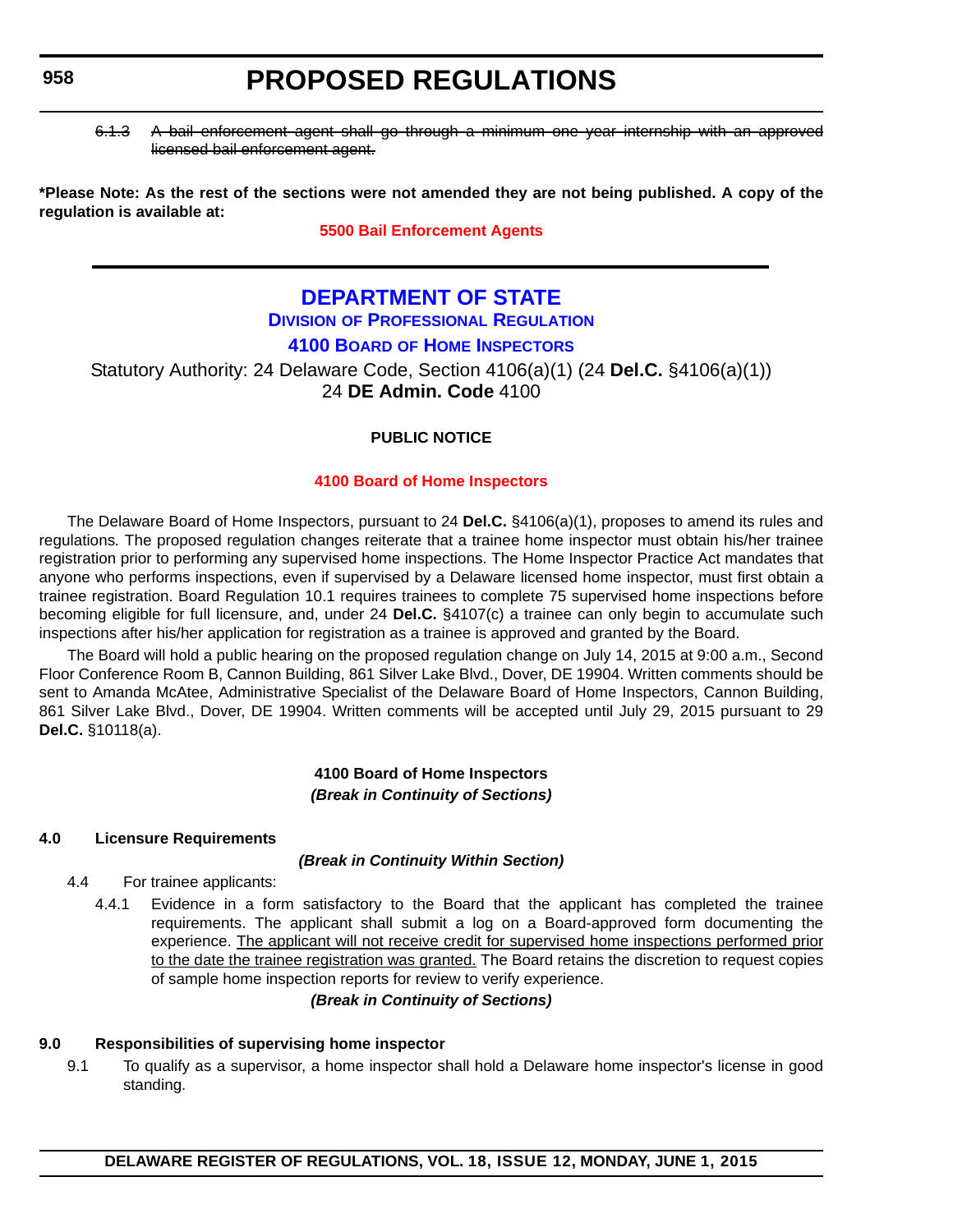9.2 The supervising home inspector shall only supervise registered home inspection trainees and supervise no more than two trainees for each inspection. The supervising home inspector shall notify the Board in writing when the inspector is no longer supervising the trainee.

### *(Break in Continuity of Sections)*

### **10.0 Responsibilities of registered home inspector trainee**

10.1 The trainee shall complete at least 75 home inspections under the active oversight of a licensed home inspector(s). The trainee may not begin performing supervised home inspections until his/her application for registration as a home inspector trainee is granted by the Board.

**\*Please Note: As the rest of the sections were not amended they are not being published. A copy of the regulation is available at:**

**[4100 Board of Home Inspectors](http://regulations.delaware.gov/register/june2015/proposed/18 DE Reg 958 06-01-15.htm)**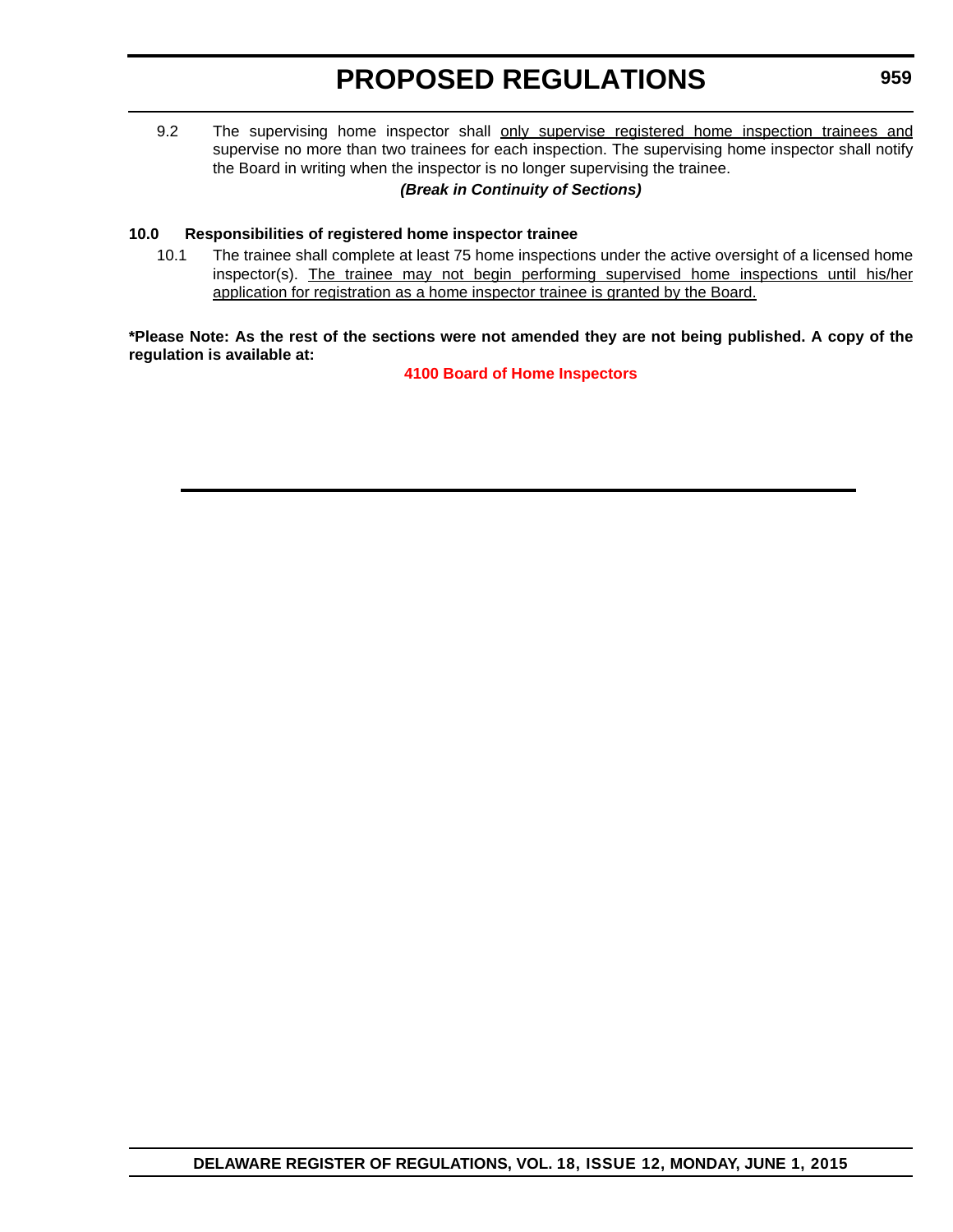### **Symbol Key**

Arial type indicates the text existing prior to the regulation being promulgated. Underlined text indicates new text added at the time of the proposed action. Language which is stricken through indicates text being deleted. **[Bracketed Bold language]** indicates text added at the time the final order was issued. **[Bracketed bold stricken through]** indicates language deleted at the time the final order was issued.

### **Final Regulations**

The opportunity for public comment shall be held open for a minimum of 30 days after the proposal is published in the *Register of Regulations*. At the conclusion of all hearings and after receipt within the time allowed of all written materials, upon all the testimonial and written evidence and information submitted, together with summaries of the evidence and information by subordinates, the agency shall determine whether a regulation should be adopted, amended or repealed and shall issue its conclusion in an order which shall include: (1) A brief summary of the evidence and information submitted; (2) A brief summary of its findings of fact with respect to the evidence and information, except where a rule of procedure is being adopted or amended; (3) A decision to adopt, amend or repeal a regulation or to take no action and the decision shall be supported by its findings on the evidence and information received; (4) The exact text and citation of such regulation adopted, amended or repealed; (5) The effective date of the order; (6) Any other findings or conclusions required by the law under which the agency has authority to act; and (7) The signature of at least a quorum of the agency members.

The effective date of an order which adopts, amends or repeals a regulation shall be not less than 10 days from the date the order adopting, amending or repealing a regulation has been published in its final form in the *Register of Regulations*, unless such adoption, amendment or repeal qualifies as an emergency under §10119.

## **[DEPARTMENT OF AGRICULTURE](http://dda.delaware.gov/index.shtml)**

**[PESTICIDES SECTION](http://dda.delaware.gov/pesticides/)**

Statutory Authority: 3 Delaware Code, Sections 1216-1223 (3 **Del.C.** §§1216-1223) 3 **DE Admin. Code** 601

**ORDER**

## **[601 Delaware Pesticide Rules and Regulations](#page-3-0)**

**Date of Issuance: April 30, 2015 Effective Date: May 1, 2015**

Pursuant to the authority provided by 3 **Del.C.** §1203(a), the Delaware Department of Agriculture (DDA) issues this Order adopting amendments to 601 Delaware Pesticide Rules and Regulations.

This Order is adopted pursuant to 29 **Del.C.** §10113(b)(5) to provide uniformity with an amendment to the State of Delaware Code, Title 3, Part II Chapter 12 Pesticide Law that raises the permissible pesticide product registration fee to \$140.00 for a biennial registration. This Order shall be filed with the Registrar of Regulations, and the regulation so filed shall become the official regulation.

So ordered as of April 30, 2015

Ed Kee, Secretary Delaware Department of Agriculture

> **601 Delaware Pesticide Rules and Regulations** *(Break in Continuity of Sections)*

### **4.0 Registration**

4.1 Product Registration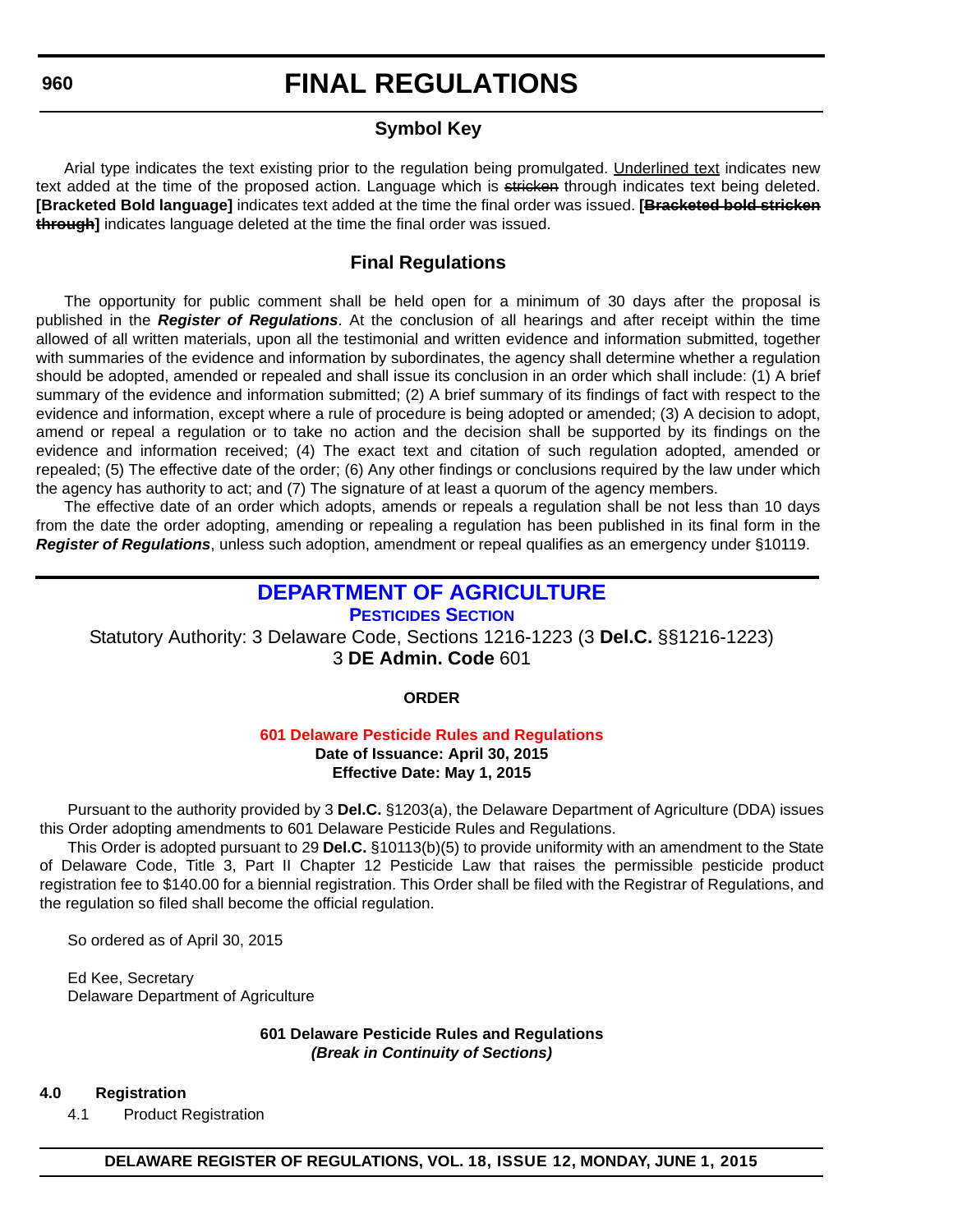### *(Break in Continuity Within Section)*

4.1.3 The applicant desiring to register a pesticide shall pay a biennial registration fee of seventy dollars (\$70.00) one hundred forty dollars (\$140.00) to the Delaware Department of Agriculture for each brand or grade of pesticide to be registered for such applicant. All registrations shall continue in effect until June 30 of the year in which they expire. Applications received between January 1 and June 30 shall be registered for the upcoming two year period. Applications received between July 1 and December 31 will be registered for a two year period beginning July 1 of the year in which the application was received.

**\*Please Note: As the rest of the sections were not amended they are not being published. A copy of the regulation is available at:**

**[601 Delaware Pesticide Rules and Regulations](http://regulations.delaware.gov/register/june2015/final/18 DE Reg 960 06-01-15.htm)**

### **[THOROUGHBRED RACING COMMISSION](http://dda.delaware.gov/thoroughbred/)**

Statutory Authority: 3 Delaware Code, Section 10103(c) (3 **Del.C.** §10103(c)) 3 **DE Admin. Code** 1001

### **ORDER**

### **[1001 Thoroughbred Racing Rules and Regulations](#page-3-0)**

The Thoroughbred Racing Commission ("Commission") issues this Order to take effect ten (10) days after the publication of this Order in the Delaware *Register of Regulations*:

1. Pursuant to its statutory authority, the Commission proposed for adoption revisions to the Commission's Regulation 15.1.3.1.4, and 15.20. Other regulations issued by the Thoroughbred Racing Commission are not affected by this Order.

2. A copy of the proposed regulations was published in the April 1, 2015 edition of the Delaware *Register of Regulations* and has been available for inspection in the office of the Commission at 777 Delaware Park Boulevard, Wilmington, Delaware 19804 during regular office hours.

3. The Commission did not receive any written comments on the proposed regulations during the 30 day period following publication of the proposed regulations on April 1, 2015.

4. THEREFORE, IT IS ORDERED, that the proposed regulations are adopted and shall become effective June 11, 2014, after publication of the final regulation in the Delaware *Register of Regulations*.

**\*Please note that no changes were made to the regulation as originally proposed and published in the April 2015 issue of the** *Register* **at page 758 (18 DE Reg. 758). Therefore, the final regulation is not being republished. A copy of the final regulation is available at:**

**[1001 Thoroughbred Racing Rules and Regulations](http://regulations.delaware.gov/register/june2015/final/18 DE Reg 961 06-01-15.htm)**

## **[DEPARTMENT OF EDUCATION](http://www.doe.k12.de.us/site/default.aspx?PageID=1)**

**OFFICE OF [THE SECRETARY](http://www.doe.k12.de.us/site/default.aspx?PageID=1)**

Statutory Authority: 14 Delaware Code, Section 122(b) (14 **Del.C.** §122(b)) 14 **DE Admin. Code** 1105

### **REGULATORY IMPLEMENTING ORDER**

**[1105 School Transportation](#page-3-0)**

### **I. SUMMARY OF THE EVIDENCE AND INFORMATION SUBMITTED**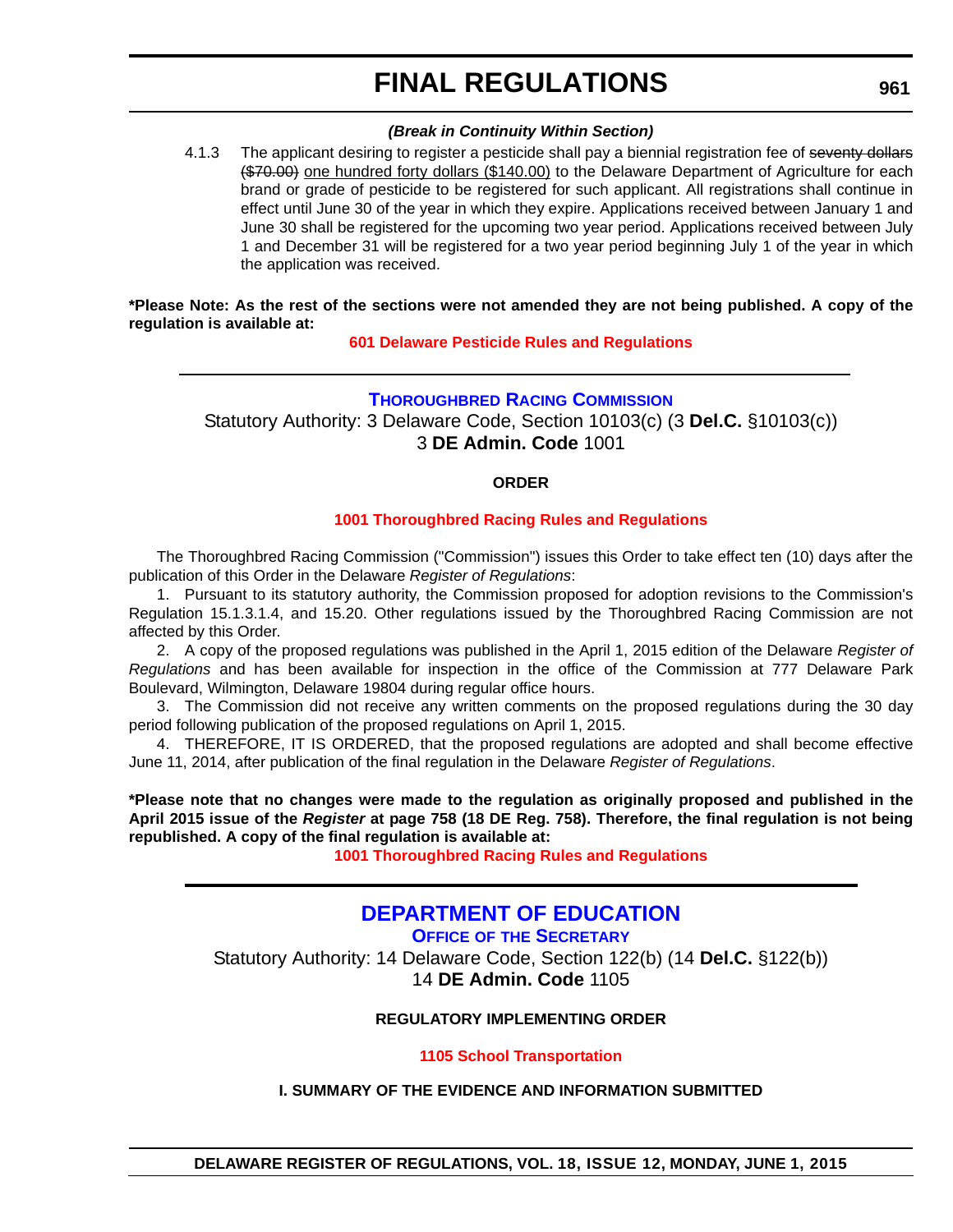The Secretary of Education seeks the consent of the State Board of Education to amend 14 **DE Admin. Code** 1105 School Transportation. This regulation is being amended to align with changes in Title 21 of the Delaware Code including, but not limited to, the maximum age of a school bus for use on a regular route, criminal background checks, and the process for training school bus drivers. Additionally, it will establish a mandatory inservice training program for school bus drivers and aides, it will require an annual physical for school bus aides, and directs districts to make disbursements on a prorated basis when they fund a portion of the transportation costs.

Notice of the proposed regulation was published in the *News Journal* and the *Delaware State News* on March 27, 2015, in the form hereto attached as Exhibit "A". Comments were received from the Governor's Advisory Council for Exceptional Citizens, the State Council for Persons with Disabilities and an employee of the Colonial School District. Please note that based on the comments received the Department determined a purpose statement was needed, and thus added it as 1.0, which required a majority of the regulation to be renumbered. Please note the references cited below based on comments received have been updated to reflect the newly numbered sections of the regulation.

Specifically, the Councils asked the Department of Education to (1) determine if the regulation applies to charter schools. This regulation does apply to charter schools. The definition of "District" has been modified to "local school district or charter school" to address this issue. (2) There was also a suggestion regarding defining the word "significant" in 3.1.16. The Department does not wish to further define significant as we do not wish to be too specific in what type of accident/incident must be reported, and the ability to distinguish type of accident/ incident to be reported is provided as a part of training. (3) There was concern that the regulation requirements were different in terms of time period for points on the licenses for new applicants to be CDSBD trainers and those being renewed as CDSBD trainers. The Department edited 6.3.2 to delete the phrase "in the past three years" in order to make the requirements consistent. (4) It was suggested that the regulation be reviewed for uniformity in terms of capitalizing the term "district". Several changes were made throughout the regulation to capitalize the term "district". (5) It was suggested that the Department consider modifying the language in 7.8.6 to clarify that it is the driver who is to provide a copy of the letter from DMV to the public school or District. The Department made this change in 7.8.6. (6) It was suggested that the words "be sent" be removed from the sentence in 8.1.2.2 in order to make it grammatically correct. The Department agrees with this change, and removed those words. (7) It was noted that the regulation is sometimes inconsistent with authorizing supports based on an IEP or 504 Plan. The sections 10.16, 18.1.7 and 23.1 were examined. The Department will ensure the first two references include the words "504 Plan", but it will not change 23.1, as students with a 504 Plan do not get private placement and thus the change would not apply. (8) Another comment noted that 17.10 of the regulation related to funding a portion of school transportation costs, districts shall make disbursements using state and non-state funds on a prorated basis, was not needed and would create an undue burden on school district financial and transportation staff. The Department has reviewed this comment. Districts are responsible for 10% of the formula funding. The Department has found that if districts code each financial transaction this way, it saves time for the districts and the Department during the reconciliation process at the end of the year.

As noted above, the Department of Education made two changes to the regulation for further clarification. First, the regulation's number has been changed since the original proposal from 1105 to 1150 to allow for the addition of some forthcoming regulations that need to be kept in order within the 1100 series of regulation. Secondly, the Department added an effective date in 7.2.1.6 and 7.3.7 per the Division of Motor Vehicles to match a change in Federal Motor Carrier Safety Administration requirements.

### **II. FINDINGS OF FACTS**

The Secretary finds that it is appropriate to amend 14 **DE Admin. Code** 1105 School Transportation in order to align with changes in Title 21 of the Delaware Code including, but not limited to, the maximum age of a school bus for use on a regular route, criminal background checks, and the process for training school bus drivers. Additionally, it will establish a mandatory in-service training program for school bus drivers and aides, it will require an annual physical for school bus aides, and directs districts to make disbursements on a prorated basis when they fund a portion of the transportation costs.

### **III. DECISION TO AMEND THE REGULATION**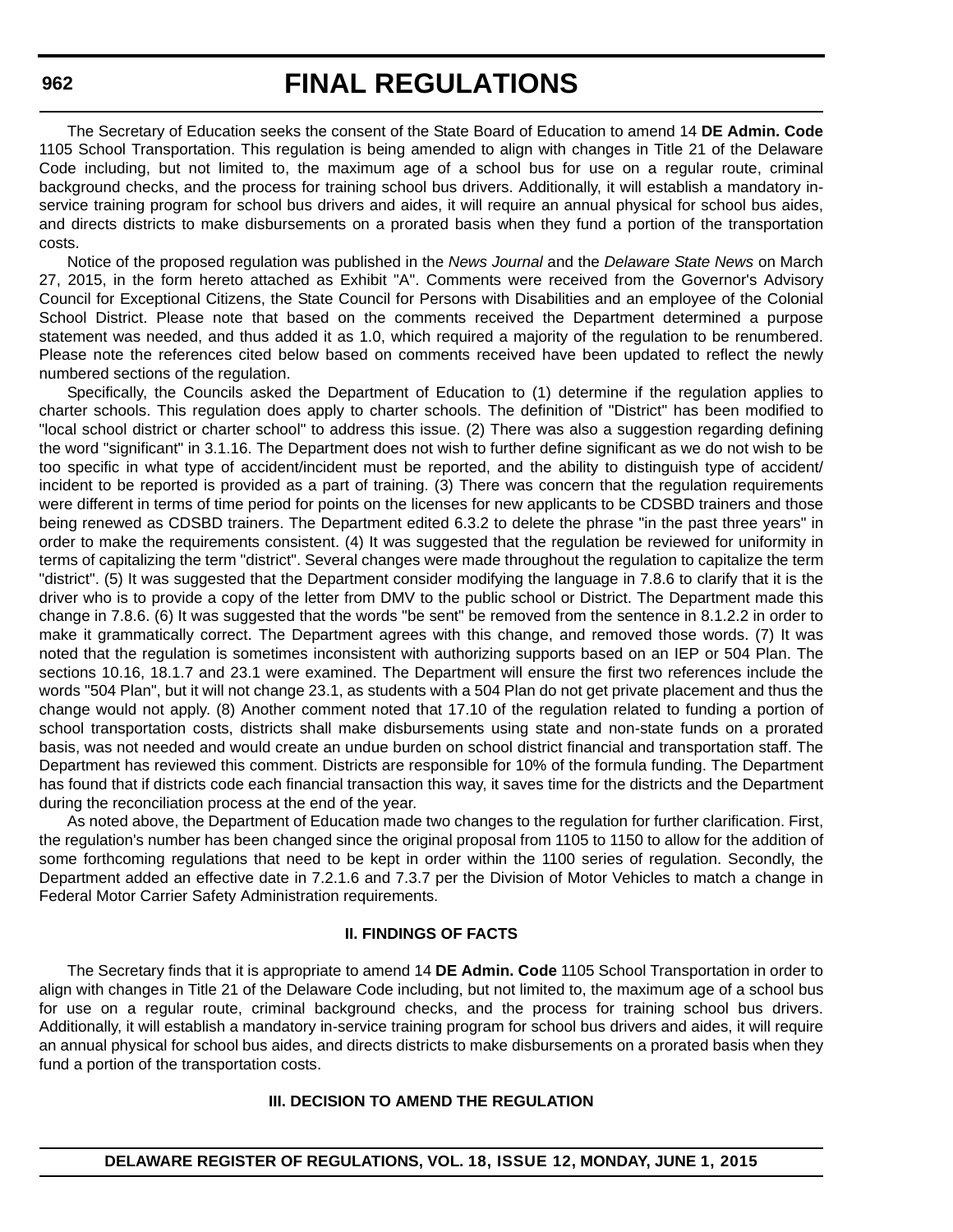For the foregoing reasons, the Secretary concludes that it is appropriate to amend 14 **DE Admin. Code** 1105 School Transportation. Therefore, pursuant to 14 **Del.C.** §122, 14 **DE Admin. Code** 1105 School Transportation attached hereto as Exhibit "B" is hereby amended. Pursuant to the provision of 14 **Del.C.** §122(e), 14 **DE Admin. Code** 1105 School Transportation hereby amended shall be in effect for a period of five years from the effective date of this order as set forth in Section V. below.

### **IV. TEXT AND CITATION**

The text of 14 **DE Admin. Code** 1105 School Transportation amended hereby shall be in the form attached hereto as Exhibit "B", and said regulation shall be cited as 14 **DE Admin. Code** 1150 School Transportation in the Administrative Code of Regulations for the Department of Education.

### **V. EFFECTIVE DATE OF ORDER**

The actions hereinabove referred to were taken by the Secretary pursuant to 14 **Del.C.** §122 on May 21, 2015. The effective date of this Order shall be ten (10) days from the date this Order is published in the Delaware *Register of Regulations*.

**IT IS SO ORDERED** the 21<sup>st</sup> day of May 2015.

**Department of Education** Mark T. Murphy, Secretary of Education

Approved this 21<sup>st</sup> day of May 2015

### **State Board of Education**

Teri Quinn Gray, Ph.D., President Gregory B. Coverdale, Jr. Jorge L. Melendez, Vice President Terry M. Whittaker, Ed.D. G. Patrick Heffernan **Randall L. Hughes II** Barbara B. Rutt

**\*Please Note: Due to the size of the final regulation, it is not being published here. A copy of the regulation is available at:**

**[1105 School Transportation](http://regulations.delaware.gov/register/june2015/final/18 DE Reg 961a 06-01-15.htm)**

## **[DEPARTMENT OF HEALTH AND SOCIAL SERVICES](http://www.dhss.delaware.gov/dhss/index.html)**

**DIVISION OF MEDICAID [AND MEDICAL ASSISTANCE](http://www.dhss.delaware.gov/dhss/dmma/)**

Statutory Authority: 31 Delaware Code, Section 512 (31 **Del.C.** §512)

**ORDER**

### **[Draft 1115 Waiver Medicaid Managed Care Comprehensive Quality Strategy Plan](#page-4-0)**

### **NATURE OF THE PROCEEDINGS:**

Delaware Health and Social Services ("Department") / Division of Medicaid and Medical Assistance (DMMA) / Division of Substance Abuse and Mental Health (DSAMH) initiated proceedings to make available for public review and comment Delaware Medicaid's *Proposed Draft Comprehensive Quality Strategy Plan*. The Department's proceedings to amend its regulations were initiated pursuant to 29 **Delaware Code** Section 10114 and its authority as prescribed by 31 **Delaware Code** Section 512.

The Department published its notice of proposed regulation changes pursuant to 29 **Delaware Code** Section

### **DELAWARE REGISTER OF REGULATIONS, VOL. 18, ISSUE 12, MONDAY, JUNE 1, 2015**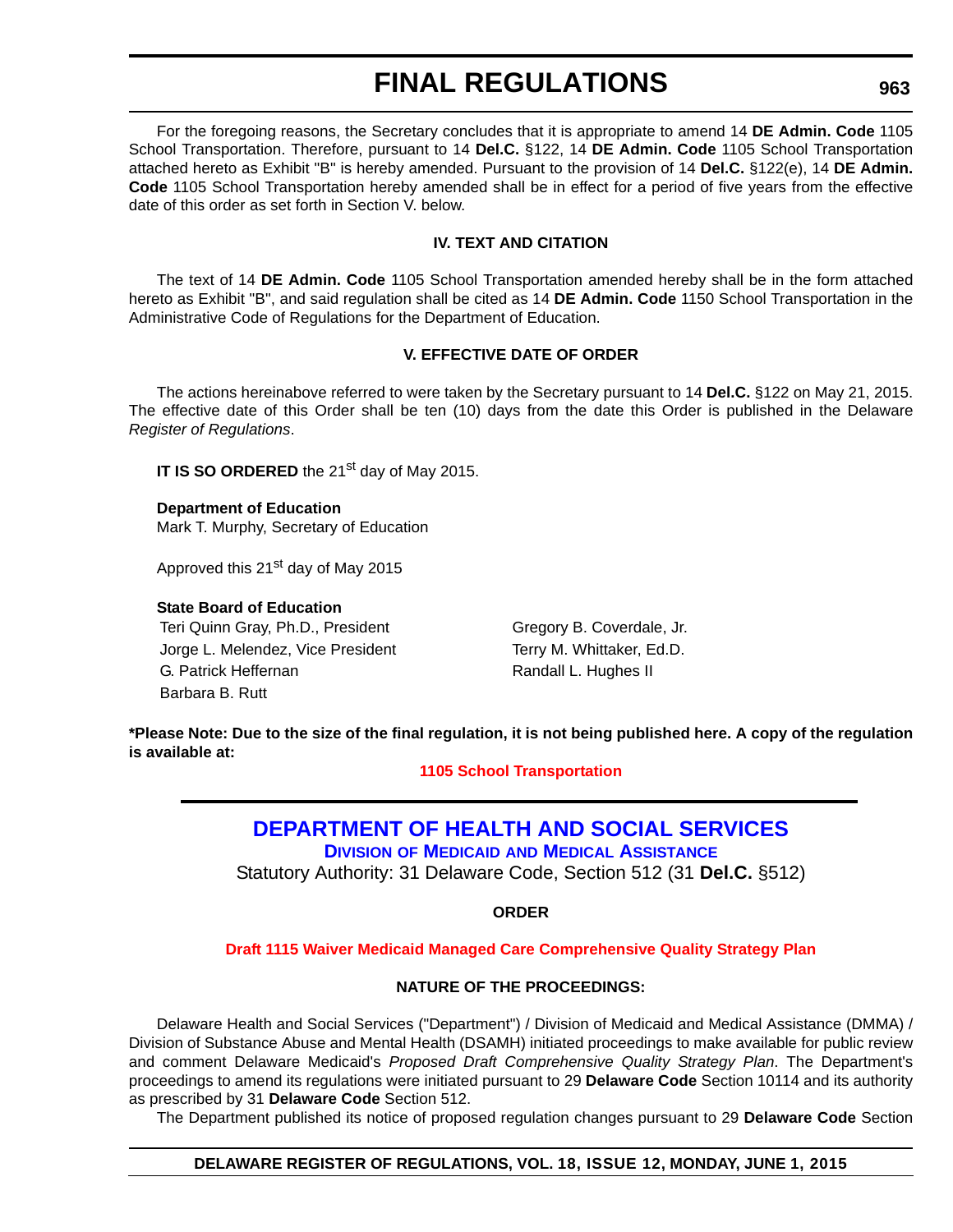### **964**

# **FINAL REGULATIONS**

10115 in the April 1, 2015 Delaware *Register of Regulations*, requiring written materials and suggestions from the public concerning the proposed regulations to be produced by April 30, 2015 at which time the Department would receive information, factual evidence and public comment to the said proposed changes to the regulations.

### **SUMMARY OF PROPOSAL**

This regulatory posting is to provide public notice and to receive public comments for consideration regarding the Delaware Medicaid Managed Care *Quality Strategy Plan*. Delaware Health and Social Services/Division of Medicaid and Medical Assistance is modifying and updating the current Diamond State Health Plan Medicaid managed care strategy as required by 42 CFR Part 438, Subparts D and E (relating to quality assessment and performance improvement; and external quality review) to incorporate the PROMISE (Promoting Optimal Mental Health for Individuals through Supports and Empowerment) Section 1115 demonstration waiver.

### **Statutory Authority**

- 42 U.S.C. §1315, *Demonstration projects*
- Social Security Act §1115, *Demonstration projects*
- 42 CFR 431 Subpart G, *Section 1115 Demonstrations*
- Section 1932(c)(1) of the Social Security Act, *Quality Assurance Standards, Quality Assessment and Improvement Strategy*
- 42 CFR 438, Subpart D, *Quality Assessment and Performance Improvement*
- 42 CFR 438, Subpart E, *External Quality Review*

### **Background**

Federal regulations at 42 CFR §438.200 et seq. require all States contracting with a managed care organization (MCO) to have a written strategy for assessing and improving the quality of managed care services offered within the State. This is what the Centers for Medicare and Medicaid Services (CMS) refers to as the "State Quality Strategy".

### *State Responsibilities*

Each State must obtain the input of beneficiaries and other stakeholders in the development of the State Quality Strategy, and make the State Quality Strategy available for public comment before adopting it final.

Currently, States are required to submit to CMS a copy of the initial quality strategy and a copy of the revised strategy whenever significant changes are made. Additionally, per 42 CFR §438.202(e), States are required to submit regular reports on the implementation and effectiveness of the quality strategy. This requirement may be satisfied one of two ways:

- 1. By means of the State's annual External Quality Review (EQR) technical report. If a State chooses to use this method, the State must ensure that its EQR technical report includes a section that addresses the effectiveness of the State's quality strategy and determine whether any updates to the quality strategy are necessary based on the EQR assessment.
- 2. By means of a separate report on the implementation and effectiveness of the quality strategy. This State must submit this separate report to CMS on at least an annual basis.

### *Elements of State Quality Strategies*

In accordance with 42 CFR §438.204, at a minimum, State Quality Strategies must include:

- The MCO contract provisions that incorporate the standards of Part 438, subpart D;
- Procedures that assess the quality and appropriateness of care and services furnished to all Medicaid enrollees under the MCO contracts, and to individuals with special health care needs;
- Procedures that identify the race, ethnicity, and primary language spoken of each Medicaid enrollee;
- Procedures that regularly monitor and evaluate the MCO compliance with the standards of Part 438, Subpart D;
- Arrangements for annual, external independent reviews of the quality outcomes and timeliness of, and access to, the services covered under each MCO contract;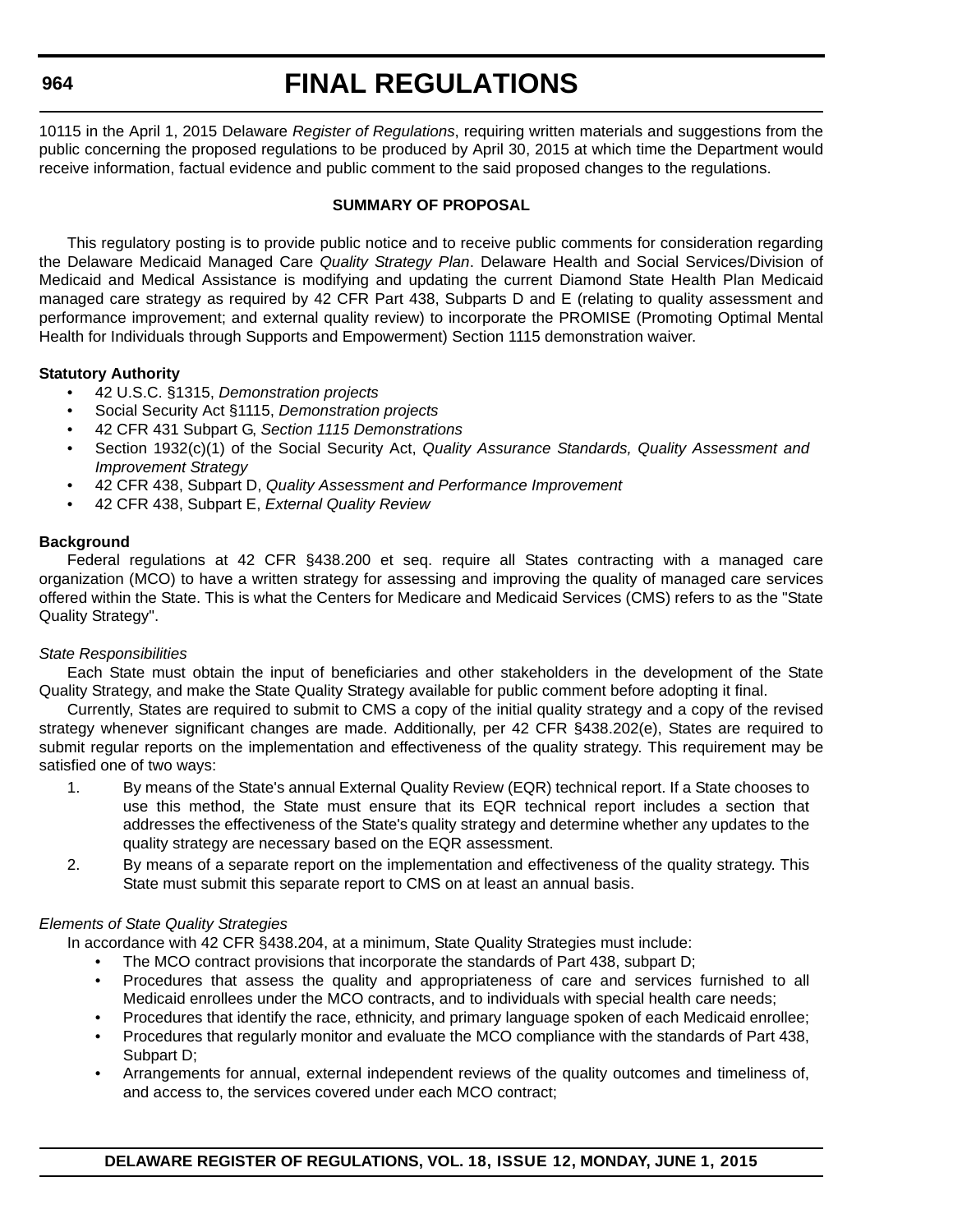- For MCOs, appropriate use of intermediate sanctions that, at a minimum, meet the requirements of Subpart I of this Part 438;
- An information system that supports initial and ongoing operation and review of the State's quality strategy; and,
- Standards, at least as stringent as those in Part 438, Subpart D, for access to care, structure and operations, and quality measurement and improvement.

### **Summary of Proposal**

#### *Purpose*

Delaware Health and Social Services (DHSS)/Division of Medicaid and Medical Assistance (DMMA) made available for public review and comment a draft proposed Quality Strategy for the State's section 1115 Medicaid demonstration waivers, Diamond State Health Plan and Diamond State Health Plan Plus. This process has been undertaken to fulfill the requirements of the Code of Federal Regulations, specifically 42 CFR §438.202(b) which requires states to obtain the input of recipients and other stakeholders in the development of the strategy and the Waiver's associated Special Terms and Conditions, specifically STC 47, to make the strategy available for public comment. The purpose of this notice is to fulfill that requirement. Comments on public notices and comments received at public hearings will be used to formulate Delaware's Final Quality Strategy that will be submitted to CMS by May 1, 2015.

#### *Draft 2015 Managed Care Quality Strategy Summary*

This public input process has been undertaken to fulfill the requirements of the Code of Federal Regulations, specifically 42 CFR §438.202(b) which requires states to obtain the input of recipients and other stakeholders in the development of the strategy and the Waiver's associated Special Terms and Conditions (STC), specifically STC 47, to make the strategy available for public comment. The purpose of this notice is to fulfill that requirement. Comments on public notices and comments received at public hearings will be used to formulate Delaware's Final Quality Strategy that will be submitted to CMS by May 1, 2015.

The Quality Management Strategy (QMS) is a comprehensive plan which incorporates quality assurance monitoring and ongoing quality improving processes to coordinate, assess and continually improve the delivery of quality care to the Medicaid beneficiaries. The proposed draft Comprehensive Quality Strategy addresses and incorporates the development of and integration of the Promoting Optimal Mental Health for Individuals through Supports and Employment (PROMISE) Program. The PROMISE program is an effort to improve clinical and recovery outcomes for beneficiaries with behavioral health needs.

### *Public Comment Submission Process*

Under the provisions of 42 CFR §441.301(c)(6)(iii), DHSS/DMMA gives public notice and provides an open comment period for thirty (30) days to allow all stakeholders an opportunity to provide input to the Proposed Draft 1115 Waiver Medicaid Managed Care Comprehensive Quality Strategy Plan. Comments were to be received by 4:30 p.m. on March 31, 2015.

Delaware also utilized two (2) prior public input procedures by 1) publishing the Comprehensive Quality Strategy Plan in two (2) major Delaware newspapers for a thirty-day public comment period on March 1, 2015: *The News Journal* and the *Delaware State News*; and, 2) holding two public hearings on Monday, March 23, 2015 in Kent County and on Friday, March 27, 2015 in New Castle County.

#### *Draft of Proposed Medicaid Managed Care Comprehensive Quality Strategy Plan*

The Comprehensive Quality Strategy Plan is accessible on both the Division of Medicaid and Medical Assistance (DMMA) website: http://dhss.delaware.gov/dmma/ and the Division of Substance Abuse and Mental Health (DSAMH) website:

http://www.dhss.delaware.gov/dhss/dsamh/

### **Fiscal Impact Statement**

There is no increase in cost on the General Fund. Section 1115 demonstration waivers must be "budget neutral" over the life of the project, meaning that they cannot be expected to cost the Federal government more than it would cost without the waiver.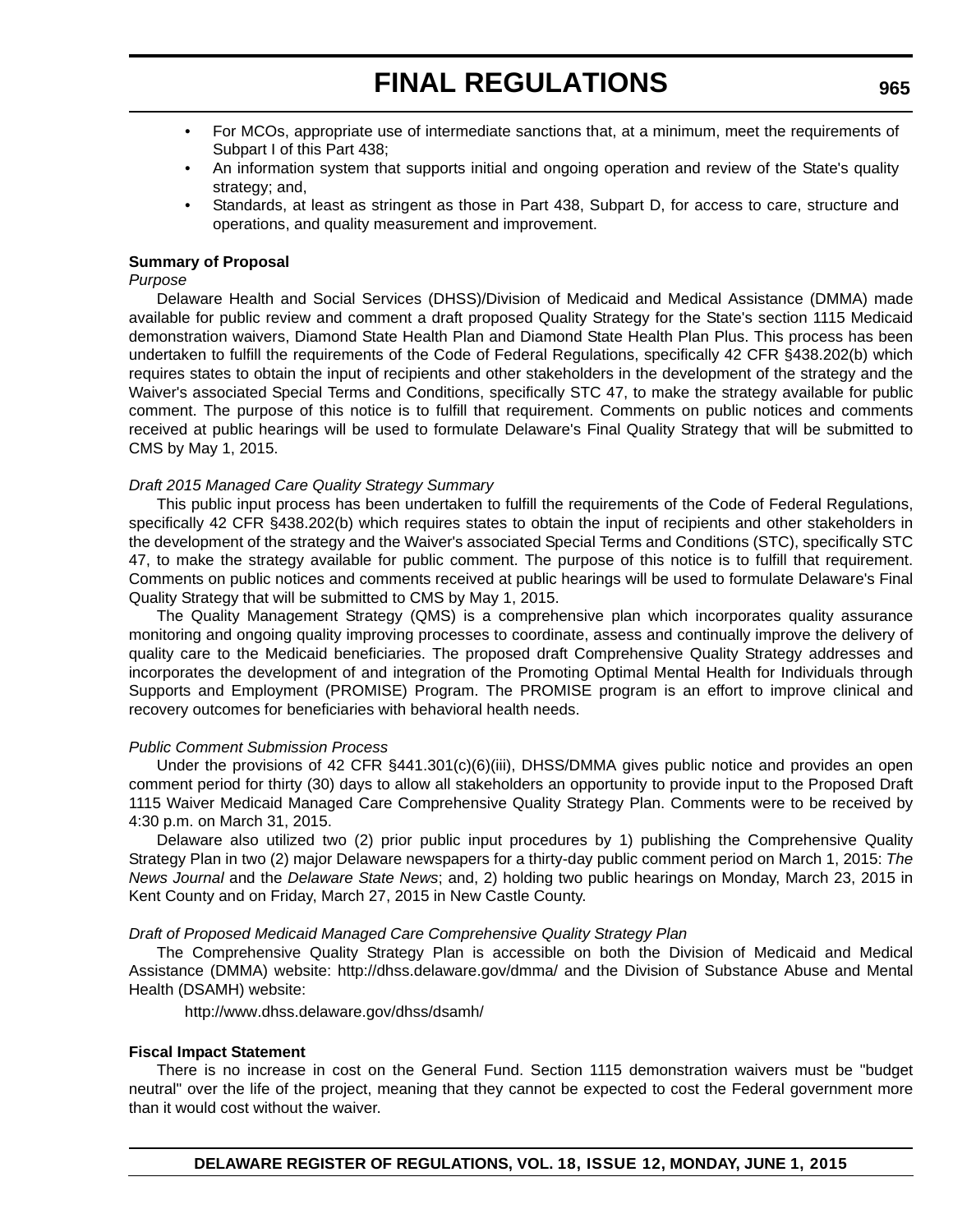#### **966**

## **FINAL REGULATIONS**

### **SUMMARY OF COMMENTS RECEIVED WITH AGENCY RESPONSE**

No public comments were received.

### **FINDINGS OF FACT:**

The Department finds that the proposed changes as set forth in the April 2015 *Register of Regulations* should be adopted.

THEREFORE, IT IS ORDERED, that the proposed regulation to make available for public review and comment Delaware Medicaid's *Proposed Draft Comprehensive Quality Strategy Plan*, is adopted and shall be final effective June 10, 2015.

Rita M. Landgraf, Secretary, DHSS

## **DIVISION OF MEDICAID [AND MEDICAL ASSISTANCE](http://www.dhss.delaware.gov/dhss/dmma/)**

Statutory Authority: 31 Delaware Code, Section 512 (31 **Del.C.** §512)

### **ORDER**

### **[Medicaid 1915 Home and Community-Based Services Waiver Programs - Statewide Transition Plan](#page-4-0)**

### **NATURE OF THE PROCEEDINGS:**

Delaware Health and Social Services ("Department") / Division of Medicaid and Medical Assistance (DMMA) made available for public review and comment Delaware Medicaid's *Proposed Statewide Transition Plan for Home and Community-Based Services (HCBS) Settings*. The Department's proceedings to amend its regulations were initiated pursuant to 29 Delaware Code Section 10114 and its authority as prescribed by 31 Delaware Code Section 512.

The Department published its notice of proposed regulation changes pursuant to 29 Delaware Code Section 10115 in the March 2015 Delaware *Register of Regulations*, requiring written materials and suggestions from the public concerning the proposed regulations to be produced by March 31, 2015 at which time the Department would receive information, factual evidence and public comment to the said proposed changes to the regulations.

### **SUMMARY OF PROPOSAL**

This regulatory posting is to provide public notice and to receive public comments for consideration regarding Delaware Medicaid's *Proposed Statewide Transition Plan for Home and Community-Based Services (HCBS) Settings*. The purpose of the transition plan is to ensure Medicaid beneficiaries are receiving HCBS in settings that meet the quality requirements specified in the final rule and are appropriate based on the needs of the individual as indicated in their person-centered service plan.

### **Statutory Authority, Citations, and Other References**

- Section 1915 of the Social Security Act, *Provisions respecting inapplicability and waiver of certain requirements of this title*
- 42 CFR §441.301, *Contents of request for a waiver*
- 42 CFR §441.710, *State plan home and community-based services under section 1915(i)(1) of the Act*

### **Background**

The Centers for Medicare and Medicaid Services (CMS) published its final rule in the Federal Register on January 16, 2014 related to Home and Community Based Services (HCBS) for Medicaid-funded long term services and supports provided in residential and non-residential home and community-based settings. The final rule took effect March 17, 2014. States are required to submit transition plans to CMS within one year of the effective date indicating how they intend to comply with the new requirements within a reasonable time period. If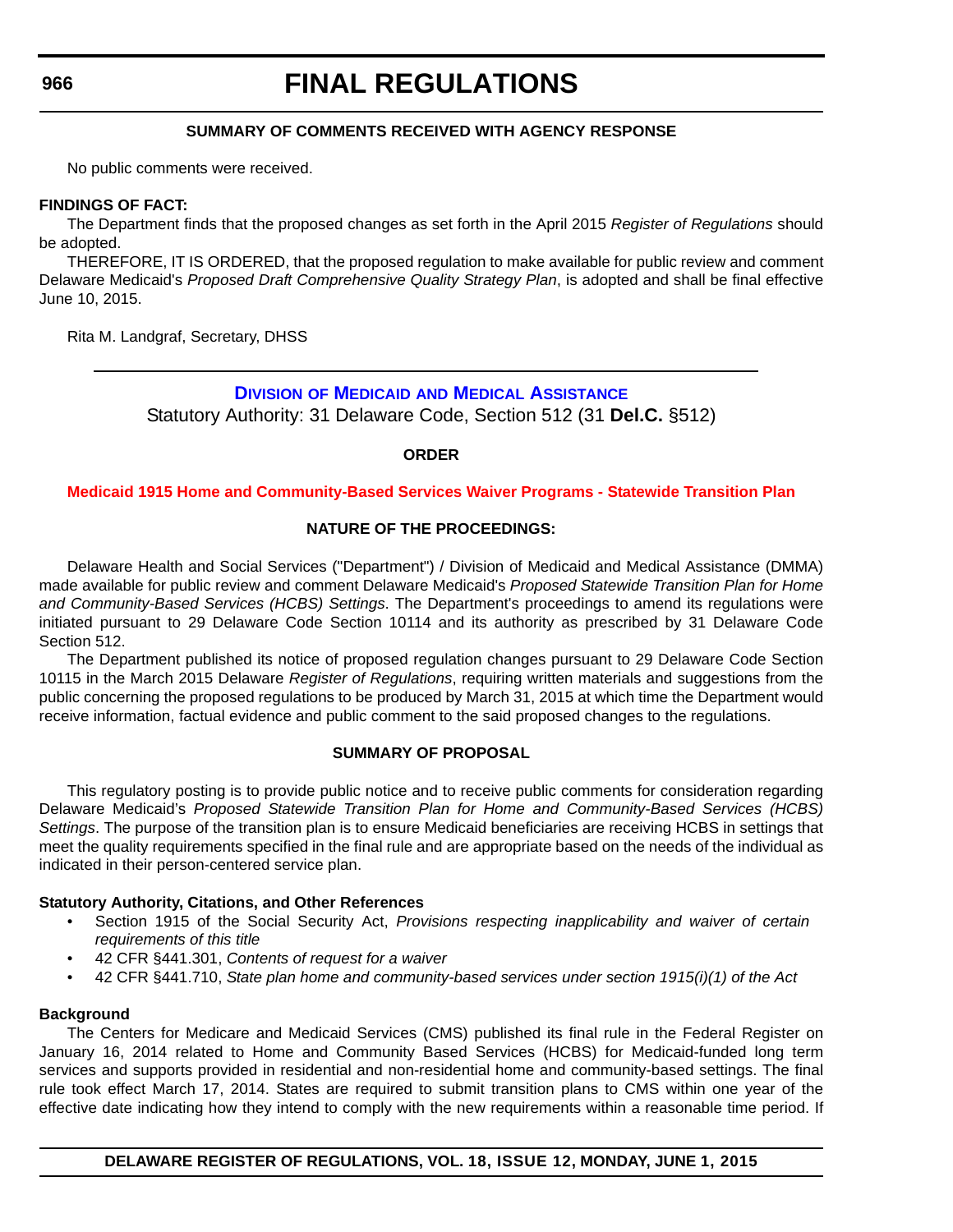states amend or renew any of their currently operating waivers or state plan amendments prior to the effective date, that action serves as a trigger for the state to submit a transition plan for all its waivers under 1915(c), as well as any state plan amendments under 1915(i) or 1915(k) within one hundred and twenty (120) days of the amendment/renewal submission.

These regulations require Delaware to submit a transition plan for the state's 1915(c) waiver, the 1915(i) HCBS state plan option and, the 1115 demonstration waiver programs. Because Delaware's 1115 Demonstration refers to the 1915(c) authority for HCBS services, the state must comply with these regulatory changes. Delaware does not have a 1915(k) waiver. The transition plan must describe the process by which the state will ensure that service settings used in each of its home and community-based waivers meet "community-like" expectations. The final rule provides for a five-year transition process that will allow states to implement this rule in a manner that supports continuity of services for Medicaid recipients and minimizes disruptions in service during implementation; as such, all such services must be in compliance with CMS requirements before March 2019.

For additional information about the CMS HCBS final rule, use the following link to the CMS website:

[http://www.medicaid.gov/Medicaid-CHIP-Program-Information/By-Topics/Long-Term-Services-and-](http://www.medicaid.gov/Medicaid-CHIP-Program-Information/By-Topics/Long-Term-Services-and-Supports/Home-and-Community-Based-Services/Home-and-Community-Based-Services.html)[Supports/Home-and-Community-Based-Services/Home-and-Community-Based-Services.html.](http://www.medicaid.gov/Medicaid-CHIP-Program-Information/By-Topics/Long-Term-Services-and-Supports/Home-and-Community-Based-Services/Home-and-Community-Based-Services.html) The website includes links to the CMS rule, webinars, guidance and more.

### **Summary of Proposal**

### *Purpose*

Delaware Health and Social Services (DHSS)/Division of Medicaid and Medical Assistance (DMMA) made available for public review and comment Delaware's Proposed Statewide Transition Plan for Home and Community-Based Services (HCBS) Settings. Comments on public notices and comments received at public hearings will be used to formulate Delaware's Final Statewide Transition Plan that was submitted to CMS by March 17, 2015. All comments were received prior to March 17, 2015 and were included in the submission.

### *Statewide HCBS Settings Transition Plan Summary*

DHSS/DMMA initiated and completed a comprehensive review of HCBS waivers and related regulations, policy and procedures to assess and to identify changes necessary to comply and/or to demonstrate compliance with the new rule. This analysis identified areas where the new regulations are supported in Delaware as well as areas that will need to be strengthened in order to align Delaware's HCBS programs with the regulations.

Pursuant to 42 CFR 441.301(c)(6), Delaware's proposed Statewide HCBS Settings Transition Plan is composed of the following three main components: (1) Assessment Process: an assessment of regulations, standards, policies, licensing requirements, and other provider requirements to ensure settings comply with federal requirements, (2) Remedial Strategy: a description of the actions the state proposes to assure initial and ongoing compliance with the HCBS setting requirements, including timelines, milestones, and monitoring processes, and (3) Public Input, preferably from a wide range of stakeholders representing consumers, providers, advocates, families and others. Therefore, DHSS/DMMA is making the Statewide Transition Plan available for public review and comment.

### *Relevant Waivers/State Plan*

Delaware's proposed Statewide Transition Plan for Home and Community Based Settings contains the actions the state will take to bring all Delaware waivers into compliance with requirements set forth in 42 CFR 441.301(c)(4-5) along with timelines and milestones for doing so. This plan covers the following three waivers and state plan currently operating in Delaware:

- 1. Diamond State Health Plan (DSHP) Section 1115 Demonstration Waiver (because the 1115 Demonstration refers to the 1915(c) authority for HCBS services);
- 2. Division of Developmental Disabilities Services 1915(c) Home and Community-Based Services Waiver; and,
- 3. 1915(i) Home and Community-Based Services State Plan Option.

### *Public Comment Submission Process*

Under the provisions of 42 CFR §441.301(c)(6)(iii), DHSS/DMMA gave public notice and provided an open comment period for thirty (30) days to allow all stakeholders an opportunity to provide input to the Transition Plan.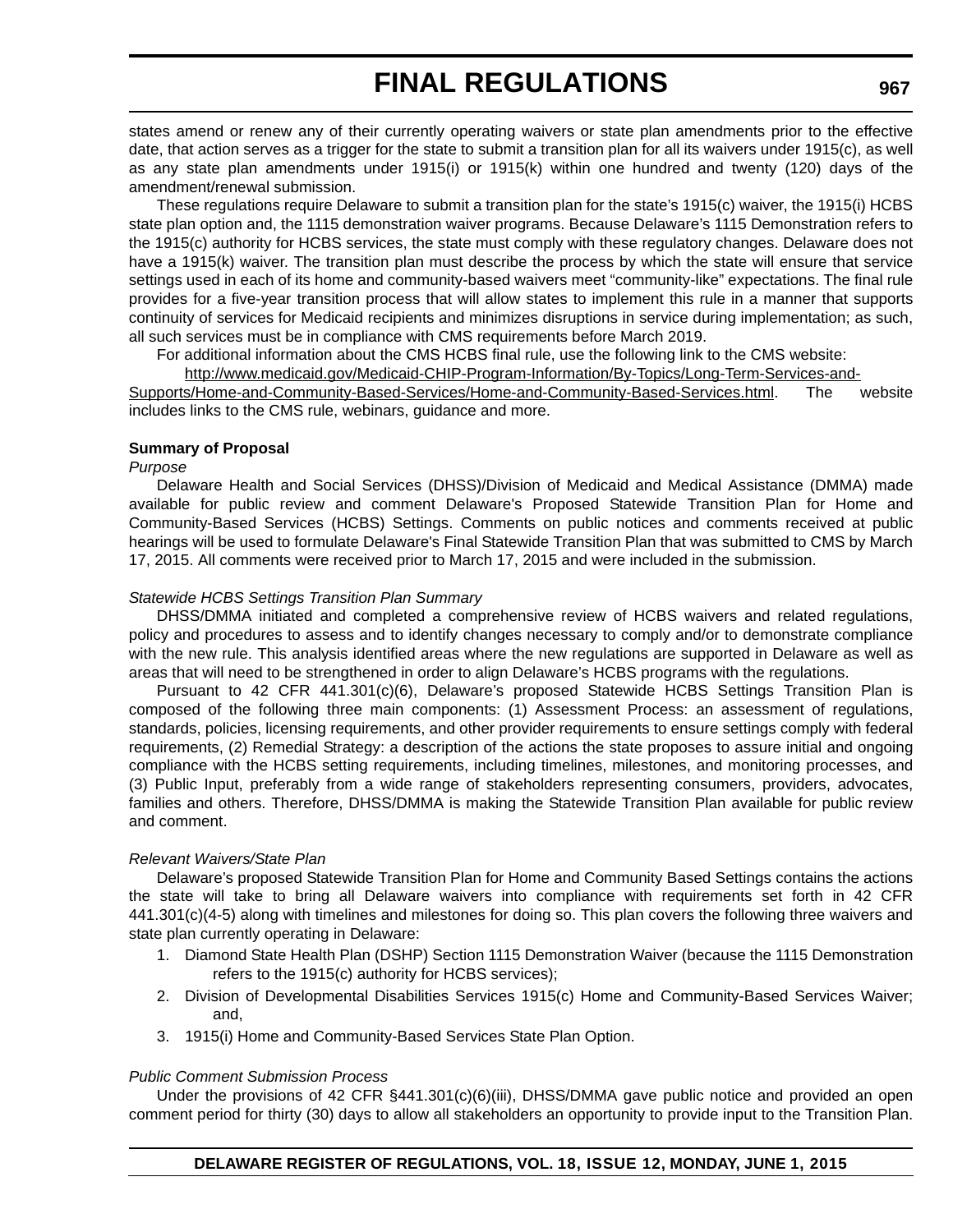### **968**

## **FINAL REGULATIONS**

### Comments were to be received by 4:30 p.m. on March 31, 2015.

Delaware also utilized two (2) prior public input procedures by 1) publishing the Transition Plan in two (2) major Delaware newspapers for a thirty-day public comment period on February 6, 2015: The News Journal and the Delaware State News; and, 2) holding two public hearings on February 23, 2015 and February 27, 2015 in New Castle County and Kent County.

### *Draft of Proposed Statewide 1915 HCBS Waiver Settings Transition Plan*

The proposed Statewide Transition Plan offers the steps that DMMA will facilitate and then successfully execute the transition, with the engagement of the public. A draft of the plan is available for review and/or downloads on the Division of Medicaid and Medical Assistance (DMMA) website at: [http://dhss.delaware.gov/](http://dhss.delaware.gov/dmma/) [dmma/.](http://dhss.delaware.gov/dmma/)

### **Fiscal Impact Statement**

There is no increase in cost on the General Fund. Demonstration waivers must be "budget neutral" over the life of the project, meaning that they cannot be expected to cost the Federal government more than it would cost without the waiver.

### **SUMMARY OF COMMENTS RECEIVED WITH AGENCY RESPONSE**

In accordance with CMS guidance, Delaware Health and Social Services/Division of Medicaid and Medical Assistance (DHSS/DMMA) sought input from the public and a wide range of stakeholders regarding the proposed statewide transition plan. Stakeholders, including providers, parents, family members and friends of HCBS participants in Delaware, were notified of the opportunity to review the transition plan and provide input using DHSS/DMMA website postings and notification in two (2) statewide newspapers. Stakeholders were able to submit comments regarding the transition plan by focus groups, public hearings, e-mail, standard mail; and, feedback from a public survey.

Public comments were received from the following organizations and associations:

- Center for Disabilities Studies, University of Delaware
- CHIMES Delaware
- Delaware Association of Rehabilitation Facilities (DelARF)
- Delaware Developmental Disabilities Council (DDDC)
- Disabilities Law Program at the Delaware Community Legal Aid Society, Inc. (DECLASI)
- Easter Seals Delaware & Maryland's Eastern Shore
- Governor's Advisory Council for Exceptional Citizen (GACEC)
- National Association of Councils on Developmental Disabilities (NACDD)
- State Council for Persons with Disabilities (SCPD)
- University of Delaware, H. Rodney Sharp Professor of Human Services Policy and Leadership

To view the final transition plan, the summary chart of comments received from organizations, associations individuals and State response, where applicable, to issues identified, please visit the DMMA website at [http://](http://dhss.delaware.gov/dhss/dmma/files/statewidetransitionplan.pdf) [dhss.delaware.gov/dhss/dmma/files/statewidetransitionplan.pdf](http://dhss.delaware.gov/dhss/dmma/files/statewidetransitionplan.pdf). The chart also notes the changes that were made to the statewide transition plan in response to the feedback.

Comments were also received via standard mail and e-mail from over forty (40) family members or representative of members receiving services in the state's HCBS programs and providers of the HCBS waiver services. The following five (5) comments represent their questions and concerns. The "Agency Response" follows the fifth comment.

Please Note: For purposes of confidentiality, the name of the commenter and the location of the facility are not identified.

### **Family Member/Representative/Provider #1**

Hi, I would like to explain why the service my son receives from XXXX in XXXX center is the best thing for him. He has a social life with friends there; they plan a program for him to do while he is there, so that he can retain things in life that he needs to learn. Parents with disability children need to have a service like this so that they can work without worry and have a much needed time for themselves. My son is 39 years old and I have him and care for him the rest of my life. It is a very stressful life sometimes and he loves the center. He never wants to stay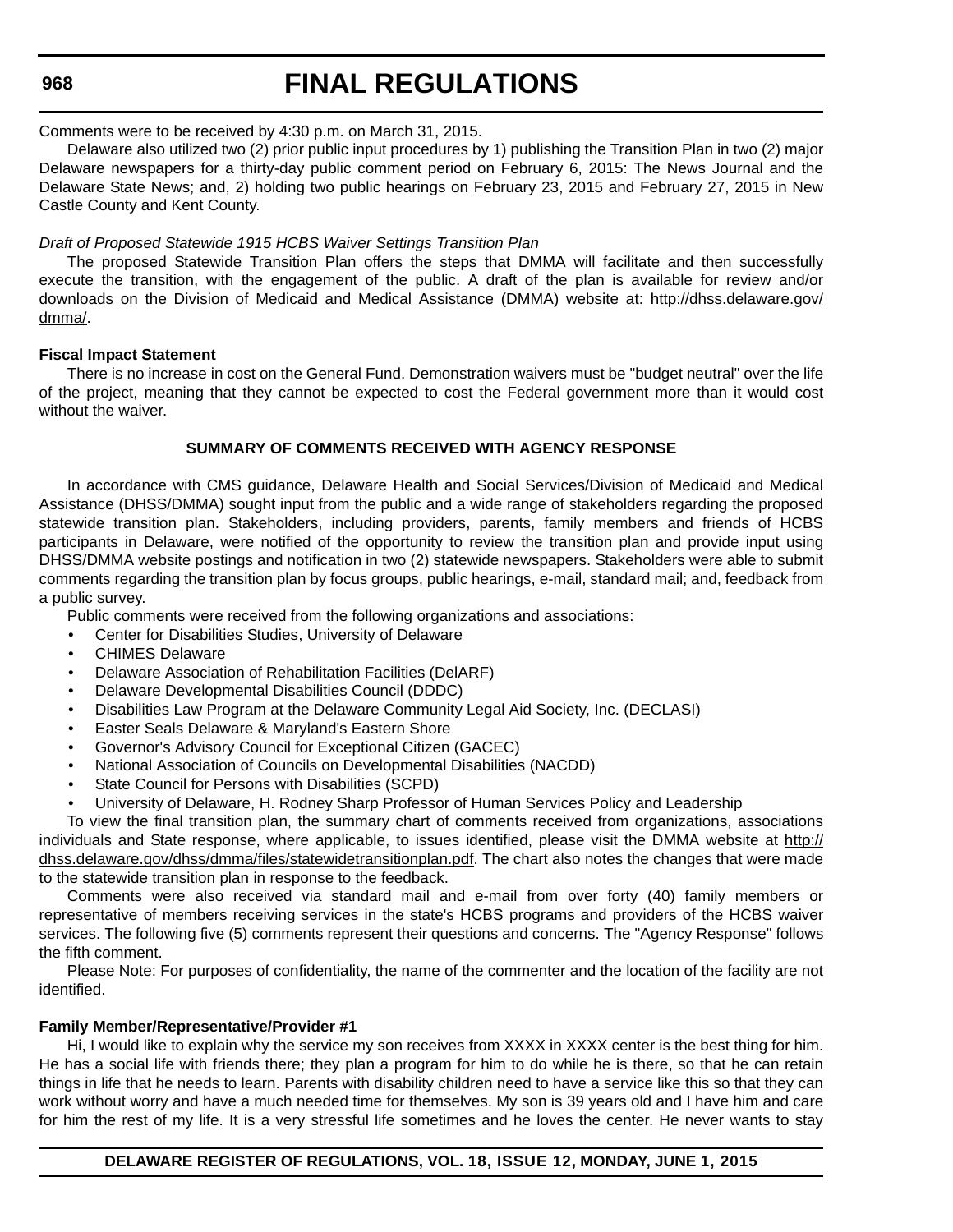home; he gets upset if snow keeps him home. He loves his out trips they go on. I could not ever imagine what he would do without this service. Please consider what the impact would do to people with disabilities if the service they receive now would change.

#### **Family Member/Representative/Provider #2**

To Whom It May Concern,

My name is XXXX. I am a Program Manager at XXXX. [It] is my honor to work at XXXX, and [I] have been here for one year. I believe that ALL people should be fully integrated into the community. I realize that those we serve will be able to be fully integrated into the community without a lot more financial support than what is currently available. I realize that providers in Delaware are currently are UNDER funded by \$32 million. Where are the additional financial resources going to come from? I also realize that to move people to the community will take a lot more Transportation resources, which means more money. I believe that if we try to put everyone in the community without the proper resources, which means money, the safety of the people we serve will be compromised, and the safety of the public in some cases will also be put at risk. I also know that many of the people we serve and their families do not want to receive services in the community. I believe our State should provide more choices, not eliminate choices. I also know that other states have affirmed that they are keeping facility-based services as a service option. Delaware has NOT done that. We would like to see our State affirm that facility-based programs will remain in our state for those who would choose it as an option and for those who need it to build skills to move to a community-based program. The people we serve are unable to advocate for themselves, and we have a responsibility to make sure their voices and concerns are heard

#### **Family Member/Representative/Provider #3**

My wife and I are the parents of XXXX, a twenty six year old man. XXXX has moderate to severe autism, but fortunately, few behavioral issues. Because of this, the least restrictive most appropriate work environment for XXXX is in the community and we are fortunate to have found for XXXX a 20 hour a week job in the XXXX at XXXX. XXXX is supported in this job and could not work without supports which supports are provided for him through state funding. XXXX continues to live at home but would like to be living more independently. Achieving this goal will not be easy as XXXX's has limited life skills. His present happiness and satisfaction with his life and planning for his future when we are gone weighs heavily on both of us. Where will he live? Who will watch out for his welfare?

We appreciate the great work done by disability advocates to push for inclusion and community-based services that has brought us to this point. However, we are deeply concerned that the pendulum has swung too far to full inclusion without consideration for each individual's level of disability. The saying "One size does not fit all" certainly applies in this situation. Additionally, we are concerned all disabilities are being looked at in aggregate. Our son with an intellectual disability cannot truly speak for himself and has limited critical thinking and life skills. His inclusion scenario is very different from that of someone with a physical disability who has the intellectual capacity to understand when they are in danger, go to college, manage a bank account, etc. We cannot dismiss this fact as we shape our policies on inclusion.

We strongly support regulations for Home and Community Based Services that would be flexible and would allow for all types of residential and employment options for persons with all types of disabilities. Limiting who one can live or work with or where one can work does not seem consistent with the ideals of this nation. Sometimes quality of life might be living quietly with one or two other people, and sometimes it might mean having a larger group in a few close-set apartments or houses. We feel that having these kinds of flexible options and outcomebased regulations will further advance possibilities for happy lives for all of our loved ones with disabilities.

We see great benefit in creating intentional communities for groups of people who can and want to live together and we think this would be an excellent living choice for our son, XXXX and would best meet his needs. This environment would give him needed supports for daily living and would provide a social environment that in our estimation over these many years as his primary care givers, he seems to prefer.

We appreciate the opportunity to address our concerns and thank you in advance for helping us gain some security regarding our son's future.

#### **Family Member/Representative/Provider #4**

Regarding Delaware's Division of Medicaid and Medical Assistance (DDMMA) being required to submit a Statewide Transition Plan to Centers for Medicare & Medicaid Services (CMS) about the Community Rule for all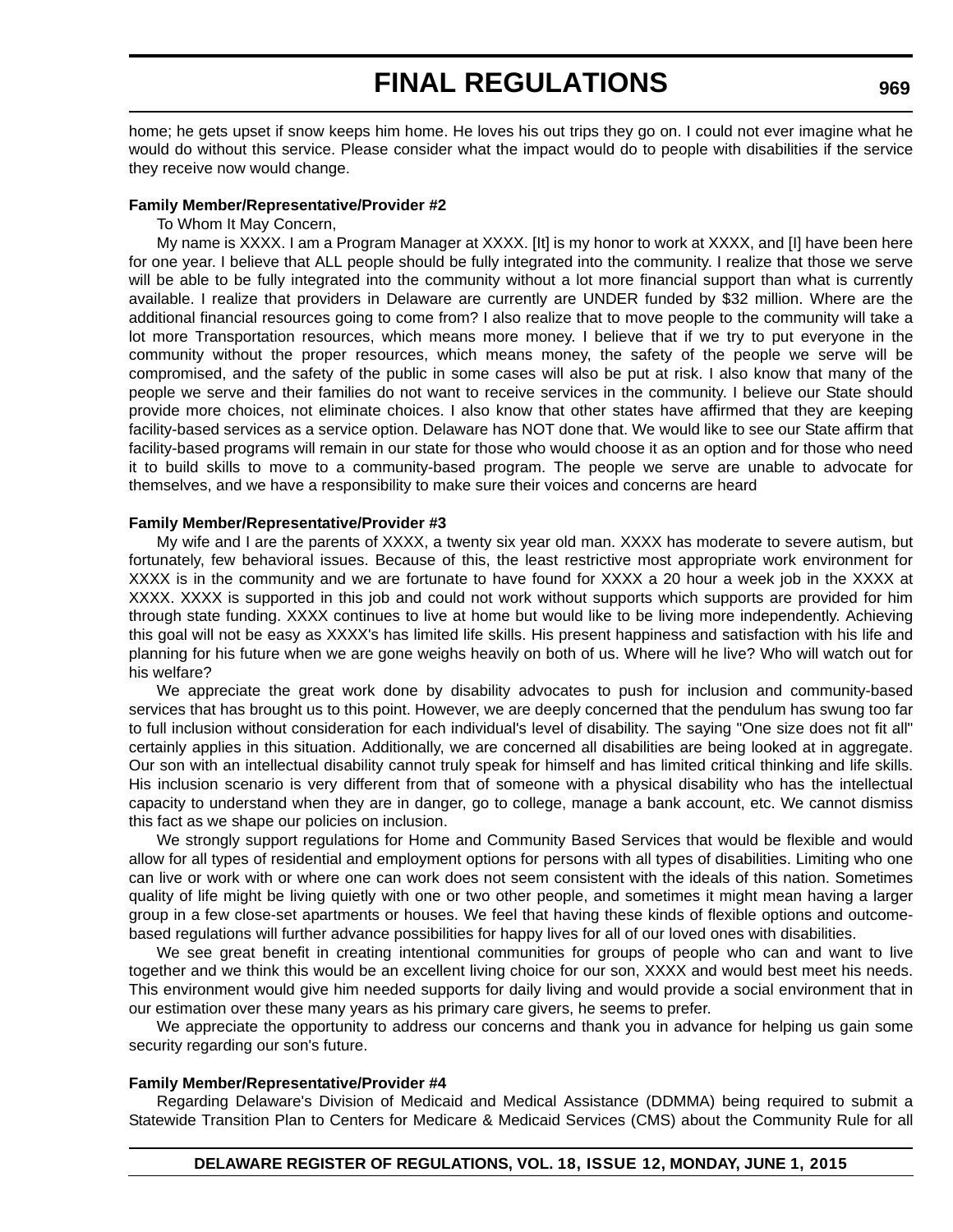programs offering Home & Community Based Services (HCBS) in the State: In principle we are supportive of the "Community Rule" guidelines to offer "opportunities to access community services in the most integrated settings." This would not only benefit recipients but also the public at large, for when the public gets to know individuals with disabilities, they become the best advocacy source. We ALL would benefit.

Our concern, however, is when changes like this are made; there is always the risk that vulnerable people will fall through the cracks. Since some disabled people require a more restrictive, sheltered environment; that is their best chance to thrive, to be safe, to work and have dignity and self-worth. Therefore it is imperative that these individuals maintain and function in a sheltered work and living environment. Some of these folk have lived in this environment for decades, and are now over 50 years old. They are most unlikely to "gain employment" just like other older individuals are finding it hard to secure work. Implementation of the Community Rule must not disrupt their lives and the lives of their caretakers.

As this process proceeds during the next four years, the committee must communicate with the people in the state of Delaware in language that is understandable by the lay public. (See our first paragraph, for example - is that generally understandable? If it generally is, then we are all in trouble!)

This committee shall also have many evening public meetings in all three counties, to encourage and facilitate public input. The locations shall have seating enough for the public, working sound and media equipment, and enough handouts for all. Hopefully the committee composition should include representation from affected agencies, professional, recipient, caregivers, and the public at large. Communicating what the transition means is so important, because misunderstandings and threats of closures stop us from listening to each other. People are getting scared that their loved ones will not have benefits or facilities that are so much needed for certain persons of disabilities. Yet, the integration into the community can still occur in the sheltered workplaces in very creative ways. Please allow for these creative opportunities, without threatening the funding.

Flexibility is absolutely necessary in this process; the plan must be subject to change during this process. It must never be seen as a "done deal" effective 17 March, 2015! The collective wisdom of the people of Delaware must be sought after. Then Delaware's Plan will be first.

#### **Family Member/Representative/Provider #5**

My name is XXXX. I reside @ XXXX... I'm writing as an advocate for my daughter XXXX who was born with Down Syndrome. After she graduated from the Vocational Special Education Program in the XXXX School District she has been gainfully employed at the Support Services Division of XXXX. Throughout the educational process and thereafter I have been a strong proponent of gaining access for XXXX to enable her to function as independently and successfully as she can given her abilities & limitations. Fortunately for us and her she has managed to learn, adjust & adapt to maintaining a fairly self-guided lifestyle with minimal supervision. Right now she resides with me and my husband at our home. However, since we are getting older we are anxious to find alternate means of living and assistance for her for the eventuality that she will definitely outlive us since she is a healthy, young woman.

In light of the new federal HSBS rules & regulations that are right now being considered as a guide for the state of Delaware's transition plan being developed I feel compelled to bring forth my concerns and views to you as you embark on this process.

1. In determining what constitutes the least restrictive environment practicalities should be a major determining factor. In an ideal and theoretical format each such individual would have all the support and freedom to reside & function in a fully integrated system with one-on-one assistance. However, by the very nature of the fact that such individuals as my daughter need supervision and guidance on a regular basis and learn as well as work more comfortably in an environment that is structured to their needs as well as one that gives them the safety and comfort to function it is not only realistic but imperative that this be given serious weight when considering whether the entity and place providing the service fulfills the guidelines. To be sure we do not want to go back to the days of warehousing such individuals in massive enclaves where they are cutoff from the rest of the world and exist in isolation. But from a practical and economical view it is only reasonably to have a limited number of such individuals who choose of their own to reside and work together as part of a larger whole community. It is akin to like-minded professionals or ethnic communities who congregate in order to satisfy mutual goals and needs. So long as the individuals who choose to do so do it of their own volition why should there be an arbitrary number assigned that would limit their ability to choose such options. If using stringent specifications denies individuals like my daughter the privilege of being able to grow, live and function to their fullest potential then that totally defeats the purpose of helping such individuals and instead restricts the opportunities available to them thus relegating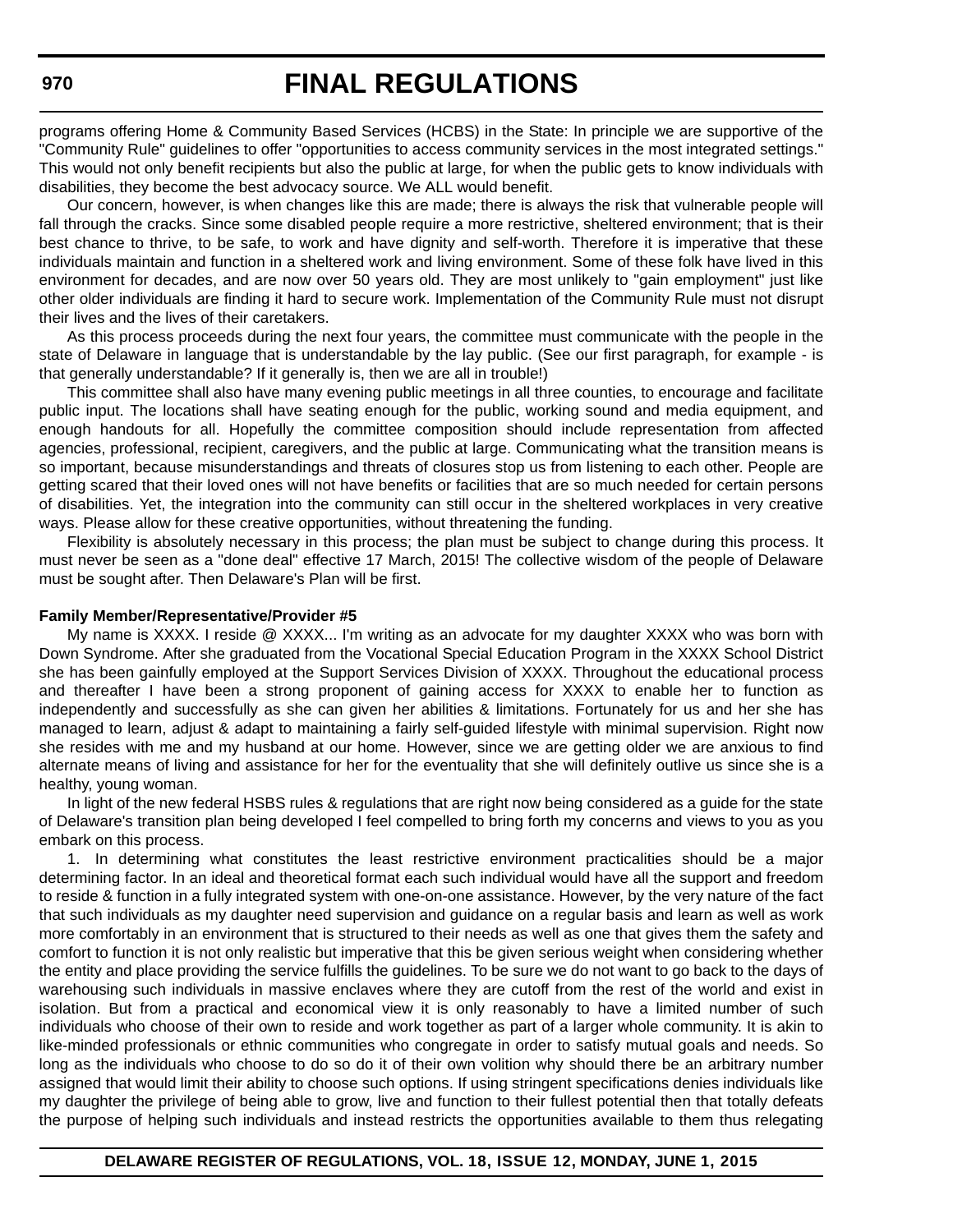them to a life of isolation, with nothing to keep them active and productive, ensuring their decline. I believe that in applying the criteria of least restrictive environment the barometer to judge and temper it should be the benefit or lack thereof to each individual's needs and conditions. A universally applied and fixed number without consideration of the individuals needs severally handicaps their ability to achieve their full potential and removes viable options that would work for that individual.

2. Over the past several years the shortfall of state funds for XXXX have been seriously neglected and thus are now well below the level necessary to serve the needs of this population. A concerted effort needs to be made by our state governing bodies to ascertain that there is a steady stream of revenue allocated for that purpose.

In ending, I respectfully offer my input as a constant and strong supporter of my daughter to be a productive and active member of society so that she can contribute to the greater good, participate fully and live a fulfilling life, in spite of the limitations she was born with.

*Agency Response:* Delaware Health and Social Services/Division of Medicaid and Medical Assistance (DHSS/ DMMA) appreciates your sincere and thoughtful comments. We acknowledge your questions and concerns and would like to offer the following information:

The federal regulation related to Home and Community-Based Services (HCBS) Transition Settings aims to improve the quality of life for many individuals receiving HCBS. Further, the intent is to ensure that individual rights are not unduly restricted.

The State is mindful of the fact that the experience of the individual receiving HCBS is very important. We recognize that different people will make different choices, and the federal regulation attempts to optimize those choices.

DMMA thanks you for your comments and suggestions. Your comments have been considered in the preparation of the final statewide transition plan. The final transition plan including a summary of public comments received and the agency's response is available on the DMMA website at: [http://dhss.delaware.gov/dmma/.](http://dhss.delaware.gov/dmma/)

DMMA values your input and will continue to engage stakeholders and solicit feedback during the transition process, including review of the assessment tool, remediation strategy, and changes to Medicaid policies that are created as part of the transition process.

Thank you for sharing information relating to your family member and the services they receive.

### **FINDINGS OF FACT:**

The Department finds that the proposed changes as set forth in the March 2015 *Register of Regulations* should be adopted.

**THEREFORE, IT IS ORDERED**, that the proposed regulation to make available for public review and comment Delaware Medicaid's Proposed Statewide Transition Plan for Home and Community-Based Services (HCBS) Settings, is adopted and shall be final effective June 10, 2015.

Rita M. Landgraf, Secretary, DHSS

## **[DEPARTMENT OF SAFETY AND HOMELAND SECURITY](http://dshs.delaware.gov/) DIVISION [OF STATE POLICE](http://dsp.delaware.gov/)**

### **2400 BOARD OF EXAMINERS OF CONSTABLES**

Statutory Authority: 10 Delaware Code, Chapter 27 (10 **Del.C.** Ch. 27) 24 **DE Admin. Code** 2400

### **ORDER**

### **[2400 Board of Examiners of Constables](#page-4-0)**

Pursuant to the Guidelines in 29 **Del.C.** §10118(a)(1)-(7), the Board of Examiners of Constables ("Board") hereby issues this Order. Following notice and a public hearing on the proposed adoption of amendments to:

• Rule 1.0 Licensing;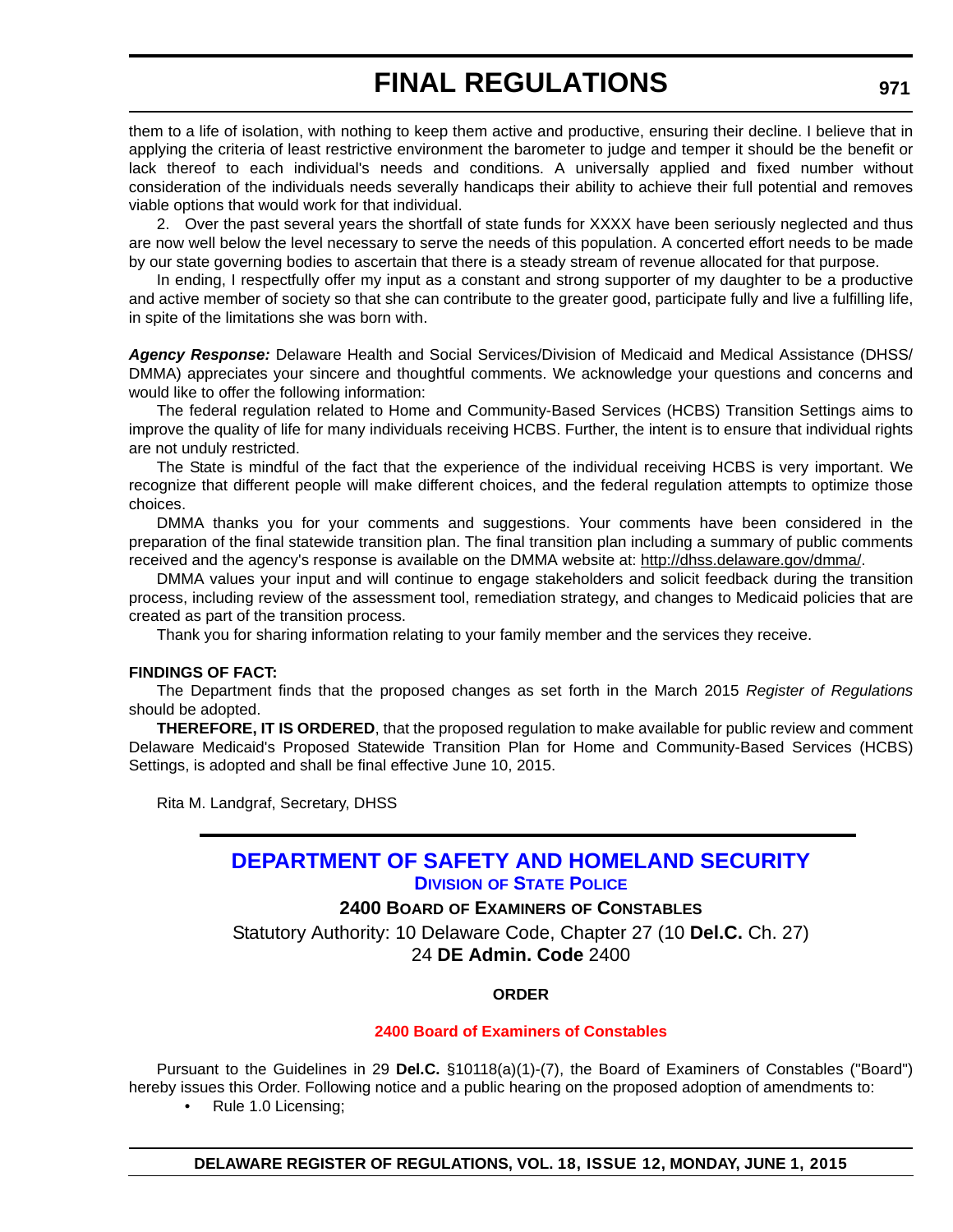- Rule 2.0 Suspensions, Revocations and Appeals;
- Rule 6.0 Baton, Nightstick, PR24, Chemical Spray, and Handcuffs;
- Rule 7.0 Electronic Control Device (ECD); and
- Rule 8.0 Canine,

the Board makes the following Findings and Conclusions:

### **Summary of Evidence and Information Submitted**

- 1. The Board did not receive written evidence or information pertaining to the proposed adoption.
- 2. The Board expressed its desire to adopt the amendment to:
	- combine three previous rules (Rules 1.0, 3.0 and 4.0) into one to explain the requirements for licensure;
	- clarify the suspension, revocation and appeal process;
	- make the training mandatory and clarify the instructor requirements.

### **Findings of Fact**

3. The public was given notice and the opportunity to provide the Board with comments, in writing and by oral testimony, on the proposed amendments. The written comments and oral testimony received are described in paragraph 1.

- 4. The Board finds that the adoption of this rule will:
	- combine three previous rules (Rules 1.0, 3.0 and 4.0) into one to explain the requirements for licensure;
	- clarify the suspension, revocation and appeal process;
	- make the training mandatory and clarify the instructor requirements;
- 5. The Board finds that the adoption will have no adverse impact on the public.
- 6. The Board finds that the amendment is well written and describes its intent to adopt the rule to:
	- combine three previous rules (Rules 1.0, 3.0 and 4.0) into one to explain the requirements for licensure;
	- clarify the suspension, revocation and appeal process;
	- make the training mandatory and clarify the instructor requirements.

### **Conclusion**

7. The proposed rule was published by the Board in accord with the statutory duties and authority as set forth in 10 **Del.C.** §2701 et seq. and, in particular, 10 **Del.C.** §2702(b).

8. The Board deems this adoption necessary and expedient to the full and official performance of its duties under 10 **Del.C.** §2701 et. seq.

9. The Board concludes that the adoption of this rule will be in the best interests of the citizens of the State of Delaware.

10. The Board therefore adopts this amendment pursuant to 10 **Del.C.** §2702(b) and guidelines of 29 **Del.C.** §10118 of the Administrative Procedures Act. See, Strauss v. Silverman, Del. Supr., 399 A.2d 192 (1979).

11. This adopted rule replaces in its entirety any former rule or regulation heretofore promulgated by the Board.

12. The effective date of this Order shall be June 11, 2015.

13. Attached hereto and incorporated herein this order is the amended rule marked as exhibit A and executed simultaneously by the Board on the  $1<sup>st</sup>$  day of May, 2015.

Chief William E. Bryson Chief William E. Bryson Ralph K. Durstein, III, Esquire (absent) Mr. John F. Tharan Lt. Colonel Monroe B. Hudson, Jr.

### **\*Please note that no changes were made to the regulation as originally proposed and published in the**

**DELAWARE REGISTER OF REGULATIONS, VOL. 18, ISSUE 12, MONDAY, JUNE 1, 2015**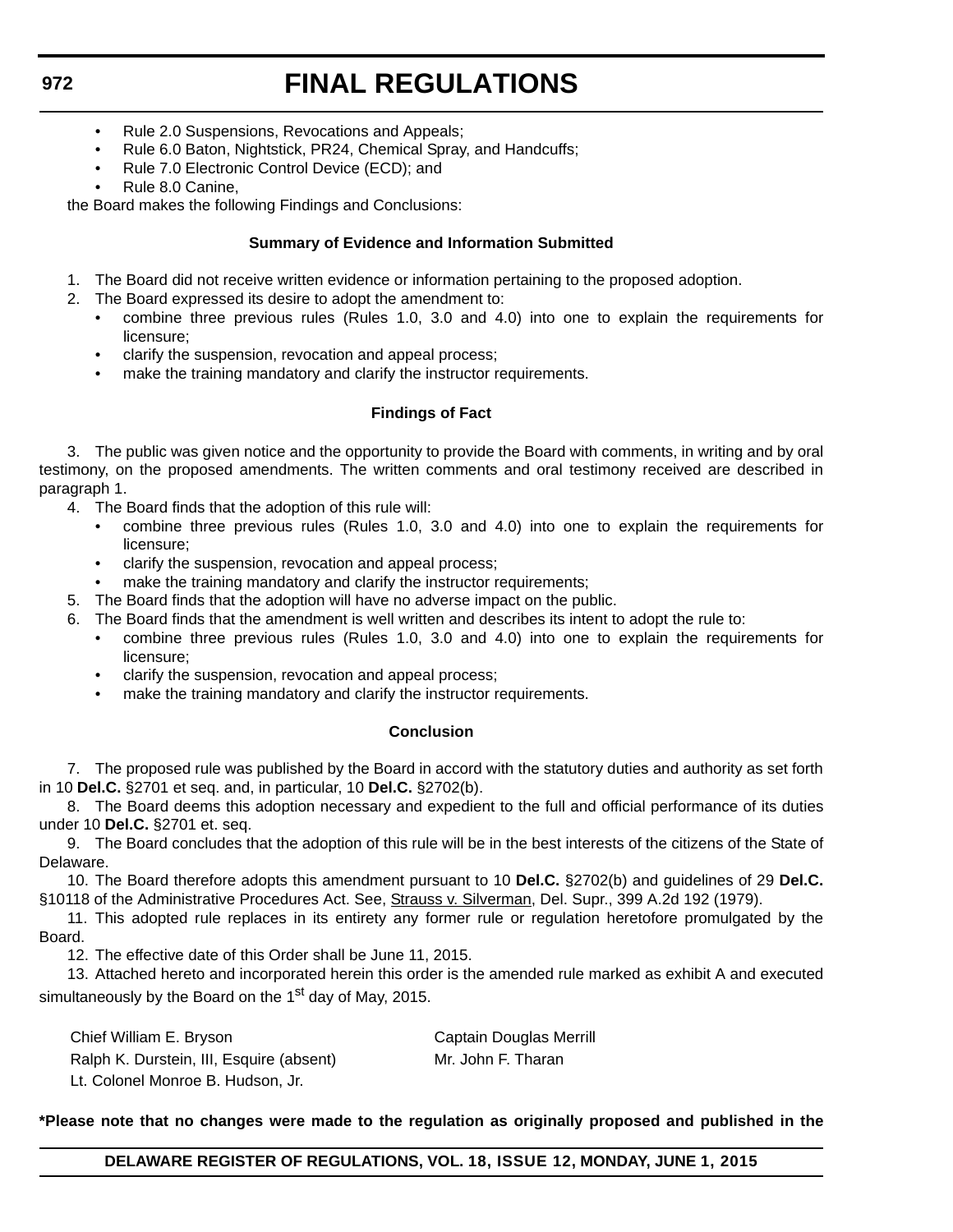**March 2015 issue of the** *Register* **on pages 675 and 684 (18 DE Reg. 675 & 684). Therefore, the final regulation is not being republished. A copy of the final regulation is available at: [2400 Board of Examiners of Constables](http://regulations.delaware.gov/register/june2015/final/18 DE Reg 971 06-01-15.htm)**

## **DIVISION [OF STATE POLICE](http://dsp.delaware.gov/) 5500 BAIL ENFORCEMENT AGENTS** Statutory Authority: 24 Delaware Code, Section 5504(a) (24 **Del.C.** §5504(a)) 24 **DE Admin. Code** 5500

### **ORDER**

### **[5500 Bail Enforcement Agents](#page-4-0)**

Pursuant to the Guidelines in 29 **Del.C.** §10118(a)(1)-(7), the Board of Examiners of Bail Enforcement Agents ("Board") hereby issues this Order. Following notice and a public hearing on the proposed adoption of amendments to Rule 7.0 - Continuing Education and Training, and Rule 11.0 - Criminal Offenses, the Board makes the following Findings and Conclusions:

### **Summary of Evidence and Information Submitted**

1. The Board did not receive written evidence or information pertaining to the proposed adoption.

2. The Board expressed its desire to adopt the amendment to Rule 7.0 to change the continuing education to add on-line training and clarify how any missed training can be made up. The Board also expressed its desire to adopt the amendment to Rule 11.0, to give the Director the authority to take action when necessary and changes the title names to match the Delaware Code changes.

### **Findings of Fact**

3. The public was given notice and the opportunity to provide the Board with comments, in writing and by oral testimony, on proposed amendments. The written comments and oral testimony received are described in paragraph 1.

4. The Board finds that the adoption of Rule 7.0 will change the continuing education to add on-line training and clarify how any missed training can be made up. The Board also finds that the adoption of Rule 11.0 will give the Director the authority to take action when necessary and changes the title names to match the Delaware Code changes.

5. The Board finds that the adoption will have no adverse impact on the public.

6. The Board finds that the amendment to Rule 7.0 is well written and describes its intent to adopt the rule to change the continuing education to add on-line training and clarify how any missed training can be made up. The Board also finds that the amendment to Rule 11.0 is well written and describes its intent to adopt the rule to give the Director the authority to take action when necessary and changes the title names to match the Delaware Code changes.

### **Conclusion**

7. The proposed rule adoption was published by the Board in accord with the statutory duties and authority as set forth in 24 **Del.C.** §5503 et seq. and, in particular, 24 **Del.C.** §5503(d)(2).

8. The Board deems this adoption necessary and expedient to the full and official performance of its duties under 24 **Del.C.** §5503 et. seq.

9. The Board concludes that the adoption of this rule will be in the best interests of the citizens of the State of Delaware.

10. The Board therefore adopts the amendment pursuant to 24 **Del.C.** §5503(d)(2) and guidelines of 29 **Del.C.** §10118 of the Administrative Procedures Act. See, Strauss v. Silverman, Del. Supr., 399 A.2d 192 (1979).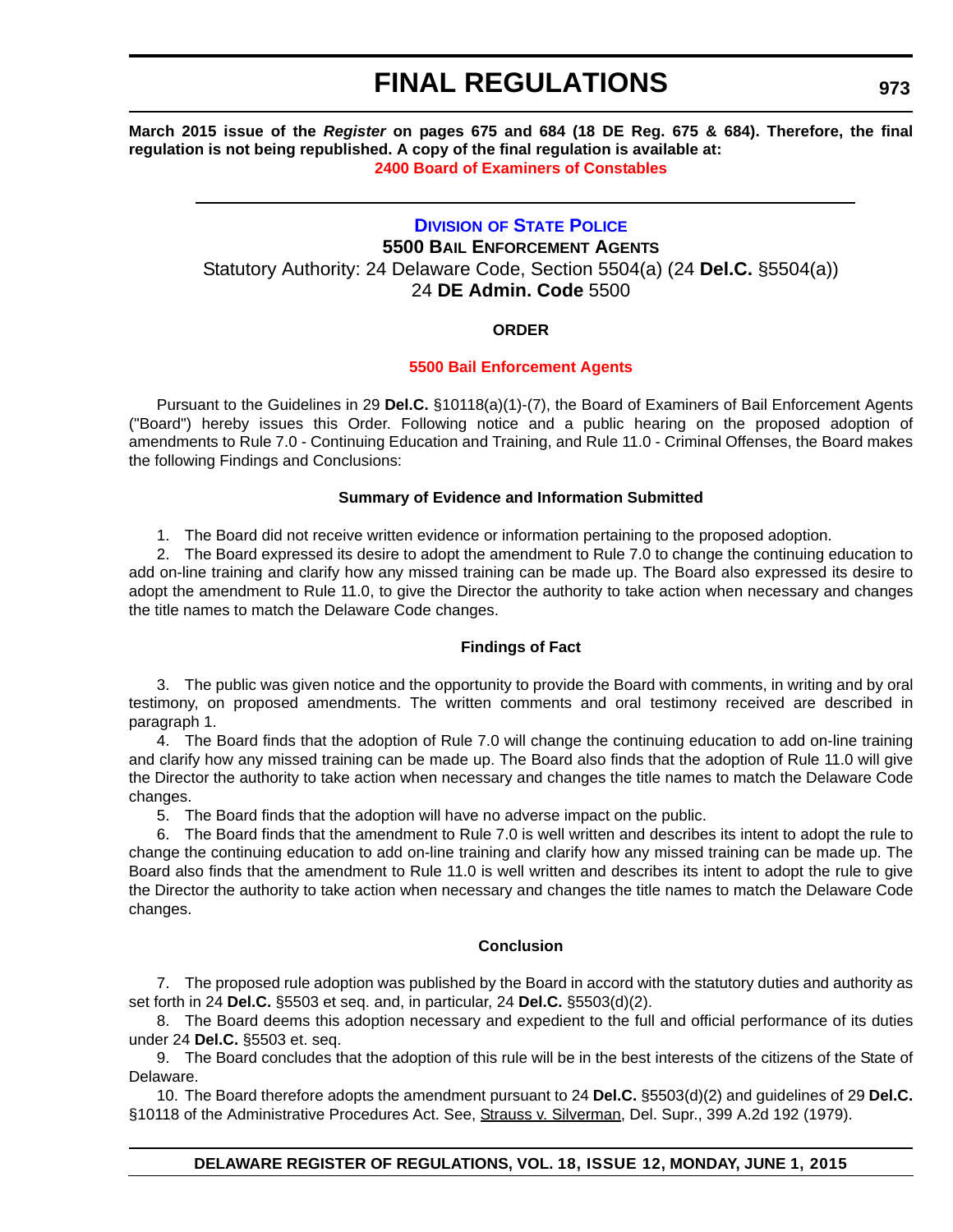### **974**

## **FINAL REGULATIONS**

11. This adopted rule replaces in its entirety any former rule or regulation heretofore promulgated by the Board.

12. The effective date of this Order shall be June 11, 2015.

13. Attached hereto and incorporated herein this order is the amended rule marked as exhibit A and executed simultaneously on the 15<sup>th</sup> day of May, 2015.

Major Melissa A. Zebley, Chairman Mr. R. Dale Hamilton John Yeomans, Director Mr. Harry O. Jennings Rebecca L. Byrd, Esquire (absent) Mr. Kevin C. Jones Ms. Robin David Mr. Jack McGhee, II Mr. Michael J. Dellose

**\*Please note that no changes were made to the regulation as originally proposed and published in the April 2015 issue of the** *Register* **at page 776 (18 DE Reg. 776). Therefore, the final regulation is not being republished. A copy of the final regulation is available at:**

**[5500 Bail Enforcement Agents](http://regulations.delaware.gov/register/june2015/final/18 DE Reg 973 06-01-15.htm)**

## **[DEPARTMENT OF SERVICES FOR CHILDREN, YOUTH AND THEIR](http://kids.delaware.gov/)  FAMILIES**

**DIVISION [OF FAMILY SERVICES](http://kids.delaware.gov/fs/fs.shtml)**

**OFFICE [OF CHILD CARE LICENSING](http://kids.delaware.gov/occl/occl.shtml)**

Statutory Authority: 29 Delaware Code, Section 9003(7) and 31 Delaware Code, Section 343 (29 **Del.C.** §9003(7); 31 **Del.C.** §343)

9 **DE Admin. Code** 101

**ORDER**

### **[101 Regulations for Early Care and Education and School-Age Centers](#page-4-0)**

### **NATURE OF PROCEEDINGS**

The Department of Children, Youth and Their Families ("DSCYF") initiated proceedings to adopt State of Delaware Regulations for Early Care and Education and School-Age Centers. The proceedings were initiated pursuant to 31 **Delaware Code**, Sections 341-345 and 29 **Delaware Code** Chapter 101.

On April 1, 2015 (Volume 18, Issue 10) DSCYF published in the Delaware *Register of Regulations* its notice of proposed regulations pursuant to 29 **Delaware Code** Section 10115. Written comments were accepted until April 30, 2015. The proposed regulations were also posted in the June 2014 and December 2014 Delaware *Register of Regulations*. Comments were received after each posting and DSCYF evaluated these comments and factual evidence. Additional public comments were received from the Provider Advisory Board, from providers, and stakeholders during a series of Task Force meetings. Many regulations were revised based on these comments. The results of the evaluation of the comments received regarding the April 1, 2015 posting are summarized in the accompanying "Summary of Evidence."

### **SUMMARY OF EVIDENCE**

In accordance with Delaware law, the Office of Child Care Licensing (OCCL) published in the Delaware *Register of Regulations* DELACARE: Regulations for Early Care and Education and School-Age Centers in June 2014, December 2014, and in April 2015. Public notices that proposed regulation changes had been published in the *Register* and that public meetings would be held in June/July 2014 to accept verbal comments were published in two newspapers of general circulation. Comments were gathered from each posting in the *Register*. The last

**DELAWARE REGISTER OF REGULATIONS, VOL. 18, ISSUE 12, MONDAY, JUNE 1, 2015**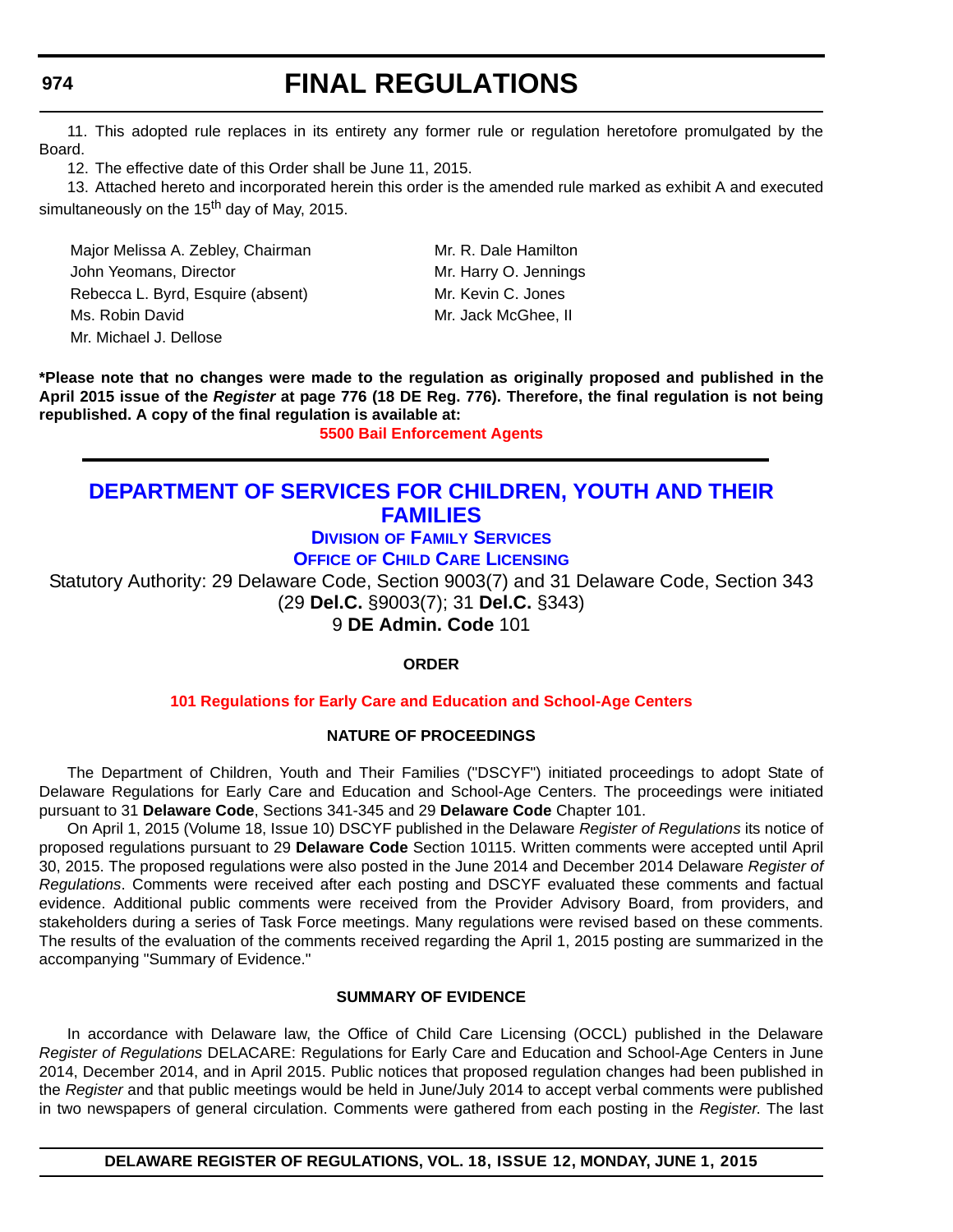period of public comment ended on April 30, 2015 with written comments provided by the following:

- Kathie Cherry, The Governor's Advisory Council for Exceptional Citizens (GACEC)
- Daniese McMullin-Powell, Chairperson, State Council for Persons with Disabilities
- Connie Merlet, on behalf of the Provider Advisory Board
- Mollie Poland, MPP, Nemours Health and Prevention Services

Please note that comments included here are those that pertain directly to the proposed regulations. Those that did not address the regulations have not been incorporated. In some cases, it was necessary to summarize comments.

### **Daniese McMullin-Powell, Chairperson, State Council for Persons with Disabilities and Kathie Cherry, The Governor's Advisory Council for Exceptional Citizens (GACEC)**

First, Section 3.3.7 identifies certain school-based programs as exempt. However, §7.2 requires school-based programs operated by non-employees of the school to be licensed. For clarity, a reference to §7.2 should be included in §3.3.7. Otherwise, someone reviewing the exemption section could interpret §3.3.7 as exempting school-based programs regardless of operation by non-employees of the school. For example, the reference to "(t)his exclusion shall include all programs operated by these schools" could be interpreted as covering a situation in which the school contracts with a third party to provide the child care program.

*Agency Response:* The agency appreciates and acknowledges these comments. The agency will revise regulation 3.3.7 to read "This exclusion shall include all programs operated by these schools, except as stated in Section 7.2, and shall also include preschool education programs for people with disabilities as defined by 14 **Delaware Code**, Section 3101(4)."

Second, in §4.0, definition of "Section 504 Plan", SCPD recommends inserting "with a disability" between "child" and "to".

*Agency Response:* The agency appreciates and acknowledges these comments. The agency will revise the definition of "Section 504 Plan" to include "with a disability" after the word child.

Third, Section 13.3.2 requires a licensee to notify OCCL if a child is injured "while in the care of the center when the center is informed the child required medical/dental treatment". See also §61.3. SCPD has a few concerns with this standard.

A. It provides an incentive to "hide" or "not treat" an injury since reporting is not required if the child does not receive medical treatment. Concomitantly, it provides an incentive not to ask a parent if a child were treated "off-site" since that would "trigger" the reporting requirement.

*Agency Response:* The agency appreciates and acknowledges these comments. Requiring notification to OCCL of medical treatment is not a new requirement. If a child is injured and receives medical treatment by a health care provider, OCCL must be informed to confirm that the child received the necessary treatment, the center corrected any unsafe situation/circumstances that led to the injury, and other children are safe. These regulations will remain as written.

B. The term "medical treatment" is unclear and a licensee who wishes to avoid attention/scrutiny may interpret the reference to only apply to treatment by a physician. The regulations note that some centers will have a registered nurse (§55.0). If the R.N. treats a wound or injury, does this qualify as "medical treatment" triggering the reporting requirement? Licensees are required to provide "first aid" (§§34.0 and 61.0). Does provision of "first aid" qualify as "medical treatment"? Section 61.1.2 appears to differentiate between "first aid" and "medical care".

*Agency Response:* The agency appreciates and acknowledges these comments. The agency will revise regulations 13.3.2 and 61.3 by adding the words "other than any first aid provided at the center" after the word treatment.

Fourth, Sections 13.3.5 and 60.5 require licensees to report medication errors (including administering drug to wrong child or administering the wrong dose) only if the error "results in medical treatment". This is an imprudent approach. Comparable regulations require reporting of errors which result in discomfort or jeopardize health. See, e.g, 16 DE Admin Code 3310.2.0 (definition of "reportable incident"); 16 DE Admin Code 3301, 2.0 (definition of "reportable incident). Adopting a "medical treatment" "trigger" for reporting also provides a licensee with a disincentive to refer a child for medical treatment to avoid attention/scrutiny. By analogy, §60.5 requires immediate reporting of medication errors to a parent regardless of manifest harm or need for medical treatment. Finally, §§13.3.5 and 60.5 are not consistent. The former requires a written report within 3 business days while the latter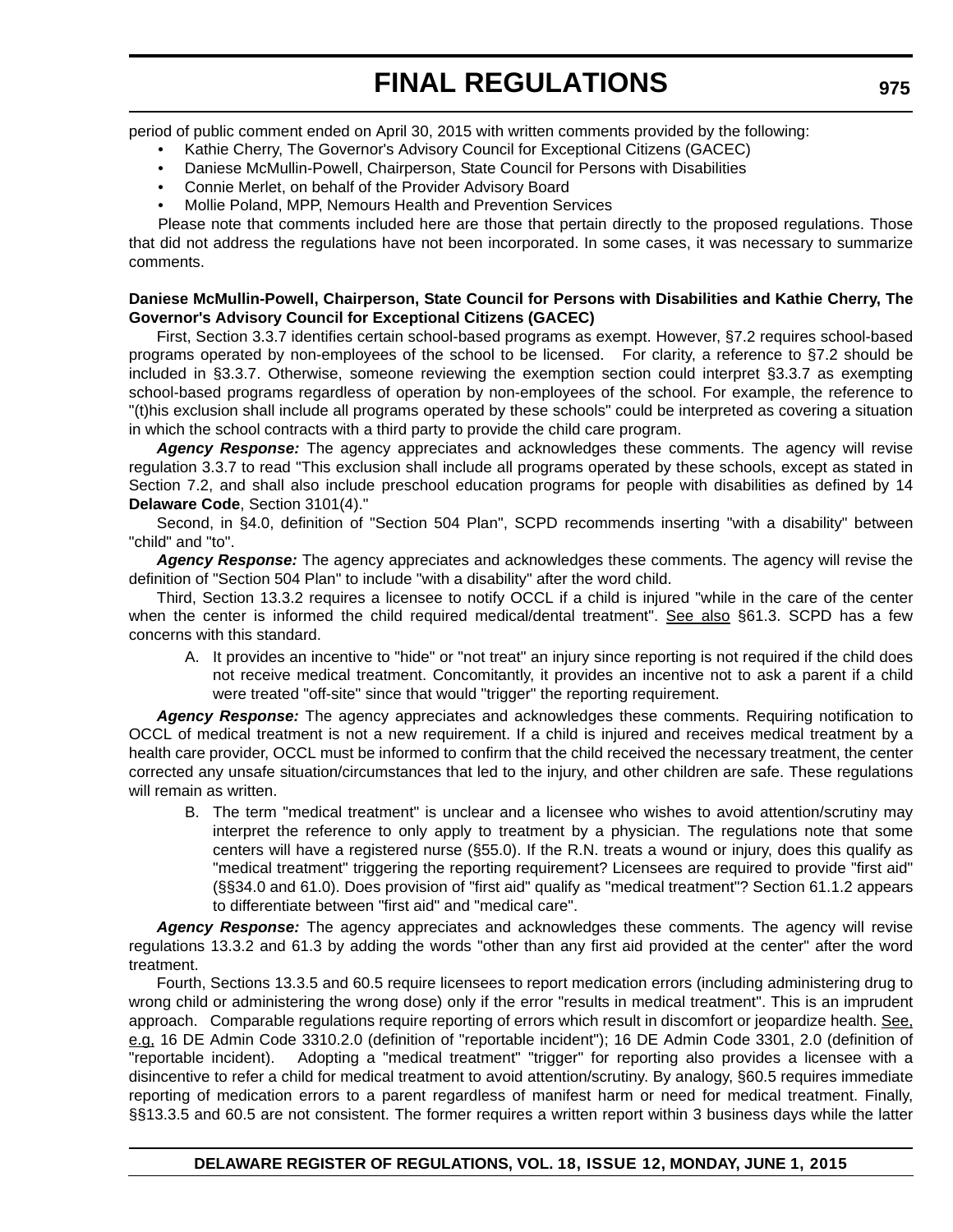does not.

*Agency Response:* The agency appreciates and acknowledges these comments. Previously, there was no requirement for OCCL to be made aware of errors in the administration of medication. This new regulation helps OCCL to ensure children's safety by requiring licensing staff to be informed if center staff did not administer medication properly. The agency will revise regulation 60.5 to read "When known to the center, adverse effects or errors in administering medication that result in medical treatment shall be reported within one business day to the OCCL, followed by a written report within three business days.

Fifth, in its June and December commentary, the Council recommended adding extended physical restraint to the list of reportable "events". This has not been incorporated into the latest proposed regulation. For example, while mechanical restraint is banned (§65.5.6), there are no standards for "physical" restraint which could theoretically last for extended periods without triggering a report to the OCCL. Obviously, some immediate physical restraint to prevent injury or elopement may be appropriate. However, use of physical restraint for extended periods should be reportable.

*Agency Response:* The agency appreciates and acknowledges these comments. The agency will revise 65.5.6 to read "Tying, taping, chaining, caging, or physically or mechanically-restraining a child;"

Sixth, there is no limit on certain forms of physical restraint. By analogy, IBSER regulations ban prone (facedown) restraint and seated basket holds. See 16 DE Admin Code 3320.20.11. Some limits could be included in §65.0.

*Agency Response:* The agency appreciates and acknowledges these comments. As mentioned above, the agency will revise 65.5.6 to prohibit physical restraint of children.

Seventh, DFS added a reference to the ADA and DEAL to §14.2 per the Councils' earlier recommendations. SCPD endorses this provision.

*Agency Response:* The agency appreciates these comments.

Eighth, Section 27.3.3 refers to the "GED Test". The Department of Education changed its "GED" regulation and the current reference is "secondary credential assessment" which encompasses a GED and alternatives. See 17 DE Reg. 469 (11/1/13) (proposed); 17 DE Reg. 724 (1/1/14) (final). In other sections, the regulation refers to "high school diploma or equivalent recognized by Delaware Department of Education". See, e.g., §§27.7.1 and 77.2.1.

*Agency Response:* The agency appreciates and acknowledges these comments. The agency will revise regulation 27.3.3 to read "The secondary credential assessment (such as the GED ®Test and alternatives) will only be accepted if the examination was completed through the American Council on Education or individual statesanctioned agencies."

Ninth, Section 27.10.1 has a plural pronoun (they) with a singular antecedent (intern). Consider substituting "the intern is" for "they are".

*Agency Response:* The agency appreciates and acknowledges these comments. The Agency will revise regulation 27.10.1 to read "A licensee shall ensure that an early childhood intern is at least 16 years of age or 15 years of age if attending a vocational or technical high school's three-year program in early childhood education or a traditional high school's career pathway program in early childhood."

Tenth, SCPD endorses Section 28.6 since it is deters staff participating in "personal activities which would interfere with providing care to children". One of the most prevalent sources of "inattention" may be cell phone use. At a minimum, the regulation could be amended to explicitly require licensees to adopt a policy on cell phone use. For example, the following third sentence could be added to §28.6: "Without limitation, each licensee shall adopt and implement a written policy on direct-care staff cell phone use during hours of operation."

*Agency Response:* The agency appreciates and acknowledges these comments. The agency will revise regulation 28.6 to read "Staff charged with caring for children shall not be given other duties or participate in personal activities such as using a cell phone which would interfere with providing care to children."

Eleventh, Section 36.13 categorically bans use of "portable wading pools". The rationale for such a ban is not intuitive. If it's hot, toddlers and preschoolers would ostensibly benefit from playing in a small inflatable or softsided pool. It would be helpful if the Division could explain the rationale regarding the categorical ban regarding "portable wading pools". In addition, the Division may want to consider additional language which would require staff to be present in this context.

*Agency Response:* The agency appreciates and acknowledges these comments. According to Caring for Our Children: National Health and Safety Performance Standards for Early Care and Education Programs (CFOC), "Small portable wading pools shall not be permitted because they do not permit adequate control of sanitation and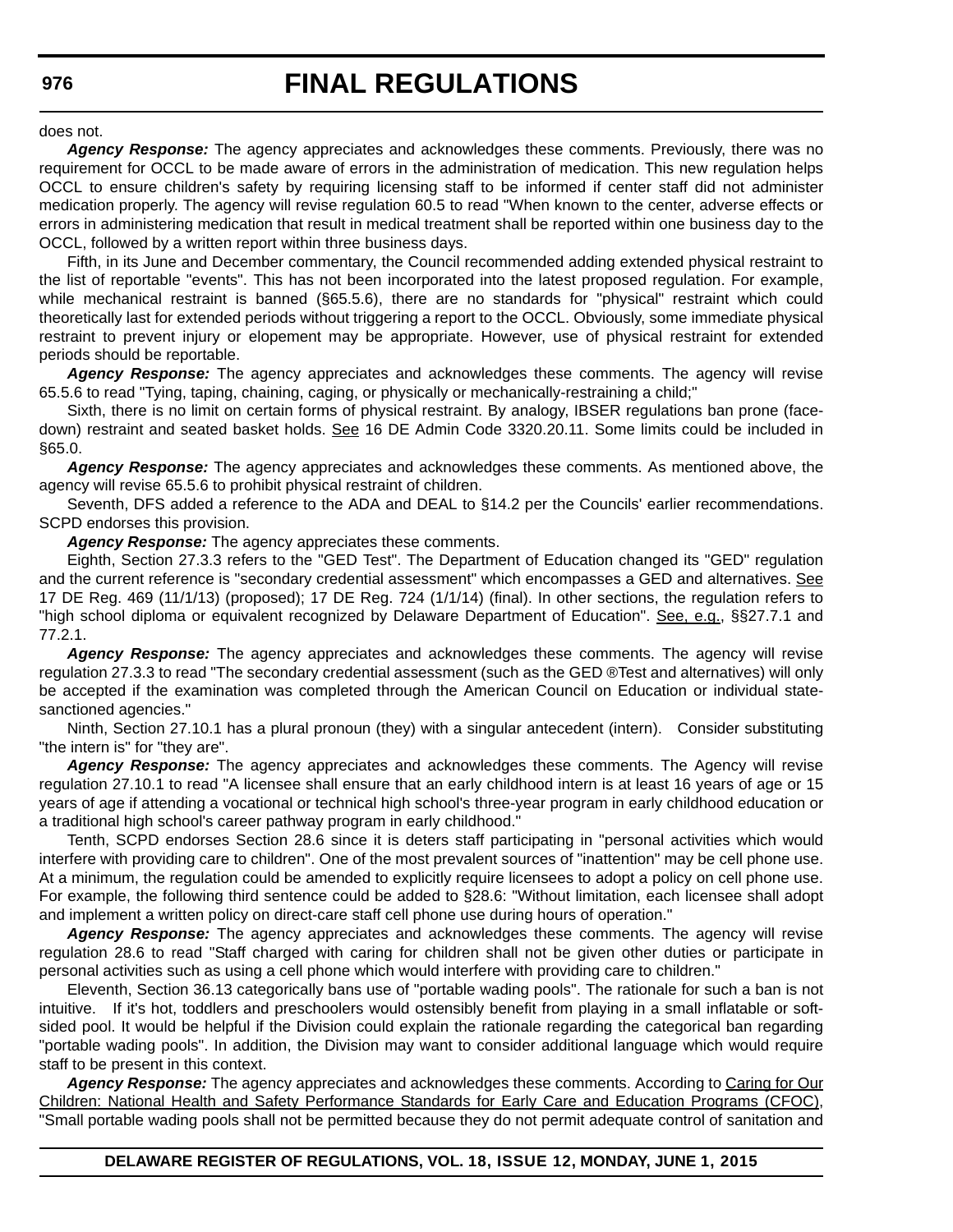safety and provide a superior means of transmission of infectious diseases, including e coli often found in stool. Wading pools can easily become contaminated. Infection with e coli is a primary cause of the most common cause of kidney failure in children in the US and is fatal in 5% of cases." Additionally, the Delaware Department of Public Health regulations require that pools used in a child care facility be in compliance with the pool regulations and a portable wading pool would not qualify under these regulations. The regulation will remain as written.

Twelfth, in §36.17, last sentence, the reference should be to "below 60 degrees F and above 90 degrees F".

*Agency Response:* The agency appreciates and acknowledges these comments. The regulation is written correctly as it provides minimum and maximum temperatures where a center can continue to operate if normal temperatures can be restored within four hours. The regulation will remain as written.

Thirteenth, the Council previously objected to allowing children to ride bikes with wheels below 20 inches in diameter without a helmet. Section 41.0 could still be interpreted as exempting children from wearing a helmet if the wheels are less than 20 inches in diameter. This would violate Title 21 **Del.C.** §4198K.

*Agency Response:* The agency appreciates and acknowledges these comments. The agency will revise regulation 41.0 to read "All children over one year of age shall wear approved safety helmets while riding bicycles and while riding toys with wheels of 20 or more inches in diameter (such as tricycles), or using wheeled equipment (roller blades, skateboards, etc.), and while standing on and using scooters with handles."

Fourteenth, the Council previously objected to the ratio of toilets to children/staff. The new regulation (§43.2) is worse than the December version. For school age children, the December regulation had a toilet to child ratio of 1:15. The latest regulation has a toilet to child ratio of 1:25. As noted previously, the ratio should be lowered.

*Agency Response:* The agency appreciates and acknowledges these comments. The child-to- toilet ratio was increased to 1:25 to achieve consistency within the regulations. Without this change, school-age only programs are allowed a 1:25 standard while a center with both school-age and early care components would be required to maintain a 1:15 ratio, resulting in an inequity. The regulation will remain as written.

#### **The Governor's Advisory Council for Exceptional Citizens (GACEC)**

Section 27.5.1 council questions whether someone with a high school diploma and 24 months of experience is sufficiently qualified to be an early childhood curriculum coordinator.

Agency Response: The agency appreciates and acknowledges these comments. Per executive order 36, OCCL was required to reduce or simplify regulations to make them more responsive to the needs of the public without jeopardizing the health and safety of children. The age requirement and educational qualifications remain unchanged for this position. Only the amount of experience was decreased from 36 months to 24 months; lowering the total experience needed for this position allows more individuals to serve in this role. People qualifying as a curriculum coordinator without an AA or BA degree must still have 15 college credit hours in child development or early childhood education in order to be qualified as an early childhood curriculum coordinator. The regulation will remain as written.

In section 28.4.2 an administrator or coordinator could not split their time on a 50% basis among sites if responsible for three or more centers.

*Agency Response:* The agency appreciates and acknowledges these comments. Correct, if the early childhood administrator is responsible for two or more centers, an additional staff who meets the qualifications of early childhood administrator or early childhood curriculum coordinator must be on site 50% of the hours of the early childhood center's operation to assist staff and meet the needs of an operating center. This regulation will remain as written.

### **Connie Merlet, on behalf of the Provider Advisory Board**

It is important for all to remember that if a center does not comply with every one of these regulations, the Licensing Specialist does not issue a new license after yearly inspection. That means the center would be operating illegally. This fact makes these regulations particularly onerous. Unless a center has been issued a variance, and most of these regulations are set up so that a variance as defined by OCCL is inappropriate, they will be out of compliance. Therefore, regulation changes should not be taken lightly, nor should they involve anything but the health and safety of children.

*Agency Response:* The agency appreciates and acknowledges these comments. In the event a center could not correct non-compliance prior to license expiration, a provisional license would be issued. Therefore, the center would not operate illegally.

Provider Advisory Board Comments on Center Regulations: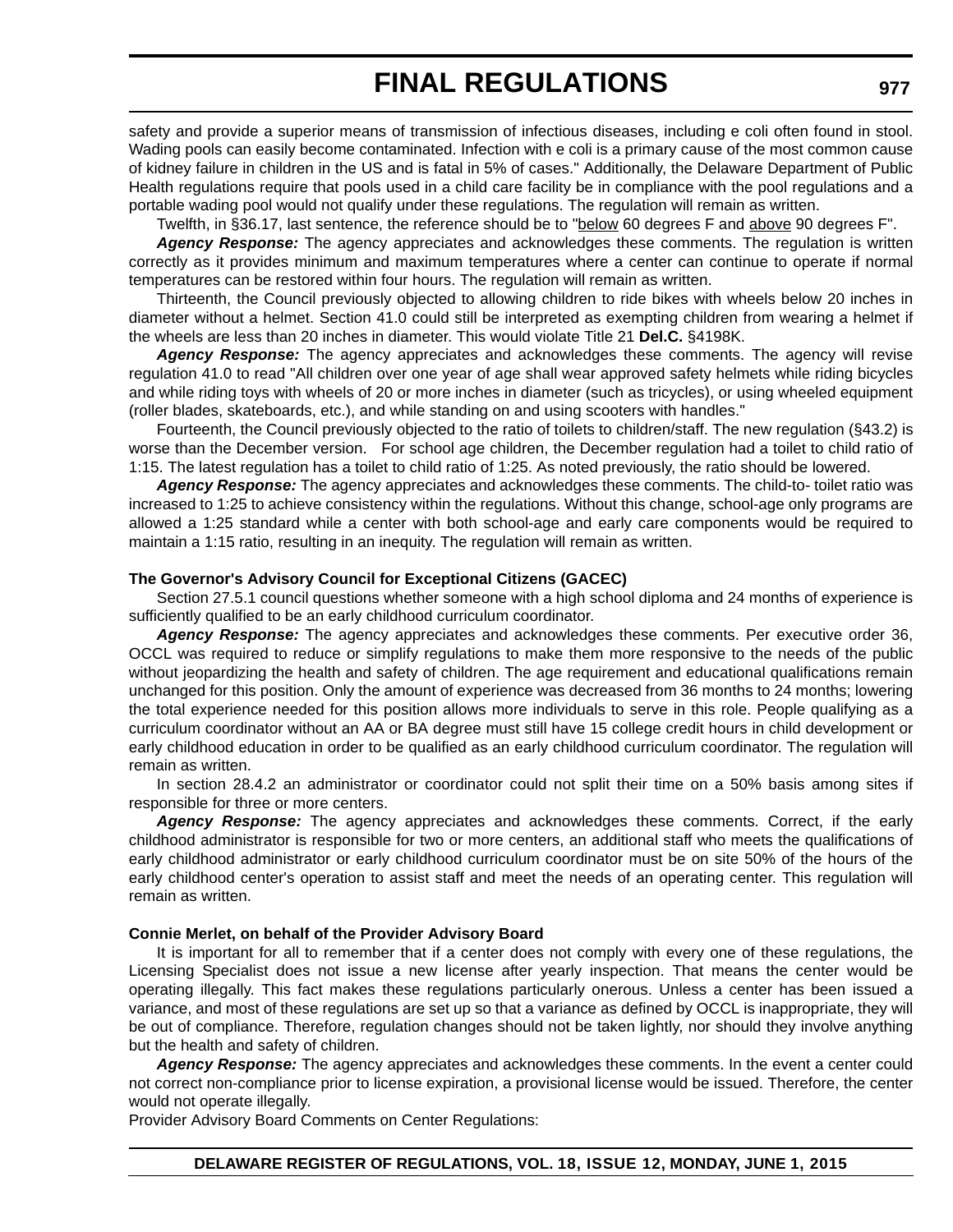1. Very problematic in this new draft is the use of the term "procedures" for many, many regulations. OCCL seems to want procedures written for every detail of the center's day. Staff and parent handbooks would double in size, but care would not be affected. Furthermore, the term "procedures" implies there is a step-by-step to everything we do. This is simply untrue. This terminology is throughout the regulations and is inappropriate:

…"written explanation of the Center's policy on"…

…"Procedures to regularly report",..

…"create and utilize a written transition plan"…

…"procedure encouraging parent(s)/guardian(s) to review current licensing regulations…

*Agency Response:* The agency appreciates and acknowledges these comments. Policies and procedures are necessary to inform staff and parents how the center operates. These lay the foundation to protect the health, safety, and well-being of children in care by ensuring care is provided in a planned manner. As long as the center's policies and procedures are written and clear, they can be detailed or more simplistic, depending on the needs of the center. These regulations will remain as written.

2. Also problematic is the continuous use of the term "and follow" after requirements. PAB imagines it is possible for centers to argue that they do not have to follow required written policies, but the argument seems weak and therefore the use of "and follows" after every policy is redundant and condescending to providers. PAB imagines "gotcha" citations using this language.

*Agency Response:* The agency appreciates and acknowledges these comments. The agency added the "and follow" language because there is a history of instances in which some centers were not following their established policies and procedures. The regulations did not actually state that the center had to follow their policies and procedures which was very problematic for the agency when monitoring regulation compliance. The new language is meant to provide clear guidance. These regulations will remain as written.

3. "Provided and served by the center.." It is questionable whether this includes home provided food, which would violate parental rights.

*Agency Response:* The agency appreciates and acknowledges this comment. "Provided and served by the center" only refers to food that the center provides, not food brought from home. These regulations will remain as written.

4.0 Definition of terms- There is no definition for Appeals. We feel this is a necessity for an easier reference for providers. The definition and use for appealing citations should be and is not currently addressed in the regulations as the OCCL use of appeals is very narrow.

*Agency Response:* The agency appreciates and acknowledges this comment. The definition for administrative hearing includes appeal hearings for enforcement actions. The definition of licensing conference explains that it can be used to appeal citations. An additional appeal definition will not be added.

Assistant Director- or assistant Administrator- there is no definition, and centers need a regulatory definition outside of a "teacher who has been trained in the absence of the administrator.

*Agency Response:* The agency appreciates and acknowledges this comment. The agency does not recognize an assistant director position and is not requiring a new position to be created. The agency is requiring someone to be designated as being in charge of the center (28.4) when the administrator or curriculum coordinator is not present. A center can create this title if desired; however an additional definition will not be added.

School Age Child- PAB would like the definition broadened to include rising kindergarteners the summer before kindergarten begins. This is an important time for children to be included with school age groups, especially as they are usually no longer napping. PAB agrees that staff/child ratios need not change however.

*Agency Response:* The agency appreciates and acknowledges this comment. Rising kindergartners have not had the same experiences and usually do not have the same skill development as those children who have completed a year of kindergarten, the youngest age of children in a school-age program. Therefore, these children are considered preschool-age children. They are considered school-age children when they begin kindergarten. The regulation will remain as written.

Successful Completion- A passing grade rather than a C grade should be sufficient.

*Agency Response:* The agency appreciates and acknowledges this comment. The agency's designee for staff qualifications, Delaware First, determined a C was the lowest grade that would be accepted. A person who receives lower than a C did not demonstrate mastery of material. The regulation will remain as written.

The definition for Variance (repeated in reg. 12.0) is inadequate and does not allow for alternative methods or philosophies of care. Further, the form for Variances is repetitive and nonsensical. The necessity of "intent" belies honest variance applicability. PAB would like a broader definition for the use of variances.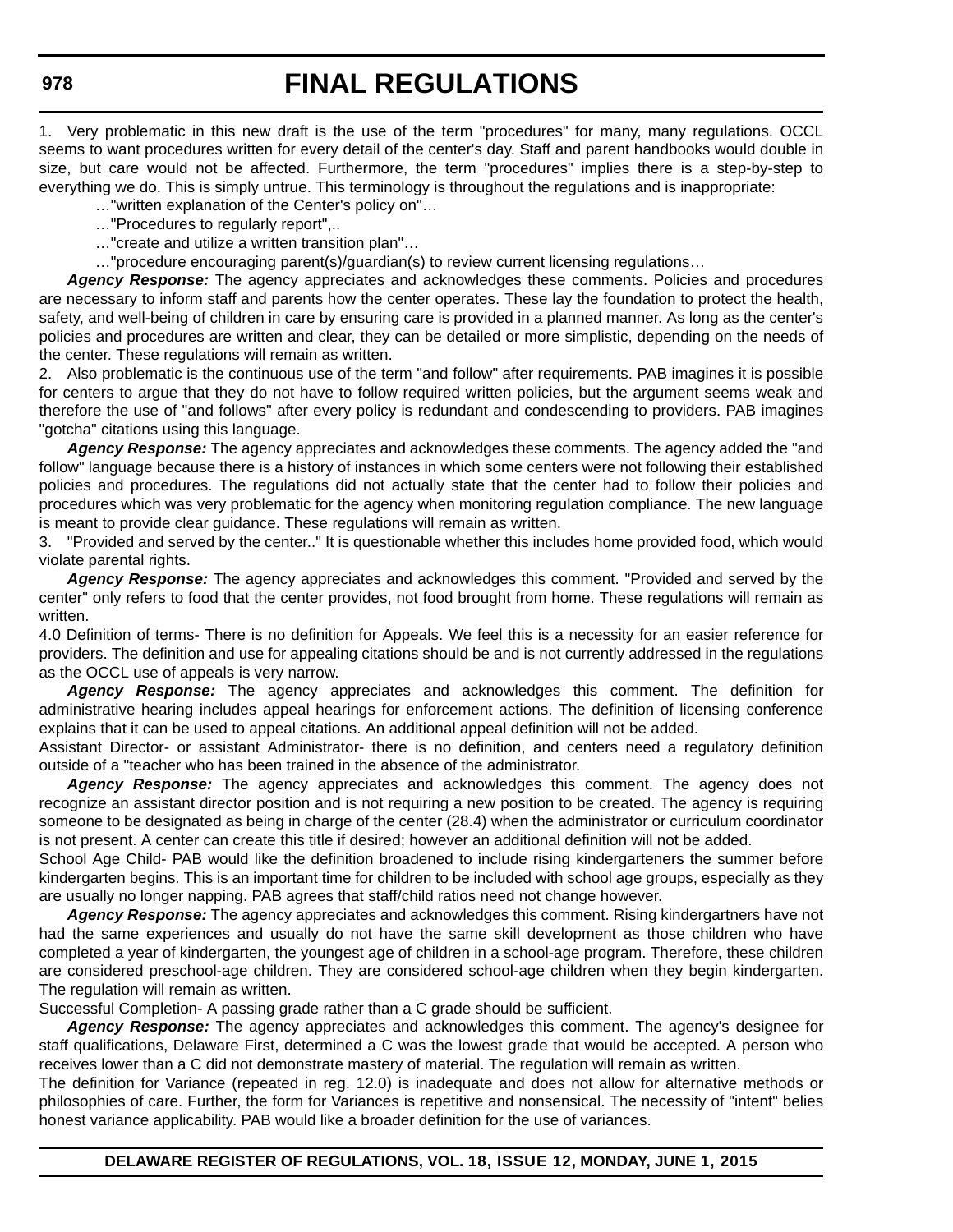*Agency Response:* The agency appreciates and acknowledges this comment. The agency believes the definition is adequate. If a center wants to provide what some might consider "alternative methods or philosophies of care," this should be discussed with their licensing specialist to determine if a variance is required. The regulation will remain as written.

We disagree with the following addition to the previous draft:

(6.2) 6.1.1 The Licensee or any other individual shall permit and shall not impede the interviewing of the Licensee, any staff member or substitute, any child in child care, and the parent(s)/guardian(s) of a child in child care by representatives of the Office of Child Care Licensing, and other authorized state or local officials for the purposes of determining regulation compliance and/or investigating complaints of non-conformity with applicable provisions of these regulations, and any other applicable codes, regulations, or laws.

We will not be responsible for giving permission for the interviewing of children by anyone. That is the parents' prerogative. Further, if statements given by staff may implicate them, as providers we feel we have a duty to advise them not to self- incriminate.

*Agency Response:* The agency appreciates and acknowledges this comment. OCCL, as part of the Division of Family Services, is authorized to interview children without a parent's consent as part of an investigation. The DELACARE Regulations authorize OCCL to investigate non-compliance, which reasonably includes talking to children and staff to find out details or facts. This regulation prevents a licensee or other individual from impeding OCCL's ability to determine regulation compliance or prohibiting or otherwise impeding a regulation complaint investigation. The regulation will remain as written.

11.0 License Denial and Revocation- PAB is pleased with bill passed in June that codes specifications but is not sure if this section is in compliance with such.

(11.3.2)11.1.3.1.1 The final decision of the Secretary will remain in place during the appeal process unless otherwise ordered by the Court pursuant to § 10144 of Title 29.

*Agency Response:* The agency appreciates and acknowledges this comment. The regulation is in compliance with this law. The regulation will remain unchanged.

13.3 under Notifications- PAB objections to this reg are explained under 61.1.2.

*Agency Response:* The agency appreciates and acknowledges this comment. Regulation 13.3 places all notifications to the agency in one central location including the time frames for both written and verbal notification. Regulation 61.1.2 only addresses maintaining a written injury report. The regulation will remain unchanged.

13.3.4 Convictions of staff unrelated to childcare need not follow the staff member, especially as to notifying OCCL. *Agency Response:* The agency appreciates and acknowledges this comment. 11 Delaware Code, Section 8561 stipulates that a person who is employed in a child care facility has an affirmative duty to inform, and shall inform, that person's own employer of any criminal conviction or of any entry on the Child Protection Registry. OCCL needs to be made aware of these convictions and entry on the Child Protection Registry to protect the health, safety, and well-being of children in licensed child care. In order to protect the health, safety, and well-being of children, individuals providing care should be of good character. This regulation is compliant with Delaware Code. This regulation will remain unchanged.

We strongly object to the following language. It is worse than before. The language below has been moved from another section of the regs. We objected to it earlier and feel the regulation should be reciprocal if included at all:

13.5 0 Telephone calls from the Office of Child Care Licensing requiring a response from the Licensee or staff must be returned within two (2) business days.

*Agency Response:* The agency appreciates and acknowledges this comment. The agency has had numerous instances with centers failing to respond to phone calls. If the agency is calling, it is for a reason that needs prompt attention. While an individual licensing specialist may not be immediately available to respond to a telephone call or email, a provider can receive a prompt response from an intake worker who is available to respond to questions and concerns during business hours each day. The regulation will remain as written.

14.3 We have objected to this regulation in general as it pertains to the business side of center operations which is not the prerogative of OCCL, and when OCCL adds the words "and follows" it is particularly troublesome.

*Agency Response:* The agency appreciates and acknowledges this comment. The agency will revise 14.3 to read "A licensee shall have an organized system of business management and have sufficient staff, space, and equipment to fulfill, at a minimum, administrative, fiscal, clerical Regulation, cleaning, maintenance, food services, direct child care, and supervisory functions."

16.0 Records- PAB needs assurances that FINANCIAL FILES are not included under OCCL review.

*Agency Response:* The agency appreciates and acknowledges this comment. Per 31 Delaware Code,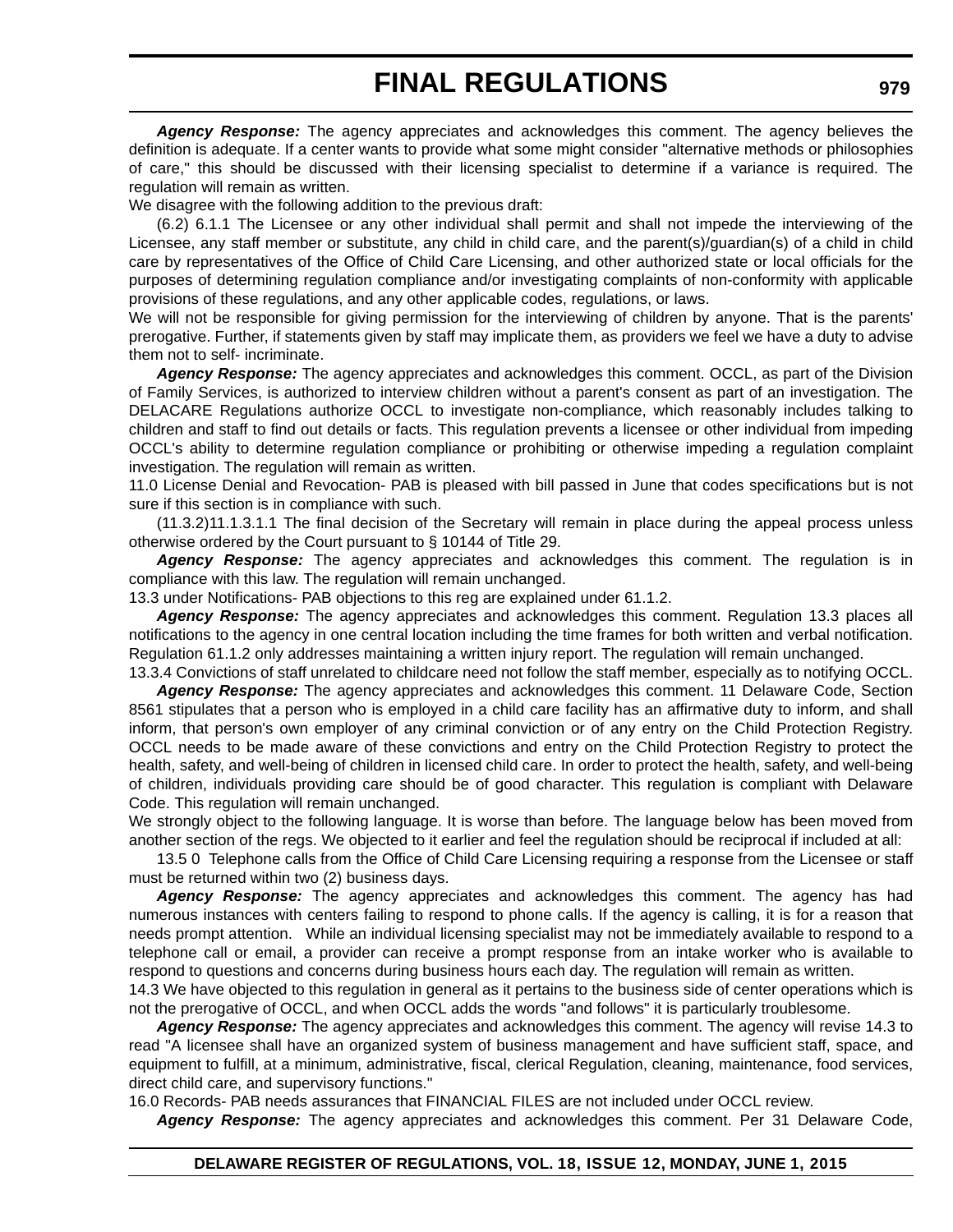Section 344, OCCL must conduct a thorough investigation and make a favorable determination of sufficient financial backing to ensure effective work in order to issue a license. However, the regulation states that [only] those records and files that are applicable to licensing are required to be available. This regulation will remain as written.

16.2 PAB objects to the specifics included in this regulation and insists that the regulation should end after the word "departure" in the first sentence. This reg is greatly expanded from the old regs and PAB feels the wording in the old regs (126 and 126A) was sufficient. This new reg is extremely time consuming and therefore costly for staff and providers and does not guarantee any increased security for children. Especially problematic is the inclusion of 3 months retention of records. This is a business decision, not the purview of OCCL.

"A licensee shall establish and use a system for documenting attendance at arrival, departure, and every transition to ensure the location of each group of children in attendance at any given time. This system shall verify the location of individual children when a child does not remain with the entire class. These daily attendance records shall be retained by the center for a minimum period of three months."

*Agency Response:* The agency appreciates and acknowledges this comment. The agency will revise the first sentence of the regulation to read ""A licensee shall establish and use a system for documenting attendance at arrival and departure.

16.3 PAB objects to the specifics included in this regulation and insists that the regulation should end after the word "whereabouts". PAB feels the wording in the old regs (127) was sufficient. This new reg is time consuming and therefore costly for providers and does not guarantee any increased security for children. Especially problematic is the inclusion of 3 months retention of records. This is a business decision, not the purview of OCCL.

"A licensee shall keep a record of the daily work assignment and hours of each staff member to ensure this individual's whereabouts and classroom assignment, and retain these records for a minimum period of three months."

*Agency Response:* The agency appreciates and acknowledges this comment. This regulation helps to keep children safe by tracking staff members' whereabouts throughout the day to ensure staff/child ratios are maintained. Although no time frame for retention of staff attendance sheets was previously included in the regulations, this regulation now provides clear guidance and allows the agency to ensure staff/child ratios were maintained when conducing complaint investigations. OCCL contends that tracking of staff during the work day is not a time-consuming effort and can be recorded easily on a form that OCCL can provide if desired. The regulation will remain as written.

17.1 is redundant. It is the law that we cannot go over capacity.

Agency Response: The agency appreciates and acknowledges this comment. There is no law which stipulates capacity. This regulation was created to clearly communicate the center is not permitted to go over licensed capacity which is determined by measured square footage of classroom space. The regulation will remain as written.

17.2 Under Right To Know, PAB realizes that this has been encoded. However PAB feels that the following specifics are an unnecessary interpretation of the law:

"A licensee shall provide a prospective purchaser of care with information detailing the individual's right to inspect the active record and complaint files of the center as described in 31 Delaware Code, Section 398. As a part of the enrollment or application process, the licensee shall require the parent/guardian of children who are enrolled to read and sign the Parents Right to Know Act form and keep the signed document on file at the center. A copy of the signed document shall be given to the parent/guardian. In the event that the parent/guardian does not enroll the child, the signed document shall be kept on file for a minimum period of three months as proof of presenting the information."

PAB believes that this is a poor interpretation of Delaware Code. This is a requirement that providers must inform basically anyone who walks in the door their right to inspect record pertaining to the daycare. It is unnecessary and burdensome. Sentences 1, 3 and 4 (italicized above) should be removed. There is no safety reason for this requirement. All enrolled children have the signed paperwork anyway. Keeping such paperwork for non-enrolled children for an arbitrary period of 3 months "as proof of providing the information" serves no purpose and wastes paper and space. As proof for OCCL? Why would providers need to do this?

*Agency Response:* The agency appreciates and acknowledges this comment. The Parents Right to Know Act, 31 Delaware Code, Section 398, requires that prospective purchasers of care be given this information. Since no time frame was included in this section of the Delaware Code, the previous regulations required centers to keep the signed form indefinitely. Realizing that keeping this paperwork indefinitely could be perceived as burdensome,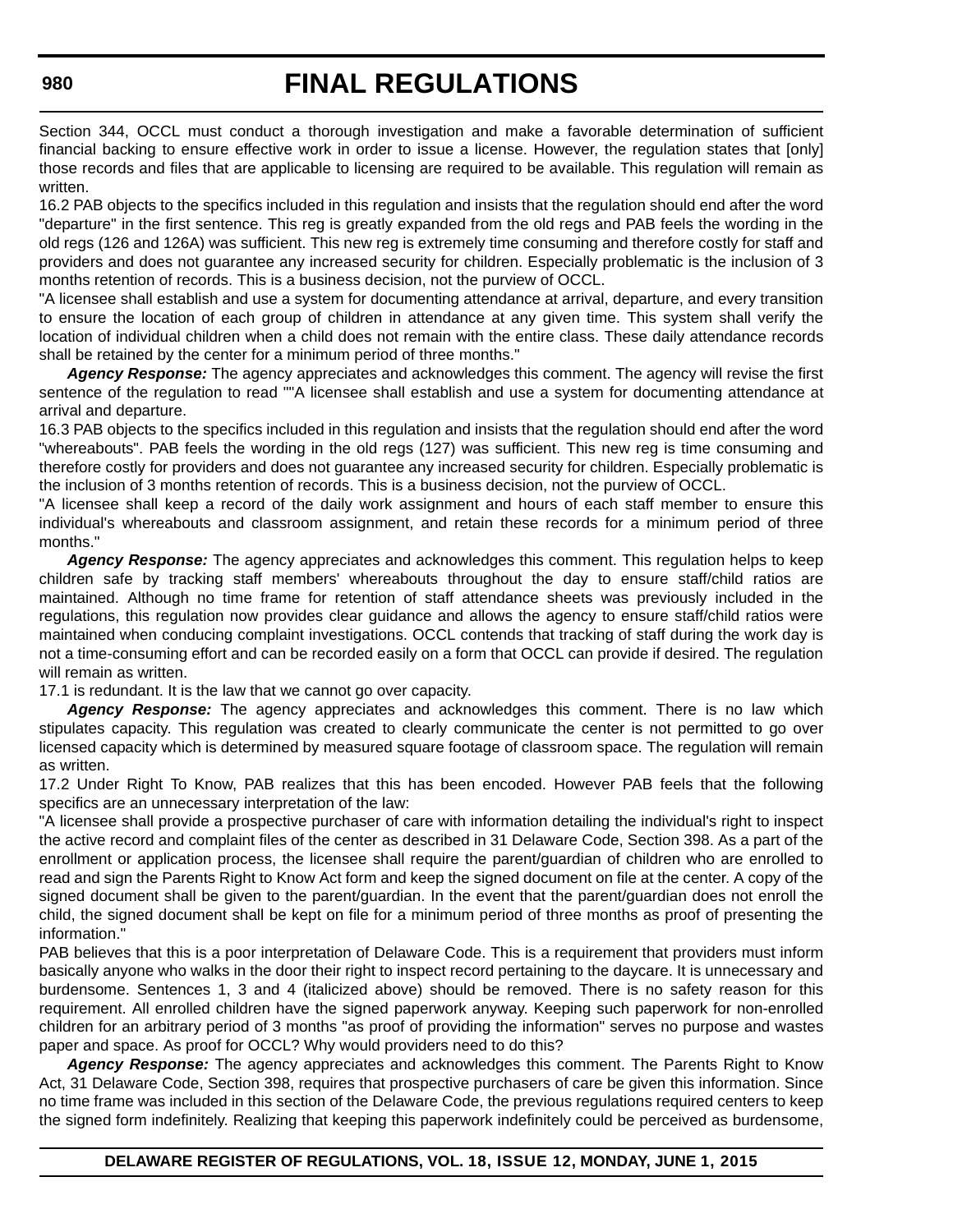centers are now required to keep this form for only three months to ensure compliance with the law. The regulation will remain as written.

18.1- This section has been expanded needlessly. This added verbiage causes extra paperwork, extends needless regulatory language, something OCCL has been charged to reduce, and is not going to save any children. The extra language could possibly be placed in the guidebook to help new providers.

*Agency Response:* The agency appreciates and acknowledges this comment. Having procedures to follow documenting that the release of a child from the responsibility of center staff shall only be to a person authorized by the parent/guardian ensures children's safety by releasing them to the proper people. The regulation will remain as written.

19.0 Remove last sentence. "This file shall be maintained on site for at least 3 months after disenrollment." There is no reason for this. It does not increase safety, and although it can be considered good business practice that is not the purview of the OCCL.

Agency Response: The agency appreciates and acknowledges this comment. OCCL receives many complaints voiced by parents after leaving a center. By keeping the file for at least three months, the agency is able to conduct proper investigations to show that the center was or was not compliant with regulations. Also this regulation now provides clear guidance as to how long a child's file must be kept. The agency will revise this regulation to read "This file shall be available upon request for at least three months after disenrollment and shall include the following:".

19.8 "…hours/days child is scheduled…" Again, an expansion which is unnecessary and another example of OCCL doing the opposite of what they have been charged to do. Again, if a part-time child comes an extra day, is the center out of compliance?

*Agency Response:* The agency appreciates and acknowledges this comment. The hours a child is scheduled to attend was a part of the previous regulations. The days were added so that a center can ensure enough staff are scheduled for the children who will be in the center on any given day. If a child comes an additional day (as mentioned in the comment), the center will not be out of compliance unless there are not enough staff present. The regulation will remain as written.

20.1 Remove "maintained onsite for at least 3 months after employment/association terminates". Although it can be considered good business practice that is not the purview of the OCCL.

*Agency Response:* The agency appreciates and acknowledges this comment. OCCL receives many complaints voiced by parents after leaving a center. By keeping the file for at least three months, the agency is able to conduct proper investigations to determine that staff were finger printed, given an orientation with the required components, etc. Also, this regulation now provides clear guidance as to how long a personnel file must be kept. Regulation 20.0 will be revised to read "This file shall be available upon request for at least three months after employment/association ends."

20.4 Requests and follow up requests for Service letters have arguable usefulness. PAB feels that this is an onerous regulation and would like exemption after the initial request. Wording was actually added in this newest draft.

*Agency Response:* The agency appreciates and acknowledges this comment. Service letters are required per 19 Delaware Code, Section 708 to ensure employers are not hiring individuals with a past history of violent behavior, or who have engaged in abuse or neglect of adults and children who are dependent on their care. Due to the significance of the Service Letters for the protection of children in care, the agency added wording to ensure the center follows-up after making the initial "good faith effort" to obtain them. Centers will not be cited for noncompliance for failure to obtain required service letters when "good faith efforts" to obtain such letters is documented and additional references are present. The regulation will remain as written.

20.5 Professional development plans have been another source of disagreement between providers and OCCL, especially for the start of employment. PAB feels this should be a relicensing requirement only and the Professional Development form should be revamped to make it more relevant for the needs of providers, not OCCL. The Professional Development Plan should be a tool for administrators to work with their staff for the betterment of the center and to raise the educational standards of their staff. The usefulness has completely flip-flopped into a compliance tool for the state.(20.12)20.1.11 Remove regulation. This is unnecessary and onerous regulation. This has no place in our regulations.

*Agency Response:* The agency appreciates and acknowledges this comment. Among others, this agency has worked to have child care regarded as a profession. Thoughtful planning and purposeful selection of professional development training assists staff to identify the areas where they would like to strengthen their skills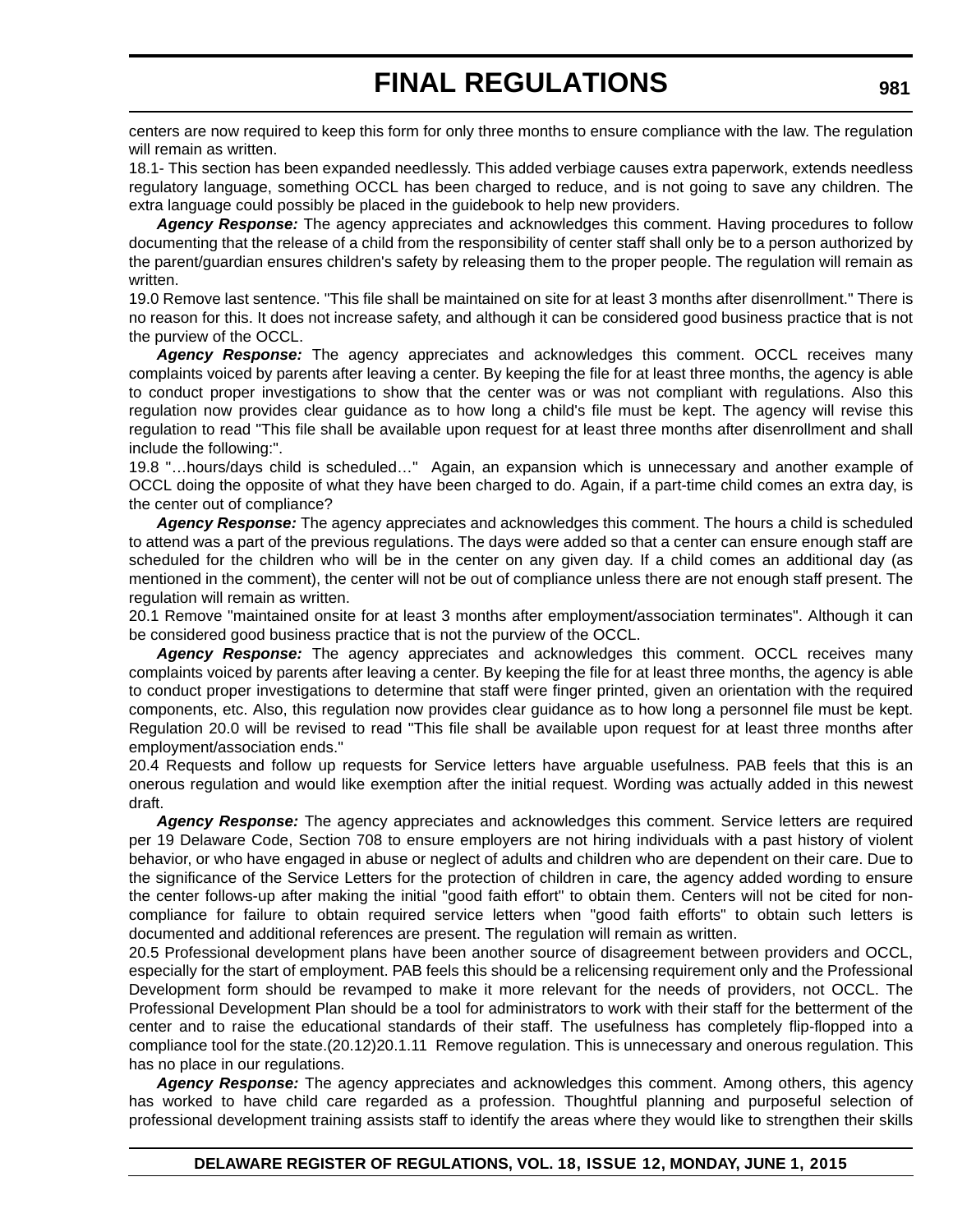and how they wish to advance their career. OCCL is in agreement a meaningful professional development plan is one often created with the center administrator that includes the needs of the staff member and the needs of the center. Research has shown that staff education is a primary factor in determining the quality of care children receive. This regulation now allows a three month period at the start of employment to create a plan which allows the center administrator to assess the employee's strengths and areas that would benefit from additional training in regard to the individual's needs and the needs of the center. The previous regulations required a complete staff file without a specific time frame mentioned. To better meet the specific needs of the individual and the center, the professional development plan no longer has specific requirements other than to list a staff's professional development goals for the upcoming year. Each center can choose a format and other information to be included. The regulation will remain as written.

20.12 "DOCUMENTATION acknowledging that the use of alcohol or a drug could adversely …job functions…distribution…is prohibited in the work place." Why? If there are people working in daycare who believe it's okay to drink on the job, the problem is larger than this regulation could address.

*Agency Response:* The agency appreciates and acknowledges this comment. OCCL has received complaints alleging alcohol or drug use by staff. This regulation documents the prohibition of these substances in the work place from the beginning of employment.

20.15 Safe Sleep procedures as addressed by OCCL are cultural, and therefore problematic for state requirements. Furthermore requiring review yearly is onerous.

*Agency Response:* The agency appreciates and acknowledges this comment. The American Academy of Pediatrics (AAP) recommends safe sleep practices to reduce the risk of sudden infant death syndrome (SIDS) or suffocation deaths and other infant deaths that could occur while an infant is in a crib. Since infants are the most vulnerable human beings, the agency has adopted these standards. Yearly review of safe sleep practices reminds staff how to practice safe sleep as well as the importance. The Child Death, Near Death and Stillborn Commission (CDNDSC) reviewed 128 unsafe sleep deaths from 2003 to 2012 and found that "78% were not in a crib or bassinette, 63% were sleeping with other people, 43% were not sleeping on their back, 25% were found with unsafe bedding or toys in the sleep environment, 24% were sleeping with an obese adult, 5% had an adult with alcohol impairment, and 7% had an adult with a drug impairment." This regulation will remain as written.

20.17 Record of annual training hours- These are recorded on the current Professional Development form, and addressed in 20.5.

*Agency Response:* The agency appreciates and acknowledges this comment. This regulation is included in 20.17 and further explained in 20.5 because 20.0 lists in one location all of the items that are required in a personnel file The regulation will remain as written.

21.0 Personnel Policies Wording was actually added in this newest draft. This added "regulation" is unnecessary and should not be included in regulations. All businesses must comply with state and federal employment law. Therefore this is not the purview of OCCL. The wording that "personnel policies and practices …..must be available…on request by prospective staff" is actually nonsensical. Who are these prospective staff?

*Agency Response:* The agency appreciates and acknowledges this comment. Requiring a center to have and follow personnel policies and practices helps ensure an organized approach to managing a center. Making these policies and practices available (even to prospective staff upon request), allows current and prospective staff to understand the center's expectations and helps potential staff to make informed decisions about where they are choosing to work. The regulation will remain as written.

22.2- This is added in the newest draft also. And it is insulting.

*Agency Response:* The agency appreciates and acknowledges this comment. The previous regulations only required a licensee to inform staff that drugs/alcohol were unacceptable and prohibited. This revised regulation requires licensees to protect children by ensuring staff are not using drugs or alcohol and that staff are informed of this prohibition. The regulation will remain as written.

24.2.1 "The license shall ensure that children are not abused or neglected." Really?

*Agency Response:* The agency appreciates and acknowledges this comment. The previous regulations grouped improper discipline with abuse. To emphasize its importance and provide clarity, the prohibition of abuse and neglect was placed in a separate regulation. The regulation will remain as written.

Abuse and neglect required a new regulation. The regulation will remain as written.

25.1 This regulation involves staff orientation in which administrators explain center policies. The items in this section have been greatly expanded from the last drafts and the current regulations- "abusive head trauma…storage of hazardous material…disposal of bio-contaminants". This is unnecessary, burdensome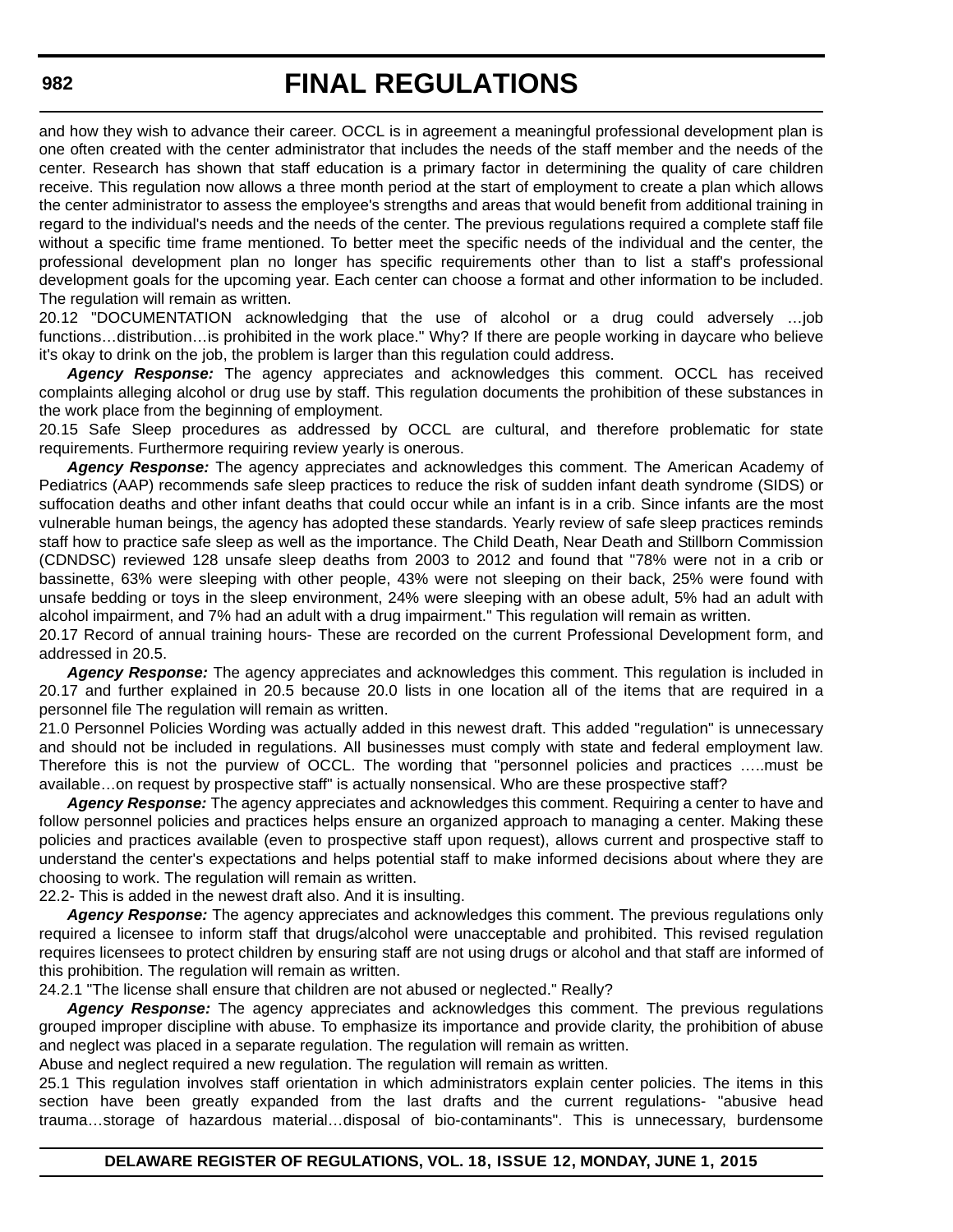### regulation.

*Agency Response:* The agency appreciates and acknowledges this comment. The federal government under the Child Care Development Fund Block Grant is requiring these added topics in order for the state to continue to obtain this federal grant which includes funds to subsidize the cost of child care for eligible families. Since many families receive subsidized care, this regulation was changed to comply with these upcoming federal mandates. The regulation will remain as written.

26.1.4 and 5 Remove regulations. They have been addressed above.

*Agency Response:* The agency appreciates and acknowledges this comment. Regulation 26 includes all of the requirements for a center owner. These items are placed in one location for ease of use by the child care community. The regulation will remain as written.

27.3 This entire section is EXTREMELY onerous. It places a huge burden on the licensee when it requires that all new employees have documentation to Delaware First within 30 days of employment of their qualifications. State licensing officials should understand that employees DO NOT have the burden for this- employers do. All that can happen to an employee is that they can be fired. PAB asserts that submitting it to OCCL within any time frame other than relicensing is onerous. It is almost impossible for many providers to compile this information within 30 days or even 60 days. Large centers hire 5-10 staff at a time during certain periods; small centers may have just one administrator. OCCL has added intern/aide designations, but when they add this regulation, it effectively makes the new training requirements superfluous. Is OCCL now going to contact the centers every time a new employee is fingerprinted requiring the employee's documentation? This doesn't even seem practical for OCCL!

*Agency Response:* The agency appreciates and acknowledges this comment. The previous regulations did not include any timeframe to obtain a Delaware First Qualifications certificate. This regulation clearly states the requirements for staff without a qualifications certificate; however many child care staff already have documentation of their qualifications. While it is the individual's responsibility to obtain their qualifications certificate, a center administrator may choose to submit the information to OCCL's designee, Delaware First, for the individual. In monitoring, OCCL will confirm that the appropriate qualifications certificate is in an individual's personnel file or qualification materials have been submitted to Delaware Frist within thirty days of hire for those without prior certification. No qualifications certificate is required for those individuals filling the role of aide. The agency will not contact a center every time someone is hired. The agency will revise the regulation to include a 60 day time frame.

27.3.1 This section is, again, added, and while PAB has no problems with adding supervised experience there seems to be some excess requirements here for certification for assistant teacher- To participate in the supervised experience process for the applicable positions contained in these regulations, a staff member must demonstrate … the ability to create, select, present, and evaluate developmentally appropriate lessons, activities, and curriculum for individual children as well as for small and, where appropriate, whole groups of children. …

*Agency Response:* The agency appreciates and acknowledges this comment. This regulation was created to reduce the time required for a staff member to be qualified to be left alone with children. Because an assistant teacher may function as the only teacher in a classroom, supervised experience for an assistant teacher is the same as that for a teacher. This regulation will remain as written.

27.3.2 The section is improved but still problematic. An exaggeration on hours is quite different than falsifying certification and should be considered separately. This section still needs to be revised. The sanction against staff should be trimmed to 6 mos and assurances of no citation for providers.

*Agency Response:* The agency appreciates and acknowledges this comment. The agency does not believe there is a difference in the types of false information that can be submitted without negative consequences. The agency believes that a one year sanction is an appropriate amount of time. If a licensee knowingly uses or submits false documents, they will be cited. Unfortunately, OCCL has had false documents submitted by individual staff as well as administrators. The regulation will remain as written.

27.3.4 Regionally accredited high school diplomas needs to be defined. Many providers employ persons of foreign status. Does this preclude them? This section needs to be revised. Who is paying for this? Isn't this reducing EOE statutes? How do we do this?

Agency Response: The agency appreciates and acknowledges this comment. Regionally accredited high schools are listed with Delaware First. Staff who have foreign credentials must pay to have their information translated. The regulation will remain as written.

27.4 Early childhood administrator. It is unclear why 5 college courses in early childhood would be required of an administrator who employs a curriculum coordinator.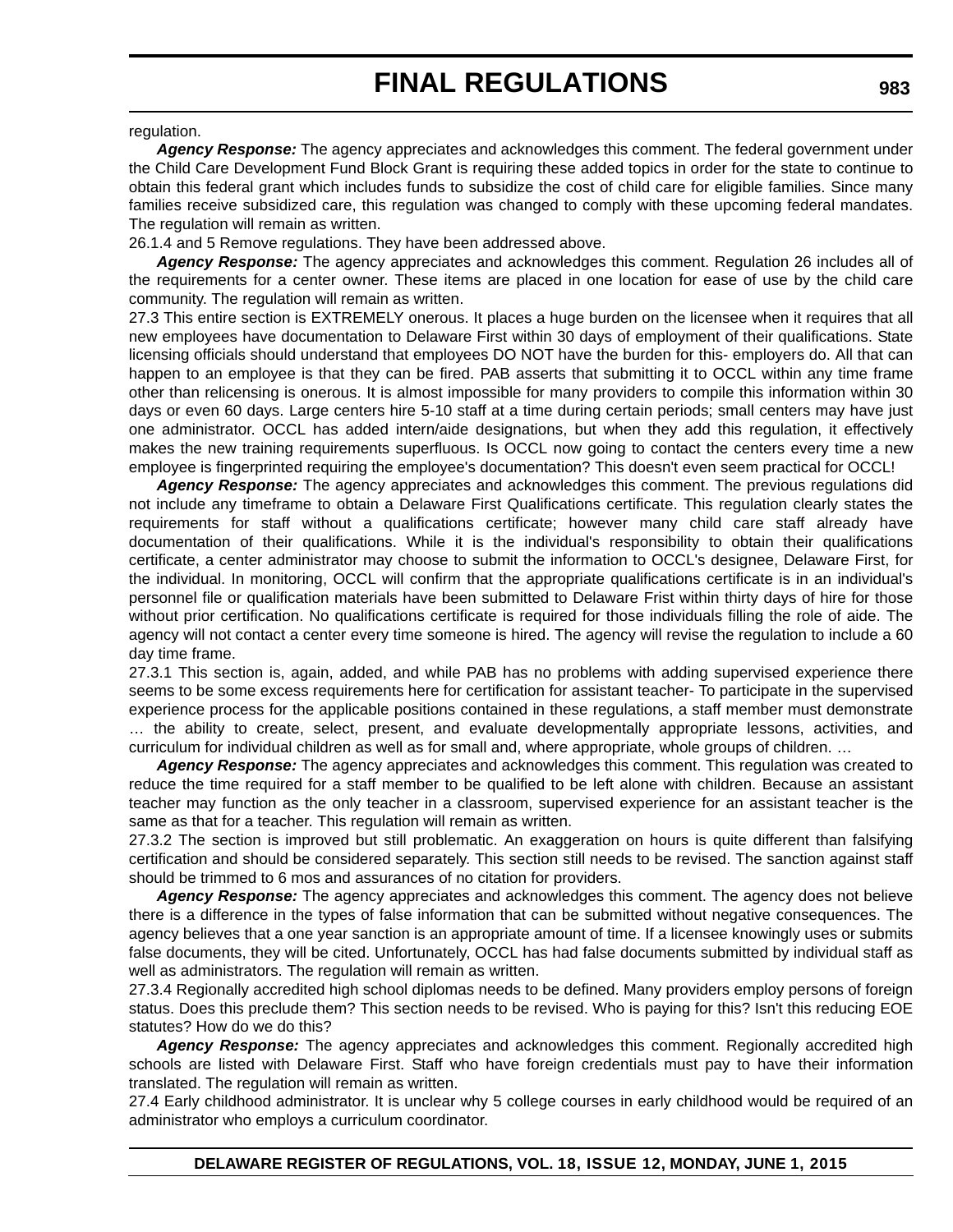*Agency Response:* The agency appreciates and acknowledges this comment. The early childhood administrator is responsible for running the center and should have education to support the staff in best practices, appropriate activities, child development, etc. Not all curriculum coordinators function in this capacity on a full-time basis. The regulation will remain as written.

28.4.1 This appears to be a new addition to this newest draft. The regulation requires that "documented training in the day to day operations" be required of a staff member when the Administrator is not present. The PAB is not sure what that entails and would need to see details in order to okay this reg. The added language is not acceptable when it states this teacher must have "access to staff files". This would never be allowed in a center. An administrator would never be able to leave if she had to leave staff files accessible. It just cannot happen.

*Agency Response:* The agency appreciates and acknowledges this comment. The regulation includes the following information: "such as the center's emergency procedures, opening/closing procedures, location of and access to child and staff files, and supervision of children and staff." This specifically spells out what "day to day operations" are. Access to staff files with contents as described in these regulations is necessary in case of unannounced center visits by the agency. The center may choose to have additional staff files that are not available to the designated staff person or to OCCL staff that might contain other information acquired by the center, such as staff contracts and salary that are not required by this agency. The regulation will remain as written.

30.1 School age ratios. This has changed from the last draft. PAB requests a 1:20 ratio. OCCL has added specific language that \*A Licensee may apply for a variance from the minimum staff/child ratio to a staff/child ratio of 1:20 when a currently certified State of Delaware teacher is teaching school-age children in his/her area of certification. The Licensee must have and follow a plan to comply with the staff/child ratio of 1:15 when a certified teacher as described above is not present (such as during planned or unplanned absences, before and after care, etc.). A copy of the teacher's current certification and the Licensee's plan for teacher absence must be submitted to OCCL with the Variance Request form. No variance from the maximize group size of 30 will be granted. This is not acceptable to PAB. Certified teachers should be allowed the state ratios in public schools, so 1:20 is NOT acceptable. Further, PAB is confident that Delacare certified "people" (teachers with 2 or more years of experience in daycare) can handle 20 children in an afterschool non academic group.

Agency Response: The agency appreciates and acknowledges this comment. Caring for Our Children recommends the ratio for staff-to-school-age children be 1:12. These regulations already exceed this national recommendation. The agency created the 1:20 ratio to allow centers employing a certified teacher to be able to educate and care for more children. These regulations differ from public school regulations, but are appropriate to protect the health and safety of the young children served and the less strenuous educational qualifications of staff, including administrators

30.6 This regulation has been changed in the newest draft but is still restrictive in smaller centers. PAB feels that strict ratios, not absolute numbers, are more important in child safety. This still needs clarification and flexibility.

*Agency Response:* The agency appreciates and acknowledges this comment. This regulation was created to permit the mixing of children from different age groups when the center opens and closes so that classrooms of mixed-aged children could to be combined when fewer than 12 children are present or during certain hours of the center's operation. This agency will revise this regulation to include a 90 minute period in the morning and evening to allow for the mixing of age groups.

31.4.2 states outside contractors do not need a complete staff file. This is a needless regulation. Of course not. They are not employees.

*Agency Response:* The agency appreciates and acknowledges this comment. This regulation was added to provide clarification for finger printing and staff file requirements for contracted staff. The agency has received many questions regarding this topic from the child care community. The regulation will remain as written. 33.0 This concerns details of the Professional Development Plan, which PAB has discussed above.

*Agency Response:* The agency appreciates and acknowledges this comment. See response above. The

regulation will remain as written.

(35.0) PAB respectfully disagrees with the following: "A Licensee shall and follow have an organized system of respectful communication with parent(s)/guardian(s)…" As business owners successful providers do not need to be regulated into respecting their paying clients.

*Agency Response:* The agency appreciates and acknowledges this comment. The agency receives complaints regarding the treatment of parents. This regulation requires respectful communication which is a baseline requirement. The regulation will remain as written.

35.2 The additional language added into the new draft is already part of state code under nondiscrimination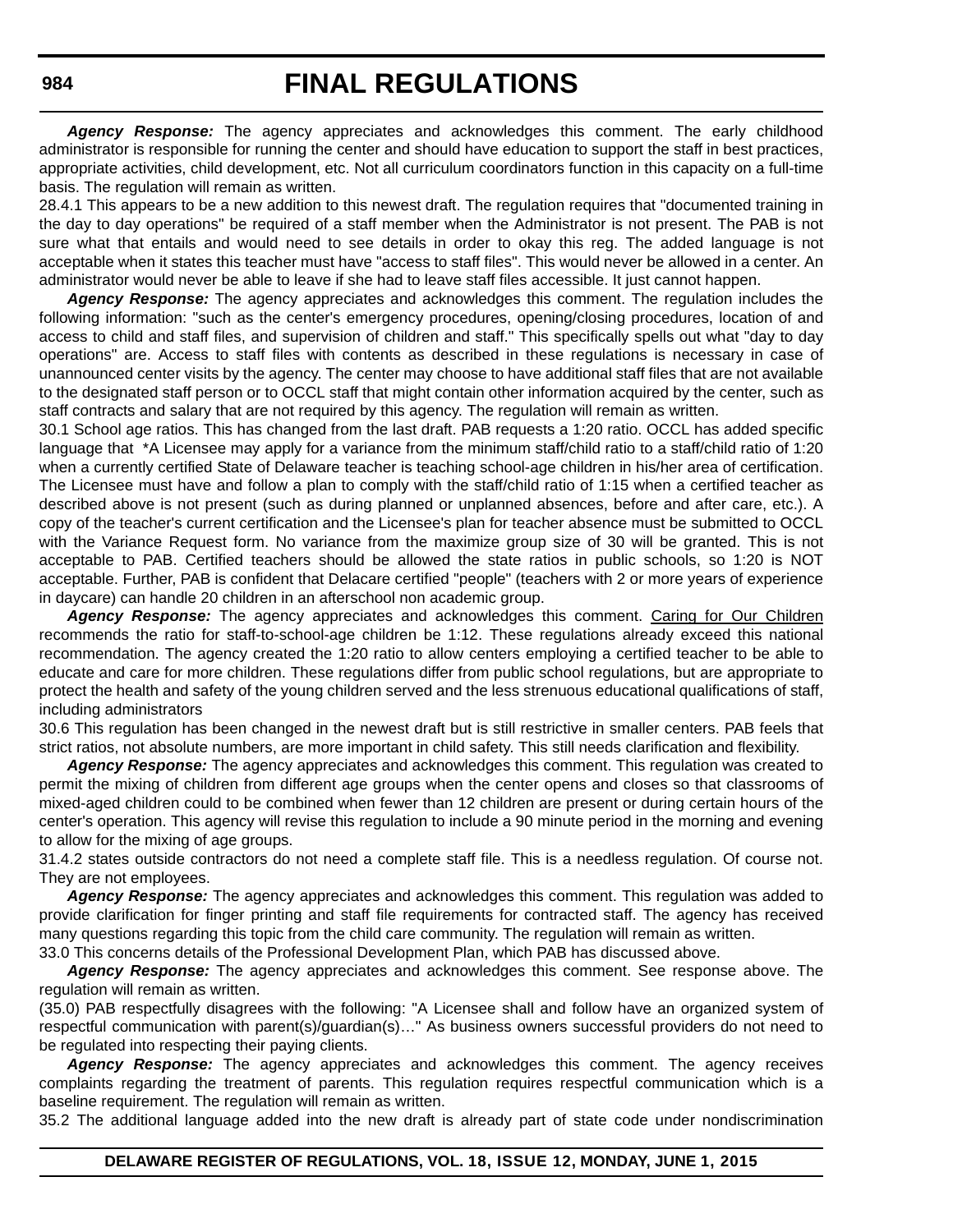#### language.

*Agency Response:* The agency appreciates and acknowledges this comment. This regulation is included so that the child care community can easily be aware of this law that is pertinent to operating a child care center. The regulation will remain as written.

35.5 Delete. People are not required to enroll their children if they are refused this information, and unless the state decides to require the divulging of "Anonymous Corporate Owners" in all other Delaware businesses daycare owners should not be under more scrutiny than other corporations. This is not the purview of OCCL.

*Agency Response:* The agency appreciates and acknowledges this comment. The agency will revise 35.5 to read "Upon request, a procedure for informing the parent/guardian of the identities of the governing body members and owners, as applicable;"

35.15 PAB does not understand the following exclusion. Parents do not understand this either and it seems that all of a sudden OCCL is worried that providers have been allowing OCCL staff to view HIPPA information as regular inspection practices. PAB agrees that this is a problem, but this regulation doesn't overrule parental and child privacy rights:

"Procedures stating that written permission from parents/guardians is required prior to disclosing or using any child's written, electronic, or digital information except in the performance of official duties by employees or representatives of the Office of Child Care Licensing or other entities with statutory responsibilities for issues relating to the health, safety, and well-being of children."

*Agency Response:* The agency appreciates and acknowledges this comment. Regulation 35.14, not 35.15, refers not only to health information but also to pictures of children used in marketing the center. The agency has received complaints from families regarding the unauthorized use of their child's picture in advertising, posted on the center website, etc. During the complaint investigation, some center administrators responded that they did now know this practice was prohibited. This regulation provides clarity and protects families' right to privacy. This regulation will remain as written.

35.1.16 This is another added regulation, which OCCL has been charged with reducing, not expanding. This is not in our current regulations, and is again just added paperwork. A Licensee shall ensure that staff create and utilize a written transition plan when admitting a child new to the Center or when moving a child permanently from a particular group or room. Parents shall be informed in advance of any permanent change in the placement of their child.

*Agency Response:* The agency appreciates and acknowledges this comment. This regulation (35.15) was expanded to protect a child's well-being during a potentially stressful transition and to insure that families are informed prior to a permanent change in their child's placement, which, based on complaints received by the agency, does not always happen. While written transition plans are required when admitting a child to the center or moving an individual child permanently to another room, depending on the needs of the center, the center may choose to create a generalized written transition plan used for **all** new or transitioning children or may create individual plans for each designated child. This regulation seeks to ensure children moving to a new classroom are introduced to the new environment in a planned manner. The regulation will remain as written.

36.13 This regulation prohibits portable wading pools. This is an onerous restriction for summertime in Delaware, and is unnecessary for child safety. Instead, PAB advises an age restriction or a stricter ratio when using such pools. PAB cannot understand the inclusion of this reg. It really affects practice.

*Agency Response:* The agency appreciates and acknowledges these comments. Caring for Our Children states "Small portable wading pools shall not be permitted because they do not permit adequate control of sanitation and safety and provide a superior means of transmission of infectious diseases, including e coli often found in stool. Wading pools can easily become contaminated. Infection with e coli is a primary cause of the most common cause of kidney failure in children in the U.S. and is fatal in 5% of cases." The Delaware Department of Public Health states that if a pool is used in a child care facility, it would need to be in compliance with pool regulations and a portable wading pool would not qualify under these regulations. Soaker hoses, sprinklers, and other similar devices can provide opportunities for water play. The regulation will remain as written. 39.0 This regulation is repeated under 59.3.

*Agency Response:* The agency appreciates and acknowledges this comment. Regulation 39.0 lists the requirements for the separate area where sick children requiring exclusion can be cared for as well as the requirements for meeting their needs while waiting for the family to pick-up the child. Regulation 59.3 does not list these requirements. The regulation will remain as written.

41.0 Riding toys. This regulation doesn't allow for riding toys without helmets on indoor surfaces with rugs. This is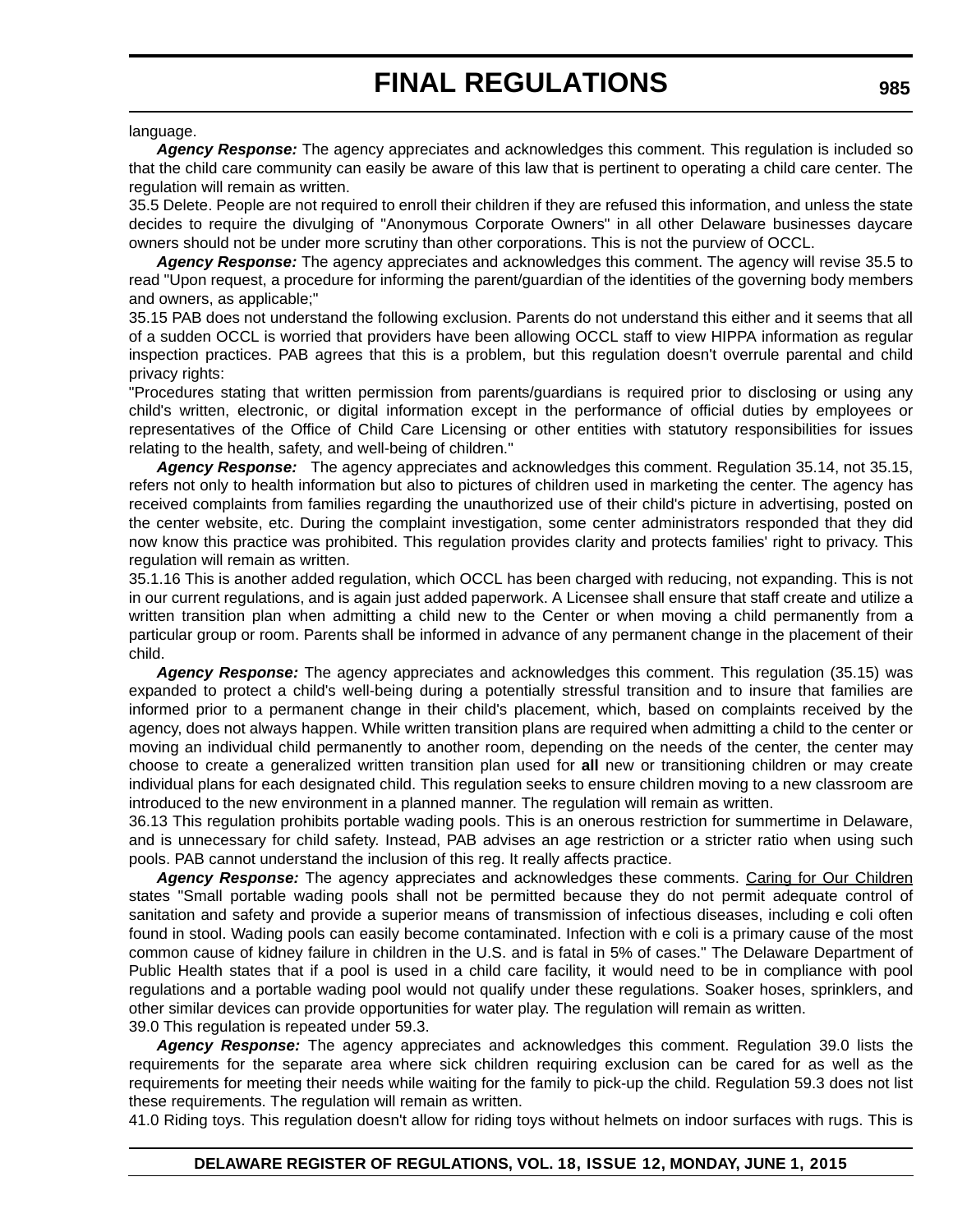an onerous regulation.

*Agency Response:* The agency appreciates and acknowledges this comment. Riding toys are permitted to be used without helmets if they are not bicycles and if they do not have wheels that are 20 or more inches in diameter. This applies to both indoor and outdoor spaces. The regulation will remain as written.

42.0 Sleeping- these regulations have become more restrictive and PAB supports the language in the current regulations.

*Agency Response:* The agency appreciates and acknowledges this comment. This regulation places the safe sleep practices as well as the sleep equipment in one section, whereas the previous rules listed them in different places. Swaddling was included as well as information on sleep positioning devices to provide clarification as well as to protect children's safety. The regulation will remain as written.

42.4.2 Prohibition on mobiles is onerous. This change is better but PAB does not feel it is sufficient. Parents WANT and bring in mobiles and music boxes for their children.

*Agency Response:* The agency appreciates and acknowledges this comment. Caring for Our Children states, "Toys, including mobiles and other types of play equipment that are designed to be attached to any part of the crib should be kept away from sleeping infants and out of safe sleep environments." Mobiles can be hung in other locations. The regulation will remain as written.

42.6 Since this a cultural requirement and statistics in other countries for SIDS are not born out, the requirement for health providers to "stipulate the specific sleeping position in which that infant may be placed" is onerous. Documentation from a health provider should suffice.

*Agency Response:* The agency appreciates and acknowledges this comment. Regulation 42.5, not 42.6, requires the health care provider to stipulate the sleeping position to ensure the device is used as prescribed. This is important to protect the child's health and safety. The regulation will remain as written. See above response citation from the Child Death, Near Death and Stillborn Commission (CDNDSC) contained in the response to regulation 20.15.

43.1 PAB is not sure what "enclosed" toilet rooms are in toddler areas.

*Agency Response:* The agency appreciates and acknowledges this comment. An enclosed toilet room is a room with walls and a door as opposed to an open area in a classroom or hallway. The regulation will remain as written.

47.4.3 While it is understandable that OCCL wants clean and disinfected surfaces for changing diapers, the practicality of this regulation has always been problematic. It is already required that the changing table be covered with a disposable cover for each change. Once that cover is removed regulations state that the changing table then be washed, then disinfected, before another child is changed. There are often 8-12 children using this changing table, but there are no specifications for drying the table. OCCL needs to explain in this regulation what the next step is after disinfecting (wiping dry?) realizing that time is an important practical consideration.

*Agency Response:* The agency appreciates and acknowledges this comment. The drying time for disinfecting the changing surface varies depending on the type of disinfectant that is being used. Using a bleach and water solution as a disinfectant works the fastest. The center can use a paper towel to dry the diaper changing area after allowing the disinfectant to work for the time listed on the manufacturer's instructions. The regulation will remain as written.

48.6 Although the wording has been changed somewhat from the last draft, PAB is still concerned about wording. This regulation does not stipulate food from home or food provided specifically by the center and therefore "labeled with contents" is confusing. Food regulations are addressed later (63.0). In this section there are several problematic phrases- "clean", "free from spoilage and adulteration", "safe for human consumption." All these are covered by not only state and federal law and therefore unnecessary, but are insulting in a childcare regulation manual. Centers serving foods not "safe for human consumption" have problems much larger than this regulation covers.

*Agency Response:* The agency appreciates and acknowledges this comment. The regulation refers to food that the center provides. The agency will revise the regulation to read "A licensee shall ensure that all food provided and prepared by the center and then served to children complies with the center's written policy on nutritional quality, is clean, wholesome, free from spoilage and contamination, correctly labeled with contents and date of preparation, and safe for human consumption."

49.2.3 Adds "Exits Used" to the requirements on fire drill documentation. This is unnecessary, and was considered apparently before consulting the state Fire Marshall, who disagrees with the added documentation.

*Agency Response:* The agency appreciates and acknowledges this comment. The previous regulations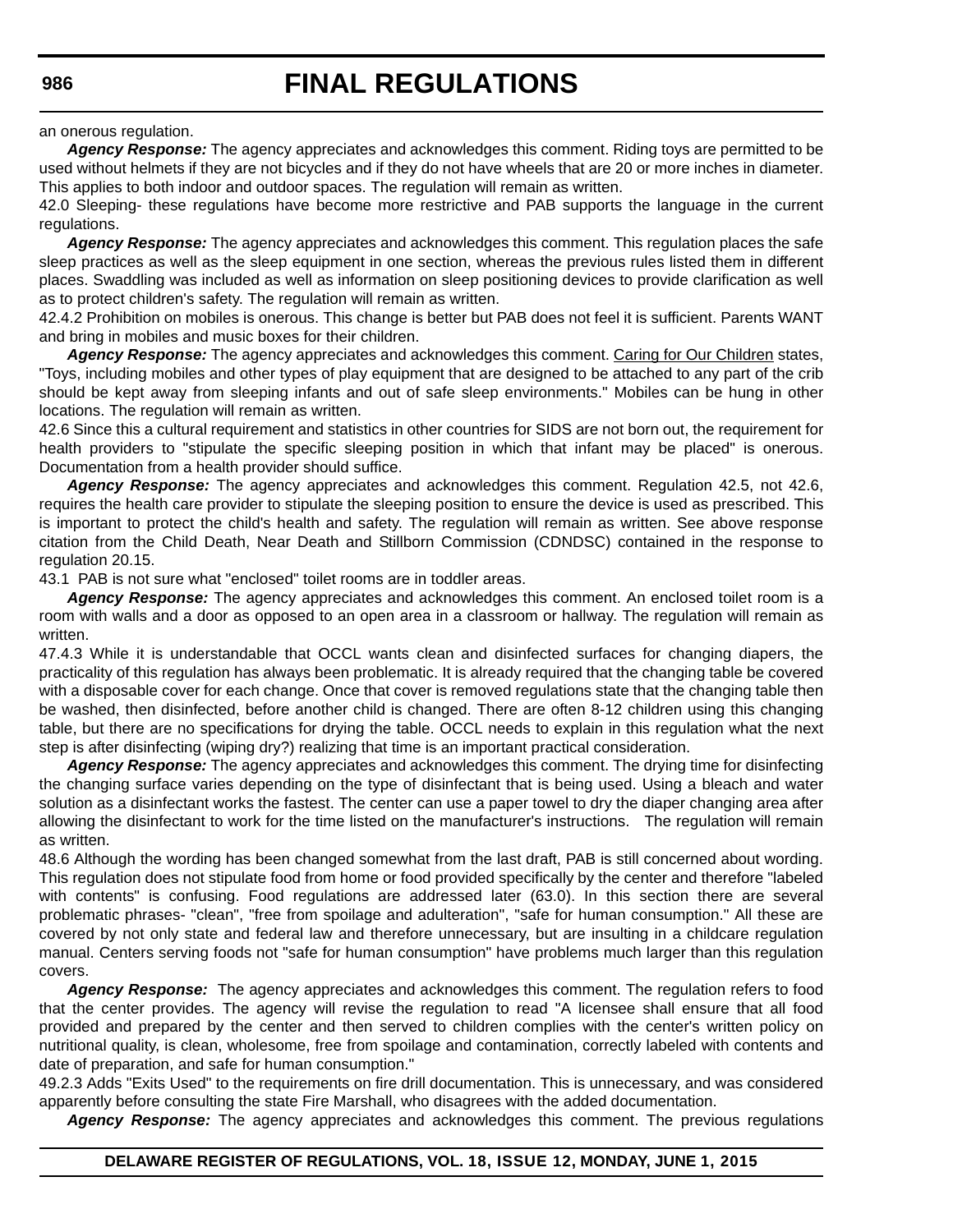require centers to vary the exit used when practicing drills. By adding this additional wording, the agency can ensure various exits are being used so children and staff practice evacuating the building using more than one exit. The State Fire Marshal was contacted and he does not disagree with the changes. The regulation will remain as written.

52.2 OCCL has added the language "and local" to fire department number of 911. Is this really necessary? We are trying to reduce extra language, not increase it in regulations.

*Agency Response:* The agency appreciates and acknowledges this comment. The words "and local" will be deleted from the regulation.

54 Field Trips-These regulations are quite different from the current regs which PAB feels are sufficient, but are also actually more specific, making it easier for providers to comply. PAB doesn't feel the safety of children has been compromised with the current rules. The ratios have been changed since the last draft and made more reasonable which PAB appreciates.

*Agency Response:* The agency appreciates and acknowledges this comment.

57.1.3 A chart documenting required immunizations would be helpful.

*Agency Response:* The agency appreciates and acknowledges this comment. The agency will not monitor the specific immunization status of individual children but will monitor that a health appraisal includes a

listing of the child's immunizations or that the child's file contains the required documentation regarding the lack of immunizations. This agency recommends contacting the Delaware Department of Health if specific immunization requirements for children or an immunization chart are desired.

57.3 This section makes it appear that licensees must enroll children whose parents refuse to immunize them (for whatever reason). Either a rewriting of the section with clarification or a statement delineating the licensee's right to refuse care is in order.

*Agency Response:* The agency appreciates and acknowledges this comment. Centers are not required to enroll a child without immunizations If a center enrolls a child without immunizations, the center must obtain a notarized statement as described in this regulation. The regulation will remain as written.

58.0 This has been lengthened from the old rule. It should remain the same. Also the term "trained in recognizing signs of common ….ill health" means little. Trained how? Should be changed to completed state approved First Aid course. Providers are not nurses and any teacher in a classroom, both head and assistants, admits children.

*Agency Response:* The agency appreciates and acknowledges this comment. The agency will revise 58.0 to read "by a staff member trained in recognizing common signs of communicable disease, physical injury, other evidence of ill health as listed in Section 59, …" Every staff member who signs the required orientation form affirms that they have received training in identifying these concerns. Staff can be trained by the owner, administrator, curriculum coordinator, etc. so that the staff member is familiar with the required health exclusions as stated in the regulations, or by taking a more formalized training.

59.4 This regulation implies that we accept the word of health care providers. No, Providers (business owners) have the right to decide when a child is well enough to be in their building. Simply unacceptable.

*Agency Response:* The agency appreciates and acknowledges this comment. The agency will revise 59.4 to read, "A licensee may permit a child to return to the center when the symptoms are no longer present, written documentation from the child's health care provider indicates the child has been diagnosed and the illness or symptoms poses no serious health risk to the child or to other children, or the child does not present symptoms for exclusion as contained in the center's written health exclusion policy."

61.0 Child Accident and Injury- this entire section is troubling for PAB. It includes specific procedures for notification and PAB believes it puts providers on shaky legal ground. Providers do the very best they can to care for children in their care. They are not medical professionals and as such should not be held to such a high level of responsibility.

Agency Response: The agency appreciates and acknowledges this comment. The agency receives numerous complaints from parents stating they were not made aware of accidents/injuries that occurred to their child while in the center's care or that they were informed days later. Current regulations do not contain a timeframe for notification of parents/guardians. This regulation now requires specific time frames for notification dependent on the seriousness of the injury. The regulation will remain as written.

61.1.2 This regulation requires a parent signature on every injury report which then must be maintained in a log. This is impractical as multiple copies of reports must be made and the signature cannot be obtained until pick up time, meaning parents would have to sign the report then wait until someone makes copies. This just isn't always possible and also will end up inevitably violating HIPPA rules.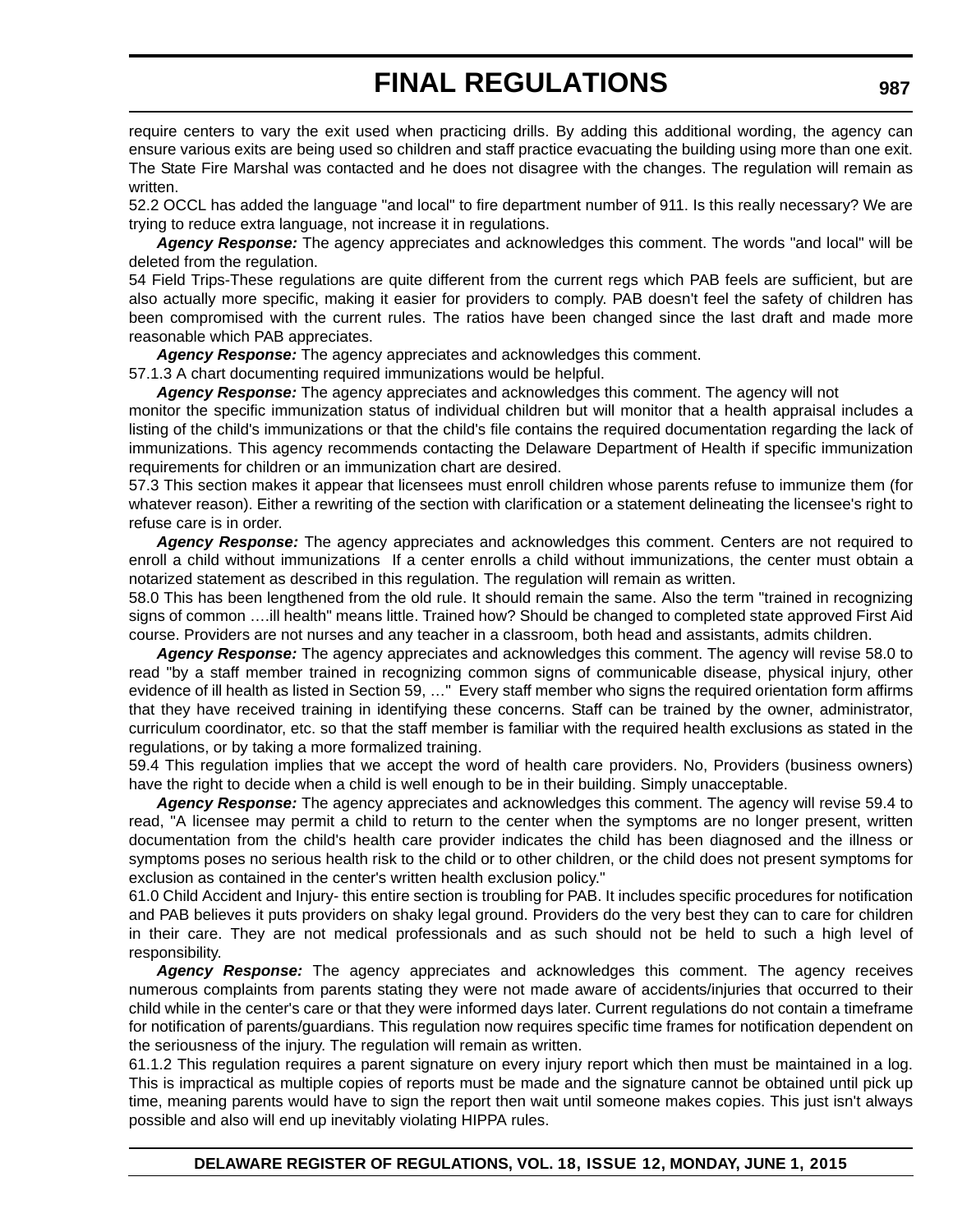*Agency Response:* The agency appreciates and acknowledges this comment. HIPAA does not apply to accident/injury reports in non-healthcare facilities. Parents need to be informed of accidents and injuries to their child. When a parent signature is on a form that the center maintains, the center is protected when parents from parents claiming they were not informed of the injury/accident. This regulation protects providers during complaint investigations as it prevents parents from claiming they didn't receive a report if their signature appears and from centers claiming a report was given and not having any documentation to prove it. The regulation will remain as written.

61.1.3 This is new. Now providers must document **when** they have tried to inform a parent. This may be good business practice but is not the purview of OCCL.

*Agency Response:* The agency appreciates and acknowledges this comment. The agency has received numerous complaints from parents alleging that the center failed to notify parents of accidents/injuries while the center contends that they attempted to notify the parent but was unable to do so. Documenting unsuccessful attempts to notify parents provides documentation during a complaint investigation that the center attempted to contact the parent but was unsuccessful. The regulation will be revised to read "The licensee shall maintain a written record for serious injuries of when the parent/guardian was notified or of attempts to notify the parent/ guardian."

Section 63- Food , Water and Nutrition- The PAB requests that this section be divided in half, one for centers which serve meals, and one in which parents provide meals. The listings are confusing and it is not easy to delineate which rules pertain to each. For centers which serve only snacks to the children this is excessive. For centers which have a meal program, they are regulated by other agencies. Therefore OCCL's lengthy policies seem excessive for both groups.

This section has been changed again since the last draft. Every draft brings Food and Nutrition rules which are completely different and therefore difficult to sift through. PAB has had difficulty transferring old numbers to the new numbers.

Continuous use of the phrase "provided and served" is troublesome. Does that include food from home??

*Agency Response:* The agency appreciates and acknowledges this comment. This section of the regulations was divided into these categories based on the comments previously submitted by PAB on the December 2014 proposed regulations. Regulation 63.7.4 requires a description of which food services will be provided by the licensee or by the parent/guardian and regulation 63.7.4.1 and its subsections pertain only to meals and snacks provided by the center. These regulations will remain as written.

63.7 This regulation has been greatly lengthened from the last draft and PAB has had no explanation for the reason for this. It is filled with newly required policies, procedures, assurances, and statements. It would greatly lengthen the parent handbooks which already have food policies required, and for no reason that would change care. There are 8-10 new statements about food. "Times of snack"- too restrictive. OCCL already requires snacks and meals within certain hours. Would we be out of compliance then if we serve snack a half hour later? PAB feels that this regulation is burdensome and not in compliance with the charge that OCCL reduce regulations on our businesses. The terms "procedures" and "statements" are used throughout this section, but are not defined. PAB questions the use of these terms for each regulation.

*Agency Response:* The agency appreciates and acknowledges these comments. This regulation was divided into categories per PAB's request. A parent needs to know the center's times of meals and snacks so that they are aware that a late arriving child will or will not be fed. Conversely, a center is not required to provide meals and snacks at all times during the day, but according to regulation requirements and their own policy. The statements and procedures ensure children receive appropriately times meals and snacks with required components (if provided by the center) and clearly explain the center's policies on nutrition. The agency will revise 63.7.2 to read "Approximate times of snacks and meals."

63.7.4.2.2- Remove- "must be clean and safe". Please don't insult us.

*Agency Response:* The agency appreciates and acknowledges this comment. In order to protect the health and safety of children, food served must be clean and safe. This regulation is not intended to be insulting but to protect the well-being of children. The regulation will remain as written.

63.2.3 Remove. This regulation is already addressed in the CACFP requirements for food.

*Agency Response:* The agency appreciates and acknowledges this comment. There is no regulation 63.2.3. 63.8.5.1 This has been lengthened from the old rule. It should remain the same. This is a burden.

"Menus noting actual food served being retained by the center for 30 days. Changes made in actual food served on a particular date shall be documented on or before that date."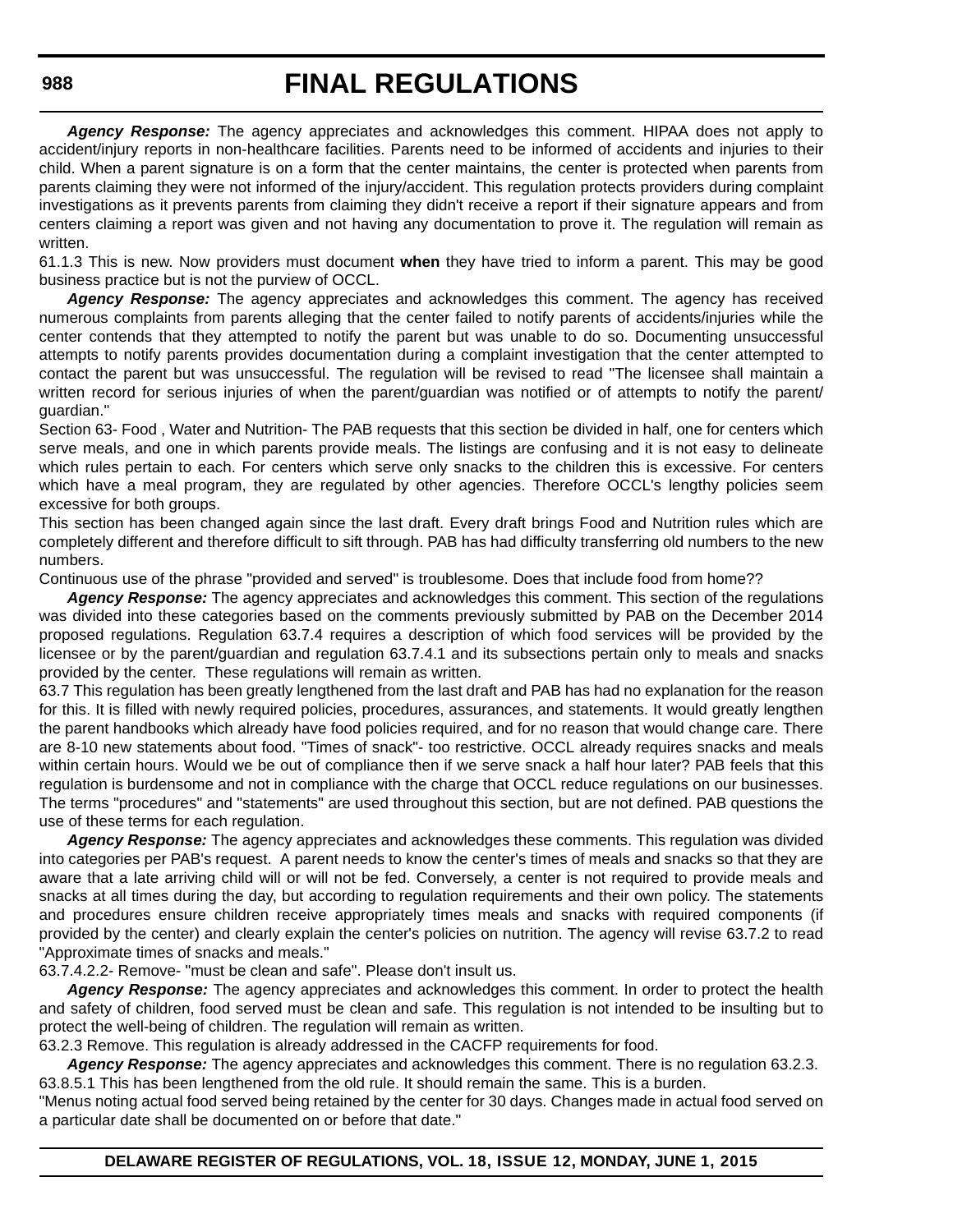*Agency Response:* The agency appreciates and acknowledges this comment. This regulation was lengthened to ensure centers are documenting what was served on a particular day. The agency receives many complaints regarding children not being fed all required meal components. This helps to ensure children are being fed the required meal components each day while providing the flexibility to change published menus. The regulation will remain as written.

63.5 This is changed since the last draft. It is better but- This is not currently a regulation, and while it is laudable, should not be added to regs. It is a burden to staff which then is a burden to administrators. Many of our staff are below the poverty line. This requirement would in effect force administrators to provide food to staff even when they do not provide it to children. How do we actually go about "encouraging" adults?

*Agency Response:* The agency appreciates and acknowledges this comment. Staff are role models and have great influence on children, including the foods children eat. This regulation applies to when staff are eating with children and there is no implied requirement that staff meals components are restricted or required. The regulation will remain as written.

63.8.2.1 Concerns 1% or nonfat milk served to children over age two. Nonfat milk should not be recommended to children age 2-5. Children need fat in order to develop healthy brains. Surely OCCL knows this!

Agency Response: The agency appreciates and acknowledges this comment. The agency will revise regulation 63.8.2.1 to include 2% milk.

63.9 This does not specify whether food from home or provided by center. This seems to imply that if a child has a gluten allergy so the snacks served in that room are all gluten free then there must be a note from the health care provider. This is a burden for parents. Parents should not be required by the state to order a doctor's note. They certainly can do this on their own if desired.

*Agency Response:* The agency appreciates and acknowledges this comment. 63.9 will be revised to read "A licensee shall ensure that special, therapeutic diets are prepared and served by center staff…" This regulation ensures children are receiving proper nutrition when fed by the center. The regulation will remain as written.

63.12 does not specify whether food from home or provided by center. The state (OCCL) does not dictate food from home.

*Agency Response:* The agency appreciates and acknowledges this comment. The agency will revise 63.12 to read "For foods prepared and served by the center, a licensee shall provide for the introduction of a variety of food textures, finger foods, and a cup and utensils as appropriate in the training of self-feeding and nutrition education.

 64.1.1 On requiring a health provider to okay anything other than formula and water in a bottle. Why would parents not be able to make this decision on their own as long as they inform the provider? PAB objects to OCCL requiring parents to obtain written documentation from a health care provider for any and every modification. Of course, centers may choose to do this on their own.

Agency Response: The agency appreciates and acknowledges this comment. This regulation requires parents to obtain a note because mixing formula without medical consultation (or other than as indicated on the label) may result in an infant being overfed, choking, or tooth decay. Infants instinctually know how much breast milk or formula to drink based on volume, not calories. While it is difficult to overfeed an infant, this applies to breast milk or formula. In addition, inattention to an infant's true hunger cues has been associated with infant overfeeding. Placing cereal in the bottle can cause infants to receive too many calories for their need, placing them at risk for overweight and obesity. An infant's digestive system is not well prepared to process cereal until 4 to 6 months old, at which point they are old enough to eat from a spoon. Offering cereal before an infant is developmentally ready increases the likelihood of gagging or inhaling the thickened mixture into their lungs. Nursing bottle cavities have long been recognized as a consequence of feeding juice in bottles, using the bottle as a pacifier, and prolonged bottle feeding. Avoiding the number of times parents give their children sugary substances, especially at the youngest ages, will assist in the prevention of tooth decay. The regulation will remain as written.

64.2 This is not currently in our regs and should not be added. Again, this is insulting to staff, and again, requirements of a written note from health provider is unjustified:

"A licensee shall practice paced bottle feeding…stop when full unless written documentation from an infant's health provider is supplied."

*Agency Response:* The agency appreciates and acknowledges this comment. The regulation was added to ensure infants are allowed to determine when they are no longer hungry and would like to end a feeding. Unless otherwise recommended by a health care professional, this regulation helps allow an infant to determine when he/ she is full, rather than staff requiring an infant to consume the entire contents of a bottle. The regulation was added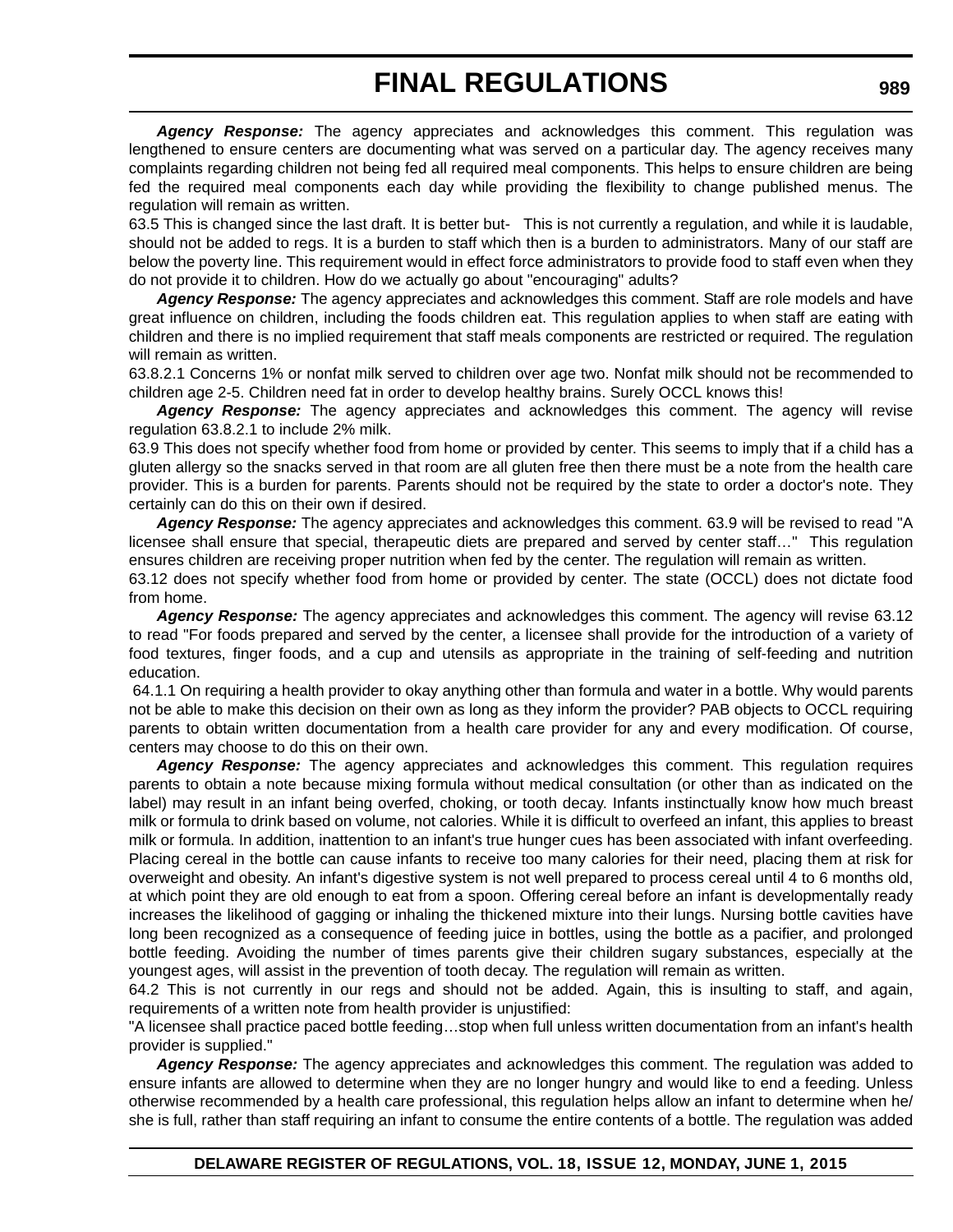to ensure infants are being fed properly. This regulation helps staff know that they are not to keep feeding when an infant is full unless a doctor's note says otherwise. The agency will revise 64.2 to read "…and shall be allowed to stop a feeding when full unless written documentation from an infant's health care provider requires the feeding to continue;"

64.3 This is not currently in our regs and should not be added. This is unnecessary. It is already a requirement that centers cannot provide food to infants unless parents approve.

*Agency Response:* The agency appreciates and acknowledges this comment. Caring for Our Children states infants exclusively receiving breast milk shall not be given formula. This regulation prohibits staff from providing formula supplements to a breastfed infant without parental consent. The regulation will remain as written.

64.3.3 Last sentence is not currently in our regs and should not be added. We are not James Bond. (Sorry, could not resist.) The science of this regulation is highly suspect. Without documented peer reviewed studies justifying this regulation it should be immediately removed. If left in it will be challenged and likened to the Autismimmunization scare link:

"Bottles of breast milk shall be gently swirled to mix contents, and shall never be shaken."

*Agency Response:* The agency appreciates and acknowledges this comment. The agency will revise 64.3.3 by removing "and shall never be shaken."

64.3.4 Again, written documentation from health care provider should not include breast fed babies at least. This also does not specify length of time infant is in care per day.

"..semi-solid foods shall be required…"

*Agency Response:* The agency appreciates and acknowledges this comment. This regulation ensures infants are receiving proper nutrition based on generalized feeding standards but allows individualized feeding plans when recommended by a health care provider. Regulation 64.1 states "that foods and beverages provided to an infant are served on demand or during a span of time consistent with the infant's eating habits.…" Therefore the length of time the infant is in care is not relevant. The regulation will remain as written.

64.3.5 Second sentence is unnecessary. It has already been stated that only foods of which parents approve can be served to infants.

64.3.5 Second sentence is unnecessary. It has already been stated that only foods of which parents approve can be served to infants.

*Agency Response:* The agency appreciates and acknowledges this comment. The only regulation 64.3.5 requires obtaining parent permission for introduction of new foods. The regulation will remain as written. 64.3.13 Remove first sentence. It is insulting:

Breast milk shall be served only to that mother's own infant."

Agency Response: The agency appreciates and acknowledges this comment. This regulation is not new. There are serious health concerns if a child is given breast milk intended for different child. The regulation will remain as written.

64.3.14 Remove. It has already been stated that only foods of which parents approve can be served to infants.

*Agency Response:* The agency appreciates and acknowledges this comment. Because of the concern regarding issues of tooth decay, this regulation requires juice served to infants be placed in a cup, not a bottle, unless otherwise requested by a parent. The regulation will remain as written.

65.4 and 65.4 This language is better than the last draft but: Regulations on "Time outs" is too specific. While PAB members have no objections to the philosophy behind this, we also feel that these regs are restrictive and may not work in every situation. If a teacher calls a child back into group but does not discuss "in a way that encourages the child to make more positive decisions in the future" are they out of compliance?

*Agency Response:* The agency appreciates and acknowledges these comments. Use of "time out" is not required; a center may choose a different technique for behavior management. Per PAB's previous request, the regulation was previously revised to allow the teacher to talk to a child at a more appropriate time rather than before returning to the group. The regulation will remain as written. The regulation will remain as written.

66.0 Program Goals-This draft is better than the last draft but: The PAB is concerned with the use of the word "Goals". We feel that it is often interpreted in a number of different ways and should be defined in the Definitions section to avoid confusion. In PAB each member defined Goals quite differently and feel that statewide this has the potential to cause wide spread confusion. Furthermore, PAB feels that current state policy is "to ensure that children are kindergarten ready", a goal not all are in agreement with as a blanket statement, but if that is indeed the "Goal" then let's be upfront about it so that we can have that discussion.

*Agency Response:* The agency appreciates and acknowledges this comment. The agency appreciates and

### **DELAWARE REGISTER OF REGULATIONS, VOL. 18, ISSUE 12, MONDAY, JUNE 1, 2015**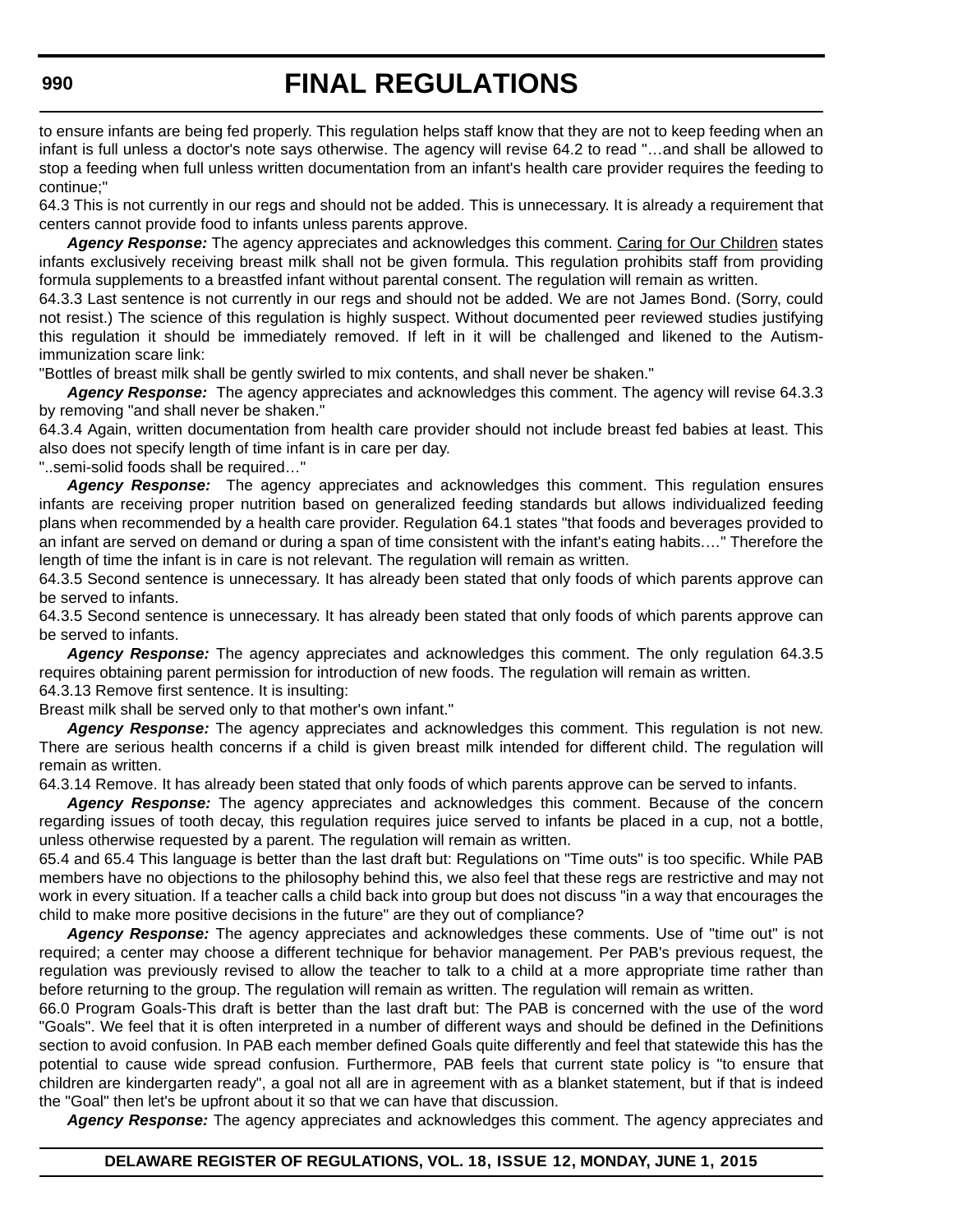acknowledges this comment. While there are required domain components and a requirement that goals be "appropriate to the ages and developmental levels of children…," the center shall develop its own goals for "what the center [emphasis added] plans to accomplish with children," not this agency. Each center can create their own goals for their enrolled children. The regulation will remain as written.

66.3 PAB finds all of section 66.3 problematic. The PAB feels that individual centers' mission and philosophy dictate whether a written lesson plan should even be required, but PAB is willing to concede a basic plan. The following sentence is not currently in our regs and should not be added.

"Changes made in the actual lesson plan for a particular date shall be documented on the posted lesson plan on or before that date." Having to update any changes on that plan "before or on that date" is a burden and completely unnecessary, and also completely against the personal philosophies of many early childhood (and even K-12) educators. Furthermore, the requirements delineated in this section for what is required in these lesson plans is burdensome and against mission statements of many early childhood providers.

*Agency Response:* The agency appreciates and acknowledges these comments. The agency will revise 66.3.1 by removing the second sentence of this regulation.

66.3.4 in this section regarding adaptations is acceptable.

*Agency Response:* The agency appreciates this comment.

While laudable, 66.3.2, 66.3.3, 66.3.5 restrict administrators from having centers which may reflect alternative philosophies, and PAB does not believe in doing so. There are laudable, even exemplary Early Childhood and elementary schools that could not exist in our state under these rules.

66.6, 66.7 PAB feels that the wording and placement of the phrase "such as" further restricts rather than expands the ability of centers to apply alternative methods of teaching in their centers. "Identifiable activity areas" should be eliminated. Use of the word "orderly" will be problematic for Licensing Specialists. While PAB feels that children should have a variety of activities and experiences, they cannot and should not be defined by OCCL. Particularly problematic is the chart of daily and weekly activities. These are just nonsensical both as far as break down and delineation. As an example, some weeks a cooking activity is appropriate each day and others not at all. As far as an activity for "Healthy Habits" that is something that should come up every day, and indeed every time we set down fruit in front of a child and therefore should not be required to set down on a lesson plan but is part of the natural rhythm of care. When OCCL requires these types of "activities" to be recorded on the lesson plans which teachers create each week, the plans become just so unwieldy that their usefulness is diminished or they become just something to hang on the wall but are not utilized in a way that truly benefits children.

Members of the PAB each had different ways of rearranging this section and could not come up with an acceptable statement. Therefore PAB feels the regulation should be moved to the guidebook and not be part of the regulation book. PAB looks forward to helping OCCL put this book together.

*Agency Response:* The agency appreciates and acknowledges these comments. In order to protect the wellbeing of children, the agency is requiring lesson plans to ensure children are actively engaged in a structured program that helps them to develop in a positive manner. These regulations require purposeful planning for children. The use of the term "such as" in Regulation 66 is to provide examples of possible types of materials/ activities that could meet the regulation, but is not intended as a listing of required materials/activities. These regulations will remain as written.

67.2 While PAB is not opposed to individual plans for children it does feel that it is important to allow leeway in the timelines for such and we must emphasize that this regulation involving individual plans must include the term "developmentally appropriate," for this age group, especially since OCCL has decided to use the word "concerns" when referring to information to be shared with parents. Examples of difficulty complying with 67.2 include part time children, children whose parents speak no English, specific times of year for enrollment and updating.

*Agency Response:* The agency appreciates and acknowledges this comment. The second sentence of regulation 67.2 includes the requirement that a child's individual plan contain goals that are both age and individually appropriate and that the activities and experiences also be developmentally appropriate. The agency has provided a timeframe of 45 days from enrollment to create a plan so that purposeful planning for that child occurs. The agency has provided a timeframe of 45 days from enrollment to create a plan. Early intervention is best so this must be done in a timely manner. The regulation will remain as written.

68.7 "This daily record shall include documentation that each infant was visually monitored every thirty (30) minutes when placed in the crib, playpen, or pack and play to nap/sleep to observe the infant for normal breathing, any signs of distress, and to be ready to assist and respond in case of emergency."

This regulation is very controversial at best. It places an unneeded burden on staff. The ratio in infant rooms does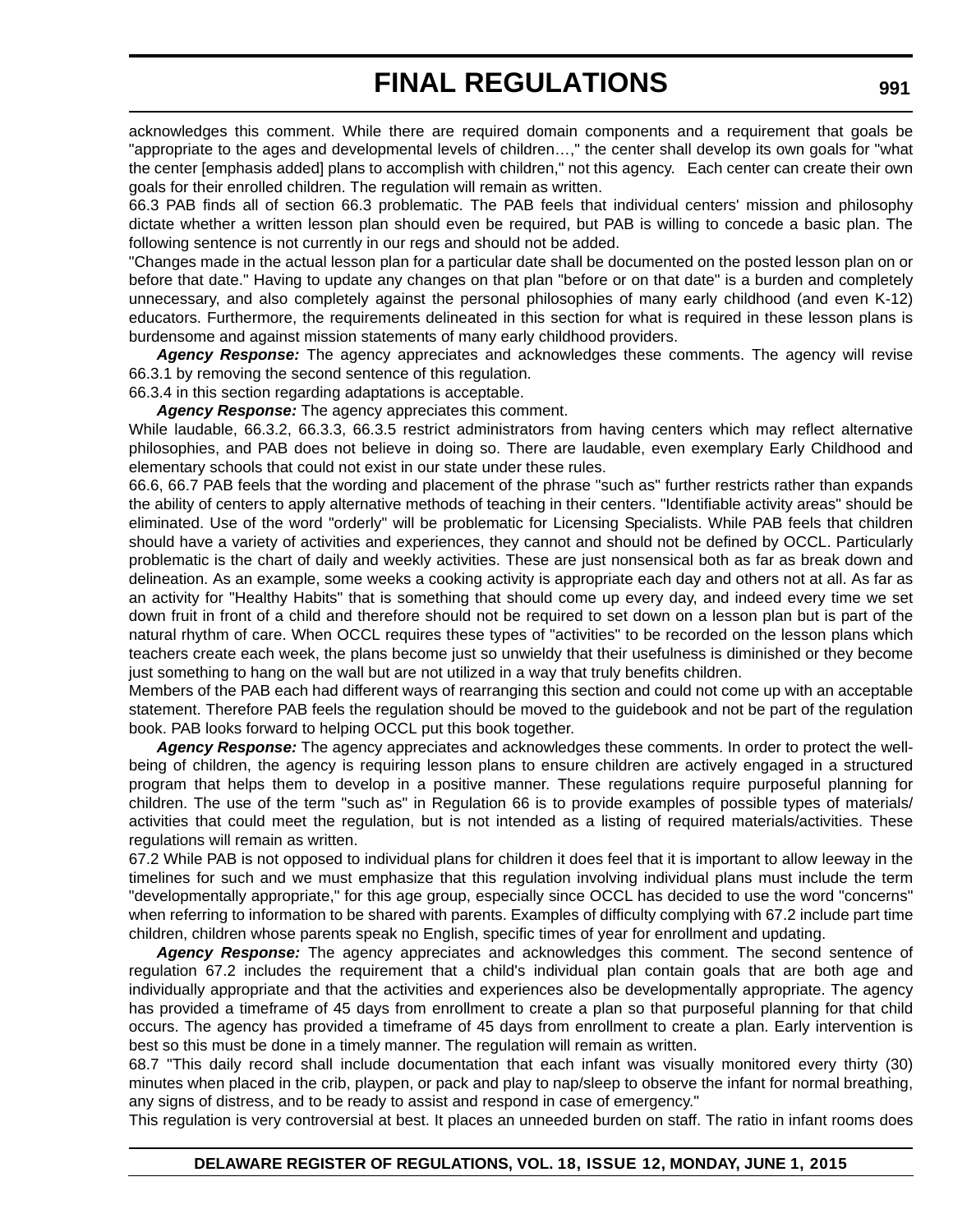# **FINAL REGULATIONS**

not change when children are at nap. It is always 1:4. Staff is always watching babies. There is no data that indicates that this requirement would save a single child. Infants who die of SIDS can perish with no warning and at any time. They could stop breathing while the staff is writing down that they were just checked, and a baby without oxygen for even one minute would suffer irreparable brain damage EVEN if staff was able to begin breathing, and that chance is minute. Making this a regulation would give parents an unfounded belief that we could somehow save their child when we could not.

*Agency Response:* The agency appreciates and acknowledges this comment. This regulation was added to ensure the most vulnerable population is monitored while sleeping. These checks require very little time to complete and document (as the documentation could be a simple check mark placed on a form) and should not place an undue burden on staff or promote a false sense of security among families. The regulation will remain as written.

### **Mollie Poland, MPP, Nemours Health and Prevention Services**

Nemours Health & Prevention Services commends the Department of Services for Children, Youth and their Families and the Office of Child Care Licensing for leadership on regulatory developments that advance health for all children in Delaware in revisions of Rules for Early Care and Education and School-Age Centers. We strongly support the recent and collaborative inclusion of:

- The provision of daily, outdoor play opportunities and daily, moderate to vigorous physical activity;
- Breastfeeding support in requiring that centers create and follow a policy allowing a mother to breastfeed her child in a private, designated place in the center other than a kitchen or restroom;
- The practice of paced bottle feedings and observations of cues for infant satiety;
- The provision that formula may not be fed to any infant without direct and prior parental permission;
- The provision that drinking water is always available to children in classrooms and outdoors, either by request or for self service;
- Support for protections around the use of screen time and digital media through time limits for use, appropriate adult supervision and review for age-appropriate, educational material, prohibition from inappropriate material as well as standard prohibition for children younger than two years of age; and
- Support for the Delaware Early Learning Foundations in application to lesson plans and curriculum, classroom activities, and daily interactions between staff or caregivers, infants and children.

*Agency Response:* The agency appreciates these comments.

The Office of Child Care Licensing, Division of Family Services, Department of Services for Children, Youth and Their Families adopts and promulgates the following regulations for early care and education and school-age centers as authorized in 31 **Delaware Code**, Sections 341-345, also known as "The Delaware Child Care Act". The terms "Early Care and Education and School-Age" Centers are now used in the field instead of "day care" centers. The Code refers to these types of licensed facilities as day care centers. All previous rules, regulations, and standards pertaining to such facilities are null and void except to the extent all rules, regulations, standards, enforcement actions, decisions, investigations, and the like previously promulgated or taken by the Office of Child Care Licensing shall continue unabated and shall remain in full force and effect notwithstanding promulgations of these regulations or rules. These rules shall take effect on July 1, 2015.

Jennifer Ranji, Secretary Department of Services for Children, Youth and Their Families

Victoria Kelly, Director Division of Family Services

**\*Please Note: Due to the size of the final regulation, it is not being published here. A copy of the regulation is available at:**

**[101 Regulations for Early Care and Education and School-Age Centers](http://regulations.delaware.gov/register/june2015/final/18 DE Reg 974 06-01-15.htm)**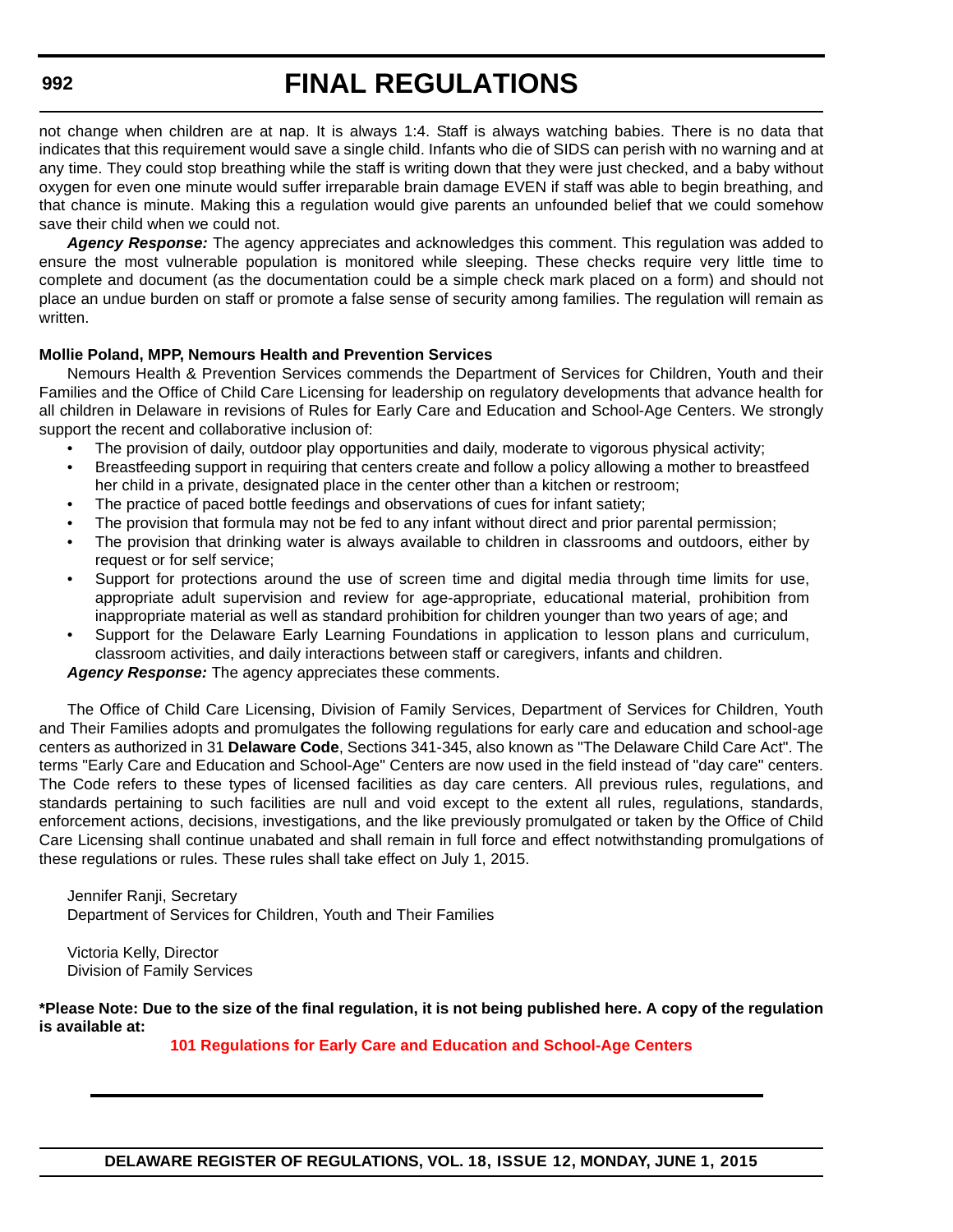### **[DEPARTMENT OF STATE](http://sos.delaware.gov/) DIVISION [OF PROFESSIONAL REGULATION](http://dpr.delaware.gov/) BOARD [OF LANDSCAPE ARCHITECTURE](http://dpr.delaware.gov/boards/landscape/index.shtml)** Statutory Authority: 24 Delaware Code, Section 205 (24 **Del.C.** §205) 24 **DE Admin. Code** 200

### **ORDER**

### **[200 Board of Landscape Architecture](#page-4-0)**

### **NATURE AND STAGE OF THE PROCEEDINGS**

On October 1, 2014, the Delaware Board of Landscape Architects published proposed changes to its regulations in the Delaware *Register of Regulations*, Volume 18, Issue 4. This notice further indicated that written comments would be accepted by the Board for thirty days, a public hearing would be held, and written comments would be accepted for fifteen days thereafter. After due notice in the *Register of Regulations* and two Delaware newspapers, a public hearing was held on February 12, 2015 at a regularly scheduled meeting of the Delaware Board of Landscape Architects to receive verbal comments regarding the Board's proposed amendments to its regulations.

### **SUMMARY OF THE EVIDENCE AND INFORMATION SUBMITTED**

At the time of the deliberations, the Board considered the following documents:

**Board Exhibit 1 -** Affidavit of publication of the public hearing notice in the *News Journal*; and

**Board Exhibit 2 -** Affidavit of publication of the public hearing notice in the *Delaware State News.*

There was no verbal testimony given at the public hearing on February 12, 2015. No written comments were received by the Board during the initial thirty day public comment period; nor were any written comments received after the public hearing during the fifteen day 29 **Del.C.** §10118(a) second public comment period.

### **FINDINGS OF FACT AND CONCLUSIONS**

1. The public was given notice and an opportunity to provide the Board with comments in writing and by testimony at the public hearing on the proposed amendments to the Board's regulations.

2. There were no public comments provided to the Board during the two written public comment periods, or the public hearing.

3. Pursuant to 24 **Del.C.** §205(a)(1), the Board has statutory authority to promulgate rules and regulations clarifying specific statutory sections of its statute.

4. The proposed revisions to Rules 7.0, *et. seq.* address continuing education requirements and set forth a procedure by which licensees and continuing education sponsoring organizations may seek pre-approval of continuing education units.

5. Having received no public comments, the Board finds no reason to amend the regulations as proposed.

### **DECISION AND EFFECTIVE DATE**

The Board hereby adopts the changes to its rules and regulations as proposed, to be effective 10 days following publication of this order in the *Register of Regulations*. The new regulations are attached hereto as Exhibit A.

**SO ORDERED** this 14<sup>th</sup> day of May, 2015.

### **BY THE DELAWARE BOARD OF LANDSCAPE ARCHITECTS**

Eric Wahl, RLA, President Jeffrey Clark, RLA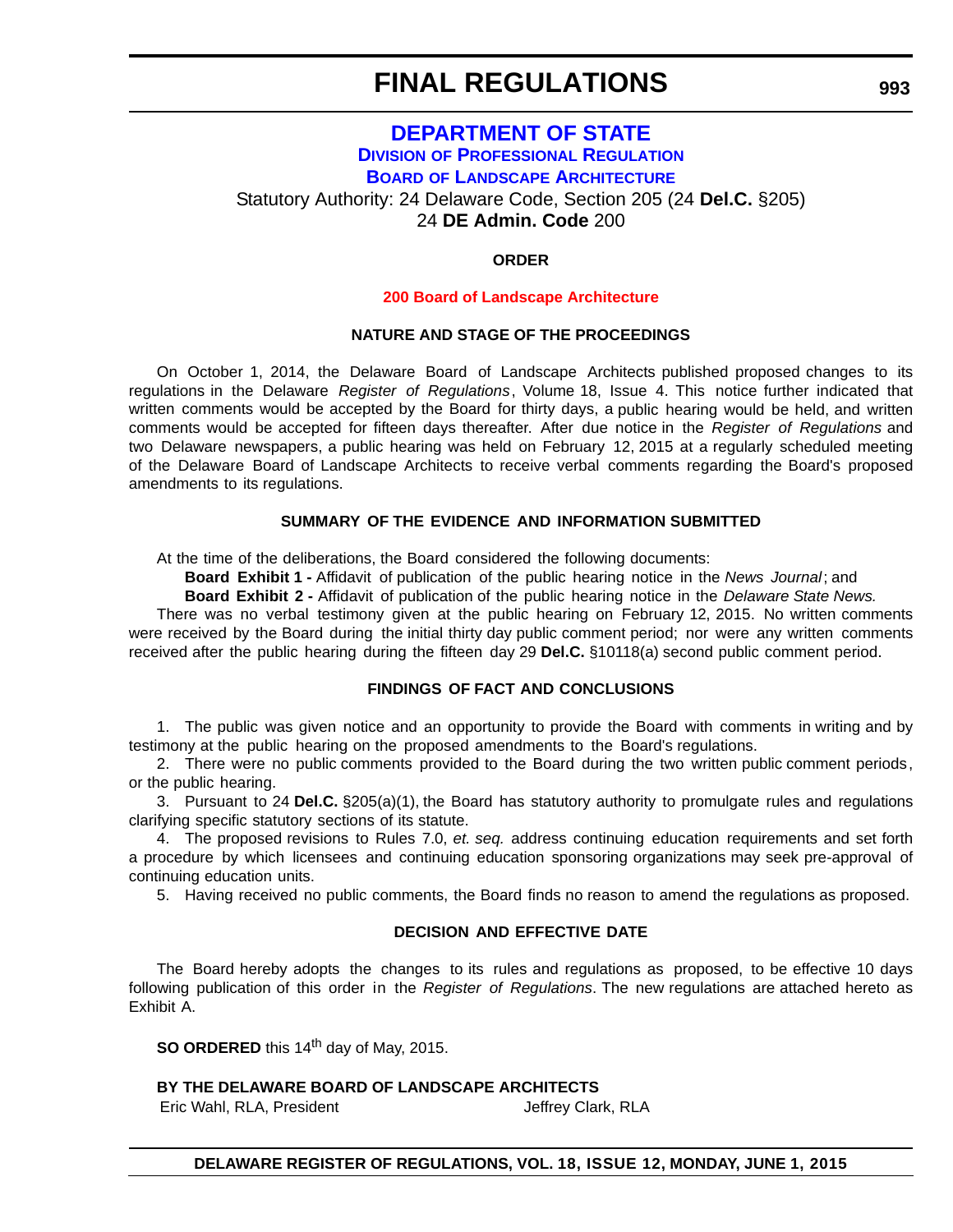# **FINAL REGULATIONS**

William Bullock **Mary Ann Whidby** Mary Ann Whidby

**\*Please note that no changes were made to the regulation as originally proposed and published in the October 2014 issue of the** *Register* **at page 287 (18 DE Reg. 287). Therefore, the final regulation is not being republished. A copy of the final regulation is available at:**

**[200 Board of Landscape Architecture](http://regulations.delaware.gov/register/june2015/final/18 DE Reg 993 06-01-15.htm)**

### **DIVISION [OF PROFESSIONAL REGULATION](http://dpr.delaware.gov/) 1800 BOARD [OF PLUMBING, HEATING, VENTILATION, AIR CONDITIONING](http://dpr.delaware.gov/boards/plumbers/index.shtml) AND REFRIGERATION EXAMINERS** Statutory Authority: 24 Delaware Code, Section 1806(a)(2) (24 **Del.C.** §1806(a)(2))

24 **DE Admin. Code** 1800

### **ORDER**

### **[1800 Board of Plumbing, Heating, Ventilation, Air Conditioning and Refrigeration Examiners](#page-4-0)**

On March 1, 2015 the Delaware Board of Plumbing, Heating, Ventilation, Air Conditioning and Refrigeration published proposed changes to its regulations in the Delaware *Register of Regulations*, Volume 18, Issue 9. The proposed rule would adopt the most recent versions of the International Mechanical and International Fuel Gas Codes. The notice indicated that written comments would be accepted by the Board, a public hearing would be held, and written comments would be accepted for fifteen days thereafter. After due notice in the *Register of Regulations* and two Delaware newspapers, a public hearing was held on April 14, 2015 at a regularly scheduled meeting of the Board of Plumbing, Heating, Ventilation, Air Conditioning and Refrigeration to receive verbal comments regarding the Board's proposed amendments to its regulations.

### **SUMMARY OF THE EVIDENCE AND INFORMATION SUBMITTED**

At the time of the deliberations, the Board considered the following documents:

**Board Exhibit 1 -** Affidavit of publication of the public hearing notice in the *News Journal*; and **Board Exhibit 2 -** Affidavit of publication of the public hearing notice in the *Delaware State News*.

### **FINDINGS OF FACT AND CONCLUSIONS**

1. The public was given notice and an opportunity to provide the Board with comments in writing and by testimony at the public hearing on the proposed amendments to the Board's regulations.

2. The Board received no comments at the public hearing.

3. The Board received no written comments.

4. Pursuant to 24 **Del.C.** §1806(a)(2) the Board has the statutory authority to promulgate rules and regulations clarifying specific statutory sections of its statute.

5. Having received no public comments, the Board finds no reason not to amend the regulations as proposed.

### **DECISION AND ORDER CONCERNING THE REGULATIONS**

**NOW THEREFORE,** pursuant to 24 **Del.C.** §1806(a)(2) and for the reasons set forth above, the Board does hereby ORDER that the regulations are adopted and promulgated as set forth in the Delaware *Register of Regulations* on March 1, 2015. The effective date of this Order is ten days from the date of its publication in the Delaware *Register of Regulations*, pursuant to 29 **Del.C.** §10118(g).

The proposed regulations are attached hereto as Exhibit A.

**SO ORDERED** this 12<sup>th</sup> day of May, 2015

**DELAWARE REGISTER OF REGULATIONS, VOL. 18, ISSUE 12, MONDAY, JUNE 1, 2015**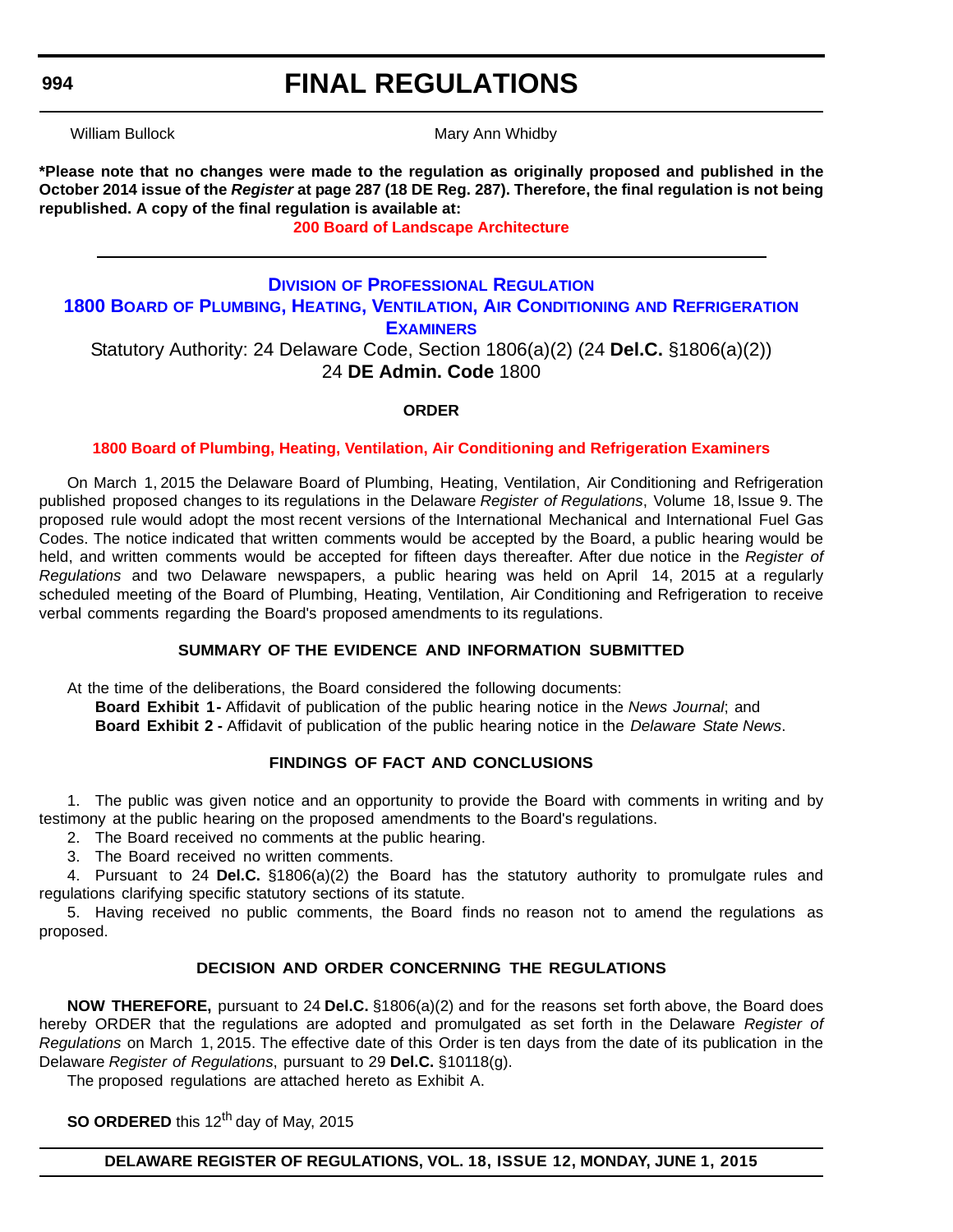#### **DELAWARE BOARD OF PLUMBING, HEATING, VENTILATION, AIR CONDITIONING AND REFRIGERATION**

John M. Mills **Frank Beebe** James Anderson Craig Tenaro (absent) Matthew Reilly (absent) Sheila Littleton (absent)

Charles Robbins, President **Harold Caswell, Vice President** 

**\*Please note that no changes were made to the regulation as originally proposed and published in the March 2015 issue of the** *Register* **at page 686 (18 DE Reg. 686). Therefore, the final regulation is not being republished. A copy of the final regulation is available at:**

**[1800 Board of Plumbing, Heating, Ventilation, Air Conditioning and Refrigeration Examiners](http://regulations.delaware.gov/register/june2015/final/18 DE Reg 994 06-01-15.htm)**

### **DIVISION [OF PROFESSIONAL REGULATION](http://dpr.delaware.gov/) [2000 BOARD OF OCCUPATIONAL THERAPY PRACTICE](http://dpr.delaware.gov/boards/occupationaltherapy/index.shtml)** Statutory Authority: 24 Delaware Code, Section 2006(a)(1) (24 **Del.C.** §2006(a)(1)) 24 **DE Admin. Code** 2000

### **ORDER**

### **[2000 Board of Occupational Therapy Practice](#page-4-0)**

On January 1, 2015, the Delaware Board of Occupational Therapy Practice published proposed changes to its regulations in the Delaware *Register of Regulations*, Volume 18, Issue 7. The notice indicated that written comments would be accepted by the Board, a public hearing would be held, and written comments would be accepted for fifteen days thereafter. After due notice in the *Register of Regulations* and two Delaware newspapers, a public hearing was held

on March 4, 2015 at a regularly scheduled meeting of the Board of Occupational Therapy Practice to receive verbal comments regarding the Board's proposed amendments to its regulations.

### **SUMMARY OF THE EVIDENCE AND INFORMATION SUBMITTED**

At the time of the deliberations, the Board considered the following documents:

**Board Exhibit 1** - Affidavit of publication of the public hearing notice in the *News Journal*; and

**Board Exhibit 2 -** Affidavit of publication of the public hearing notice in the *Delaware State News*.

There was no verbal testimony presented at the public hearing. No written comments were received by the Board.

### **FINDINGS OF FACT AND CONCLUSIONS**

1. The public was given notice and an opportunity to provide the Board with comments on the proposed amendments to the Board's regulations in writing and by testimony at the public hearing.

2. There were no public comments provided to the Board during the written public comment periods.

3. Pursuant to 24 **Del.C.** §2006(a)(1) the Board has the statutory authority to promulgate rules and regulations clarifying specific statutory sections of its statute.

4. Having reviewed no public comments, the Board finds no reason not to amend the regulations as proposed.

### **DECISION AND ORDER CONCERNING THE REGULATIONS**

**NOW THEREFORE**, pursuant to 24 **Del.C.** §2006(a)(1) and for the reasons set forth above, the Board does hereby ORDER that the regulations be, and that they hereby are, adopted and promulgated as set forth in the Delaware *Register of Regulations* on January 1, 2015 with the exception of correction of a typographical error in

### **DELAWARE REGISTER OF REGULATIONS, VOL. 18, ISSUE 12, MONDAY, JUNE 1, 2015**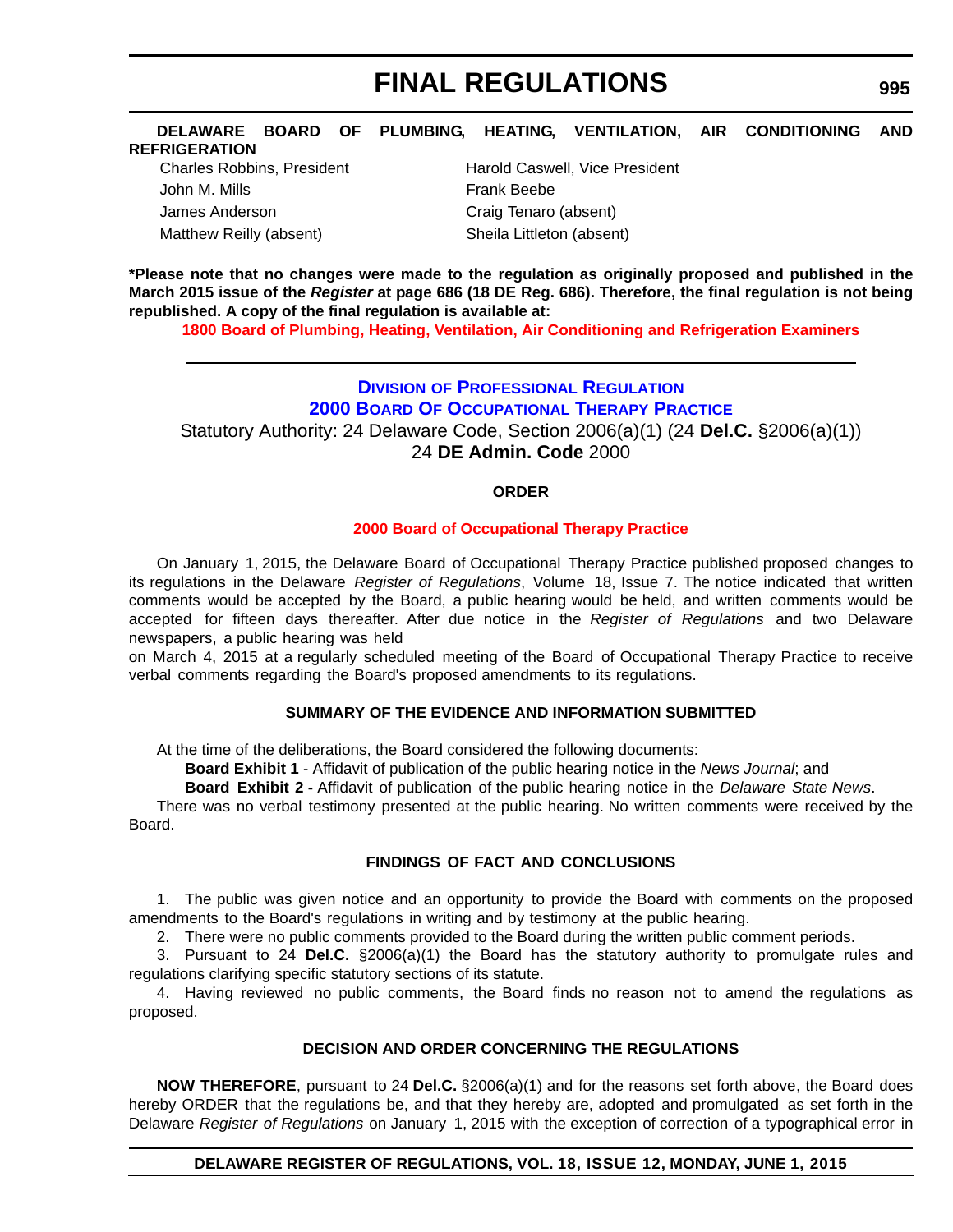# **FINAL REGULATIONS**

section 3.2.1. The effective date of this Order is ten days from the date of its publication in the Delaware *Register of Regulations*, pursuant to 29 **Del.C.** §10118(g).

**SO ORDERED** this 6th day of May, 2015.

### **DELAWARE BOARD OF OCCUPATIONAL THERAPY PRACTICE**

Kelly M. Richardson Karen M. Virion Mara Beth Schmittinger **Evan Park** Angelita Mosley

### **2000 Board of Occupational Therapy Practice** *(Break in Continuity of Sections)*

### **3.0 Continuing Education**

### *(Break in Continuity Within Section)*

- 3.2 Definition of Acceptable Continuing Education Credits:
	- 3.2.1 Activities Continuing education must be earned in two (2) or more of the seven (7) categories **[activities categories]** for continuing education beginning described in Rule 3.35.

**\*Please note that no additional changes were made to the regulation as originally proposed and published in the January 2015 issue of the** *Register* **at page 532 (18 DE Reg. 532). Therefore, the final regulation is not being republished here in its entirety. A copy of the final regulation is available at: [2000 Board of Occupational Therapy Practice](http://regulations.delaware.gov/register/june2015/final/18 DE Reg 995 06-01-15.htm)**

### **DIVISION [OF PROFESSIONAL REGULATION](http://dpr.delaware.gov/) 5200 BOARD OF EXAMINERS [OF NURSING HOME ADMINISTRATORS](http://dpr.delaware.gov/boards/nursinghomeadmin/index.shtml)** Statutory Authority: 24 Delaware Code, Section 5206(1) (24 **Del.C.** §5206(1)) 24 **DE Admin. Code** 5200

### **ORDER**

### **[5200 Board of Examiners of Nursing Home Administrators](#page-4-0)**

On April 1, 2014 and June 1, 2014, the Delaware Board of Nursing Home Administrators published proposed changes to its regulations in the Delaware *Register of Regulations*, Volume 17, Issues 10 and 12. The notice indicated that written comments would be accepted by the Board, a public hearing would be held, and written comments would be accepted for fifteen days thereafter.

After due notice in the *Register of Regulations* and two Delaware newspapers, a public hearing was held on March 10, 2015 at a regularly scheduled meeting of the Board of Nursing Home Administrators to receive verbal comments regarding the Board's proposed amendments to its regulations.

### **SUMMARY OF THE EVIDENCE AND INFORMATION SUBMITTED**

At the time of the deliberations, the Board considered the following documents:

**Board Exhibit 1-** Affidavit of publication of the public hearing notice in the *News Journal*; and

**Board Exhibit 2 -** Affidavit of publication of the public hearing notice in the *Delaware State News*. There was no verbal testimony presented at the public hearing. No written comments were received by the Board.

### **FINDINGS OF FACT AND CONCLUSIONS**

### **DELAWARE REGISTER OF REGULATIONS, VOL. 18, ISSUE 12, MONDAY, JUNE 1, 2015**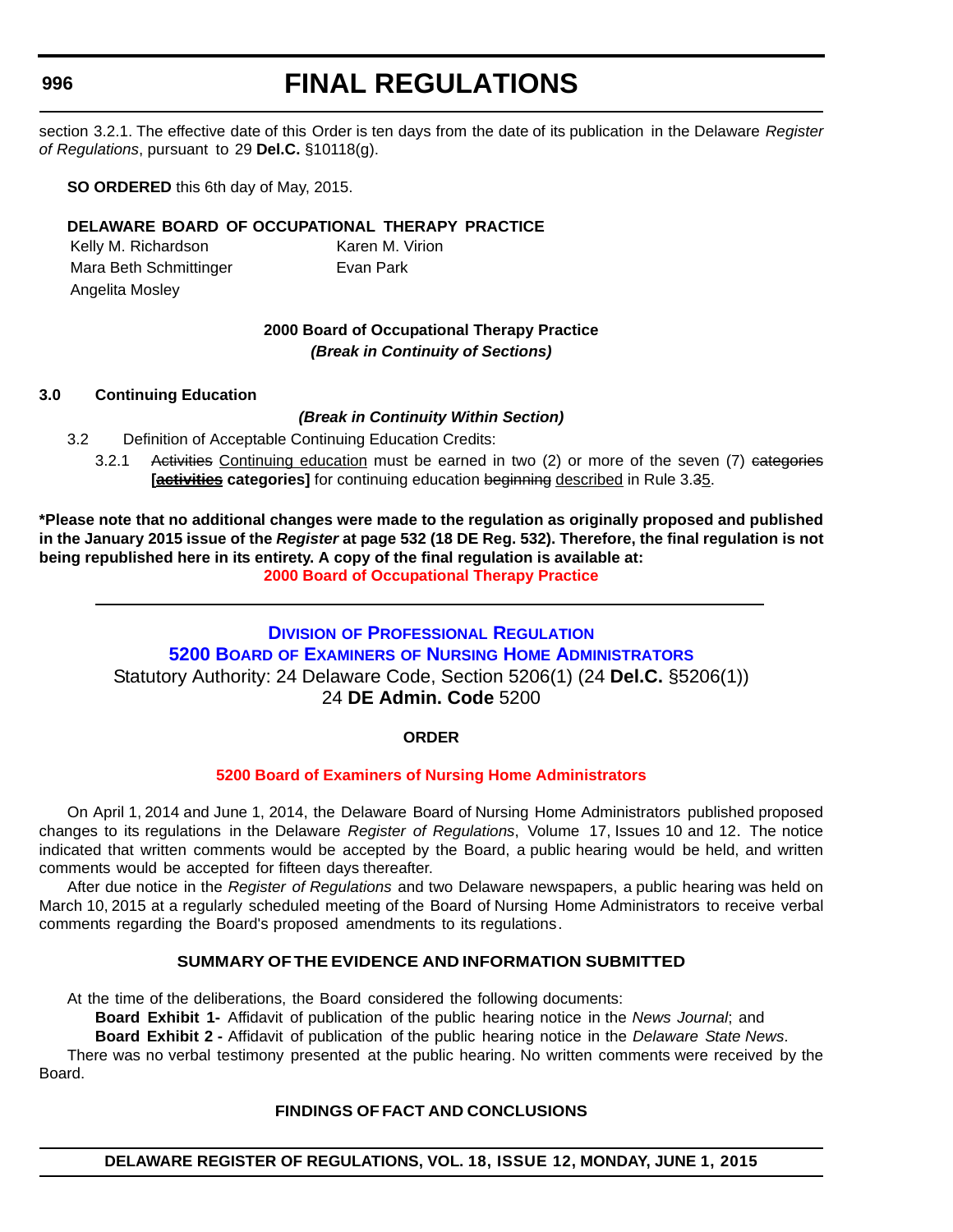1. The public was given notice and an opportunity to provide the Board with comments on the proposed amendments to the Board's regulations in writing and by testimony at the public hearing.

2. There were no public comments provided to the Board during the written public comment periods.

3. Pursuant to 24 **Del.C.** §5206(1) the Board has the statutory authority to promulgate rules and regulations clarifying specific statutory sections of its statute.

4. Having reviewed no public comments, the Board finds no reason not to amend the regulations as proposed.

### **DECISION AND ORDER CONCERNING THE REGULATIONS**

**NOW THEREFORE,** pursuant to 24 **Del.C.** §5206(1) and for the reasons set forth above, the Board does hereby ORDER that the regulations be, and that they hereby are, adopted and promulgated as set forth in the Delaware *Register of Regulations* on April 1, 2014 and June 1, 2014. The effective date of this Order is ten days from the date of its publication in the Delaware *Register of Regulations*, pursuant to 29 **Del.C.** §10118(g). The new regulations are attached hereto as Exhibit A.

**SO ORDERED** this 12<sup>th</sup> day of May, 2015.

### **DELAWARE BOARD OF NURSING HOME ADMINISTRATORS**

Michael Salitsky, NHA, President E. Ray Quillen, NHA, Vice President Jane Ketterman, NHA, Secretary Timothy Bane, Public Member Elizabeth Hague, Public Member (absent) Gwendolyn Benton, Healthcare Member Cecelia Jones, Public Member Eleanor Allione, Healthcare Member (absent) Jenifer Vaughn, Healthcare Member

**\*Please note that no changes were made to the regulation as originally proposed and published in the April 2014 and June 2014 issues of the** *Register* **at pages 976 and 1166 (18 DE Reg. 976 & 1166). Therefore, the final regulation is not being republished. A copy of the final regulation is available at: [5200 Board of Examiners of Nursing Home Administrators](http://regulations.delaware.gov/register/june2015/final/18 DE Reg 996 06-01-15.htm)**

### **[PUBLIC SERVICE COMMISSION](http://depsc.delaware.gov/)**

Statutory Authority: 26 Delaware Code, Sections 201(a) and 209(a) (26 **Del.C.** §§201(a) & 209(a)) 26 **DE Admin. Code** 1001

| IN THE MATTER OF REVISION TO THE RULES OF          |                                |
|----------------------------------------------------|--------------------------------|
| PRACTICE AND PROCEDURE OF THE DELAWARE             | PSC REGULATION DOCKET NO. 99-9 |
| PUBLIC SERVICE COMMISSION                          |                                |
| (FILED JANUARY 6, 1999; RE-OPENED OCTOBER 9, 2012) |                                |

### **[ORDER NO. 8727](#page-4-0)**

AND NOW, this 21<sup>st</sup> day of April, 2015, the Delaware Public Service Commission ("Commission") determines and orders the following:

**WHEREAS**, the Commission has jurisdiction over this matter pursuant to 26 **Del.C.** §§201(a) and 209(a)(1); and

**WHEREAS**, by Order No. 8232 (October 9, 2012), the Commission reopened Regulation Docket No. 99-9 to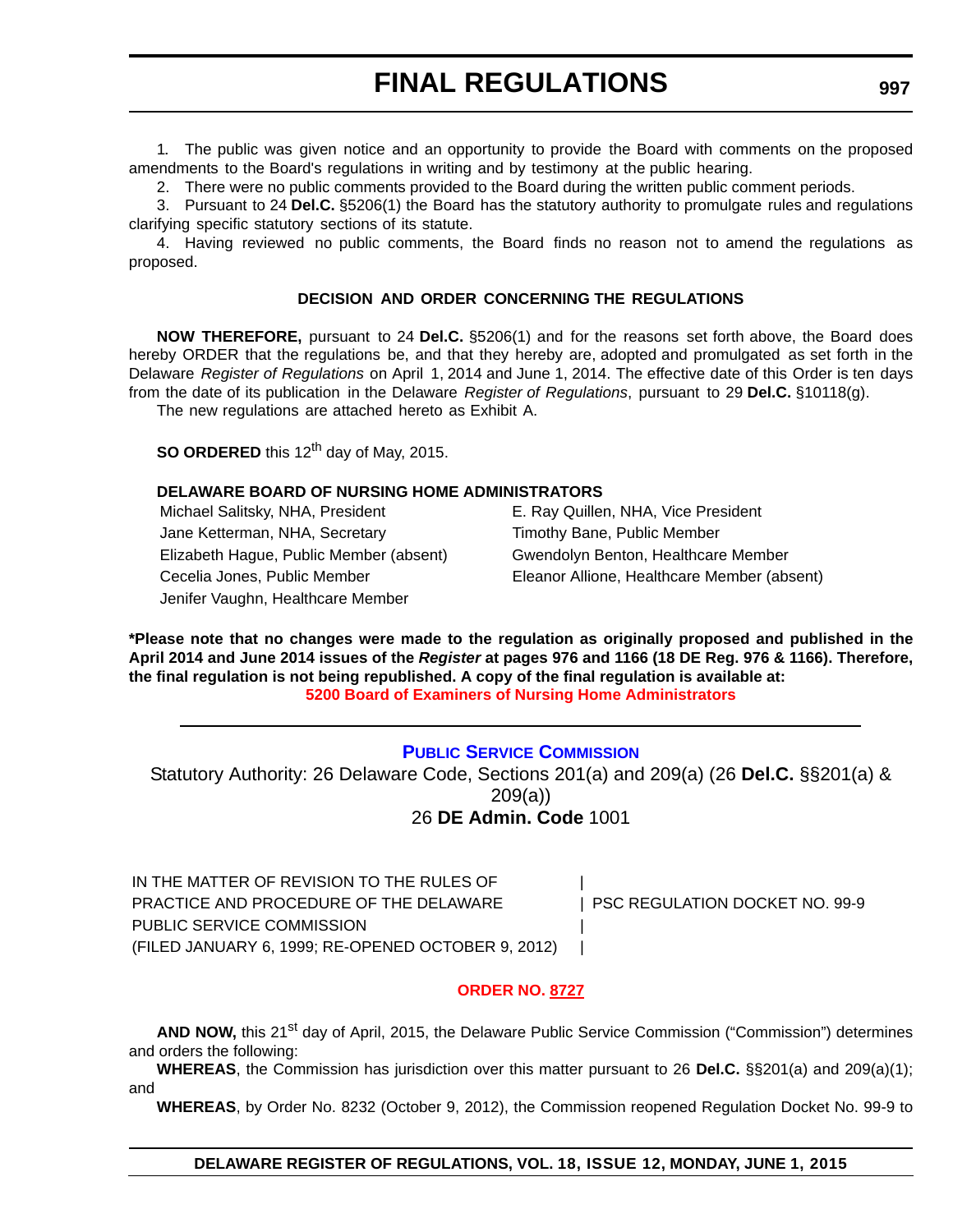### **FINAL REGULATIONS**

review and amend the *"Rules of Practice and Procedure of the Delaware Public Service Commission,"* 26 *Del. Admin. C.* §1001 et seq. (the "Rules"); and

**WHEREAS**, minor revisions to the Rules (the "Amendments") are necessary to update certain outdated references and to ensure consistency in the Rules; and

**WHEREAS**, because the Amendments are strictly procedural and statutorily exempt from formal notice requirements pursuant to 29 **Del.C.** §§10102(9) and 10113(b)(2), and because they are not substantive amendments which would otherwise require publication and a public comment period pursuant to 29 **Del.C.** §§10115 to 10118;

### **NOW, THEREFORE, IT IS ORDERED BY THE AFFIRMATIVE VOTE OF NOT FEWER THAN THREE COMMISSIONERS:**

1. Pursuant to 29 **Del.C.** §§10102(9) and 10113(b)(2), decretal paragraphs 2 and 3 of Order No. 8232 are hereby waived.

2. Pursuant to 26 **Del.C.** §209(a) and 29 **Del.C.** §10113(b)(2), the Commission hereby adopts the *Amended Rules of Practice and Procedure of the Delaware Public Service Commission* (the "Amended Rules") as its official regulations as defined by 29 **Del.C.** §1132(3). A true and correct copy of the version reflecting the changes as between the current Rules and the Amended Rules is attached as **Exhibit "A"**. A clean version of the Amended Rules reflecting the changes is attached as **Exhibit "B"**.

3. Pursuant to 26 **Del.C.** §§10113 and 10118, the Secretary of the Commission shall transmit a copy of this Order (with the attached Amended Rules) to the Registrar of Regulations for publication in the *Delaware Register*. An exact copy of the Amended Rules shall be published as the current official regulations in the *Delaware Register*.

4. The Commission reserves the jurisdiction and authority to enter such further Orders in this matter as may be deemed necessary or proper.

### **BY ORDER OF THE COMMISSION:**

Dallas Winslow, Chair Joann T. Conaway, Vice Chair Jaymes B. Lester, Commissioner Harold B. Gray, Commissioner

ATTEST:

Donna Nickerson, Secretary

### **1001 Rules of Practice and Procedure of the Delaware Public Service Commission**

### **1.0 General Provisions**

*(Break in Continuity Within Section)*

1.2 Definitions

#### *(Break in Continuity Within Section)*

"**Intervenor**" - means a person who is admitted as a party pursuant to Rule 212.9 of these rules.

### *(Break in Continuity Within Section)*

1.7 Types of Filings and General Requirements

### *(Break in Continuity Within Section)*

1.7.3 All filings must be accompanied by a signed certificate of service pursuant to Rules 6(f) 1.6.5 and  $6(9)1.6.6$ .

### *(Break in Continuity Within Section)*

**2.0 Hearings**

### **DELAWARE REGISTER OF REGULATIONS, VOL. 18, ISSUE 12, MONDAY, JUNE 1, 2015**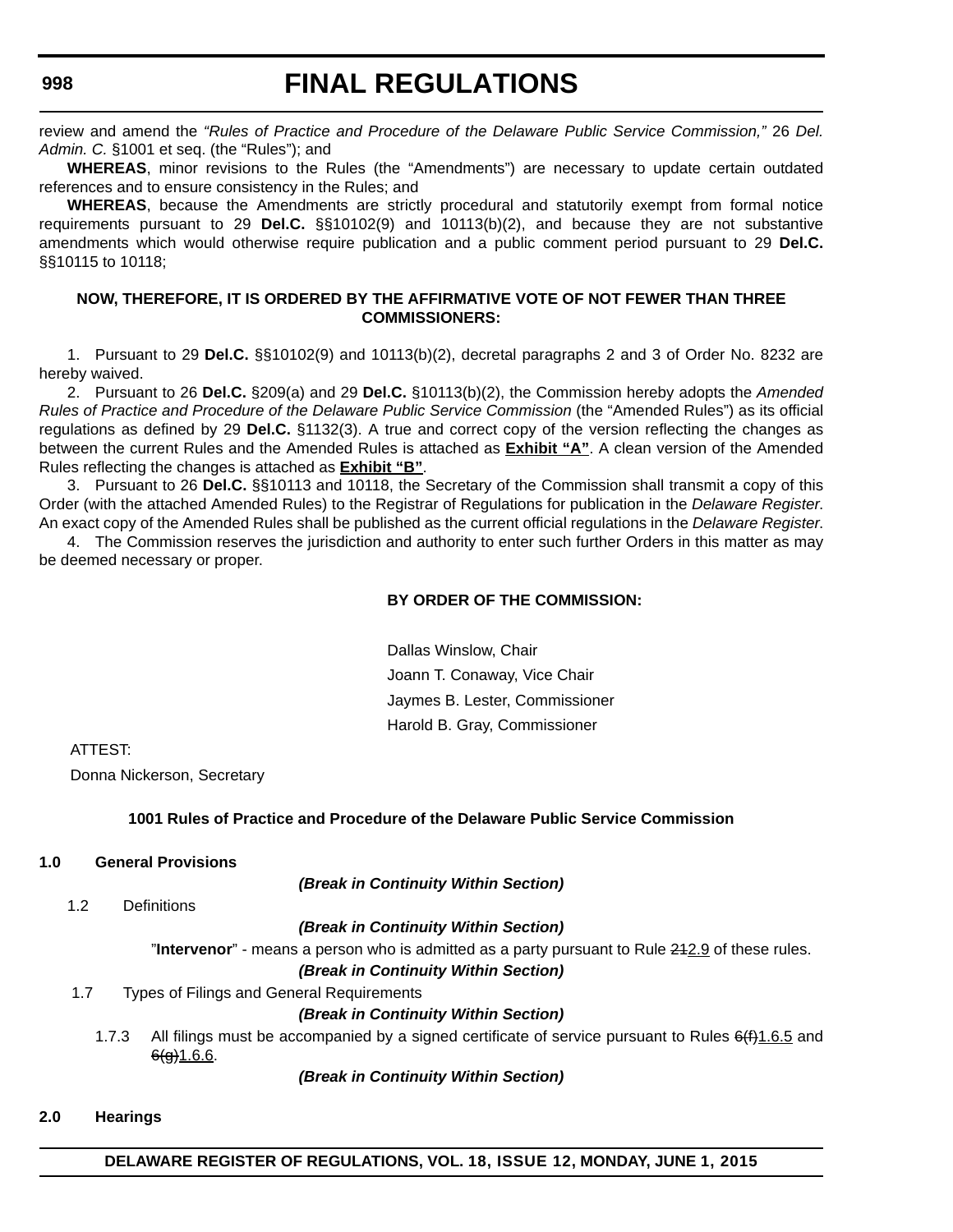### *(Break in Continuity Within Section)*

2.3 Formal Complaints

### *(Break in Continuity Within Section)*

2.3.3 Except for investigations under Rule 142.2.1, any Commission Staff investigation of an alleged violation shall be deemed a formal complaint, and the notice of investigation shall, unless otherwise ordered, be served in a like manner as a formal complaint. Notice of this investigation to the public may be given in order to elicit public input.

### *(Break in Continuity Within Section)*

2.9 Petitions for Leave to Intervene

### *(Break in Continuity Within Section)*

2.9.3 The Commission may delegate to the designated Presiding Officer or Hearing Examiner the authority to grant or deny a party's intervention, subject to an interlocutory appeal pursuant to Rule 282.16.

**\*Please Note: As the rest of the sections were not amended they are not being published. A copy of the regulation is available at:**

**[1001 Rules of Practice and Procedure of the Delaware Public Service Commission](http://regulations.delaware.gov/register/june2015/final/18 DE Reg 997 06-01-15.htm)**

### **[DEPARTMENT OF TRANSPORTATION](http://www.deldot.gov/) DIVISION [OF MAINTENANCE](http://www.deldot.gov/home/divisions/) AND OPERATIONS**

Statutory Authority: 17 Delaware Code, Section 1103(a)(2) and 29 Delaware Code, Section 8404(8) (17 **Del.C.** §1103(a)(2) and 29 **Del.C.** §8404(8)) 2 **DE Admin. Code** 2310

### **REGULATORY IMPLEMENTING ORDER**

### **[2310 Outdoor Advertising](#page-4-0)**

### **1. Summary of the Evidence and Information Submitted**

The Department of Transportation sought to revise its existing regulations regarding outdoor advertising. Notice for public comment was properly noticed in 18 Delaware Register 690, March 1, 2015.

The Department received one question from the public regarding which roads would be impacted in Sussex County. The question was answered without need for any change to the proposed regulation. In its own review, the agency staff did identify two non-substantive changes in the proposed regulation. In Section 1.3, "his" was changed to "their" to reflect a gender change that is more universal. In Section 12.1.1, it was identified that the word "no" at the beginning of the sentence had been left off of a previous version. Without the word, the sentence is not comprehensible as it appears to contradict itself. Therefore, the word was returned to the final version.

### **2. Findings of Fact**

The Secretary finds that it is appropriate to amend the existing Outdoor Advertising regulation as proposed and slightly amended as discussed above, to incorporate appropriate changes to the Outdoor Advertising regulations since the original regulations were adopted.

### **3. Decision to Amend the Regulations**

For the foregoing reasons, the Secretary concludes that it is appropriate to amend the Outdoor Advertising regulations as described herein.

### **4. Text and Citation**

The text of 2 **DE Admin. Code** 2310 shall be in the form attached as Exhibit "A".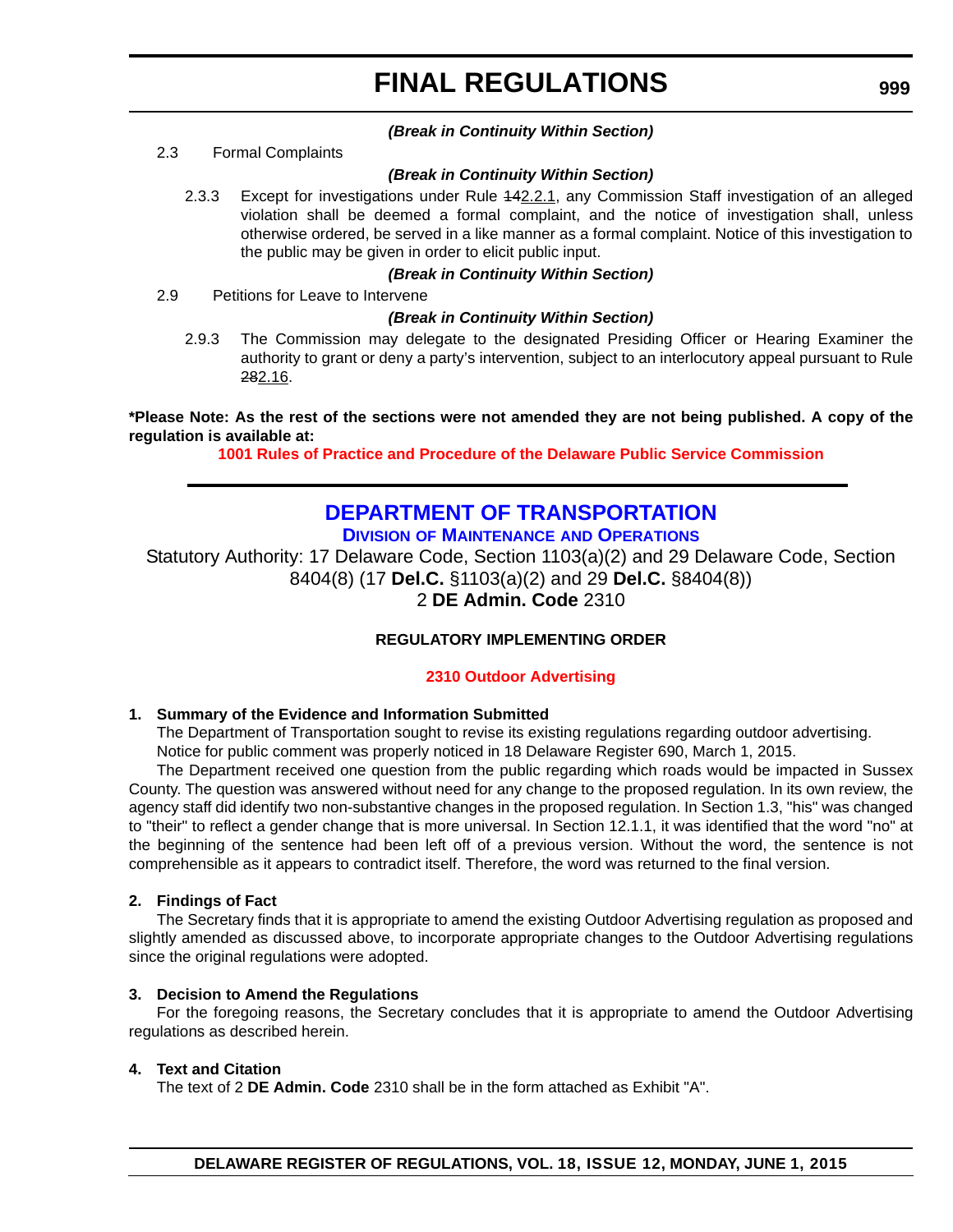# **FINAL REGULATIONS**

### **5. Effective Date of Order**

The effective date of this Order shall be ten (10) days from the date this Order is published in the Delaware *Register of Regulations*.

**IT IS SO ORDERED** THIS 18TH DAY OF MAY 2015.

Jennifer L. Cohan, Secretary Department of Transportation

### **2310 Outdoor Advertising**

### **1.0 Authority**

- 1.1 The following rules and regulations are issued under the authority granted to the Department by Section 1104 1103, Subchapter 1, Chapter 11, Title 17 of the **Delaware Code**.
- 1.2 The Department of Highways and Transportation shall have overall jurisdiction and control throughout the State subject to the certification process for political subdivisions as defined under section 48 20.0 of this regulation. Within the Department, the responsibility for administration of the program shall rest with the Roadside Control Section in the Division of Highways Maintenance and Operations.
- 1.3 All interpretations will be made by the Secretary of the Department of Highways and Transportation and **[his their]** decision will be final except in those cases where a point of law is raised.

### *(Break in Continuity of Sections)*

### **102.0 Standards for Public Service Signs**

- 102.1 General
	- 102.1.1 **[No]** public service sign shall be erected or maintained without first securing a permit from the Department as required by these regulations. Applications for permits shall be processed in accord with procedures promulgated by the Department. A certification by the Department of Public Instruction that each shelter on which signs are or are to be erected is needed to provide shelter for students at that location shall accompany each application. Applications and approval shall be processed in accord with procedures promulgated by the Department.

### *(Break in Continuity of Sections)*

### **179.0 Permits and Fees**

### 179.1 General

- 179.1.1 Section **[1105 1104]**, Subchapter 1, Chapter 11, Title 17 of the **Delaware Code** includes provisions for:
	- 179.1.1.1 The Department to issue and renew permits for each sign for a period of at least one year for the erection and maintenance of outdoor advertising signs, displays, and devices, and
	- 179.1.1.2 The Department to establish and collect fees for the issuance of permits and renewals thereof in an amount deemed necessary to defray the costs of this operation.

**\*Please Note: As the rest of the sections were not amended they are not being published. A copy of the regulation is available at:**

### **[2310 Outdoor Advertising](http://regulations.delaware.gov/register/june2015/final/18 DE Reg 999 06-01-15.htm)**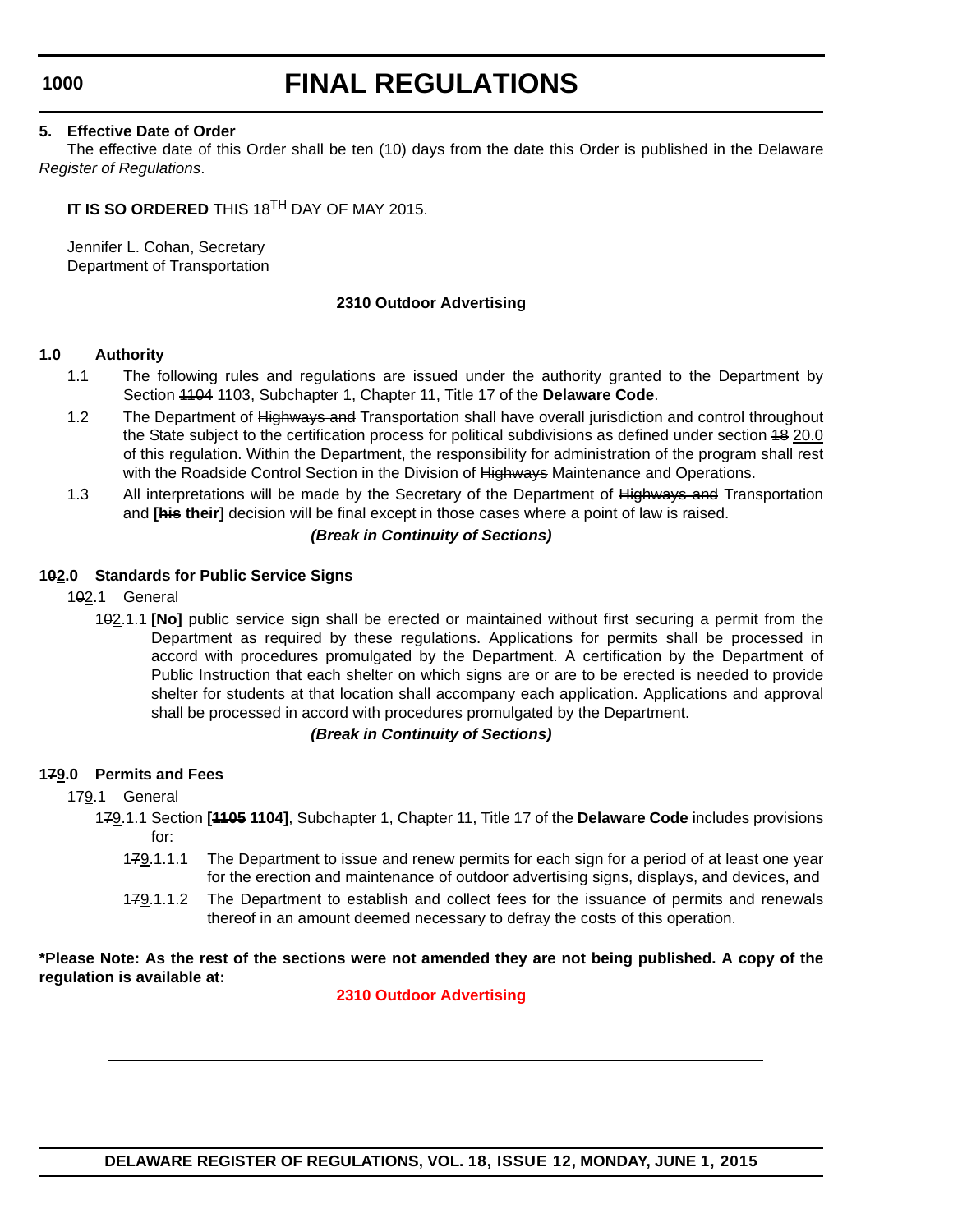**1001**

### **DIVISION [OF MOTOR VEHICLES](http://dmv.de.gov/)**

Statutory Authority: 21 Delaware Code, Sections 302 and 303; 29 Delaware Code, Section 8404

(21 **Del.C.** §§302 & 303; 29 **Del.C.** §8404)

### **ORDER**

### **[2288 Special Group or Organization Registration Plates for Persons With Disabilities](#page-4-0)**

### **Comment Period for Draft Regulations**

Proposed Administrative Code 2288 allows DMV to make any specialty plate with the international wheelchair symbol. Under Subchapter 2 of Chapter 21 of Title 21 of the Delaware Code, the DMV is authorized to issue special license plates to organizations and groups. The DMV is also authorized under Section 2134 of the same Title to issue special license plates for persons with disabilities which limit or impair the ability to walk. These plates feature the international person with disability wheelchair symbol. Some of these persons with disabilities may also wish to display their affiliation or support for an organization or group, while retaining their rights to consideration as a person with disabilities. The draft regulations would authorize the DMV to design and issue special registration plates for groups and organizations that also include the international person with disability wheelchair symbol.

The proposed regulation was published in the Delaware *Register of Regulations* on February 1, 2015. The comment period remained open until March 4, 2015. There was no public hearing on proposed Regulation 2288.

#### **Summary of the Evidence and Information Submitted**

The Department received no public comments on the proposed regulation.

### **Findings of Fact**

Based on Delaware law and the record in this docket, I make the following findings of fact:

- 1. The proposed regulation is not in conflict with Delaware law.
- 2. The proposed regulation is an appropriate exercise of the Department's responsibilities and authority.

### **Decision and Effective Date**

Based on the provisions of 21 **Del.C.** §§302 & 303; 29 **Del.C.** §8404, and the record in this docket, I hereby adopt Administrative Code 2288 and as may more fully and at large appear in the version attached hereto to be effective on June 11, 2015.

### **Text and Citation**

**IT IS SO ORDERED THIS 15th day of April, 2015.** Jennifer Cohan, Secretary of Transportation

**\*Please note that no changes were made to the regulation as originally proposed and published in the February 2015 issue of the** *Register* **at page 635 (18 DE Reg. 635). Therefore, the final regulation is not being republished. A copy of the final regulation is available at:**

**[2288 Special Group or Organization Registration Plates for Persons With Disabilities](http://regulations.delaware.gov/register/june2015/final/18 DE Reg 1001 06-01-15.htm)**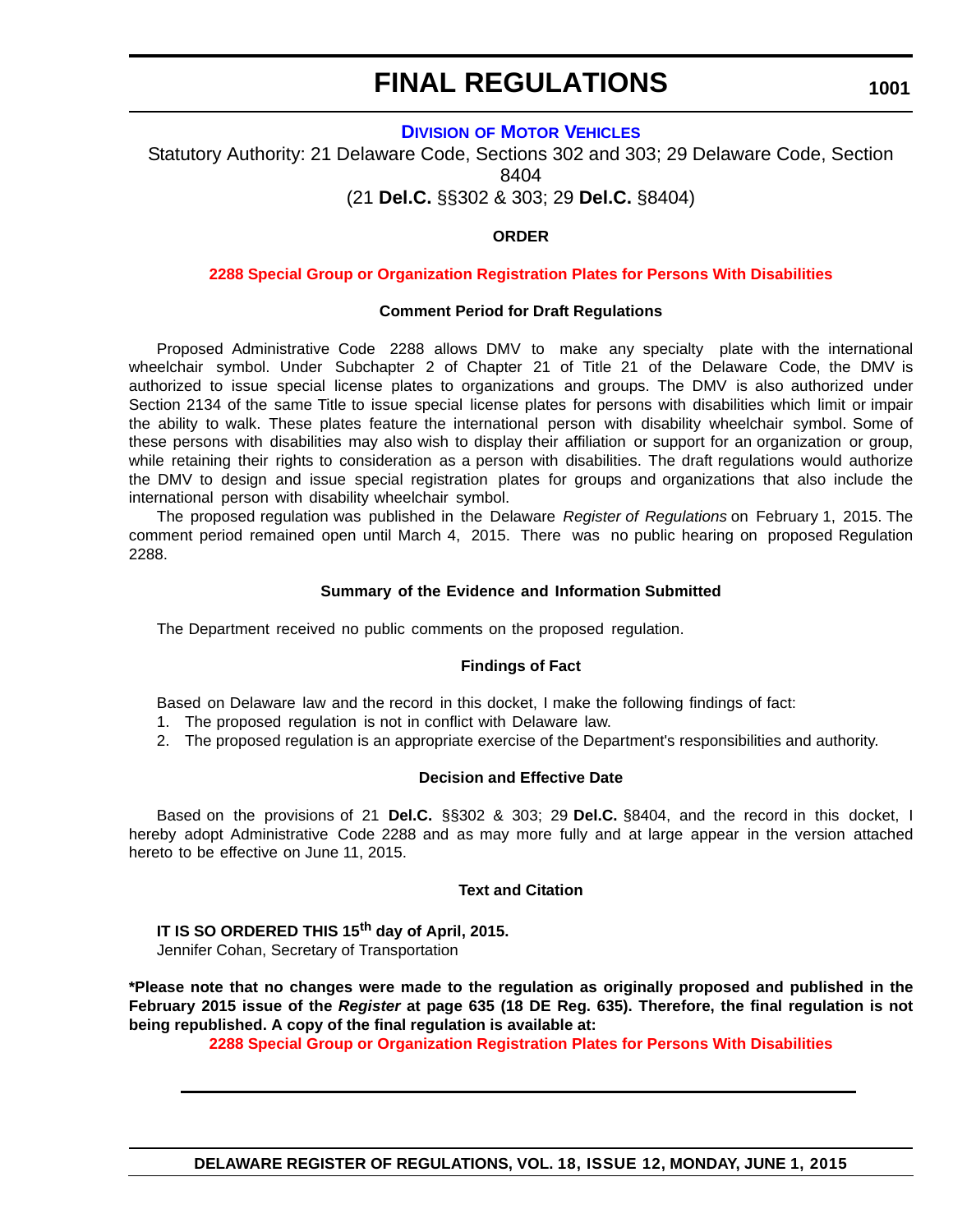### **CALENDAR OF EVENTS/HEARING NOTICES**

### **[DELAWARE RIVER BASIN COMMISSION](http://www.state.nj.us/drbc/) [PUBLIC NOTICE](#page-4-0)**

### **Proposed Amendments to the** *Rules of Practice and Procedure* **to Allow Each Signatory Party and the DRBC to Administer a Single Process for the Review and Adjudication of Projects**

The Delaware River Basin Commission ("DRBC" or "Commission") is a federal-interstate compact agency charged with managing the water resources of the Delaware River Basin without regard to political boundaries. Its commissioners are the governors of the four basin states – Delaware, New Jersey, New York, and Pennsylvania – and a federal representative, the North Atlantic Division Commander of the U.S. Army Corps of Engineers. The Commission is not subject to the requirements of the Delaware Administrative Procedures Act. This notice is published by the Commission for information purposes.

The Commission will hold a **public hearing** to receive comments on proposed amendments to its Administrative Manual Part III - Rules of Practice and Procedure (18 C.F.R. Part 401) to provide for DRBC and each of the parties to the *Delaware River Basin Compact* (United States Public Law 87-328, Approved September 27, 1961, 75 Statutes at Large 688; and 53 Delaware Laws, Chapter 71, Approved May 1, 1961, ("the Compact") – Delaware, New Jersey, New York, Pennsylvania and the federal government ("Signatory Parties") – to coordinate and collaborate in the administration of a single process for the review and adjudication of projects. The program, called "One Process/One Permit," (also herein, "the Program") will allow DRBC and administrative agencies of the Signatory Parties participating in the Program to incorporate the requirements and determinations of both DRBC and the Signatory Party agency into a single permit or other approval instrument.

The **public hearing** will start on or around 2:00 P.M. on Tuesday, June 9, 2015, during the Commission's regularly scheduled public hearing. The hearing will continue until all those wishing to testify have had an opportunity to do so. Depending upon the number of people wishing to speak, the hearing officer may impose time limits on speakers. Written comments will be accepted by any of the means described below and must be received by 5:00 P.M. on Wednesday, July 1, 2015. More information regarding the procedures for the hearing and comments is set forth in the section "Oral Testimony and Written Comments."

The **public hearing** will be held at the Washington Crossing Historic Park Visitor's Center at 1112 River Road in Washington Crossing, Pennsylvania. Please check washingtoncrossingpark.org/contact/ for directions, as Internet mapping services provide unreliable directions to this location.

Persons wishing to testify at the hearing are asked to register in advance by contacting Paula Schmitt at 609- 883-9500, ext. 224 or paula.schmitt@drbc.state.nj.us. Written comments may be submitted as follows: If by email (preferred), to [paula.schmitt@drbc.state.nj.us](mailto:paula.schmitt@drbc.state.nj.us); by fax, to Commission Secretary at 609-883-9522; by U.S. Mail, to Commission Secretary, DRBC, P.O. Box 7360, West Trenton, NJ 08628-0360; or by overnight mail, to Commission Secretary, DRBC, 25 State Police Drive, West Trenton, NJ 08628-0360. Comments also may be delivered by hand at any time during DRBC's regular office hours (Monday through Friday, 8:30 A.M. through 5:00 P.M. except on national holidays) until the close of the comment period. In all cases, please include the commenter's name, address and affiliation, if any, in the comment document and "One Process/One Permit" or "OPOP" in the subject line.

The rule text is available on the DRBC website, DRBC.net. Also posted to the website are an extensive FAQ document; DRBC Resolution No. 2015-4, authorizing the Executive Director to initiate rulemaking and enter into an administrative agreement with the New Jersey Department of Environmental Protection (NJDEP) for demonstration of the Program; and the administrative agreement between DRBC and the NJDEP to provide for the demonstration program, which includes provisions for fully implementing One Process/One Permit once a final rule has been adopted. Detailed procedures of the DRBC for public hearings, public meetings and "Public Dialogue" are available on the web at: http://www.state.nj.us/drbc/library/documents/procedures120414.pdf. For further information, please contact Commission Secretary Pamela M. Bush, 609-477-7203.

### **[DELAWARE RIVER BASIN COMMISSION](http://www.state.nj.us/drbc/) [PUBLIC NOTICE](#page-4-0)**

The Delaware River Basin Commission will hold a public hearing on Tuesday, June 9, 2015 beginning at 1:30 p.m. A business meeting will be held on the following day, Wednesday, June 10, 2015 beginning at 1:30 p.m. The

**DELAWARE REGISTER OF REGULATIONS, VOL. 18, ISSUE 12, MONDAY, JUNE 1, 2015**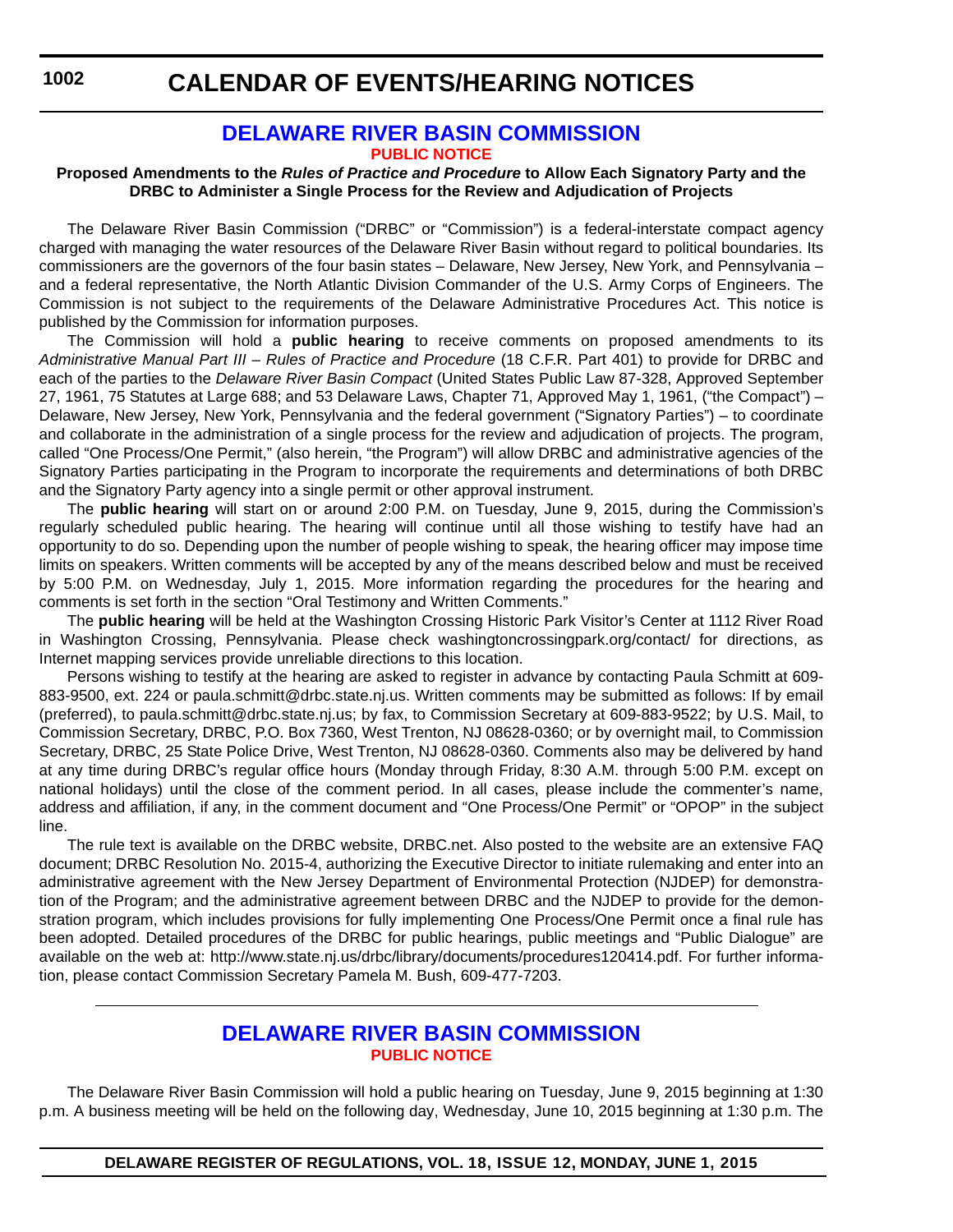### **CALENDAR OF EVENTS/HEARING NOTICES**

hearing and meeting are open to the public and will be held at the Washington Crossing Historic Park Visitor Center, 1112 River Road, Washington Crossing, Pennsylvania. For more information, visit the DRBC web site at www.drbc.net or contact Pamela M. Bush, Commission Secretary and Assistant General Counsel, at 609-883- 9500 extension 203.

### **[DEPARTMENT OF AGRICULTURE](http://dda.delaware.gov/index.shtml) [THOROUGHBRED RACING COMMISSION](http://dda.delaware.gov/thoroughbred/) [PUBLIC NOTICE](#page-4-0)**

### **1001 Thoroughbred Racing Rules and Regulations**

The Thoroughbred Racing Commission proposes to amend its Regulations adopted in accordance with Title 3, Chapter 101. The purpose of the amended regulations is to adopt the ARCI rule relating to cobalt. Other regulations issued by the Thoroughbred Racing Commission are not affected by this proposal. The Thoroughbred Racing Commission is issuing these proposed regulations in accordance with Title 3 of the Delaware Code. This notice is issued pursuant to the requirements of Chapter 101 of Title 29 of the Delaware Code.

A copy of the proposed regulations is being published in the June 1, 2015 edition of the Delaware *Register of Regulations*. A copy is also on file in the office of the Thoroughbred Racing Commission, 777 Delaware Park Boulevard, Wilmington, Delaware 19804 and is available for inspection during regular office hours. Copies are also published online at the *Register of Regulations* website: http://regulations.delaware.gov/services/ current\_issue.shtml.

Interested parties may offer written comments on the proposed regulations or submit written suggestions, data, briefs or other materials to the Thoroughbred Racing Commission at the above address as to whether these proposed regulations should be adopted, rejected or modified. Pursuant to 29 **Del.C.** §10118(a), public comments must be received on or before July 1, 2015. Written materials submitted will be available for inspection at the above address.

On or after July 1, 2015, following review of the public comment, the Thoroughbred Racing Commission will determine whether to amend its regulations by adopting the proposed new rule 15.21 relating to adoption of the ARCI cobalt rule or make additional changes because of the public comments received.

### **[DEPARTMENT OF EDUCATION](http://www.doe.k12.de.us/site/default.aspx?PageID=1) [PUBLIC NOTICE](#page-4-0)**

The State Board of Education will hold its monthly meeting on Thursday, June 18, 2015 at 1:00 p.m. in the Townsend Building, Dover, Delaware.

### **[DEPARTMENT OF HEALTH AND SOCIAL SERVICES](http://www.dhss.delaware.gov/dhss/index.html) DIVISION [OF PUBLIC HEALTH](http://www.dhss.delaware.gov/dhss/dph/index.html) OFFICE [OF ANIMAL WELFARE](http://www.dhss.delaware.gov/dhss/dph/oaw/oawhome.html) [PUBLIC NOTICE](#page-4-0)**

### **4502 Regulations for Certification of Animal Control Officers and Animal Cruelty Agents**

On June 1, 2015, the Department of Health and Social Services, Division of Public Health, Office of Animal Welfare, plans to publish proposed regulations for Certification of Animal Control Officers and Animal Cruelty Agents and hold them out for public comment per Delaware law.

The purpose of the regulations is to establish minimum training requirements for the certification of animal control officers and animal cruelty agents working in the State of Delaware. They also establish procedures for documenting all complaints filed against officers/agents, and conducting investigation of complaints concerning violations of this chapter.

The regulation has been established to include: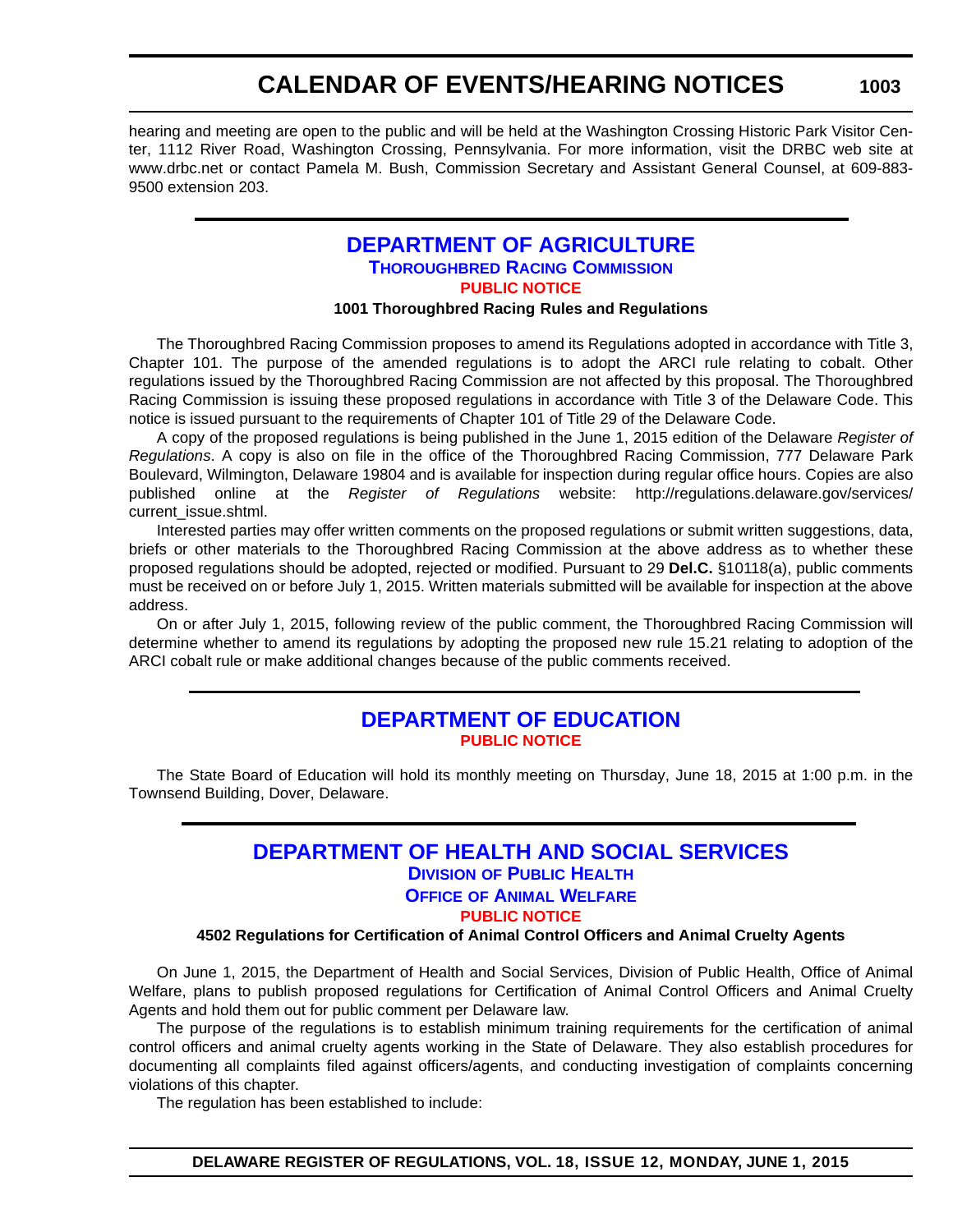### **CALENDAR OF EVENTS/HEARING NOTICES**

- "training and certification requirements for animal control officers and animal cruelty agents in Delaware;
- "procedures for obtaining a certification from the Office of Animal Welfare;
- "the training course approval process;
- "continued education and recertification obligations;
- "disciplinary sanctions; and
- "complaint documentation and investigation procedures.

Any person who wishes to make written suggestions, testimony, briefs or other written materials concerning the proposed regulation should submit such comments by Tuesday, June 30, 2015 to:

Christina Motoyoshi, Deputy Director Office of Animal Welfare Delaware Division of Public Health Carvel Building 1901 N. Dupont Hwy New Castle, DE 19720 Email: christina.motoyoshi@state.de.us Fax: (302) 255-4621

### **DIVISION [OF SUBSTANCE ABUSE](http://www.dhss.delaware.gov/dhss/dsamh/index.html) AND MENTAL HEALTH [PUBLIC NOTICE](#page-4-0)**

### **6001 Substance Abuse Facility Licensing Standards**

In accordance and compliance with the procedures set forth at 29 **Del.C.** §1131, *et seq.* and 29 **Del.C.** §10101, *et seq.*, the Delaware Department Health and Social Services (DHSS) / Division of Substance Abuse and Mental Health (DSAMH) is proposing to repeal the current Substance Use Treatment Program Licensure Standards, located at 16 **DE Admin. Code** 6001, and replace them in their entirety with the following proposed regulation. Copies of the proposed regulations are available in the June *Register of Regulations* or by contacting DSAMH as provided below.

The action concerning the determination of whether to adopt the proposed regulation will be based upon the results of Department and Division staff analysis and the consideration of the comments and written materials filed by other interested persons.

Under the provisions of Title 29, Chapter 101 of the Delaware Code, DHSS/DSAMH gives notice and provides an open comment period for thirty (30) days to allow all stakeholders an opportunity for public input regarding any proposed change in its standards for establishing Substance Use Treatment Licensure Standards. Comments must submit them to:

### Bryan Gordon

Provider Relations Unit, Division of Substance Abuse and Mental Health

1901 North DuPont Highway

New Castle, Delaware 19720

or by fax to 302-255-4427

All comments must be received no later than 4:30 p.m. on June 30, 2015.

Upon final adoption of these Standards by DHSS/DSAMH, they will be posted on the DSAMH web site and all current licensed programs will be notified via email of their adoption.

### **[DEPARTMENT OF NATURAL RESOURCES AND ENVIRONMENTAL](http://www.dnrec.delaware.gov/Pages/Portal.aspx)  CONTROL DIVISION [OF AIR QUALITY](http://www.dnrec.delaware.gov/Air/Pages/Air-Quality.aspx)**

**[PUBLIC NOTICE](#page-4-0)**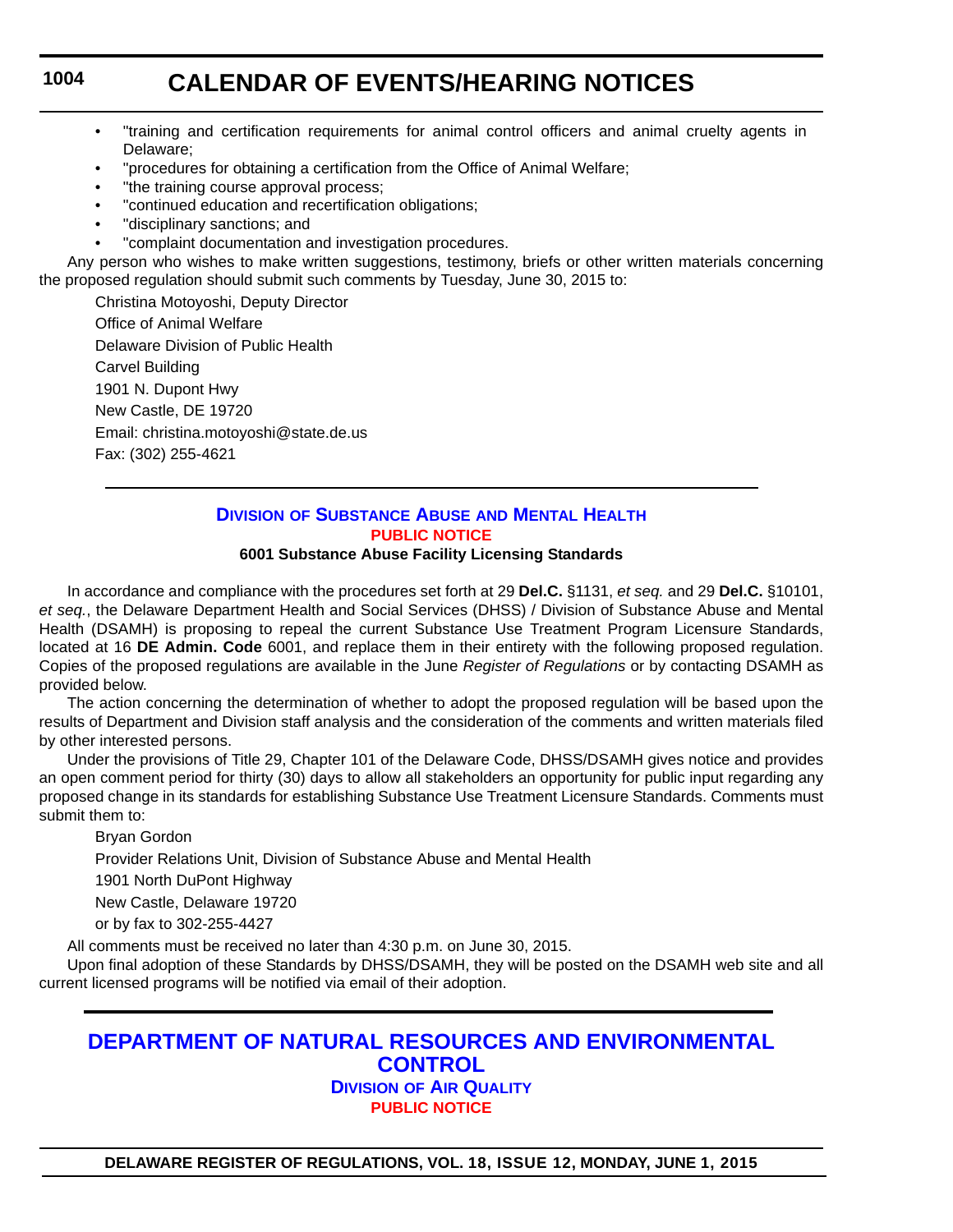### **CALENDAR OF EVENTS/HEARING NOTICES**

### **1124 Control of Volatile Organic Compound Emissions**

Revision to Section 36 "Stage II Vapor Recovery" of 7 **DE Admin. Code** 1124 "Control of Volatile Organic Compound Emissions."

Gasoline vapors contribute to the formation of ground-level ozone pollution, and include hazardous air pollutants. Delaware has implemented, since 1993, Stage II vapor recovery requirements to control gasoline vapor emissions from motor vehicle fueling at gasoline dispensing facilities. In addition, since 1998, automobile manufacturers have been required by the federal clean air act to install on-board refueling vapor recovery (ORVR) systems on new motor vehicles. Now that a large percentage of vehicles on Delaware roads are equipped with ORVR systems DNREC is proposing a regulation revision to begin the phase out of Stage II vapor recovery in Delaware.

DNREC is proposing to revise Section 36 of 7 **DE Admin. Code** 1124 to allow new or modified gasoline stations the option to not install Stage II vapor recovery systems, and to instead install an enhanced Stage I vapor recovery system, and to either 1) conduct enhanced monthly inspections and pressure decay leak testing or, 2) participate in a 1-year trial to demonstrate whether or not a continuous pressure monitoring (CPM) system is able to accurately identify system leaks and times when emissions are being vented from the pressure/vacuum valve. DNREC plans to revise this regulation again in the future based on the data obtained from the trial tests. DNREC hereby withdraws the proposed regulation that was published in the August 2014 Delaware *Register*.

A public hearing will be held on June 25, 2015, beginning at 6:00 pm, in DNREC Auditorium, 89 Kings Highway, Dover, DE 19901.

### **DIVISION OF FISH [AND WILDLIFE](http://www.dnrec.delaware.gov/fw/Pages/FWPortal.aspx) [PUBLIC NOTICE](#page-4-0) 3500 Tidal Finfish 3542 Tilefish**

Blueline tilefish (*Caulolatilus microps*) is an ocean dwelling, deep water species that is susceptible to overexploitation due to its long-lived, sedentary nature. The species is federally managed from North Carolina through Florida by the South Atlantic Fishery Management Council (SAFMC) through the amended Fishery Management Plan for the Snapper-Grouper Fishery of the South Atlantic (1983).

The SAFMC sharply reduced the Annual Catch Limits in 2014 based on results from the 2013 coastwide stock assessment, which indicated the blueline tilefish was overfished and overfishing was occurring. The harvest reductions in the South Atlantic resulted in the commercial sector targeting blueline tilefish in unregulated Mid-Atlantic States, primarily New Jersey. Reported landings from Virginia and northward increased from approximately 11,000 pounds annually (average 2005-2013) to about 217,000 pounds in 2014. Most of these fish were caught in federal waters off the coast of Delmarva. Additionally, Northeast vessel trip reports from the recreational for-hire sector indicated that blueline tilefish landings significantly increased in the areas from approximately Cape Hatteras to mid-New Jersey (Federal Statistical Areas 616 - 636). Virginia and Maryland, although not SAFMC member states, enacted the SAFMC blueline tilefish regulations this year in response to the 2014 landings. The Mid-Atlantic Fishery Management Council (MAFMC) then formally requested that all member states consider adopting incidental commercial trip limits and recreational bag limits that mirror current Virginia and Maryland state regulations. This request was followed by an emergency meeting of the MAFMC in which the council voted to request that the National Marine Fisheries Service (NMFS) implement emergency rules to restrict commercial and recreational landings of blueline tilefish in the Mid-Atlantic.

Consistent with the MAFMC's request and input from Delaware's Advisory Council on Tidal Finfisheries, this action proposes two options for a new tilefish regulation. Both options include a commercial trip limit of 300 pounds and a recreational possession limit of no more than seven fish per person; however, one option limits the new regulation to blueline tilefish and one option applies the regulation more broadly (as in Maryland and Virginia) to include both blueline and golden tilefish (*Lopholatilus chamaelonticeps)*.

The hearing record on the proposed addition of a new 7 **DE Admin Code** §3542 Tilefish will be open June 1, 2015. Individuals may submit written comments regarding the proposed changes via e-mail to Lisa.Vest@state.de.us or via the USPS to Lisa Vest, Hearing Officer, DNREC, 89 Kings Highway, Dover, DE 19901 (302) 739-9042. A public hearing on the proposed amendment will be held on June 24, 2015 beginning at 6:00 PM